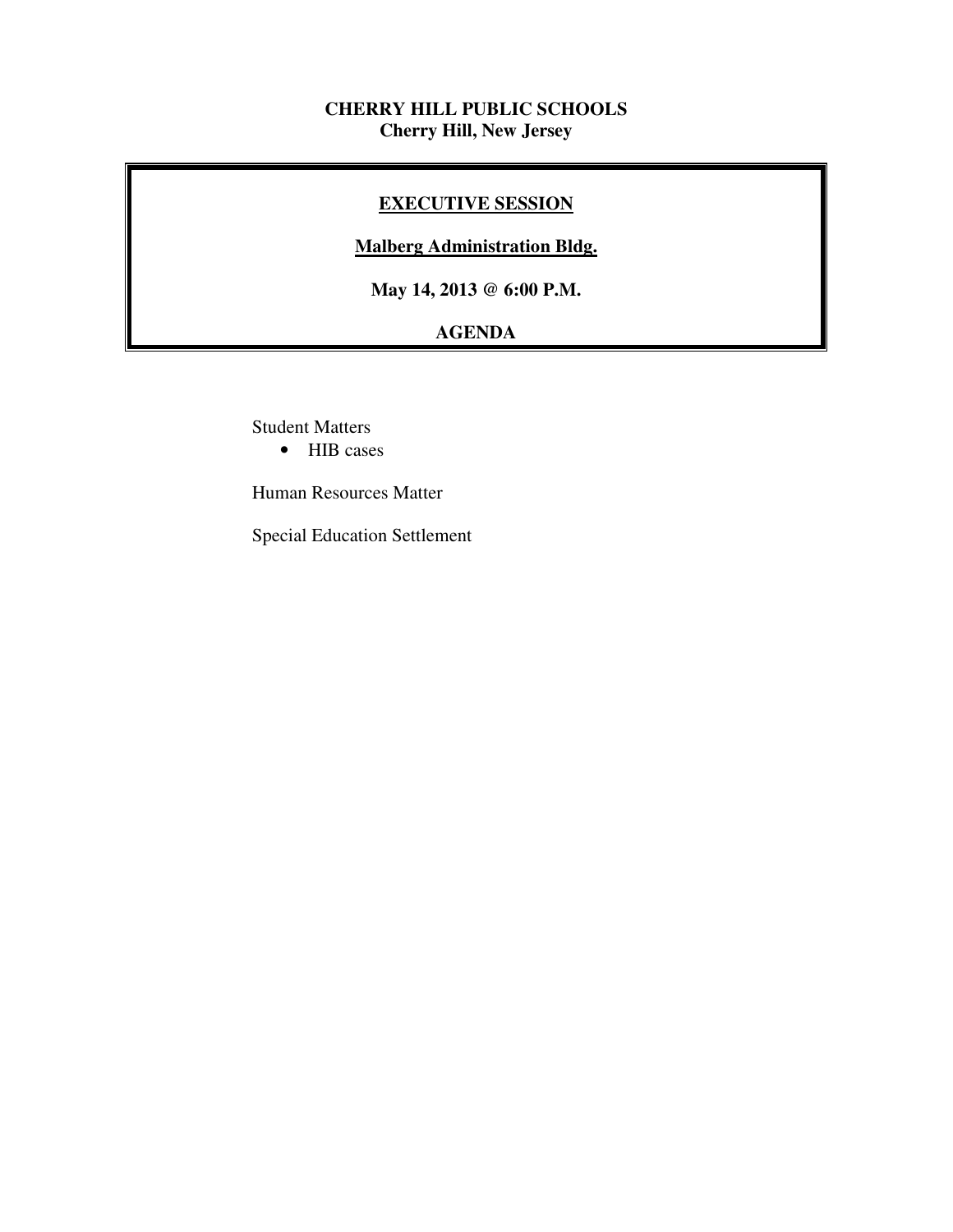#### **SPECIAL ACTION AGENDA**

 Malberg Administration Building – Board Room May 14, 2013 7:00 PM

Meeting called to order by -\_\_\_\_\_\_\_\_\_\_\_\_\_\_\_\_\_\_\_\_\_\_\_\_\_\_

#### **ROLL CALL**

 Mrs. Kathy Judge, President Mrs. Carol Matlack, Vice President Mrs. Sherrie Cohen Dr. J. Barry Dickinson Mr. Eric Goodwin Mrs. Colleen Horiates Mr. Seth Klukoff Mr. Steven Robbins Mr. Elliott Roth

#### *Student Representatives to the Board of Education*

**Rebecca Fisher, H.S. East Andrew Adler, H.S. East Alternate** 

*Christopher Blandy, H.S. West Andrew Adler, H.S. East Alternate Melissa Malik, H.S. West Alternate* 

 *Dr. Maureen Reusche, Superintendent Mr. James Devereaux, Assistant Superintendent, Business/Board Secretary Dr. Lawyer Chapman, Assistant Superintendent, Pre-K – 12 Ms. LaCoyya Weathington, Director of Pupil Services Mr. Steve Levine, Interim Director of Curriculum Mr. Donald Bart, Director of Support Operations Mrs. Susan Bastnagel, Public Information Officer Ms. Nancy Adrian, Director of Human Resources* 

 *Mr. Paul Green – Board Solicitor* 

 *Public Discussion (up to three minutes per person) Action Agenda*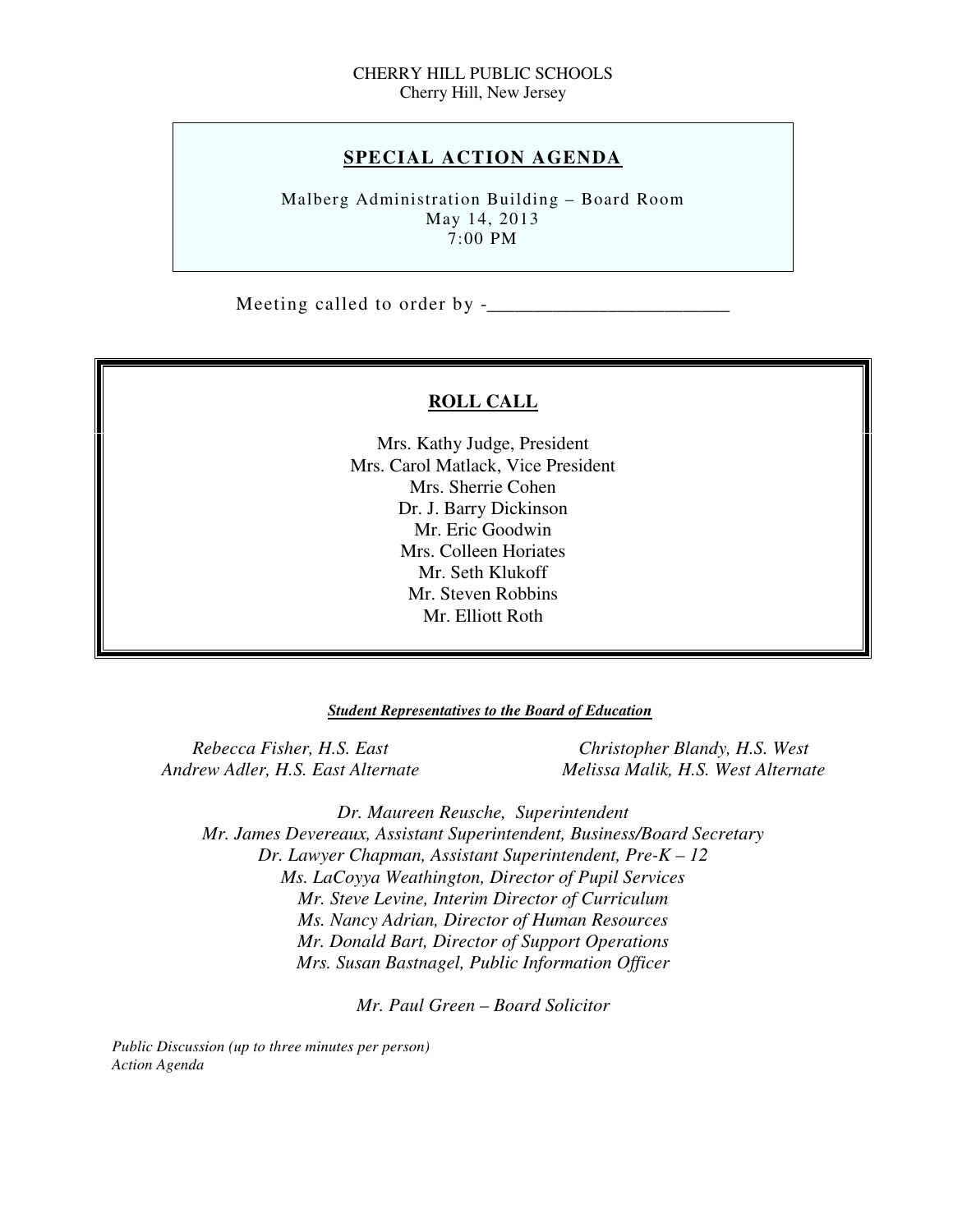#### **Board of Education Committees:**

#### **Curriculum & Instruction Committee Members (yellow)**

Chairperson: Sherrie Cohen

Administrative Liaison: Lawyer Chapman

Committee Members: Eric Goodwin, Carol Matlack, Steve Robbins

#### **Business & Facilities Committee Members (blue)**

Chairperson: Elliott Roth

Administrative Liaison: James Devereaux

Committee Members: Seth Klukoff, Kathy Judge, J. Barry Dickinson

#### **Negotiations, Human Resources & Litigation Committee Members (pink)**

Chairperson: Colleen Horiates

Administrative Liaison: Nancy Adrian

Committee Members: Sherrie Cohen, Kathy Judge, Carol Matlack

#### **Policy & Legislation Committee Members (green)**

 Chairperson: Steve Robbins – Policy Chairperson: Eric Goodwin - Legislative

Administrative Liaison: Maureen Reusche

Committee Members: Sherrie Cohen, Colleen Horiates

#### **Strategic Planning (buff)**

Chairperson: Seth Klukoff

Administrative Liaison: James Devereaux

Kathy Judge, Carol Matlack, Elliott Roth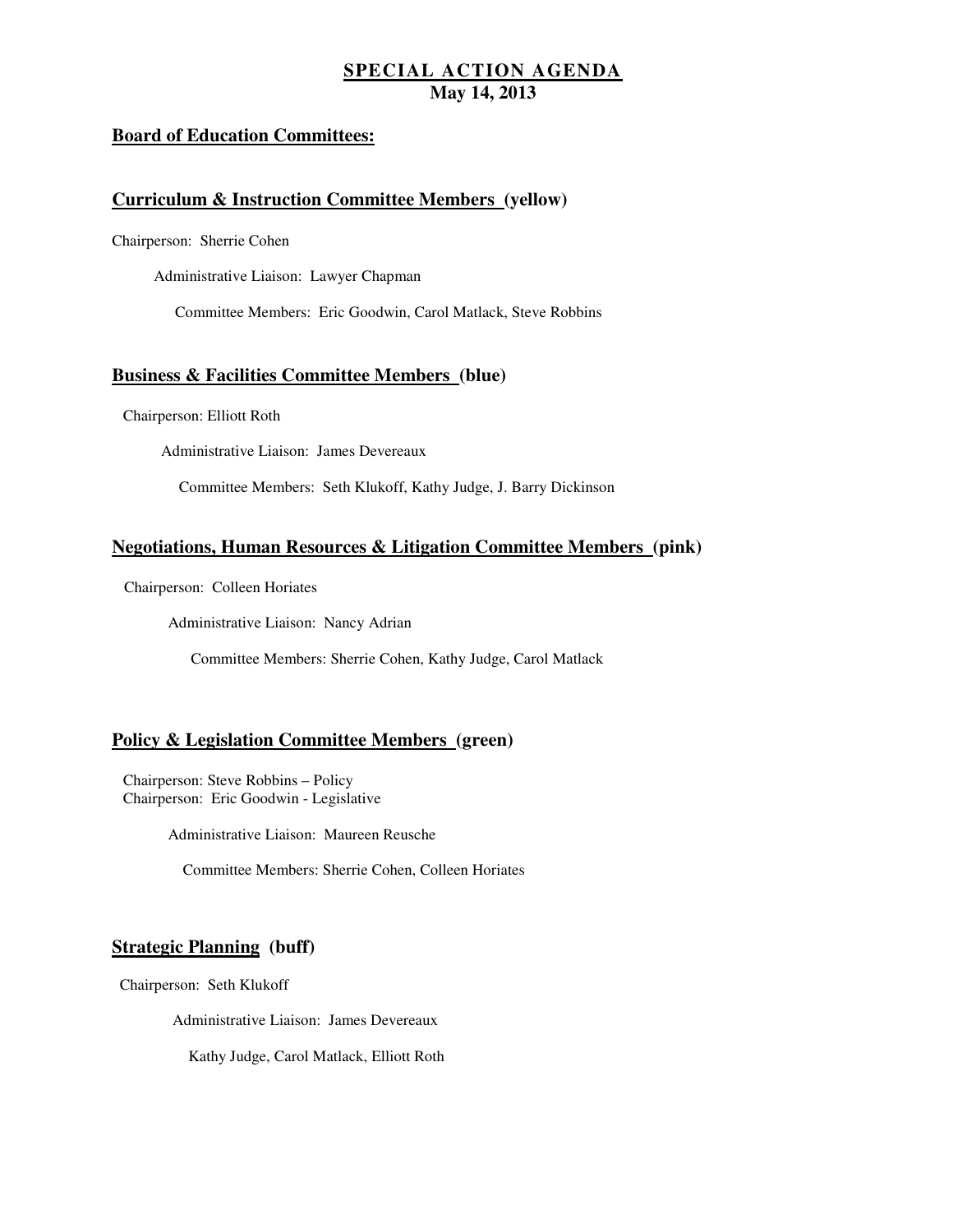#### **A. CURRICULUM & INSTRUCTION**

#### **Board Goals**

- • **Continue to improve student achievement at all grade levels for all students and close achievement gaps where they exist.**
- • **Create a cost-effective budget that provides for education resources as well as preventive maintenances and ongoing facilities improvement in all schools.**
- • **Enhance communication with and outreach to internal and external stakeholders.**

The Superintendent recommends the following:

1. Approval of Middle School Summer Reading for 2013-2014 school year

#### **ITEM 1. APPROVAL OF MIDDLE SCHOOL SUMMER READING FOR THE 2013-2014 SCHOOL YEAR.**

 It is recommended that the Board approve the Middle School Summer Reading list below for the 2013-2014 school year, as discussed at the Curriculum and Instruction Committee meeting on May 6, 2013:

- The Alchemyst: The Secrets of the Immortal Nicholas Flamel by Michael Scott
- Divergent by Veronica Roth
- The Dreamer by Pam Munoz

| M <sub>0</sub><br>OĦ | эн<br>זר | ole<br>$\mathbf{v}$ |  |
|----------------------|----------|---------------------|--|
|                      |          |                     |  |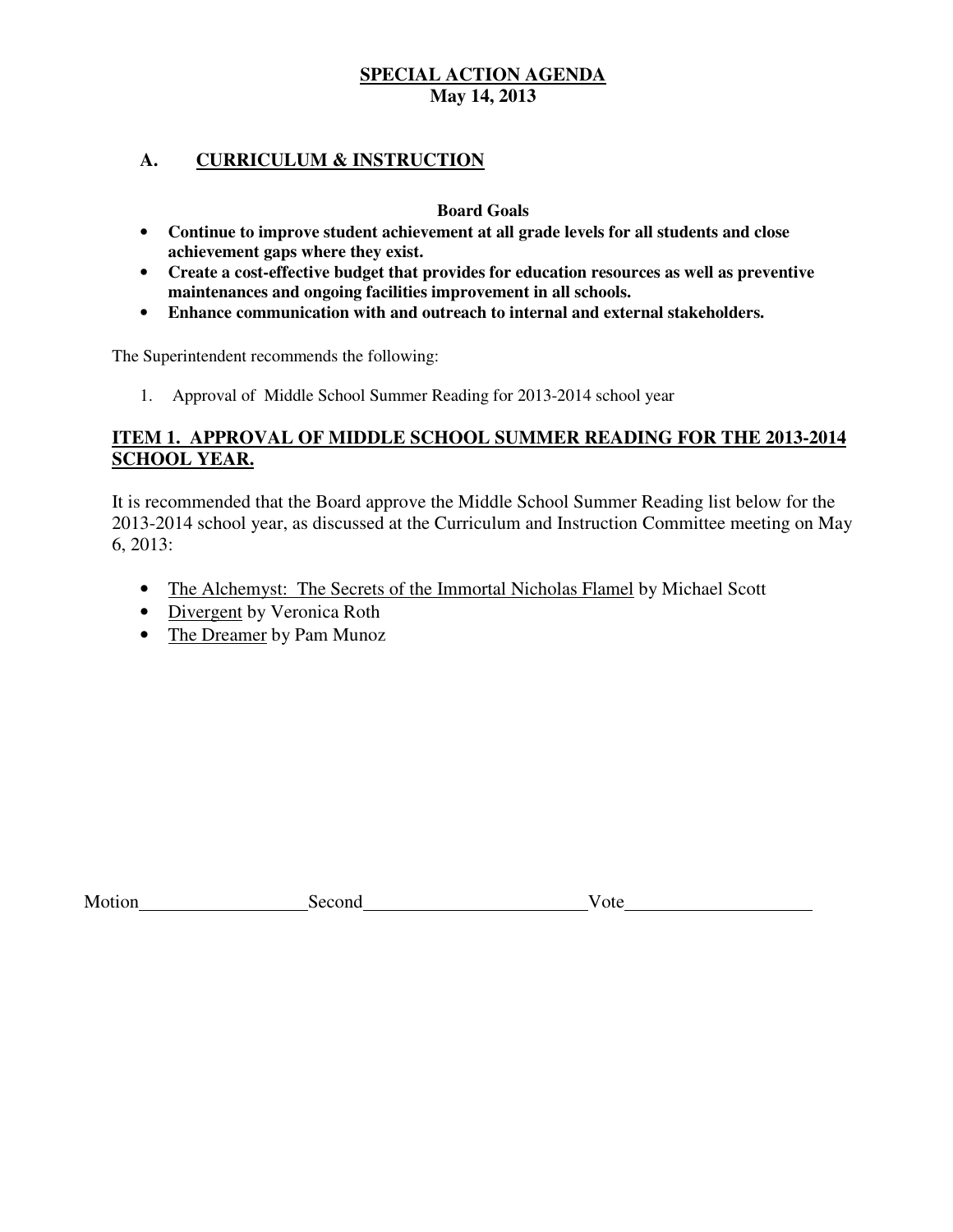#### **B.** BUSINESS AND FACILITIES

#### **Board Goals**

- • **Continue to improve student achievement at all grade levels for all students and close achievement gaps where they exist.**
- • **Create a cost-effective budget that provides for education resources as well as preventive maintenances and ongoing facilities improvement in all schools.**
- • **Enhance communication with and outreach to internal and external stakeholders.**

#### *The Superintendent recommends the following:*

- *1. Approval of Bill List*
- *2. Approval of Donation*
- *3. Approval of Resolution for Lease Purchase Financing*
- *4. Approval of Resolution for First Reading, A Refunding School Bond Ordinance*

#### **ITEM 1. FINANCIAL REPORTS**

#### **APPROVAL OF BILL LIST**

 approved as submitted. It is recommended that the Bill List dated May 14, 2013 in the amount of \$3,219,929.41 be

#### **ITEM 2. INCCEPTANCE OF DONATION**

| <b>SCHOOL</b> | <b>DONATION</b>                                                        | <b>GROUP OFFERING</b><br><b>DONATION</b> | <b>VALUE</b> |
|---------------|------------------------------------------------------------------------|------------------------------------------|--------------|
| East HS       | Yamaha polished Copper<br>Timpani - set of 4 with covers               | Cherry Hill Education                    | \$11,466     |
|               |                                                                        | Foundation*                              |              |
|               | Cherry Hill Education Foundation Grants are monetary.                  |                                          |              |
|               | *Unexpended funds will be returned to Cherry Hill Education Foundation |                                          |              |
|               |                                                                        |                                          |              |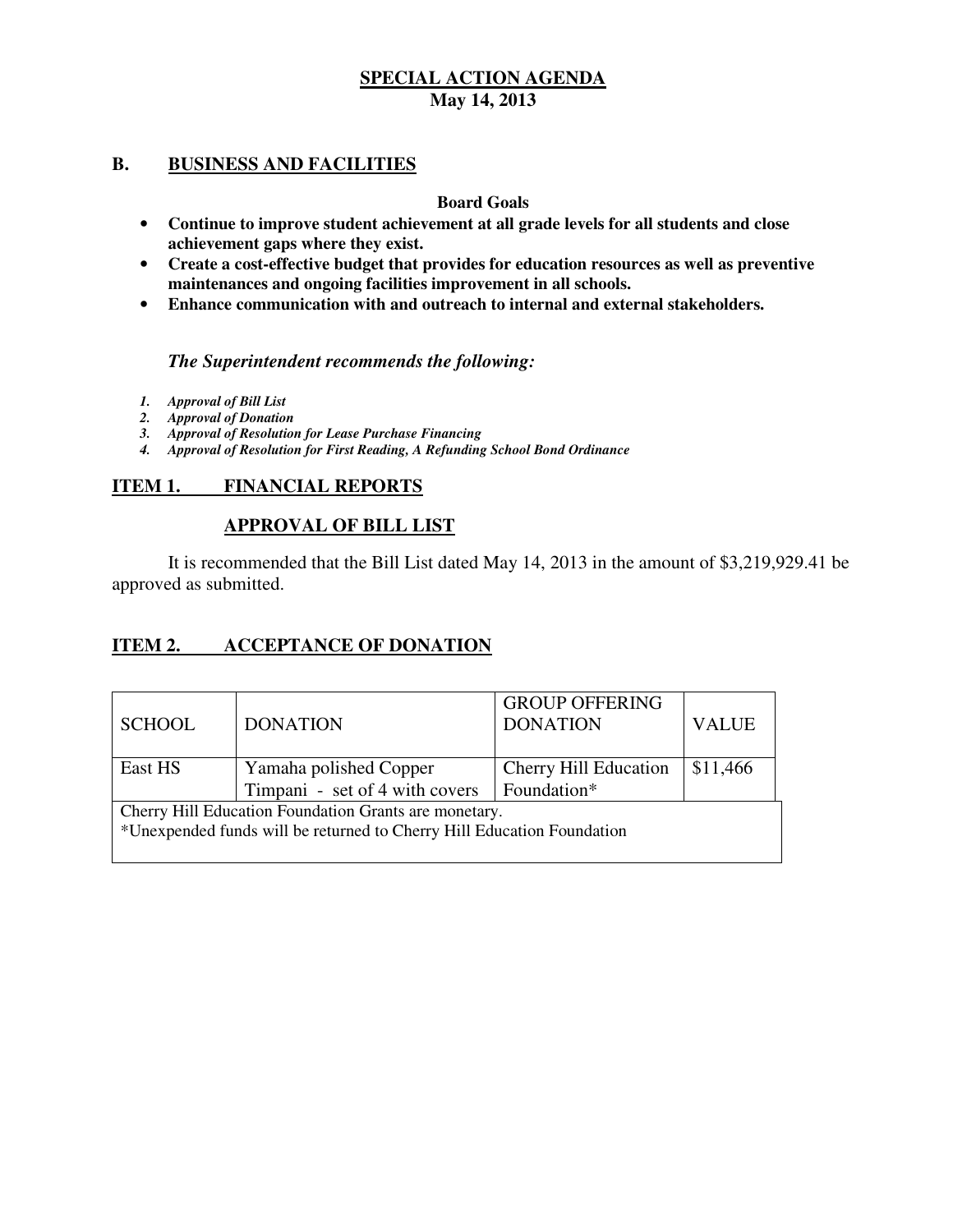#### **B. BUSINESS AND FACILITIES**

#### **ITEM 3. OF CHERRY HILL AUTHORIZING THE SEEKING OF BIDS FOR A TAX-RESOLUTION OF THE BOARD OF EDUCATION OF THE TOWNSHIP EXEMPT EQUIPMENT LEASE PURCHASE FINANCING FOR THE ACQUISITION AND INSTALLATION OF VARIOUS PROJECTS AS SET FORTH IN THE SCHOOL DISTRICT'S ESP IN AN AMOUNT NOT TO EXCEED \$8,935,000.**

 **WHEREAS**, The Board of Education of the Township of Cherry Hill in the County of Camden, New Jersey (the "Board") seeks to acquire and install the various projects as set forth in the Energy Savings Plan prepared by Concord Engineering dated February 25, 2013 (the "Project"); and

 **WHEREAS**, the Board intends to finance such acquisition through a tax-exempt, equipment lease purchase financing (the "Lease Purchase Financing"); and

 **WHEREAS**, the Board wishes to seeks bids for such Lease Purchase Financing; NOW, THEREFORE, BE IT RESOLVED BY THE BOARD OF EDUCATION OF THE TOWNSHIP OF CHERRY HILL IN THE COUNTY OF CAMDEN, NEW JERSEY, as follows:

 and Wilentz, Goldman & Spitzer to seek bids, on behalf of the Board, to finance the acquisition and installation of the various projects as set forth in the Energy Savings Plan prepared by Concord Engineering dated February 25, 2013 (the "Project") through a tax-exempt, equipment Lease Purchase Financing in an amount not to exceed \$8,935,000. **SECTION 1.** The Board hereby approves, authorizes and directs Phoenix Advisors,

**SECTION 2.** This Resolution shall take effect immediately upon its adoption.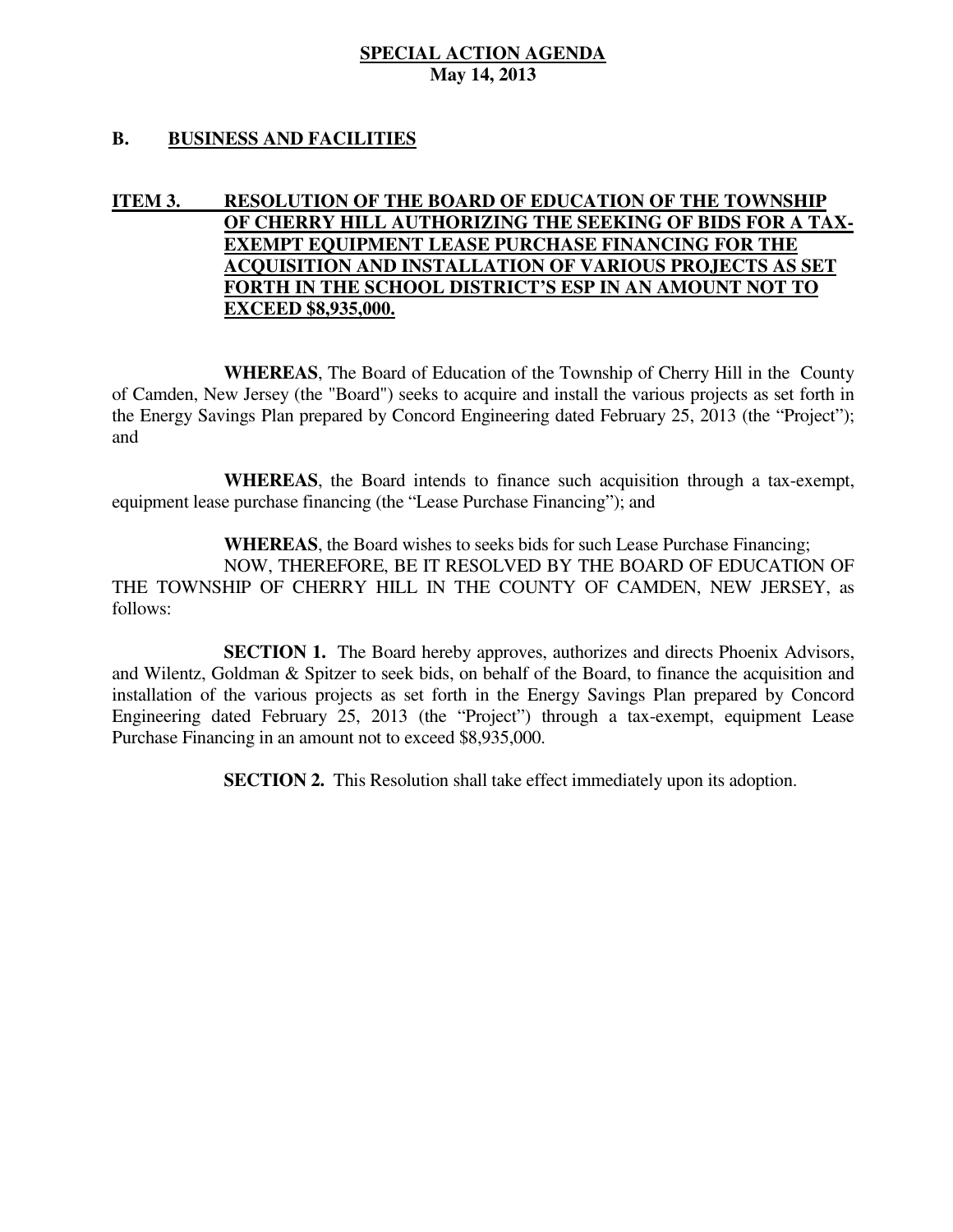#### **B. BUSINESS AND FACILITIES**

#### **ITEM 4. OF CHERRY HILL IN THE COUNTY OF CAMDEN, NEW JERSEY APPROVING, ON FIRST READING, A REFUNDING SCHOOL BOND ORDINANCE PROVIDING FOR THE REFUNDING OF A PORTION OF ITS OUTSTANDING SCHOOL BONDS DATED JANUARY 20, 2005 RESOLUTION OF THE BOARD OF EDUCATION OF THE TOWNSHIP**

 **WHEREAS**, on January 20, 2005, The Board of Education of the Township of Cherry Hill in the County of Camden, New Jersey (the "Board" when referring to the governing body and the "School District" when referring to the territorial boundaries governed by the Board) issued \$35,245,000 aggregate principal amount of tax-exempt Refunding School Bonds dated January 20, 2005 (the "2005 Refunding School Bonds"); and

 **WHEREAS**, the Board has determined that the current interest rate environment may enable it to realize going-forward debt service savings for property taxpayers residing in the School District through the issuance by the Board of Refunding School Bonds (the "Refunding Bonds") to refund all or a portion of the \$14,565,000 aggregate principal amount of the outstanding 2005 Refunding School Bonds maturing on February 15 in the years 2016 through 2019, inclusive (the "Refunded Bonds"); and

 **WHEREAS**, in efforts to realize such taxpayer savings, the Board now desires to adopt and enact a refunding school bond ordinance (the "Refunding Bond Ordinance") authorizing the issuance of the Refunding Bonds in an aggregate principal amount not to exceed \$16,150,000, the net proceeds of which shall be used to refund all or a portion of the Refunded Bonds in accordance with their terms.

#### **EDUCATION OF THE TOWNSHIP OF CHERRY HILL IN THE COUNTY OF CAMDEN, NEW JERSEY** as follows: **NOW, THEREFORE, BE IT RESOLVED BY THE BOARD OF**

Section 1. The Refunding Bond Ordinance attached hereto as **Exhibit A** is hereby approved. Bond Counsel is hereby authorized and directed to publish the required notice of public hearing for the Refunding Bond Ordinance in the Courier-Post, in the form and at the time required by N.J.S.A. 18A:24-61.4.

**Section 2.** This resolution shall take effect immediately.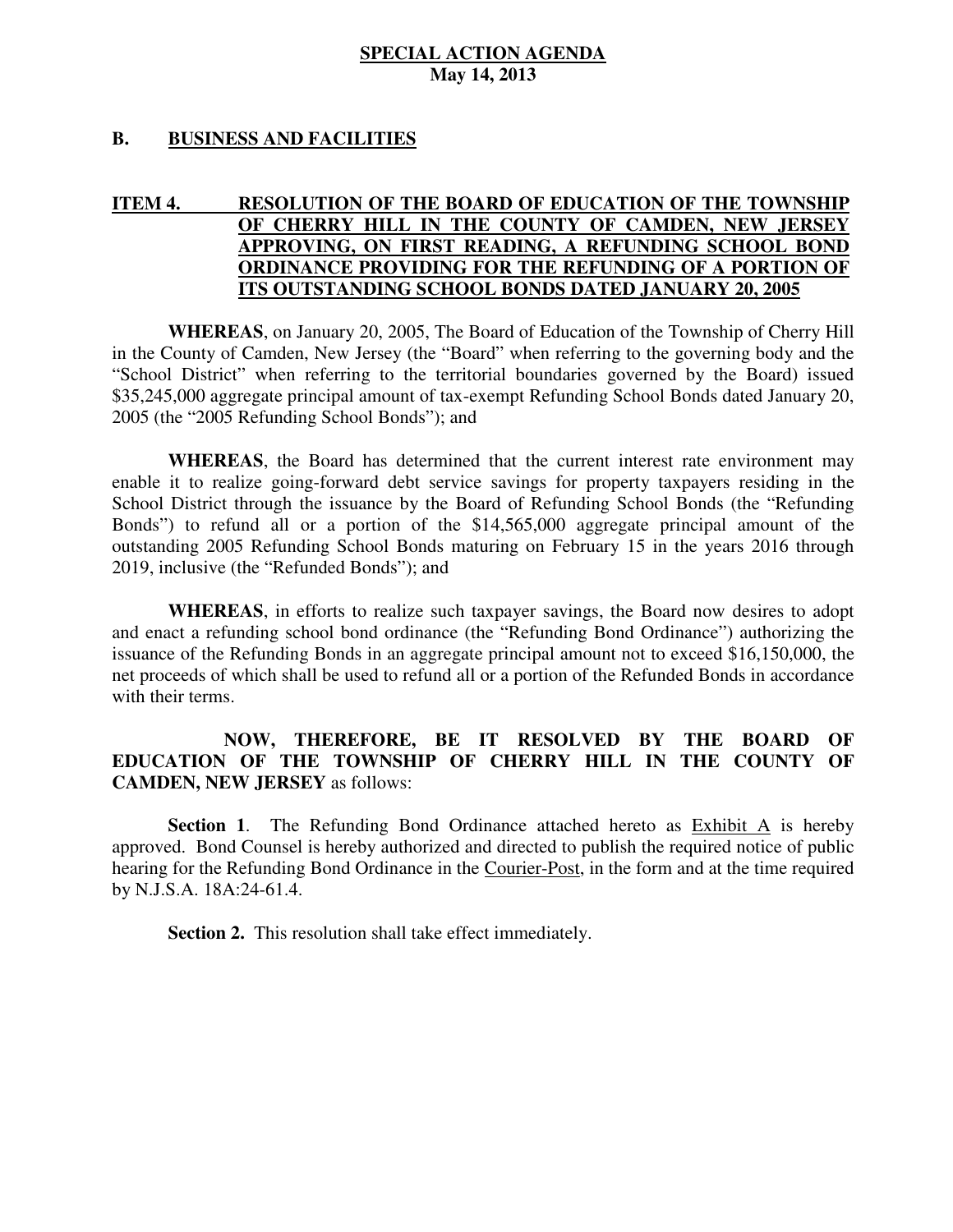#### **B.** BUSINESS AND FACILITIES

#### **EXHIBIT A**

 **REFUNDING BOND ORDINANCE OF THE BOARD OF EDUCATION OF THE TOWNSHIP OF CHERRY HILL IN THE COUNTY OF CAMDEN, NEW JERSEY PROVIDING FOR THE REFUNDING OF A PORTION OF ITS OUTSTANDING REFUNDING SCHOOL BONDS DATED JANUARY 20, 2005, ISSUED IN THE ORIGINAL PRINCIPAL AMOUNT OF \$35,245,000 AUTHORIZING THE ISSUANCE OF NOT TO EXCEED \$16,150,000 AGGREGATE PRINCIPAL AMOUNT OF REFUNDING SCHOOL BONDS TO EFFECT SUCH REFUNDING** 

 **WHEREAS**, on January 20, 2005, The Board of Education of the Township of Cherry Hill in the County of Camden, New Jersey (the "Board" when referring to the governing body and the "School District" when referring to the territorial boundaries governed by the Board) issued \$35,245,000 principal amount of tax-exempt Refunding School Bonds dated January 20, 2005 (the "2005 Refunding School Bonds"); and

 **WHEREAS**, the Board has determined that the current interest rate environment may enable it to realize going-forward debt service savings for property taxpayers residing in the School District through the issuance by the Board of Refunding School Bonds (the "Refunding Bonds") to refund all or a portion of the \$14,565,000 aggregate principal amount of the outstanding 2005 Refunding School Bonds maturing on February 15 in the years 2016 through 2019, inclusive (the "Refunded Bonds"); and

 **WHEREAS**, in efforts to realize such taxpayer savings, the Board now desires to adopt and enact a refunding school bond ordinance (the "Refunding Bond Ordinance") authorizing the issuance of the Refunding Bonds in an aggregate principal amount not to exceed \$16,150,000, the net proceeds of which shall be used to refund all or a portion of the Refunded Bonds in accordance with their terms.

#### **NOW, THEREFORE, BE IT ORDAINED AND ENACTED BY THE BOARD OF EDUCATION OF THE TOWNSHIP OF CHERRY HILL IN THE COUNTY OF CAMDEN, NEW JERSEY (not less than two-thirds of all members thereof affirmatively concurring) AS FOLLOWS**:

**Section 1.** The Board is hereby authorized to refund all or a portion of the \$14,565,000 aggregate principal amount of outstanding 2005 Refunding School Bonds maturing on February 15 in the years 2016 through 2019, inclusive. The Refunded Bonds may be redeemed on or after February 15, 2015 at a redemption price equal to par, plus accrued interest to the date of redemption.

 **Section 2.** In order to finance the cost of the purpose set forth in Section 1 hereof, the Board is hereby authorized to issue not to exceed \$16,150,000 aggregate principal amount of Refunding Bonds, all in accordance with the requirements of N.J.S.A. 18A:24-61 through 62.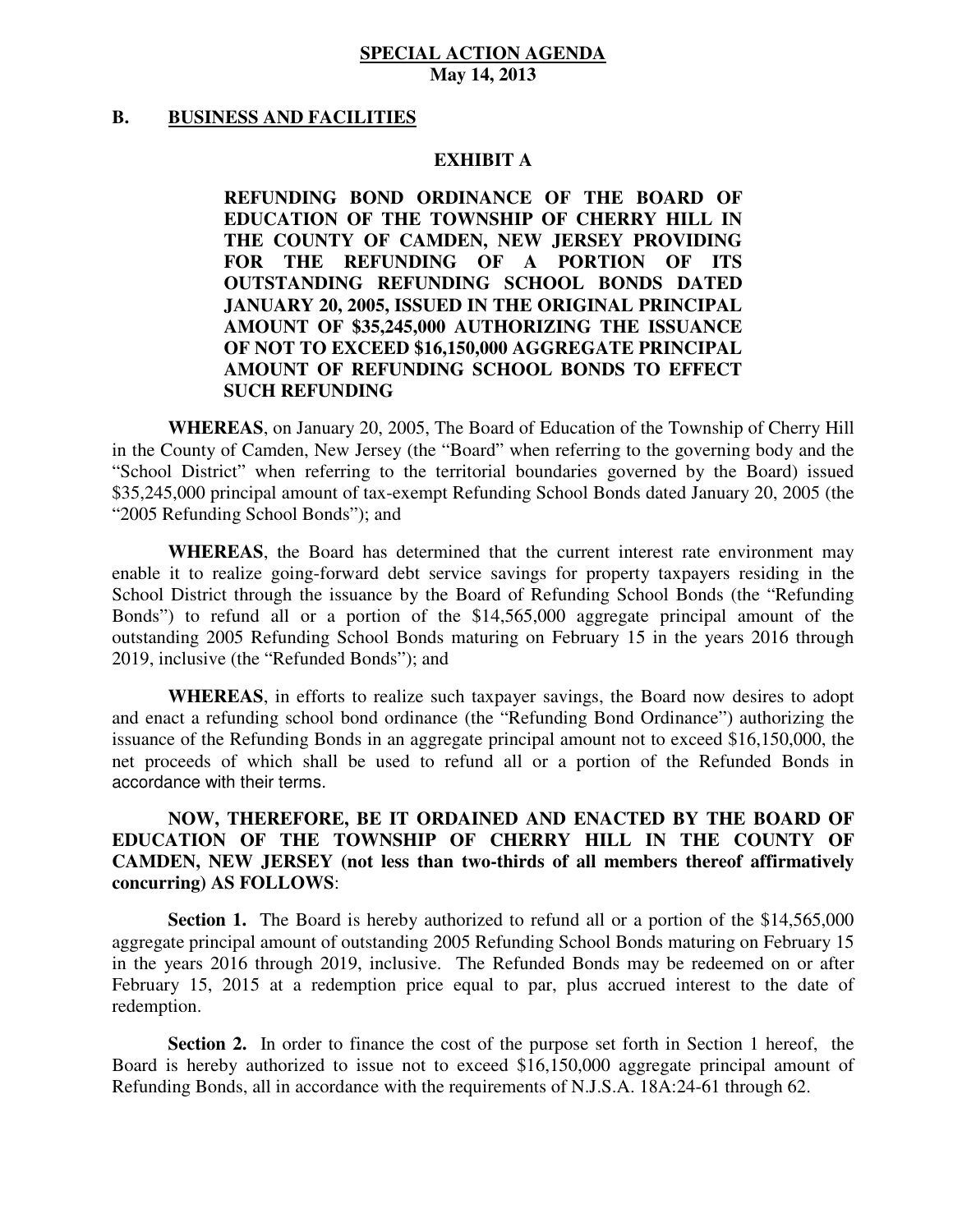#### **B.** BUSINESS AND FACILITIES

#### **EXHIBIT A - continued**

 **Section 3.** An aggregate amount not exceeding \$200,000 may be allocated from the aggregate principal amount of the Refunding Bonds to pay for the aggregate costs of issuance thereof, including, but not limited to, bond insurance premiums, underwriting fees, official statement printing fees, public advertisement expenses, refunding verification agent fees, refunding escrow agent fees, bond counsel fees and other expenses in connection therewith.

 **Section 4**. The purpose of the issuance of the Refunding Bonds is to realize net present value interest cost savings for property taxpayers residing in the School District ("net" meaning savings after payment of all costs of issuance of the Refunding Bonds). Applicable State requirements mandate that such net present value interest cost savings equal at least 3% of the principal amount of the Refunded Bonds. In addition, the issuance of the Refunding Bonds shall comply with the provisions of N.J.A.C. 5:30-2.5, including that within 10 days of the date of the closing on the Refunding Bonds, the Business Administrator/Board Secretary shall file a report with the Local Finance Board within the Division of Local Government Services, New Jersey Department of Community Affairs setting forth (a) a comparison of the Refunding Bonds' debt service and the Refunded Bonds' debt service which comparison shall set forth the present value savings achieved by the issuance of the Refunding Bonds; (b) a summary of the issuance of the Refunding Bonds; (c) an itemized accounting of all costs of issuance in connection with the issuance of the Refunding Bond and (d) a certification of the Business Administrator/Board Secretary that (i) all of the conditions of section (b) of N.J.A.C. 5:30- 2.5 have been met and (ii) a resolution authorizing the issuance of the Refunding Bonds, adopted pursuant 18A:24-61.5(b), was approved by a two-thirds vote of the full membership of the Board.

 **Section 5.** The Supplemental Debt Statement required by N.J.S.A. 18A:24-16 and N.J.S.A. 18A:24-61.4 has been duly prepared and filed in the Office of the Clerk of the Township of Cherry Hill, in the County of Camden, State of New Jersey (the "Township") and in the Office of the Business Administrator/Board Secretary as of the date of approval of this Refunding Bond Ordinance and a complete executed duplicate thereof has been filed in the Office of the Director of the Division of Local Government Services in the New Jersey Department of Community Affairs, and such Statement shows that the gross debt of the Township is increased by \$1,585,000 as a result of the authorization of the Refunding Bonds.

 **Section 6.** To the extent the Refunding Bonds are issued as "tax-exempt" bonds, the Board covenants to maintain the exclusion from gross income under Section 103(a) of the Internal Revenue Code of 1986, as amended, of the interest on all Refunding Bonds issued under this Refunding Bond Ordinance.

**Section 7.** This Refunding Bond Ordinance shall take effect upon final adoption hereof.

| Motion | Second | ote |
|--------|--------|-----|
|        |        |     |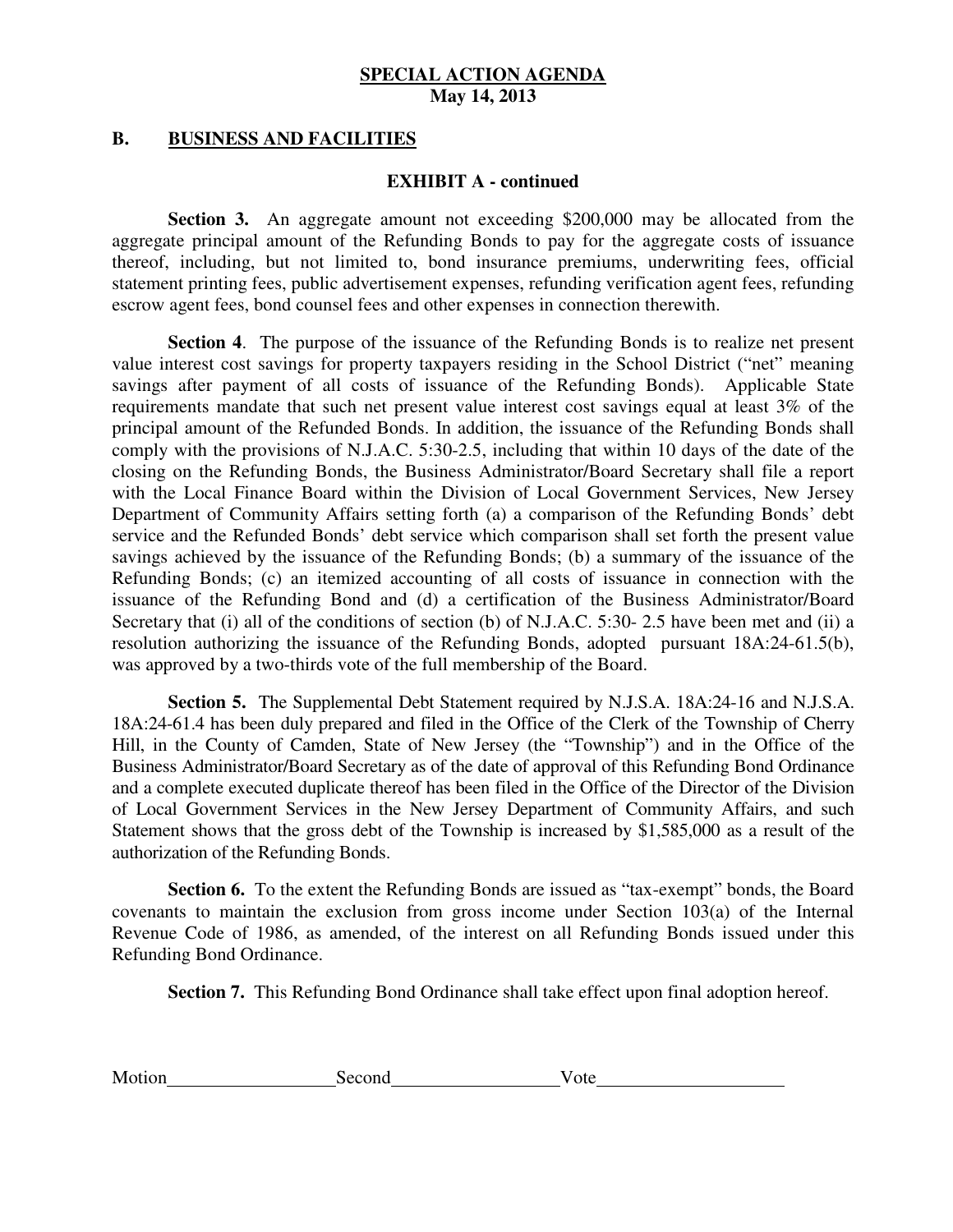# **C. HUMAN RESOURCES/NEGOTIATIONS**

#### **Board Goals**

- • **Continue to improve student achievement at all grade levels for all students and close achievement gaps where they exist.**
- • **Create a cost-effective budget that provides for education resources as well as preventive maintenance and ongoing facilities improvement in all schools.**
- • **Enhance communication with and outreach to internal and external stakeholders.**

The Superintendent recommends the following:

- 1. Termination of Employment—Certificated
- 2. Termination of Employment—Non-Certificated
- 3. Appointments—Certificated
- 4. Appointments—Non-Certificated
- 5. Contract Renewals—Certificated-Offer of Employment
- 6. Contract Renewals— Certificated
- 7. Contract Renewals—Non-Certificated
- 8. Assignment/Salary Change—Certificated
- 8. Assignment/Salary Change—Certificated 9. Other Compensation—Non-Certificated

# **ITEM 1. TERMINATION OF EMPLOYMENT—CERTIFICATED**

(a) Resignations

#### **RECOMMENDATION:**

 It is recommended that the separation from employment of the following employees be approved for the reasons listed and all resignations listed are hereby accepted on the dates listed below.

| <b>Name</b>     | Assignment                                       | <b>Effective Date</b> | Reason     |
|-----------------|--------------------------------------------------|-----------------------|------------|
| Stephanie Vesci | Carusi-Math (\$48,832)                           | 7/01/13               | Personal   |
| Erin O'Brien    | Sharp-LDT-C $(\$65,046)$                         | 9/01/13               | Personal   |
| Jeffrey Heller  | <b>Beck-Assistant Principal</b><br>$(\$139,999)$ | 8/01/13               | Retirement |

(b) Termination of Employment

#### **RECOMMENDATION:**

 It is recommended that employee #11829 be terminated for reasons on file in the office of Human Resources effective 5/15/13.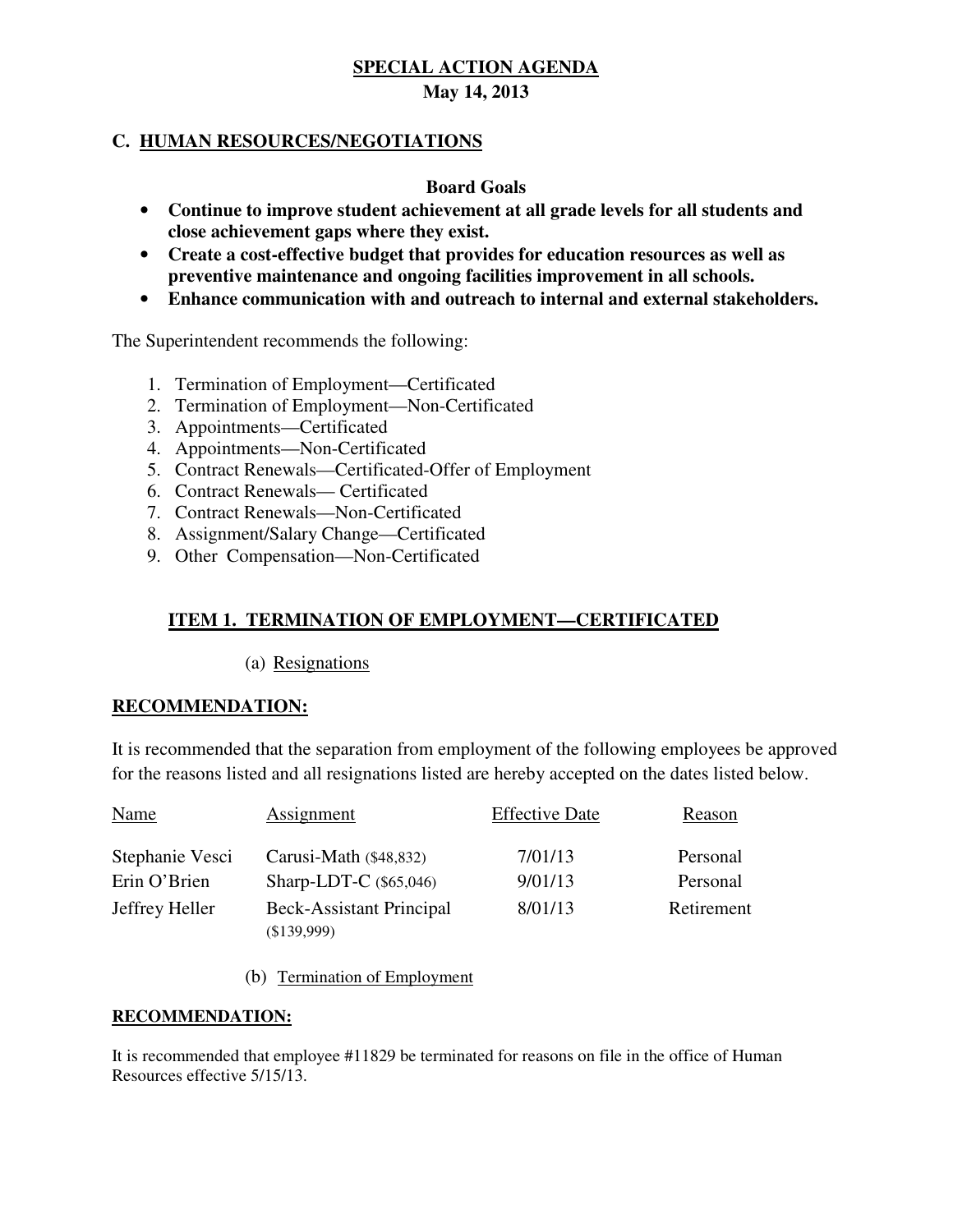# **C. HUMAN RESOURCES/NEGOTIATIONS**

#### **ITEM 2. TERMINATION OF EMPLOYMENT—NON-CERTIFICATED**

(a) Resignations

#### **RECOMMENDATION:**

 It is recommended that the separation from employment of the following employee be approved for the reason listed and all resignations listed are hereby accepted on the dates listed below.

| <b>Name</b>     | Assignment                           | <b>Effective Date</b> | Reason     |
|-----------------|--------------------------------------|-----------------------|------------|
| Mildred Augelli | Mann-Teacher II, SACC<br>(S14.91/hr) | 7/01/13               | Retirement |

(b) Termination of Employment

#### **RECOMMENDATION:**

 It is recommended that employee #5558 be terminated for reasons on file in the office of Human Resources effective 5/15/13.

#### **ITEM 3. APPOINTMENTS—CERTIFICATED**

(a) Regular

#### **RECOMMENDATION:**

 It is recommended that the persons listed be appointed to the positions indicated in accord with the data presented.

| Name                      | Assignment                                                                                                                    | <b>Effective Date</b>                  | Salary                                   |
|---------------------------|-------------------------------------------------------------------------------------------------------------------------------|----------------------------------------|------------------------------------------|
| <b>Nicholas</b><br>Wright | <b>CHHS</b> East-Biology (Long term<br>substitute for E. DeMichele on leave of<br>absence-budget #11-140-100-101-50-<br>0100) | 5/30/13-6/30/13<br>(contract extended) | $$46,277$ prorated<br>(Bachelors-step 1) |
| Suzanne Platt             | Rosa-Social Studies (Long term<br>substitute for K. Kitz on leave of<br>absence-budget #11-130-100-101-48-<br>0100)           | 5/02/13-6/30/13                        | \$46,277 prorated<br>(Bachelors-step 1)  |
| Lisa Ewing                | CHHS West-Nurse (Replacing R.<br>Bond-budget #11-000-213-104-55-0100)                                                         | 8/29/13-6/30/14                        | \$49,560<br>(Bachelors-step 5)           |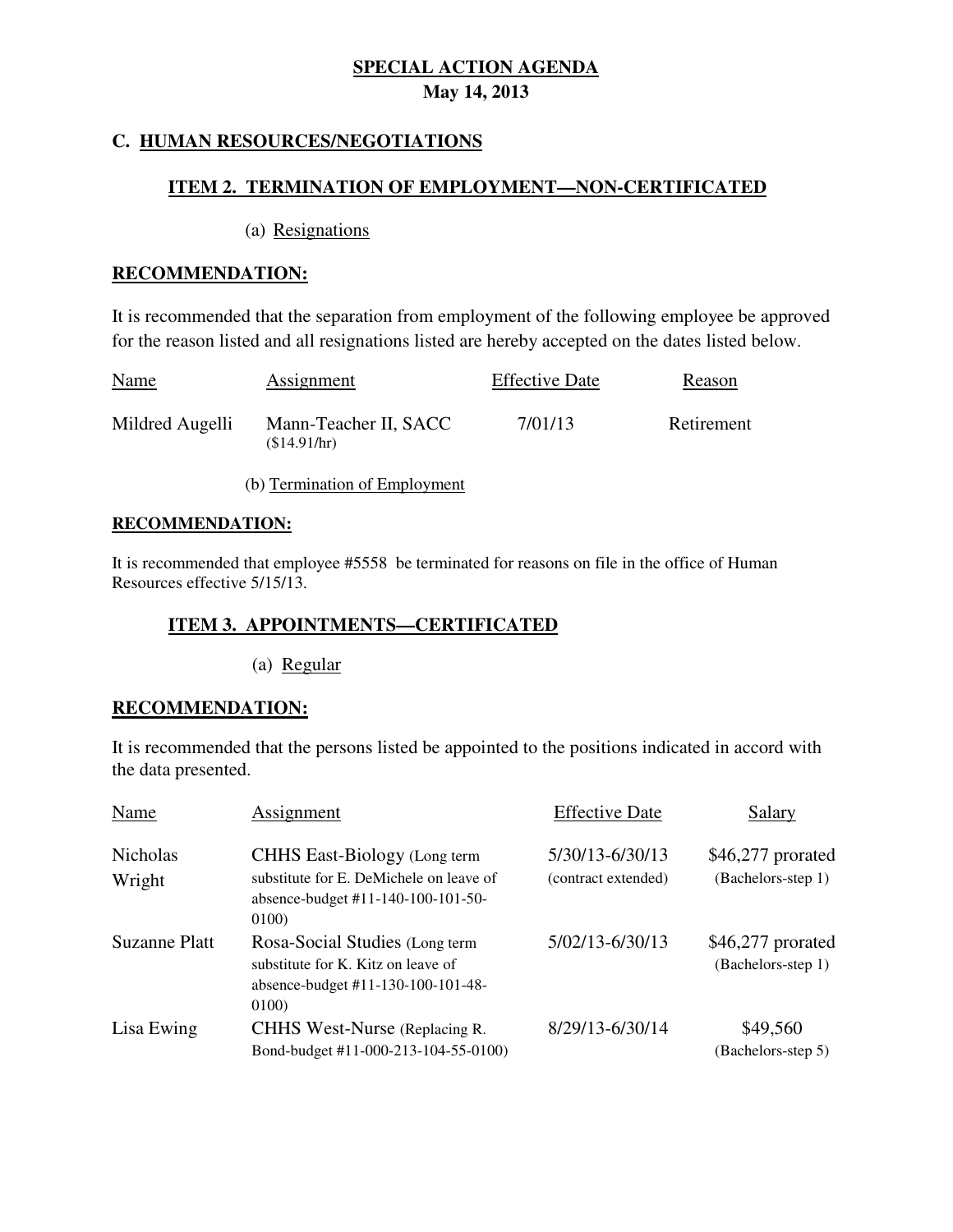#### **C. HUMAN RESOURCES/NEGOTIATIONS**

#### **ITEM 3. APPOINTMENTS—CERTIFICATED -** continued

|  |  | (a) Regular - continued |
|--|--|-------------------------|
|--|--|-------------------------|

| Name                 | Assignment                                                                                                                   | <b>Effective Date</b>                      | Salary                                       |
|----------------------|------------------------------------------------------------------------------------------------------------------------------|--------------------------------------------|----------------------------------------------|
| Grace Min            | Barton-Grade 5 (Long term<br>substitute for J. Eppihimer on<br>leave of absence-budget #11-120-<br>$100-101-03-0100$         | 5/09/13-6/30/13                            | $$46,277$ prorated<br>(Bachelors-step)<br>1) |
| <b>Mallory Chase</b> | Barton/Johnson-Music (Long term<br>substitute for A. Henderson on<br>leave of absence-budget #11-120-<br>100-101-03/12-0100) | $2/21/13 - 6/04/13$<br>(revised for dates) | $$46,277$ prorated<br>(Bachelors-step)<br>1) |

(b) Co-Curricular

#### **RECOMMENDATION:**

.

 It is recommended that the persons listed be approved for co-curricular positions listed in accord with the data presented.

| Name | Assignment                                                                                             | <b>Effective Date</b> | Stipend |
|------|--------------------------------------------------------------------------------------------------------|-----------------------|---------|
|      | James Scerbo CHHS West-Assistant Coach,<br>Boys LaCrosse (budget #11-<br>$402 - 100 - 100 - 55 - 0101$ | $4/22/13 - 6/30/13$   | \$775   |

(c) Substitute Teachers

#### **RECOMMENDATION:**

 It is recommended that Julie Cairone be approved as a substitute teacher for the 2012-13 school year effective 5/15/13-6/30/13. Monies budgeted from account #11-120-100-101-98-0150/#11 130-100-101-98-0150/#11-140-100-101-98-0150/#11-000-213-104-98-0150.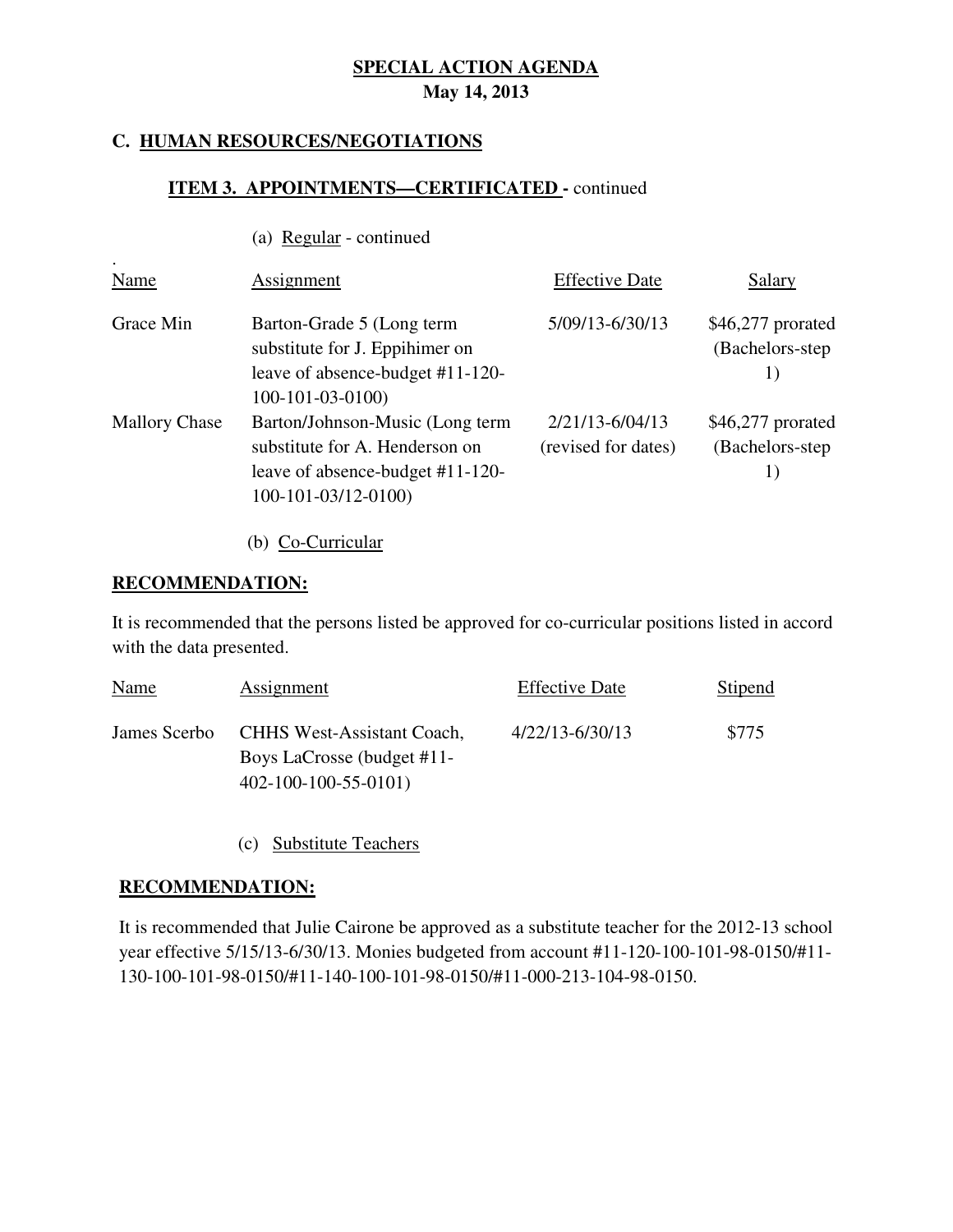# **C. HUMAN RESOURCES/NEGOTIATIONS**

#### **ITEM 4. APPOINTMENTS—NON-CERTIFICATED**

(a) Stage Crew/Lighting Work

#### **RECOMMENDATION:**

 It is recommended that the persons listed be approved for lighting work at CHHS East at the rate of \$7.25/hr effective 9/01/13-6/30/14.

| <b>Name</b>  | Name             | Name         |
|--------------|------------------|--------------|
| Logan Lassin | Kevin Gorgenberg | Randall Ogen |

# **ITEM 5. CONTRACT RENEWALS-NON-TENURED TEACHING STAFF MEMBERS – 2013-14 CONTRACTS**

# (a) Offer of Employment-Non-Tenured Teaching Staff

#### **RECOMMENDATION:**

It is recommended that the following resolution be adopted:

#### **RESOLUTION**

 **IT IS RESOLVED** by this Board of Education that the non-tenured teaching staff members listed in Section A of Ms. Adrian's report dated May 3, 2013, which is on file in the office of Human Resources, be given a written offer of a contract for employment for the 2013 2014 school year; and

 **BE IT FURTHER RESOLVED** that said written offer contract a provision that the staff member accept such offer in writing on or before the first day of June 2013; and

 **BE IT FURTHER RESOLVED** that any contract resulting from the aforementioned offer shall be in writing and in a form heretofore used by this Board of Education.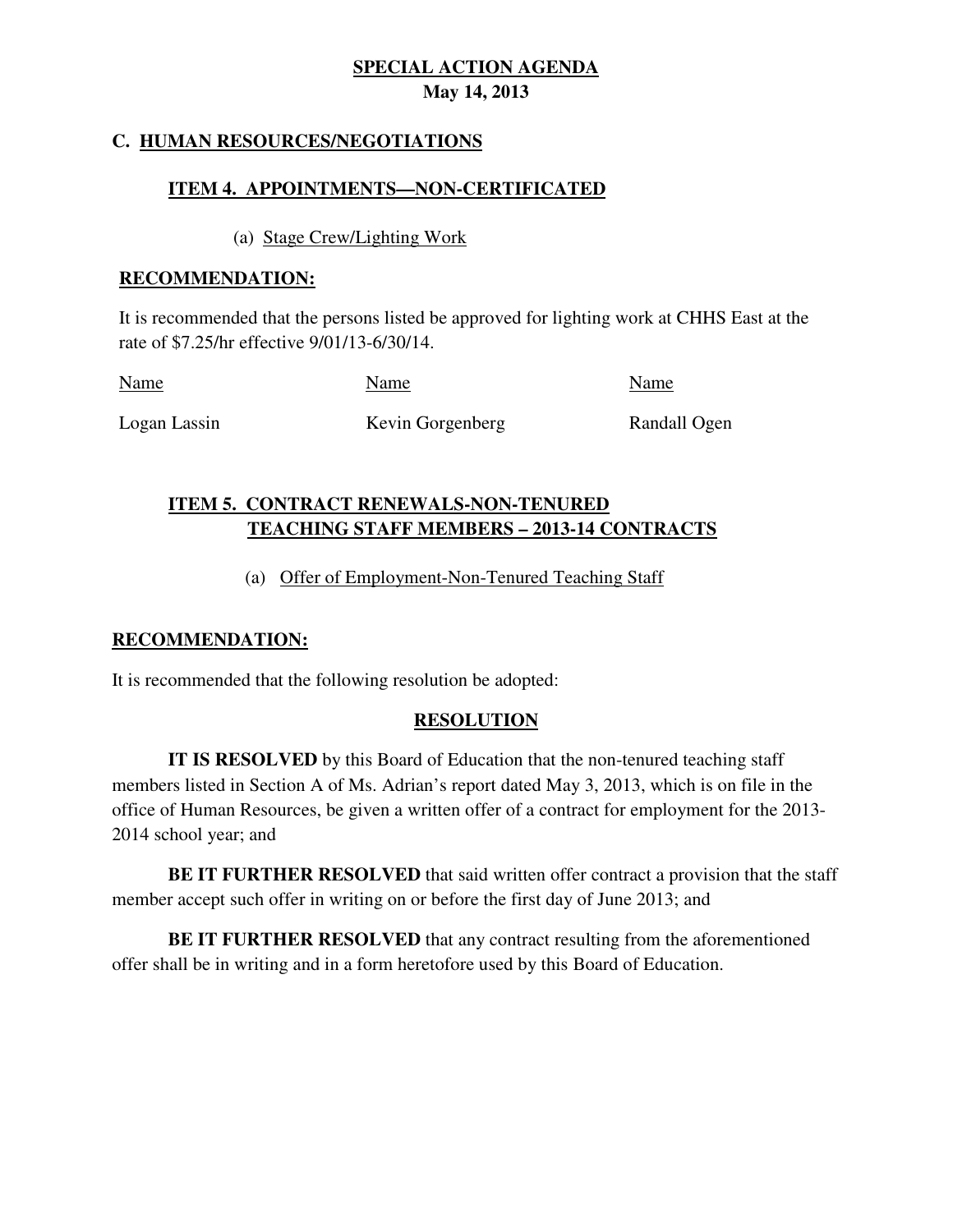### **C. HUMAN RESOURCES/NEGOTIATIONS**

# **ITEM 6. CONTRACT RENEWALS—CERTIFICATED STAFF 2013-14 SCHOOL YEAR**

### (a) CHEA

It is recommended that the following resolution be adopted:

# **RESOLUTION**

 **RESOLVED** that this Board hereby authorize the renewal of contracts for tenured/non- tenured teachers affiliated with the Cherry Hill Education Association bargaining unit for the 2013-14 year, effective 8/29/13-6/30/14 with the understanding that salaries will be adjusted in accordance with the salary settlement finally approved under negotiations between the Cherry Hill Education Association and the Cherry Hill Board of Education.

# (b) CHASA

# **RECOMMENDATION:**

 It is recommended that the principals/assistant principals listed in Ms. Adrian's report dated May 3, 2013, which shall become part of the official minutes of this meeting, who are affiliated with the Cherry Hill Association of School Administrators bargaining unit be reemployed for the 2013-14 year, effective 7/01/13-6/30/14 with the understanding that salaries will be adjusted in accordance with the salary settlement finally approved under negotiations between the Cherry Hill Association of School Administrators and the Cherry Hill Board of Education.

(c) Non-Affiliated Certificated Employees

#### **RECOMMENDATION:**

 It is recommended that the non-affiliated employees in the following positions listed in Ms. Adrian's report dated May 3, 2013, which shall become part of the official minutes of this meeting, be appointed for the 2013-14 year effective 7/01/13-6/30/14 and that their salary payments based on the 2012-13 rates be continued until salary guidelines have been established and approved.

| <b>Assistant Superintendents</b>       | Directors                           | <b>Speech Therapist Consultants</b> |
|----------------------------------------|-------------------------------------|-------------------------------------|
| <b>School Psychologist Consultants</b> | Social Worker<br><b>Consultants</b> | LDT-C Consultants                   |

Assistant Business Administrator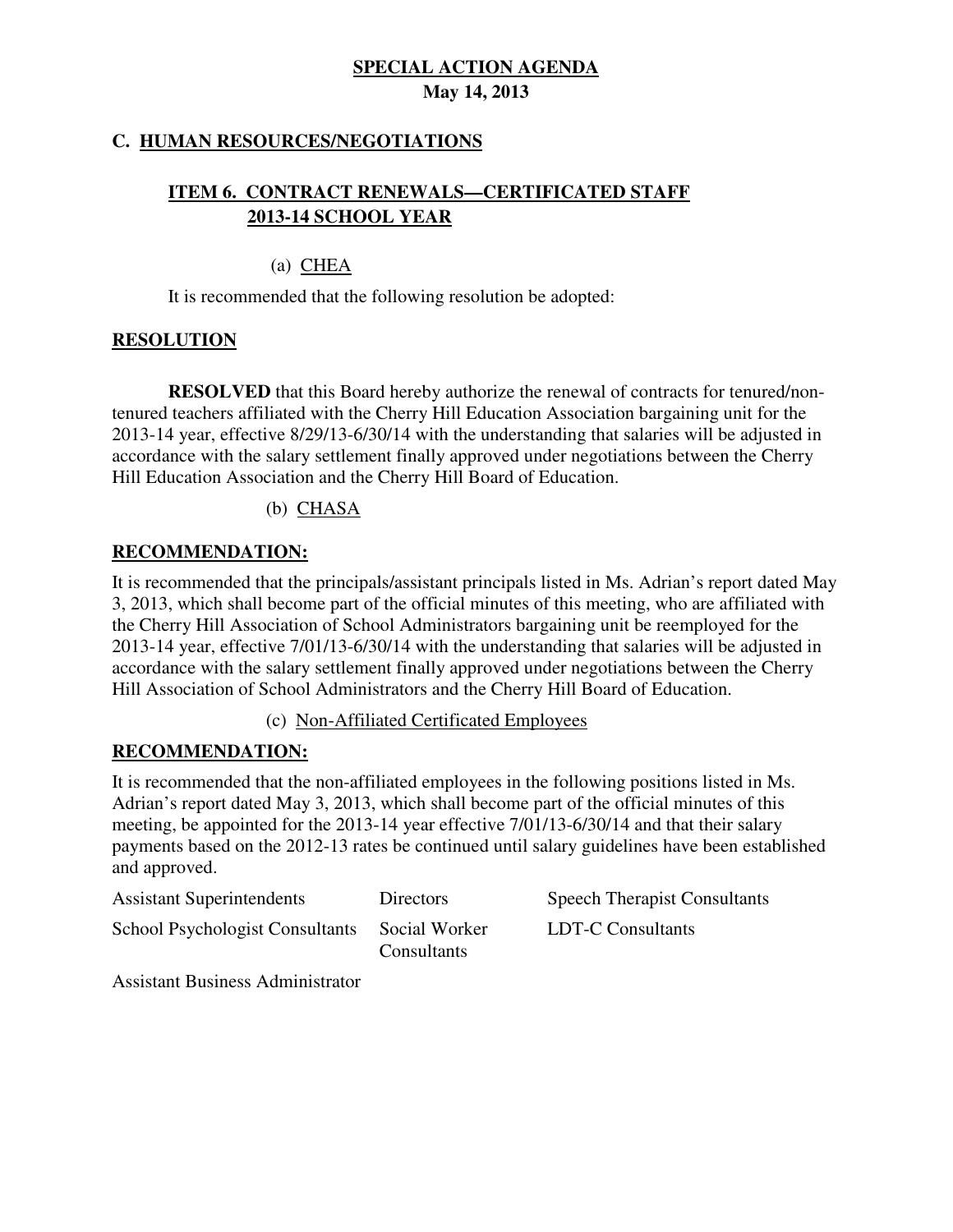# **C. HUMAN RESOURCES/NEGOTIATIONS**

# **ITEM 6. CONTRACT RENEWALS—CERTIFICATED STAFF 2013-14 SCHOOL YEAR** - continued

#### (d) Homebound/Supplemental Instructor

#### **RECOMMENDATION:**

 It is recommended that the teachers listed in Ms. Adrian's report dated May 3, 2013, which shall become a part of the official minutes of this meeting, who are affiliated with the Cherry Hill Education Association bargaining unit be approved for homebound and supplemental instruction for the 2013-14 school year.

#### **ITEM 7. CONTRACT RENEWALS—NON-CERTIFICATED**

(a) Secretaries - (CHEA)

#### **RECOMMENDATION:**

 It is recommended that the secretarial personnel listed in Ms. Adrian's report dated May 3, 2013, which shall become a part of the official minutes of this meeting, who are affiliated with the Cherry Hill Education Association bargaining unit be reemployed for the 2013-14 year, effective 7/01/13-6/30/14 with the understanding that salaries will be adjusted in accordance with the salary settlement approved under negotiations between the Cherry Hill Education Association and the Cherry Hill Board of Education .

(b) Support Staff - (CHEA)

#### **RECOMENDATION:**

 It is recommended that the employees listed in Ms. Adrian's report dated May 3, 2013, which shall become a part of the official minutes of this meeting, who are affiliated with the Cherry Hill Education Association bargaining unit be reemployed for the 2013-14 year, effective 7/01/13 6/30/14 with the understanding that salaries will be adjusted in accordance with the salary settlement approved under negotiations between the Cherry Hill Education Association and the Cherry Hill Board of Education.

(c) Technology Staff - (CHEA)

#### **RECOMENDATION:**

 It is recommended that the employees listed in Ms. Adrian's report dated May 3, 2013, which shall become a part of the official minutes of this meeting, who are affiliated with the Cherry Hill Education Association bargaining unit be reemployed for the 2013-14 year, effective 7/01/13 6/30/14 with the understanding that salaries will be adjusted in accordance with the salary settlement approved under negotiations between the Cherry Hill Education Association and the Cherry Hill Board of Education.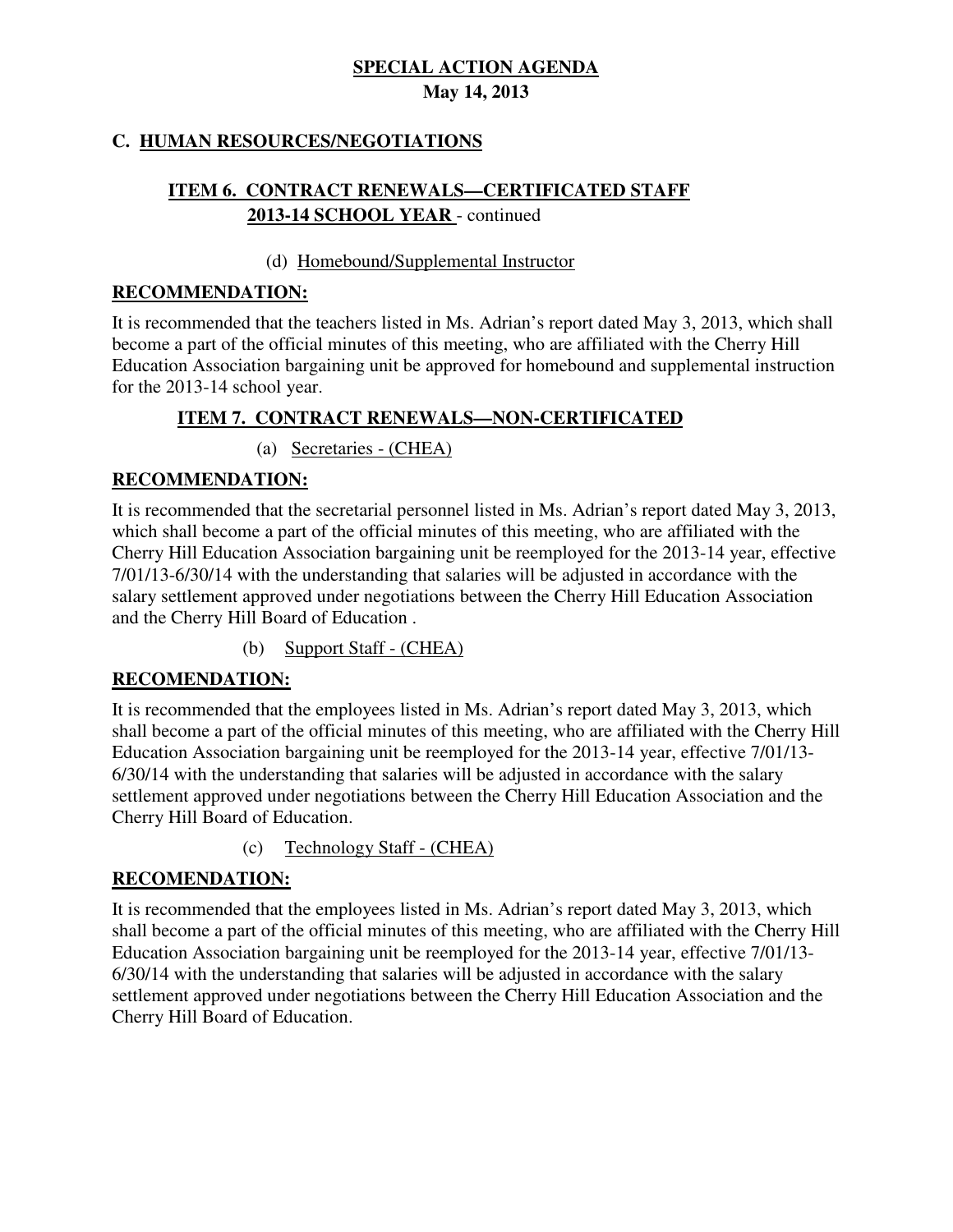# **C. HUMAN RESOURCES/NEGOTIATIONS**

#### **ITEM 7. CONTRACT RENEWALS—NON-CERTIFICATED** –

continued

#### (d) Non-Affiliated Employees

#### **RECOMMENDATION:**

 It is recommended that the non-affiliated employees in the following positions listed in Ms. Adrian's report dated May 3, 2013, which shall become a part of this official meeting, be appointed for the 2013-14 year and that their salary payments based on the 2012-13 rates be continued until salary guidelines have been established and approved.

| Managers/Assistant<br><b>Managers</b>  | Directors                               | Supervisors/Assistant<br>Supervisors      |
|----------------------------------------|-----------------------------------------|-------------------------------------------|
| <b>Student Advocates</b>               | <b>Treasurer of Monies</b>              | <b>District Medical Inspector</b>         |
| Accountant                             | Senior Accountant                       | Finance Technician                        |
| Secretaries                            | Administrative Assistants               | <b>High School Student</b><br>Supervisors |
| <b>Public Information Officer</b>      | District Technology Manager             | Technology                                |
| <b>Transportation Facilitators</b>     | <b>Transportation Coordinators</b>      | <b>Travel Trainer</b>                     |
| Coordinators                           | <b>COTA</b>                             | Physical Therapy<br>Consultants           |
| School Supportive<br><b>Assistants</b> | <b>Occupational Therapy Consultants</b> | <b>Consulting Psychiatrists</b>           |
| <b>Neurological Consultants</b>        | Recruiter                               | Clerk                                     |

(e) Supervisory

#### **RECOMMENDATION:**

 It is recommended that the employees listed in Ms. Adrian's report dated May 3, 2013, which shall become a part of the official minutes of this meeting, who are affiliated with the Cherry Hill Supervisory Association bargaining unit, be reemployed for the 2013-14 school year, effective 7/01/13-6/30/14 and that their salaries be adjusted in accordance with the contract finally settled between the Cherry Hill Supervisory Staff Association and the Cherry Hill Board of Education.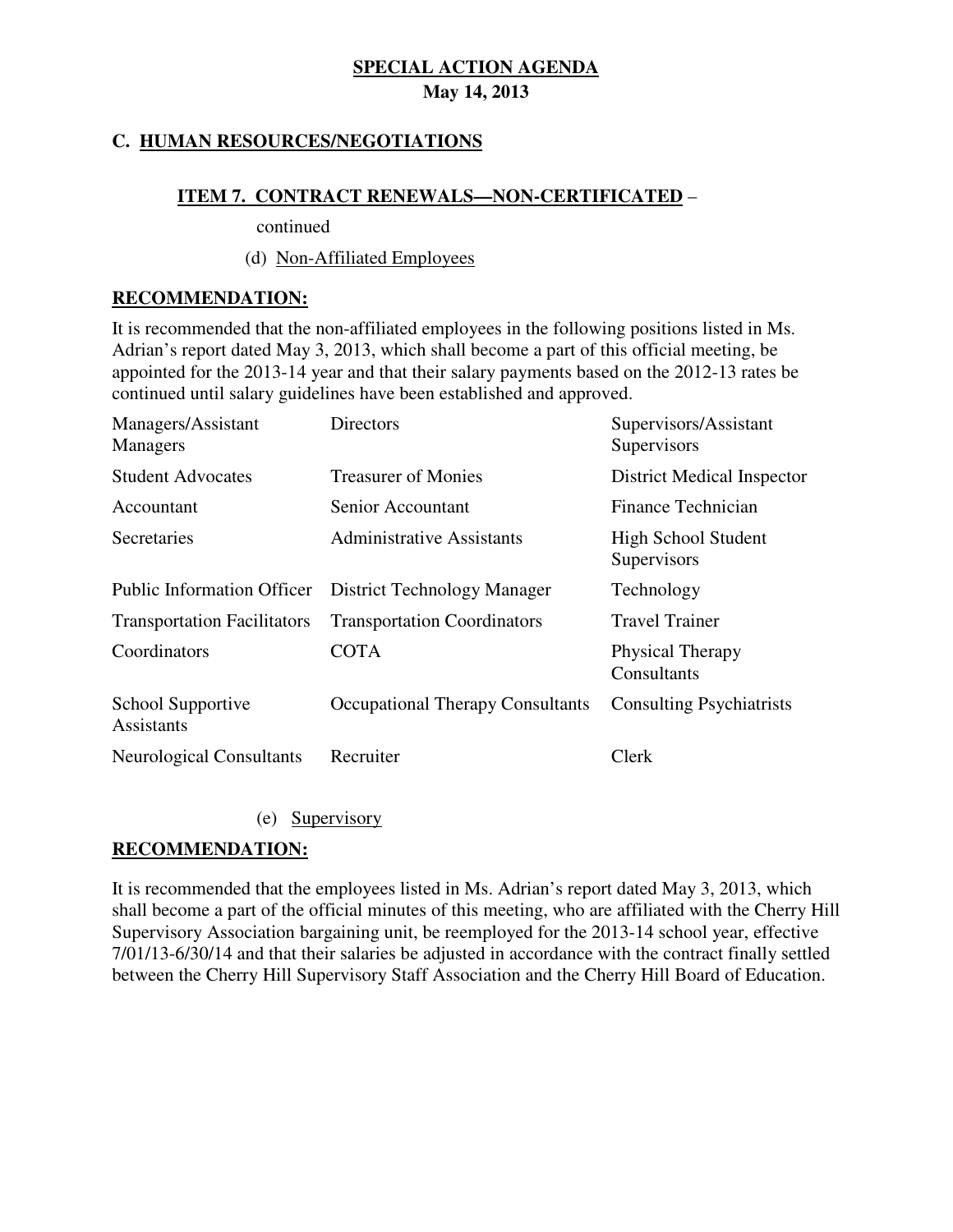# **C. HUMAN RESOURCES/NEGOTIATIONS**

#### **ITEM 7. CONTRACT RENEWALS—NON-CERTIFICATED** –

continued

(f) Supportive

#### **RECOMMENDATION:**

 It is recommended that the employees listed in Ms. Adrian's report dated May 3, 2013, which shall become a part of the official minutes of this meeting, who are affiliated with the Cherry Hill Supportive Staff Association bargaining unit be reemployed for the 2013-14 school year effective 7/01/13-6/30/14 and that their salaries be adjusted in accordance with the contract finally settled between the Cherry Hill Supportive Staff Association and the Cherry Hill Board of Education.

 $(g)$  Campus Police

#### **RECOMMENDATION:**

 It is recommended that the employees listed in Ms. Adrian's report dated May 3, 2013, which shall become a part of the official minutes of this meeting, who are affiliated with the Cherry Hill Campus Police Association bargaining unit, be reemployed for the 2013-14 school year, effective 9/01/13-6/30/14, with the understanding that salaries will be adjusted in accordance with the salary settlement finally approved under negotiations between the Cherry Hill Campus Police Association and the Cherry Hill Board of Education.

(h) Educational Assistants

#### **RECOMMENDATION:**

 It is recommended that the employees listed in Ms. Adrian's report dated May 3, 2013, which shall become a part of the official minutes of this meeting, who are affiliated with the Educational Association of Cherry Hill bargaining unit, be reemployed for the 2012-13 school year, effective 9/01/13-6/30/14 and that their salaries be adjusted with the salary settlement finally approved under negotiations between the Educational Association of Cherry Hill and the Cherry Hill Board of Education.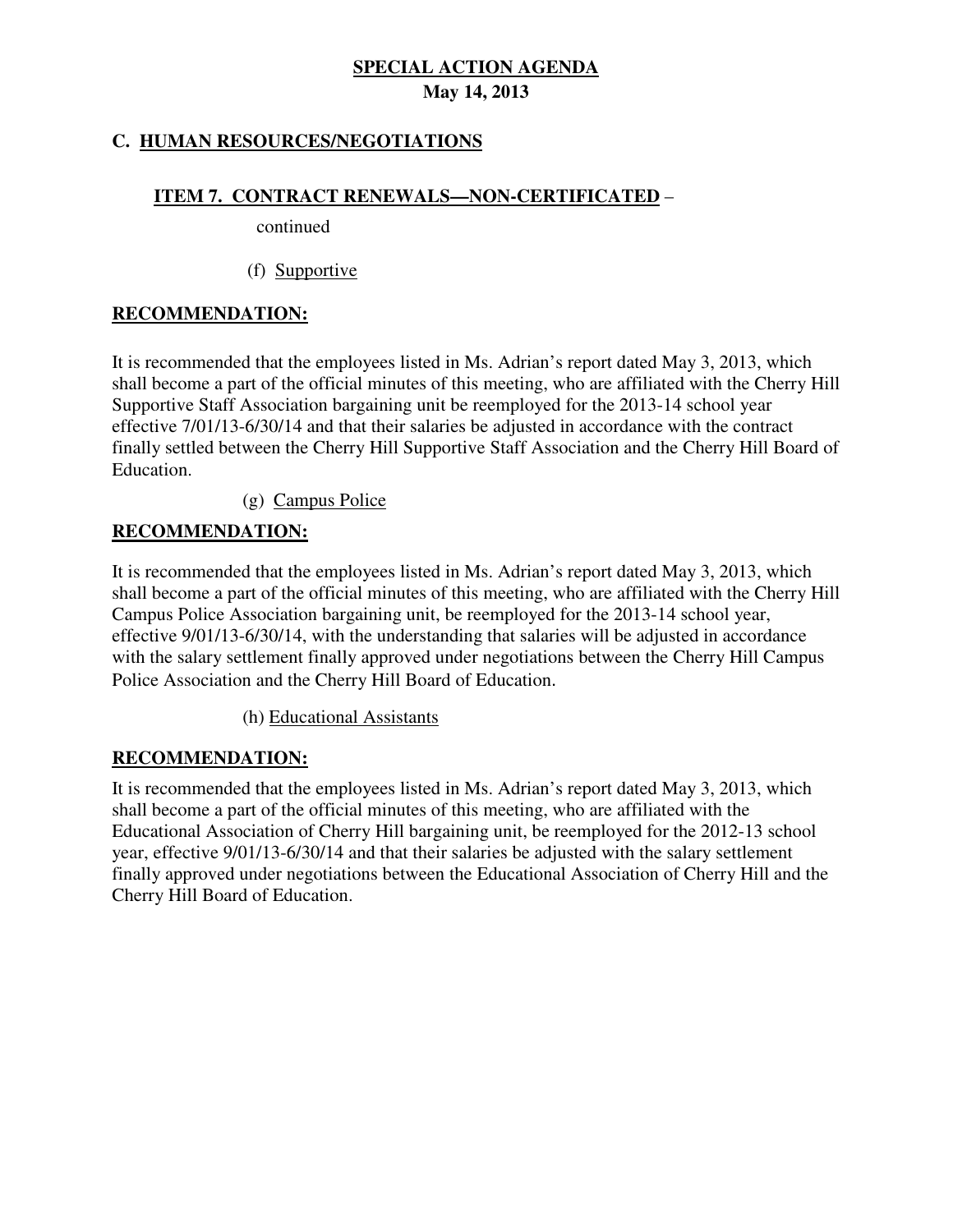### **C. HUMAN RESOURCES/NEGOTIATIONS**

#### **ITEM 8. ASSIGNMENT/SALARY CHANGE—CERTIFICATED**

(a) Reassignment

#### **RECOMMENDATION:**

 It is recommended that the person listed be reassigned for the 2013-14 school year in accord with the data presented.

| Name         | From                                                                  | To                                                          | <b>Effective Date</b> | Salary    |
|--------------|-----------------------------------------------------------------------|-------------------------------------------------------------|-----------------------|-----------|
| Kwame Morton | Kilmer-Principal CHHS West-<br>(budget $#11-000-$<br>240-103-15-0100) | Principal (budget)<br>$\#11 - 000 - 240 - 103$<br>$55-0100$ | 7/01/13-6/30/14       | \$150,000 |

# **ITEM 9. OTHER COMPENSATION-NON-CERTIFICATED**

### (a) Additional Payment for Head Custodian

#### **RECOMMENDATION:**

 It is recommended that the head custodian listed be approved for an additional \$160/month to compensate for the use of black seal during lunch hours effective 4/01/13-4/15/13.

Name School

Michael Moebius (Long term substitute for retirement Knight of G. Afanador (budget #11-000-262-100-21-100)

| Motion | Second | ote |
|--------|--------|-----|
|        |        |     |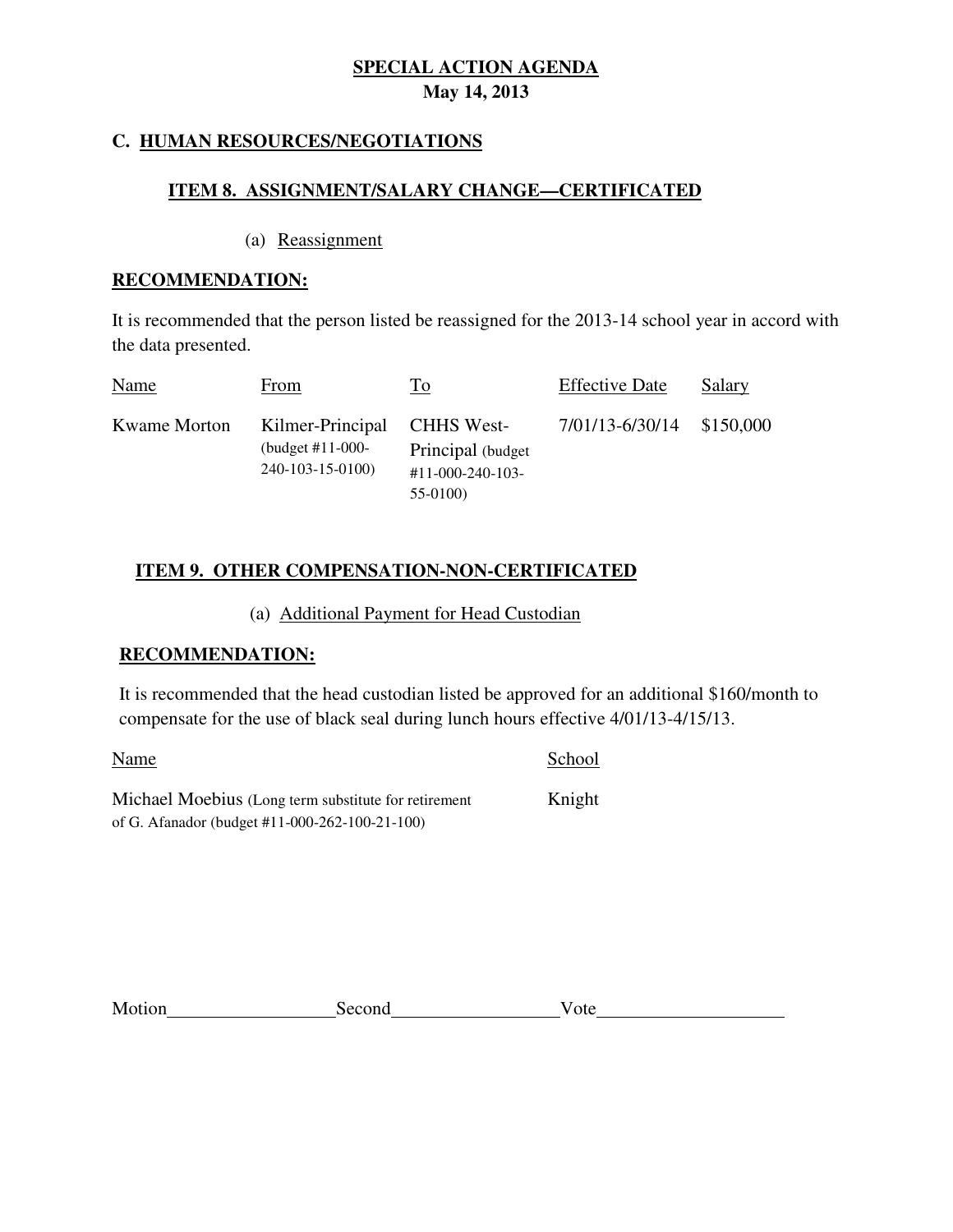#### **D. POLICY & LEGISLATION COMMITTEE**

 **Board Goals** 

- • **Continue to improve student achievement at all grade levels for all students and close achievement gaps where they exist.**
- • **Create a cost-effective budget that provides for education resources as well as preventive maintenances and ongoing facilities improvement in all schools.**
- • **Enhance communication with and outreach to internal and external stakeholders.**

 **NO ITEMS** 

#### **E. STRATEGIC PLANNING COMMITTEE**

#### **Board Goals**

- • **Continue to improve student achievement at all grade levels for all students and close achievement gaps where they exist.**
- **•** Create a cost-effective budget that provides for education resources as well as preventive  **maintenances and ongoing facilities improvement in all schools.**
- • **Enhance communication with and outreach to internal and external stakeholders.**

 **NO ITEMS**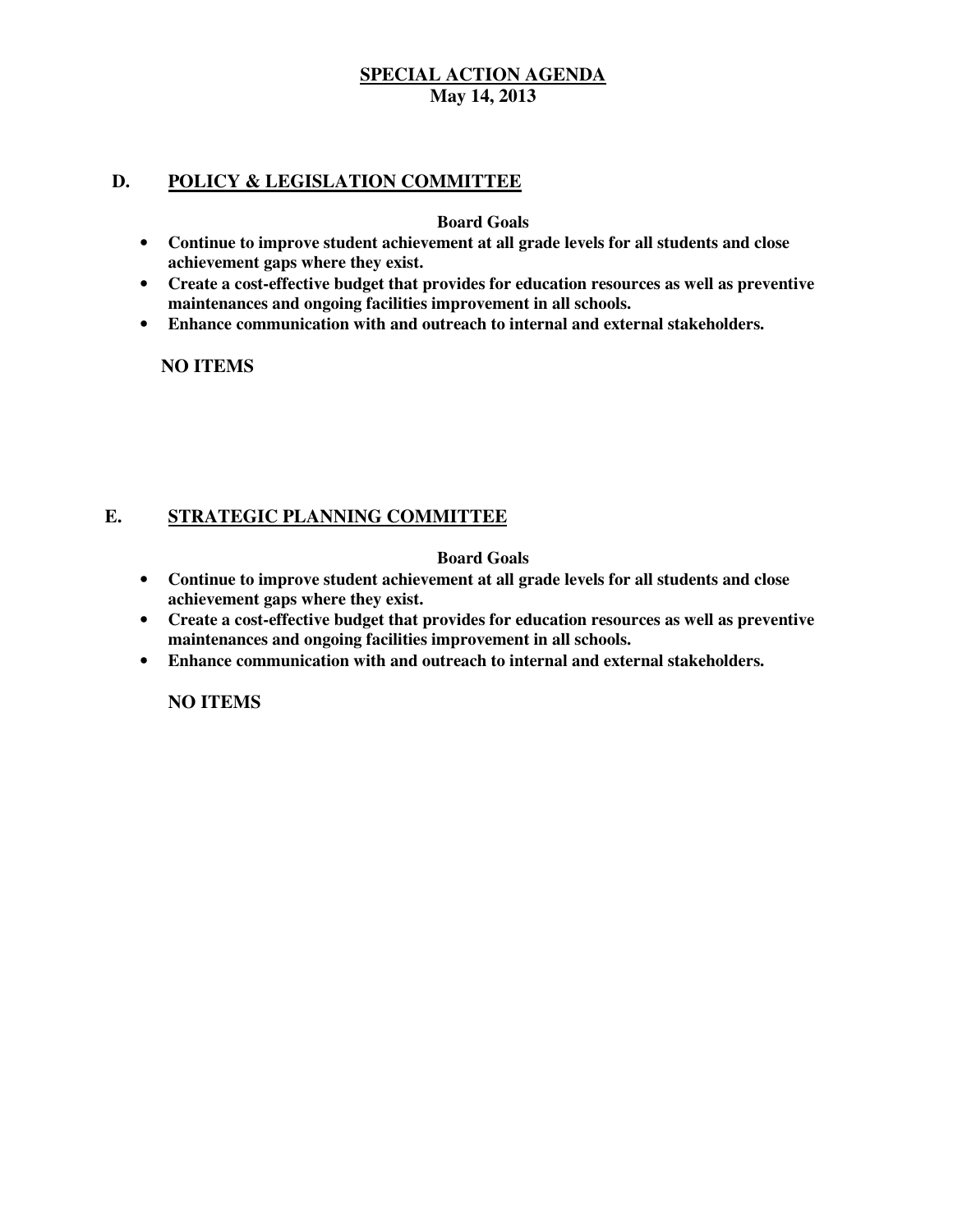# memorandum

#### **Date: May 8, 2013**

**To:** Members, Board of Education

**From:** Dr. Maureen Reusche, Superintendent

### **AGENDA**

# **EXECUTIVE SESSION 6:00 PM SPECIAL ACTION MEETING— 7:00 PM BOARD WORK SESSION—Immediately following Special Action**

**May 14, 2013 Malberg Board Room** 

#### **BOARD OF EDUCATION COMMITTEES**

# **Curriculum & Instruction Committee Members (yellow)**

 Chairperson: Sherrie Cohen Administrative Liaison: Lawyer Chapman Committee Members: Eric Goodwin, Carol Matlack, Steve Robbins

#### **Business & Facilities Committee Members (blue)**

 Chairperson: Elliott Roth Administrative Liaison: James Devereaux Committee Members: Seth Klukoff, Kathy Judge, J. Barry Dickinson

 **Negotiations, Human Resources & Litigation Committee Members (pink)**  Chairperson: Colleen Horiates Administrative Liaison: Nancy Adrian Committee Members: Sherrie Cohen, Kathy Judge, Carol Matlack

#### **Policy & Legislation Committee Members (green)**  Chairperson: Steve Robbins – Policy, Eric Goodwin – Legislative Administrative Liaison: Maureen Reusche Committee Members: Sherrie Cohen, Colleen Horiates

#### **Strategic Planning (buff)**

 Chairperson: Seth Klukoff Administrative Liaison: James Devereaux Committee Members: Kathy Judge, Carol Matlack, Elliott Roth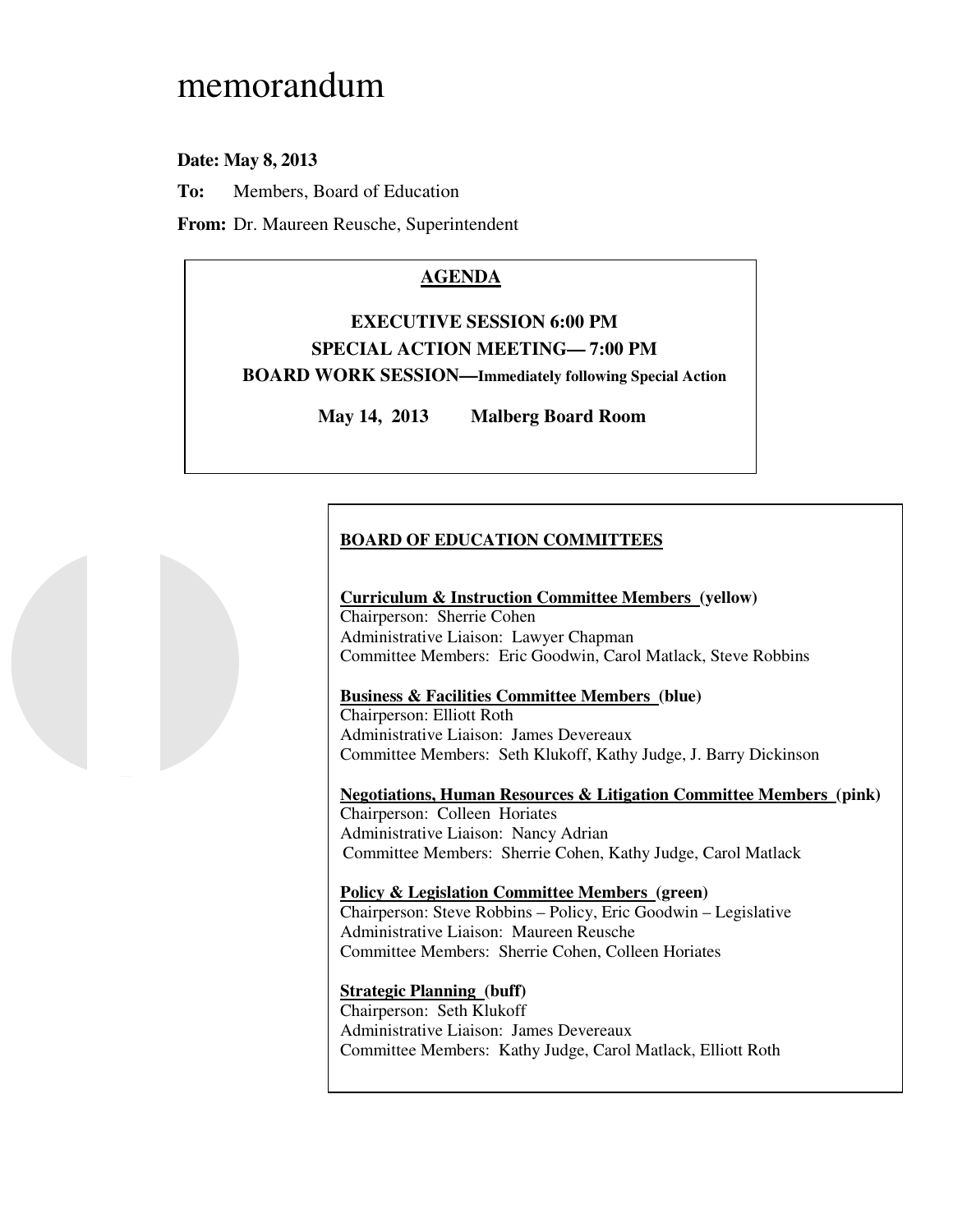#### **BOARD WORK SESSION**

#### **May 14, 2013**

# **PRESENTATIONS**

 Special Event – There will be a display in the All Purpose Room of school Green Team presentations. Sustainable Cherry Hill will also be in attendance.

# **BOARD WORK SESSION**

• First Public Discussion (Agenda Items -up to three minutes per person)

#### **NEW BUSINESS**

• Second Public Discussion (up to three minutes per person)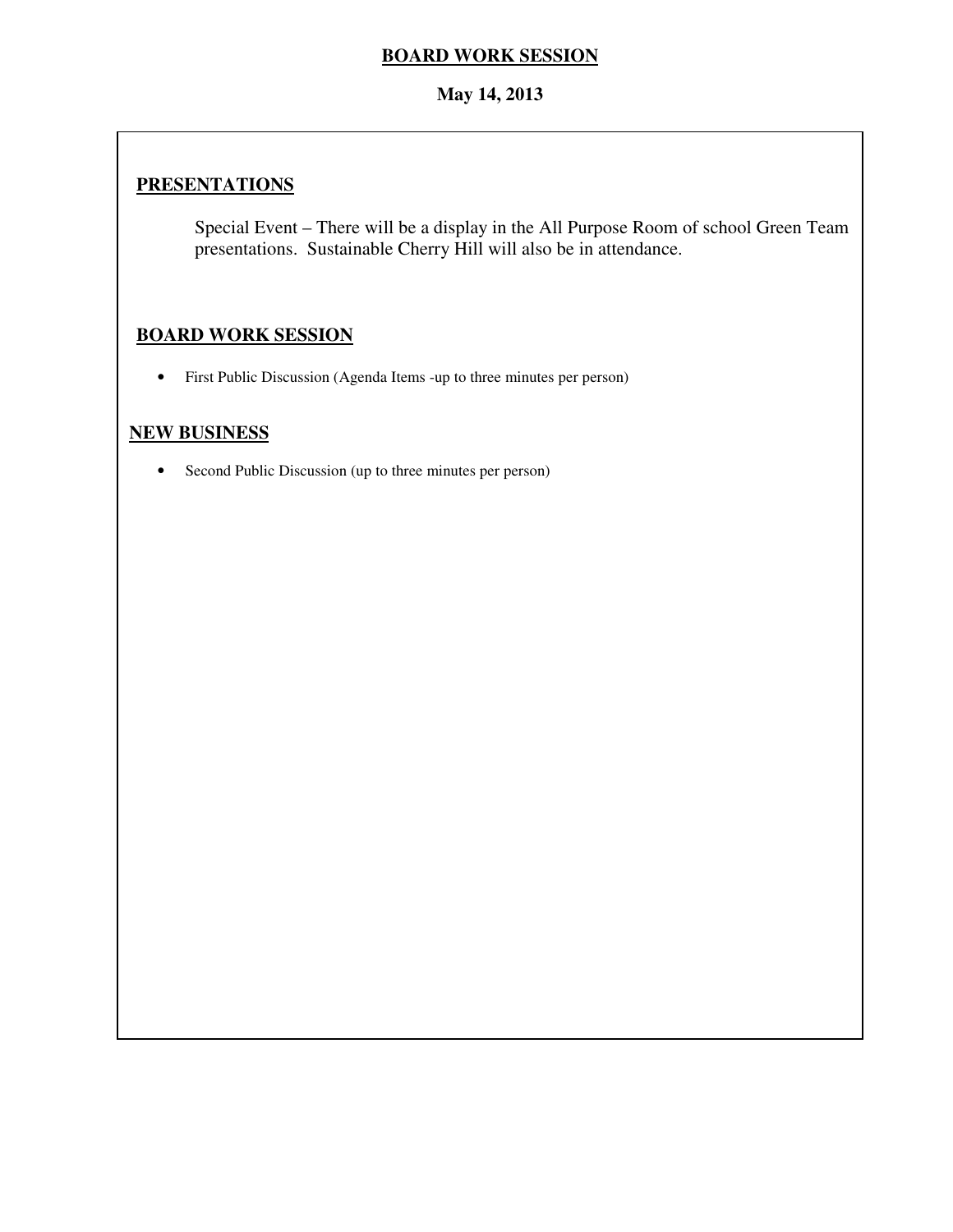# **A. APPOINTMENTS**

# **1. Appointment of Board Secretary/Assistant Board Secretary**

 It is recommended that James Devereaux be appointed Board Secretary and Paul Todd be appointed Assistant Board Secretary for the Board of Education for a term commencing July 1, 2013 through June 30, 2014.

### **2. Treasurer of School Monies**

 It is recommended that Debra Campbell be appointed Treasurer of School Monies for the Board of Education for a term commencing July 1, 2013 through June 30, 2014.

### **3. Affirmative Action Officers**

 It is recommended that James Riordan, Director of Guidance, be appointed Affirmative Action Officer for this Board of Education for a term commencing July 1, 2013 through June 30, 2014.

#### **4. Public Agency Compliance Officer**

 It is recommended that the Assistant Superintendent/Business, Board Secretary be appointed Public Agency Compliance Officer for this Board of Education for bid specifications, construction contracts and procurement, and professional and service contracts for a term commencing July 1, 2013 through June 30, 2014.

#### **5. Handicapped 504 Officer**/**ADA Officer**

 It is recommended that Marta Audino, Supervisor of Special Education, be appointed as Handicapped 504 Officer/ADA Officer for this Board of Education for a term commencing July 1, 2013 through June 30, 2014.

#### **6. Substance Awareness Coordinator**

 It is recommended that James Riordan, Director of Guidance, be appointed as Substance Awareness Coordinator for this Board of Education for a term commencing July 1, 2013 through June 30, 2014.

#### **7. Homeless Liaison**

 It is recommended that Don Bart, Director of Support Operations, be appointed as Homeless Liaison for this Board of Education for a term commencing July 1, 2013 through June 30, 2014.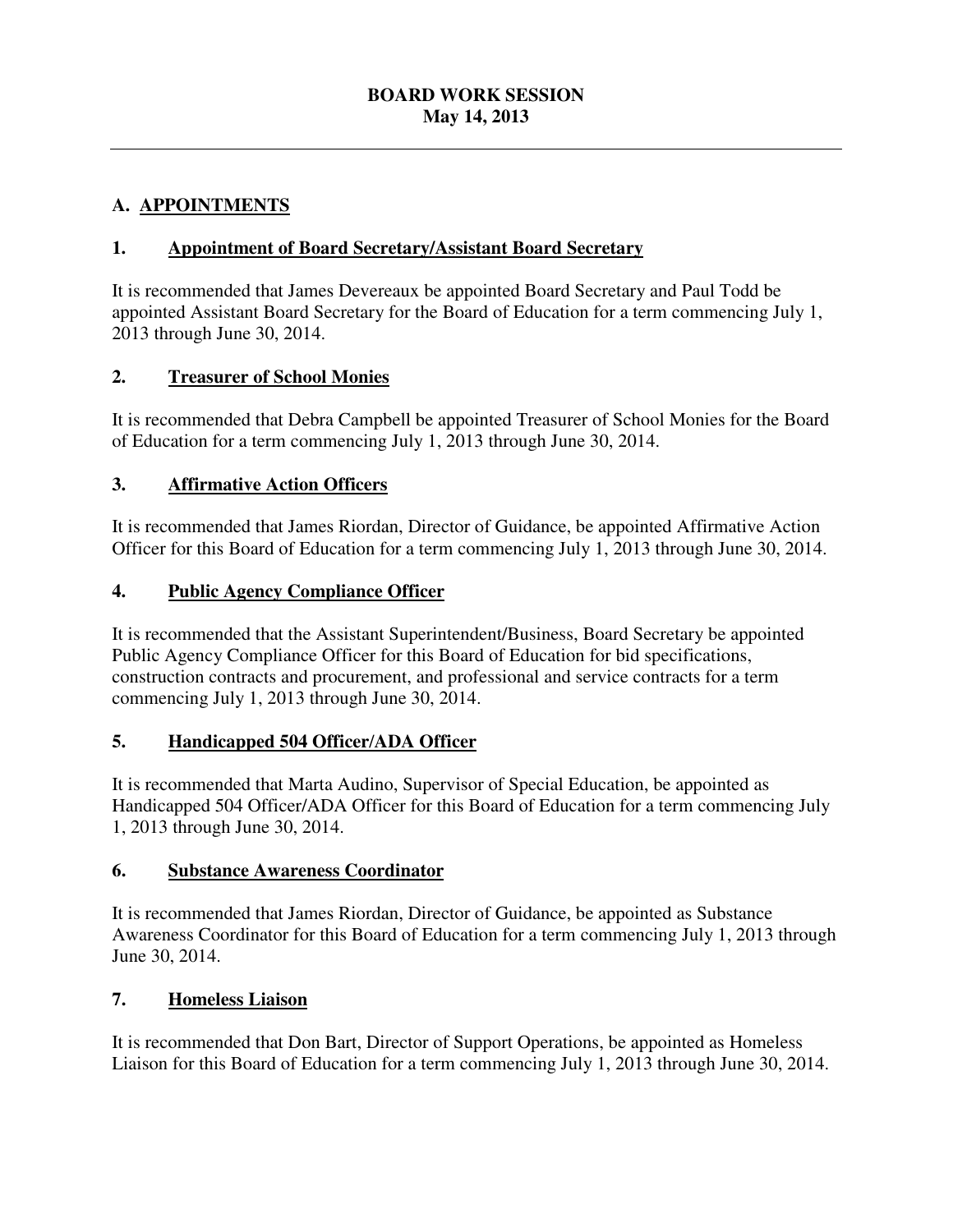#### **A. APPOINTMENTS - continued**

#### **8. Indoor Air Quality Program Certifier**

 It is recommended that Marco Fernandez-Obregon, Director of Facilities, be appointed as the designated person to review and certify the Indoor Air Quality Program for this Board of Education for a term commencing July 1, 2013 through June 30, 2014.

### **9. Asbestos Management and PEOSA Officer/Coordinator**

 It is recommended that Marco Fernandez-Obregon, Director of Facilities be appointed as the designated person for this Board of Education for a term commencing July 1, 2013 through June 30, 2014.

#### 10. **Integrated Pest Management Coordinator and IPM Plan**

 It is recommended that Marco Fernandez-Obregon, Director of Facilities be appointed as the designated person for this Board of Education for a term commencing July 1, 2013 through June 30, 2014.

#### **11. Right to Know Officer**

 It is recommended that Marco Fernandez-Obregon, Director of Facilities be appointed as the designated person for this Board of Education for a term commencing July 1, 2013 through June 30, 2014.

#### **12. 12. Custodian of Records**

 It is recommended that the Assistant Superintendent Business/Board Secretary be appointed as the District's Custodian of Records NJSA47:1A-1 et seq. commencing July 1, 2013

#### **13. Designation of Official Newspaper**

 It is recommended that the Courier Post and the Philadelphia Inquirer be designated as the official newspapers for the Cherry Hill Board of Education.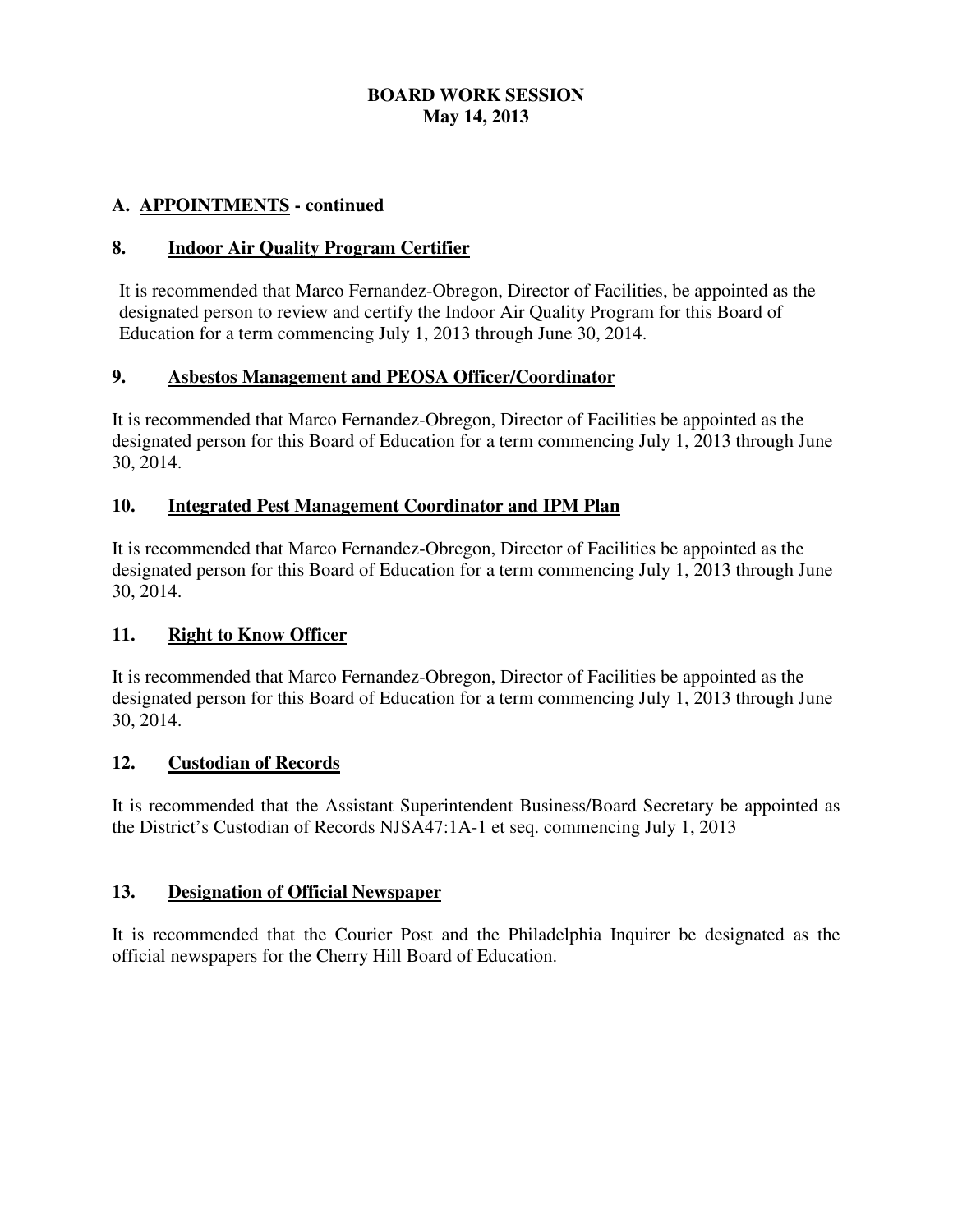#### **A. APPOINTMENTS - continued**

#### 14. Purchasing Agent

 1 et seq), the Assistant Superintendent, Business/Board Secretary, shall serve as the "Contracting Agent" of this school district for the 2012-2013 school year. IT IS RESOLVED that pursuant to the Public School Contracts Law (N.J.S.A. 18A:18A-

 Superintendent, Business/Board Secretary, is hereby empowered to make, negotiate, and award any and all purchases, contracts, and agreements for the performance of any work or services, or the furnishing or hiring of materials or supplies where the cost or price thereof does not exceed \$36,000.00 and \$17,500.00 for pupil transportation contracts (as amended from time to time) in a fiscal year, without public advertising for bids and bidding, and in accordance with the provisions of this resolution. BE IT FURTHER RESOLVED that pursuant to N.J.S.A. 18A: 18A-3, the Assistant

 BE IT FURTHER RESOLVED that pursuant to N.J.S.A. 18A:18A-37c., the Assistant Superintendent, Business/Board Secretary is authorized to award any contract or agreement, the aggregate cost or price of which is estimated at less than fifteen percent (15%) of the required bidding threshold, without soliciting competitive quotations.

#### **15. Solicitor**

 **WHEREAS**, the Public School Contracts Law (N.J.S.A. 18A: 18A-1, et seq) authorized the awarding of a contract for "Professional Services" without competitive bidding.

 **NOW, THEREFORE, BE IT RESOLVED** by the Board of Education of the Township of Cherry Hill, County of Camden, that Paul Green, of the law firm of Schenck, Price, Smith & King, LLP ("SPSK"), 220 Park Avenue, Florham Park, New Jersey 07932, be appointed the Solicitor of this Board for the period July 1,2013 through June 30,2014 to provide comprehensive legal services ordinarily provided by an Attorney at Law of the State of New Jersey in accordance with the terms and conditions more specifically set forth in the Retainer Agreement between the parties. Said Paul Green, is a person authorized by law to practice a recognized profession in the State of New Jersey, which practice is regulated by the laws of this State, to wit; the profession of law. These professional services are necessary and are required by the Board of Education; and be it

 **FURTHER RESOLVED**, that a copy of this Resolution and the requisite summary of the contract award shall be published once in an official newspaper of record for the District in accordance with the requirements of *N.J.S.A.* 18A:18A-5a.(1).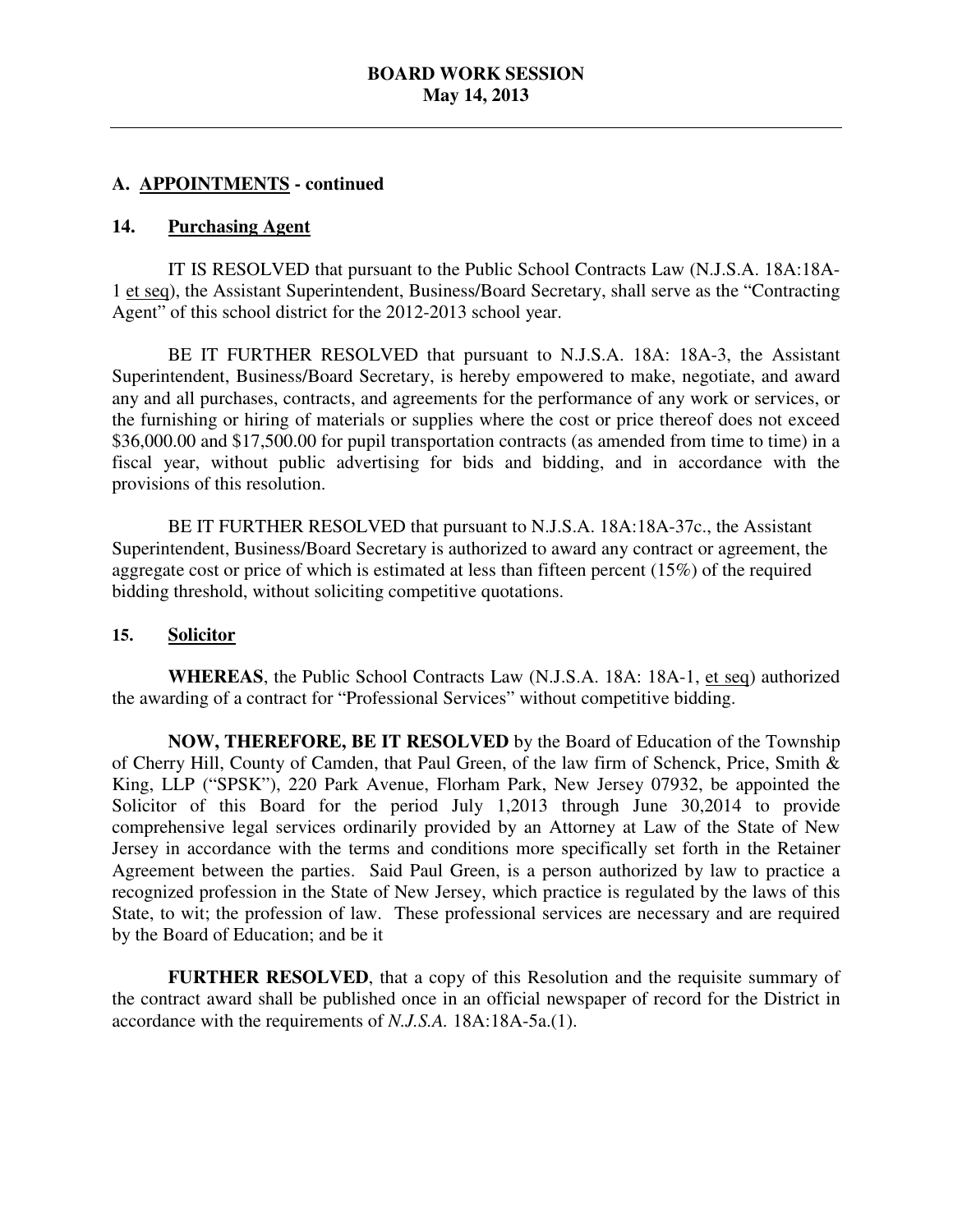#### **A. APPOINTMENTS - continued**

#### **16. Architect of Record**

WHEREAS, the Public School Contracts Law (N.J.S.A. 18A:18A-1 et seq) authorized the awarding of a contract for "Professional Services" without competitive bidding.

 NOW, THEREFORE, BE IT RESOLVED that the firm of Becica Associates, LLC is hereby appointed as Architect of Record to the District commencing July 1, 2013, through June 30, 2014.

 This effort and additional services will be performed on a pre-determined fixed fee and/or time and material basis in accordance with the schedule of rates presented in their 2013 proposal.

#### 17.  **(HIPAA) Officer**  Appointment - Healthcare Insurance Portability & Accountability Act

 It is recommended that Ms. Nancy Adrian be designated as the Healthcare Insurance Portability & Accountability Act (HIPAA) compliance officer for the 2013/2014 school year.

#### 18. **18. Tax Shelter Annuity Companies and Disability Insurance Companies**

 It is recommended that the Board of Education approves the following list of TSA representatives that are authorized for payroll deductions and the list of Disability Insurance companies that are authorized for payroll deductions.

#### **TAX SHELTER ANNUITIES**

**DISABILITY INSURANCE** 

 Lincoln Investment Met Life Valic - (AIG) State of New Jersey Division of Pensions The Legend Group Equitable

 Unum Provident Prudential Ins. Co. of America - CHEA American General Insurance Prudential Ins. Co. of America - CHASA AFLAC

#### **19. Ratification of Paid Bills and Budget Transfers**

 It is recommended that the Assistant Superintendent, Business/Board Secretary be authorized to execute payment of bills and budget transfers prior to Board Approval. Such actions will be made when necessary to facilitate the normal operations of the district and shall be presented at the next Board Action meeting for ratification.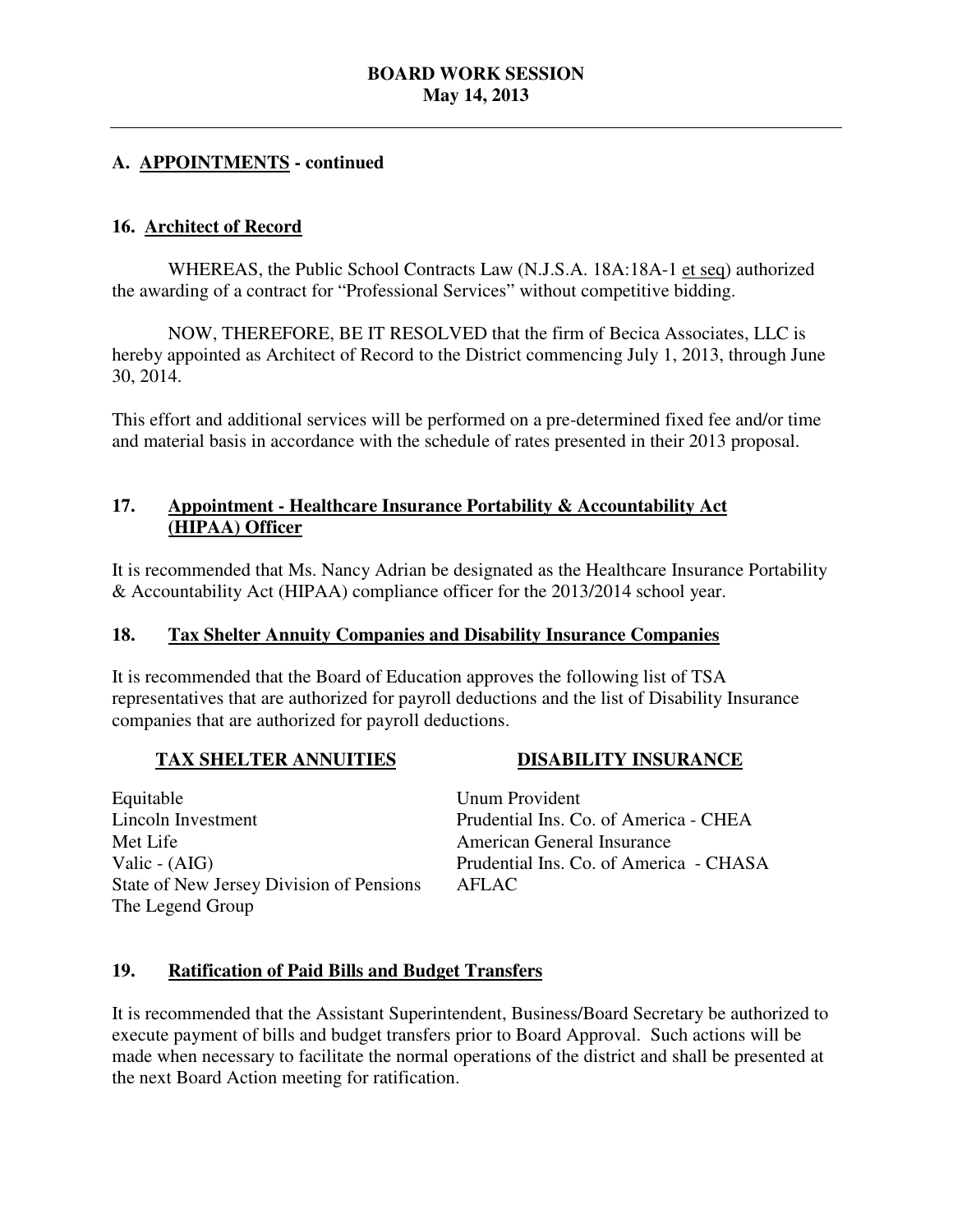### **A. APPOINTMENTS - continued**

#### **20. Insurance Broker of Record**

 It is recommended that Conner Strong, 123 Rosenhayn Avenue, Bridgeton, NJ be appointed Insurance Broker of Record for the Board of Education for a term commencing July 1, 2013 through June 30, 2014.

#### **Approval of Consulting Service Fee Agreement Employee Benefits Brokerage & Consultancy**

WHEREAS, the Public School Contracts Law (N.J.S.A. 18A:18A-1 et seq) authorized the awarding of a contract for "Professional Services" without competitive bidding.

 NOW, THEREFORE, BE IT RESOLVED that Conner Strong Companies, Inc., is hereby appointed as Employee Benefits Brokerage & Consultancy to the District commencing July 1, 2013, through June 30, 2014 subject to execution of the Consulting Service Fee Agreement.

 This effort and additional services will be performed on a pre-determined fixed fee and/or time and material basis in accordance with the schedule of rates presented in their 2013 proposal.

#### 22. **22. OMNI GROUP 403(B) TPA**

 Motion to renew the annual services agreement with the OMNI GROUP for the 2013-2014 school year as administrator for the 403B Plan in the amount of \$2,004.00. PO #14-00138

#### **B. REAFFIRMATION OF POLICIES, ACTIONS, RULES AND REGULATIONS**

#### **1. POLICIES**

 It is recommended that it be resolved that the policies, actions, rules and regulations, participation in NJSIAA adopted by prior Boards of Education of the Cherry Hill School District, which were in effect immediately prior to this Board Meeting, be reaffirmed and adopted by the Board of Education.

#### **2. CODE OF ETHICS**

It is recommended that the Board adopts the Code of Ethics to include:

- a. That the School Ethics Act and code of Ethics for School Board Members has been received and discussed.
- b. That Policies and Procedures regarding training of district Board of Education members has been adopted, Policy #9271 and,
- c. That each Board of Education acknowledges receipt of the Code of Ethics for School Board Members and has become familiar with the code of Ethics.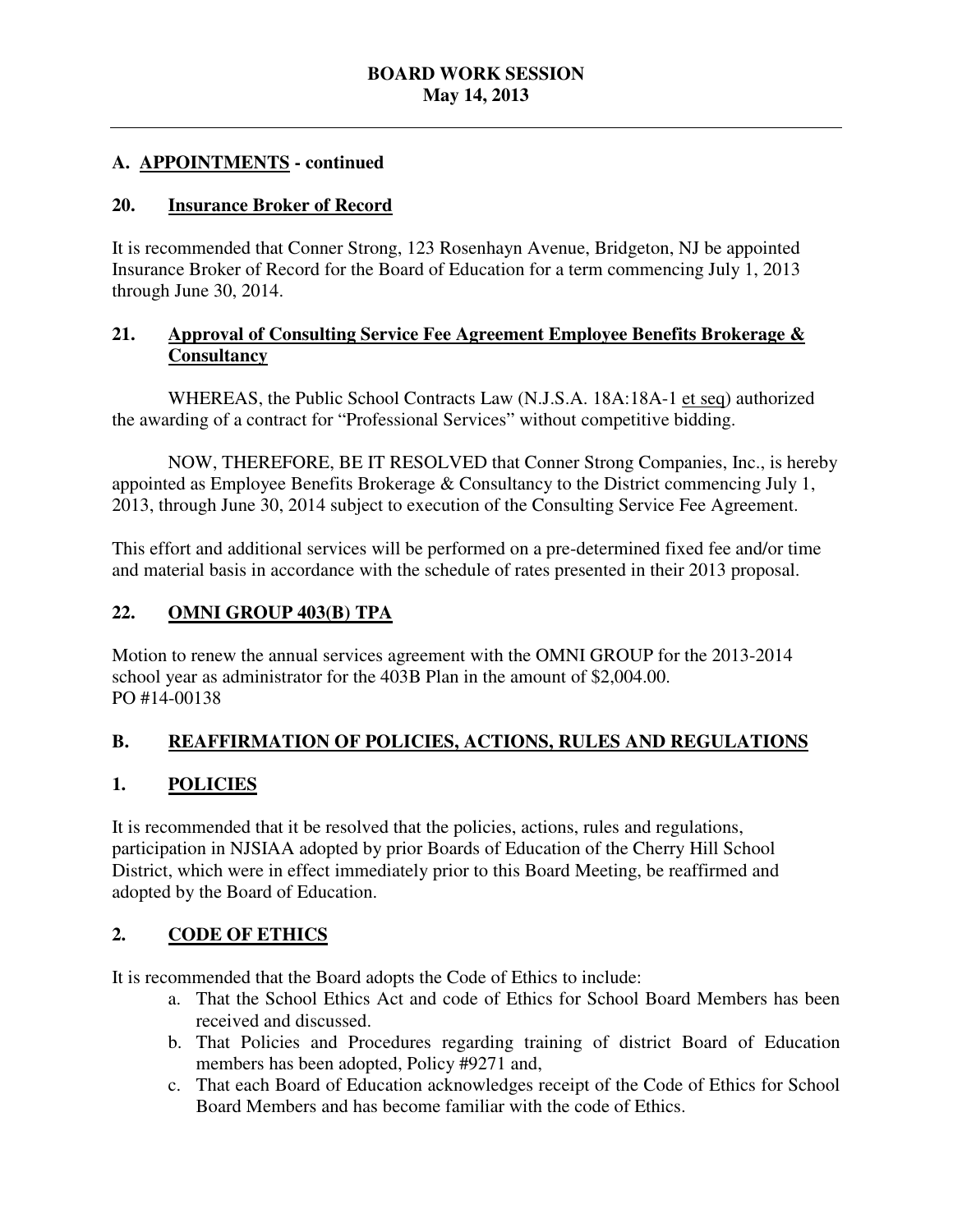#### **C. RESOLUTION – EDUCATIONAL SERVICES FOR NON-PUBLIC PUPILS**

 approved continuation of its membership in the Camden County Educational Services Commission, a consortium of school districts, for the purpose of providing: BE IT HEREBY RESOLVED that the Cherry Hill Township Board of Education has

- Title I Services
- • Compensatory Education, Handicapped Pupil Services and Homebound Instruction for Non-Public Schools pupils as provided under Chapters 192 and 193
- • I.D.E.A. Services for Non-Public Schools
- Aid in Lieu of Transportation
- Non-Public Transportation

 during the 2013-2014 school year at a cost not to exceed funding allocated by the State of New Jersey for such services

 their representative to the Camden County Educational Services Commission. BE IT FURTHER RESOLVED that the Board has appointed Kathy Judge to serve as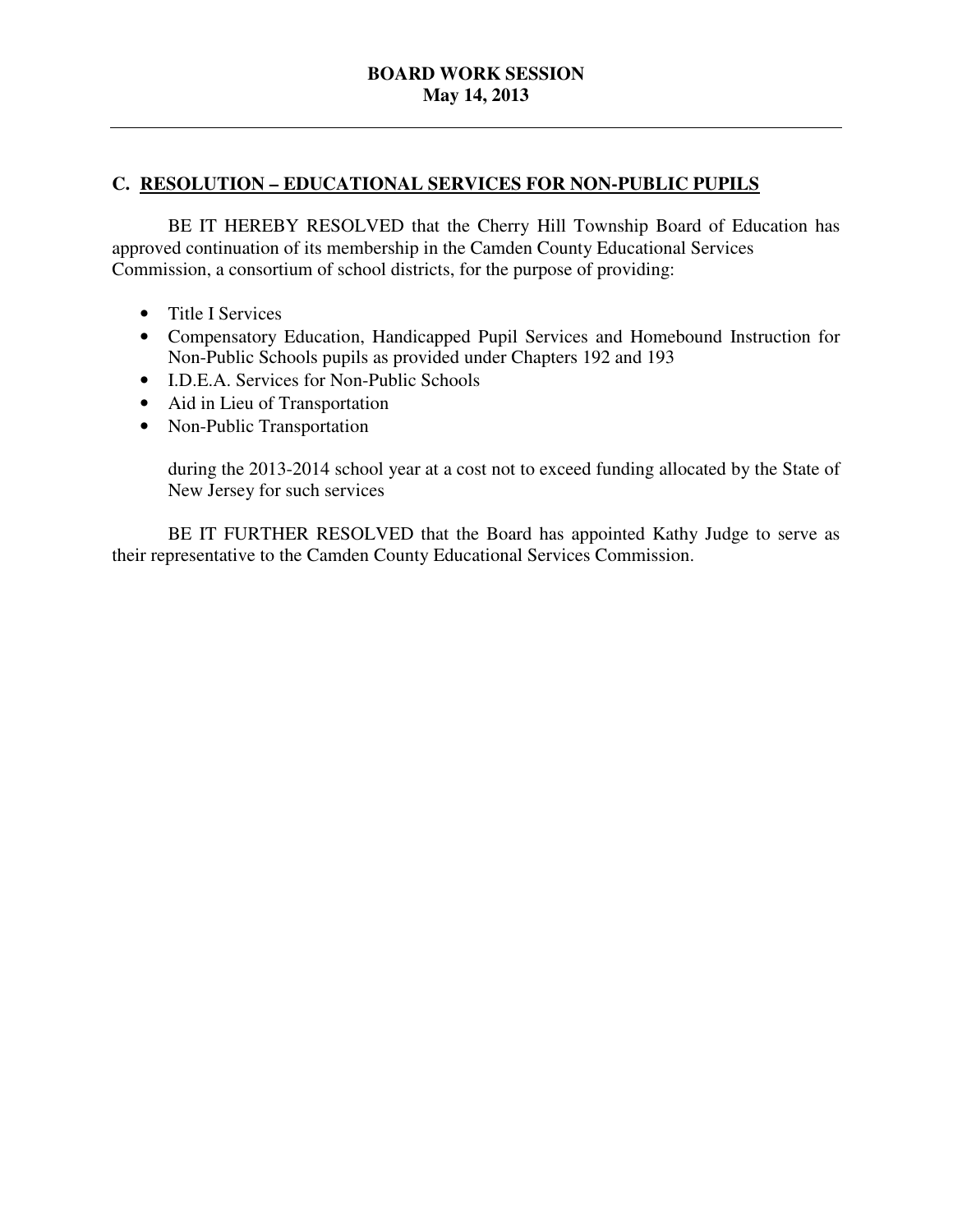# **D. RESOLUTION – BOARD MEETING ADVERTISEMENTS**

 **WHEREAS**, the Cherry Hill Board of Education is directed to meet at least once every two months during the period in which the schools in the district are in session (N.J.S.A 18A:10 6), and

 **WHEREAS**, the Open Public Meetings Act requires posting and dissemination of the annual notice of regularly scheduled meetings within seven days following the Annual Organization Meeting of the Board;

 **NOW, THEREFORE, BE IT RESOLVED** by the Board of Education, that the following notice of regularly scheduled meetings be adopted:

 Notice is hereby given that a Regular Meeting of the Cherry Hill Board of Education will be held on or about the second and fourth Tuesday of each month, as more specifically listed below;

 Education Administrative Office, 45 Ranoldo Terrace, Cherry Hill, New Jersey; 1. That the notice of regularly scheduled meetings will be posted in the Board of

 Inquirer, the newspapers designated by this Board to receive the notice required by the provisions of the Open Public Meetings Act; 2. That the aforesaid notice shall be mailed to the Courier Post and the Philadelphia

3. That the aforesaid notice be filed with the Clerk of Cherry Hill Township;

 4. The board secretary shall send all notices of any regular, special, or rescheduled meeting to any individual requesting to be placed on a mailing list as provided by N.J.S.A. 10:4 19 and upon the prepayment of a fee of \$50.00 per year. Such requests for notices under this resolution shall terminate at midnight on June 30th of each school year. Notices requested by the news media shall be mailed to such news media free of charge;

 5. That the regular meetings of the Cherry Hill Board of Education during the period of July 2013 through 2014 shall be as listed below.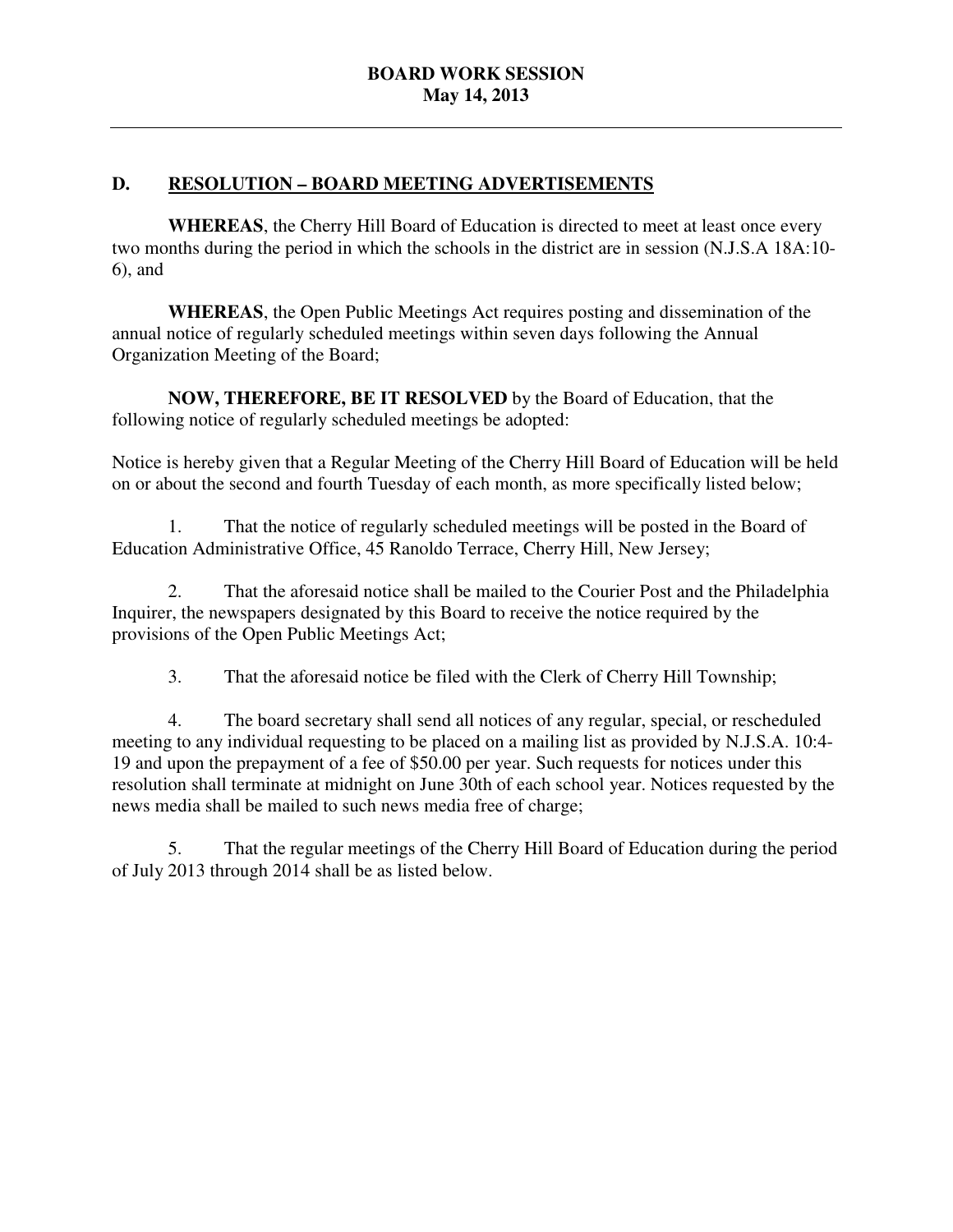#### **MONTHLY RESOLUTION – BOARD MEETING ADVERTISEMENTS REGULAR OFFICIAL PUBLIC MEETINGS**

 All such meetings to be held at 7:00 p.m. on the **fourth Tuesday evening of the month, unless noted to be different.** Formal official action may be taken at such meetings on any and all business involving the school district.

| <b>Date 2013</b> | Location | <b>Date 2014</b> | Location |
|------------------|----------|------------------|----------|
| July 23          | Malberg  | January 28       | Malberg  |
| August 27        | Malberg  | February 25      | Malberg  |
| September 24     | Malberg  | March 25         | Malberg  |
| October $29*$    | Malberg  | April $29*$      | Malberg  |
| November 26      | Malberg  | May 27           | Malberg  |
| December 17**    | Malberg  | June 24          | Malberg  |
|                  |          |                  |          |

#### **\*\*Third Tuesday \*Fifth Tuesday**

#### **Organization Meeting will be held on January 2, 2014**

#### **REGULAR MONTHLY WORK SESSIONS**

 All such meetings will be Board Work Sessions and/or Special Meetings to be held at 7:00 p.m. on the **second Tuesday evening of the month** at the Malberg Administration Building, 45 Ranoldo Terrace, Cherry Hill, New Jersey, unless noted to be different. Formal action may be taken on the matters on Special Meeting Agendas. The purpose of these meetings, to the extent now known, involves a review of the agenda for the next scheduled Regular Monthly Meeting.

| Date 2013       | Location | <b>Date 2014</b> | Location |
|-----------------|----------|------------------|----------|
| July - none     | Malberg  | January 14       | Malberg  |
| August 13       | Malberg  | February 11      | Malberg  |
| September 10    | Malberg  | March 11         | Malberg  |
| October 8       | Malberg  | April 8          | Malberg  |
| November 12     | Malberg  | May 13           | Malberg  |
| December - none | Malberg  | June 10          | Malberg  |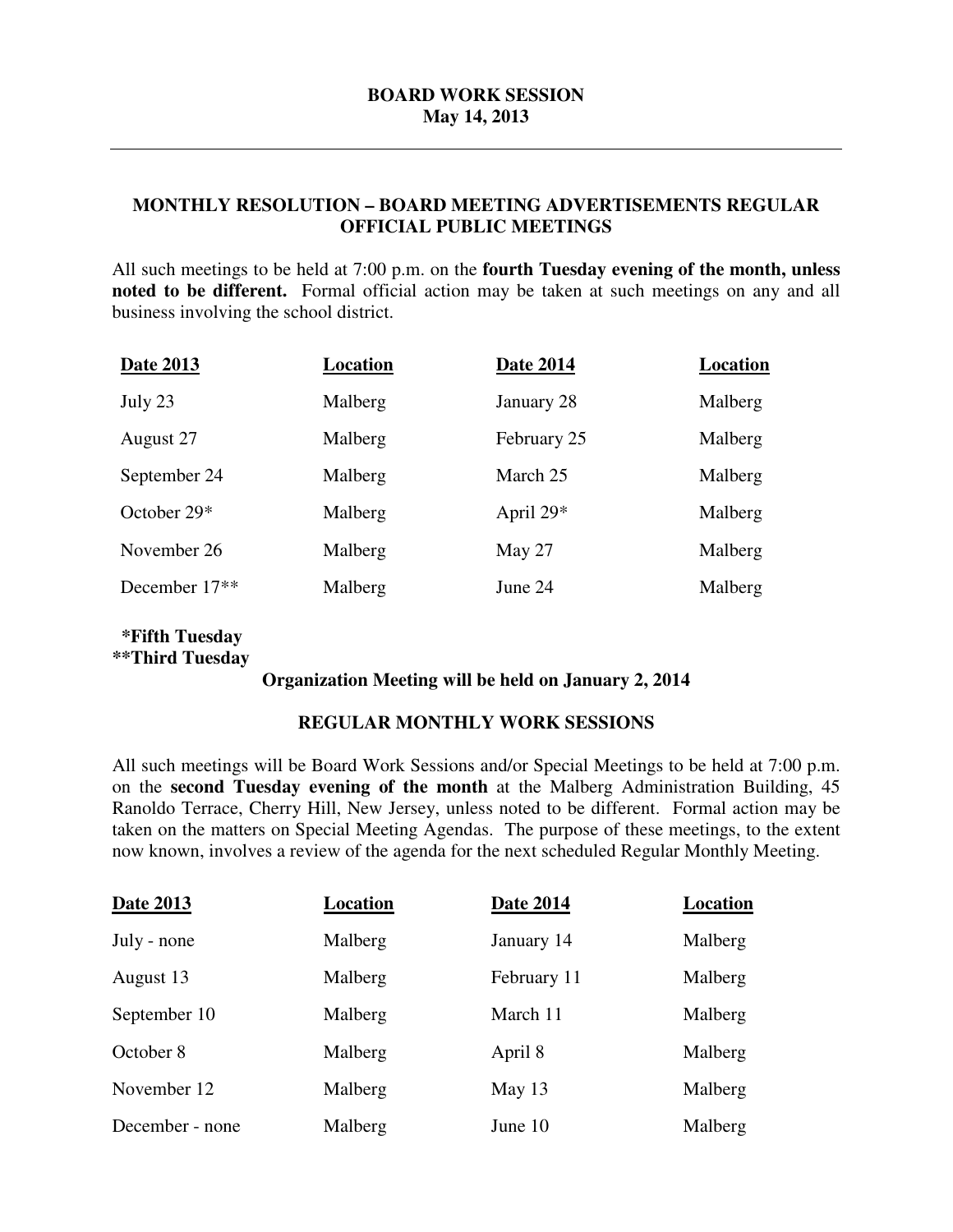#### **. E. BANK ACCOUNTS**

#### 1. Current Account

 It is recommended that an account in the name of the Board of Education – Current Account be kept with Beneficial Bank and all monies, checks, drafts or funds coming into the possession of this Board of Education be deposited in said bank to the credit of this Board and that said bank be and is hereby authorized to make payment from the funds on deposit with it on warrants or drafts signed by the President or Vice President, Secretary of the Board of Education and the Treasurer of School Funds.

#### 2. Payroll Account

 It is recommended that the Payroll Account in the name of this Board of Education be kept with Beneficial Bank and that said bank be and is hereby authorized to make payment from the funds on deposit with it on warrants or drafts signed by the Treasurer of School Funds.

#### 3. Cafeteria Account

 It is recommended that the Cafeteria Account in the name of this Board of Education be kept with the Beneficial Bank for the deposit of cafeteria funds to the credit of this Board of Education and that all such cafeteria funds coming into the possession of the Board of Education be deposited in said Beneficial Bank, which bank be and is hereby authorized to make payment from the funds on deposit with it on warrants or drafts signed by any two of the following: Assistant Superintendent, Business/Board Secretary, Assistant Business Administrator/Assistant Board Secretary, Accountant, or Senior Accountant.

#### 4. **Student Activity Fund Account (Middle/Elementary)**

 It is recommended that an account in the name of this Board of Education be deposited with the Beneficial Bank for the deposit of Middle & Elementary Student Activity Funds to the credit of the Board of Education and that all such Student Activity Funds coming into the possession of this Board of Education be deposited in said Beneficial Bank, which bank be and is hereby authorized to make payment from such funds on deposit with it on warrants or drafts signed by any two of the following: Assistant Superintendent, Business/Board Secretary, Assistant Business Administrator/Assistant Board Secretary, Accountant, or Senior Accountant.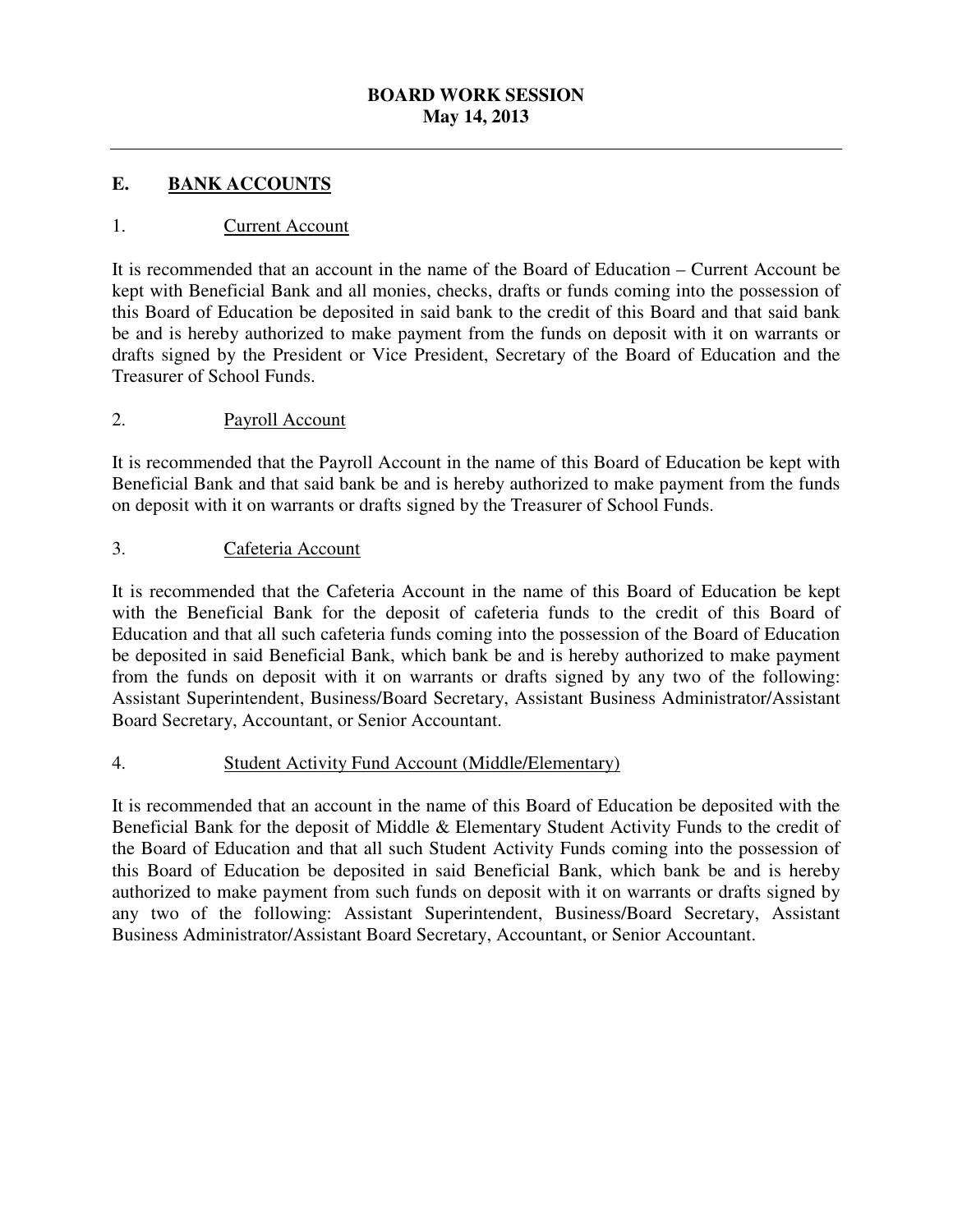#### $$ **EANK ACCOUNTS** - continued

#### 5. Student Activity Fund Account (High School East)

 It is recommended that an account in the name of this Board of Education be deposited with the Beneficial Bank for the deposit of High School East Student Activity Funds to the credit of the Board of Education and that all such Student Activity Funds coming into the possession of this Board of Education be deposited in said Beneficial Bank, which bank be and is hereby authorized to make payment from such funds on deposit with it on warrants or drafts signed by any two of the following: Principal, Assistant Principal - Activity Fund, or Coordinator of Student Activities.

# 6. Student Activity Fund Account (High School West)

 It is recommended that an account in the name of this Board of Education be deposited with the Beneficial Bank for the deposit of High School West Student Activity Funds to the credit of the Board of Education and that all such Student Activity Funds coming into the possession of this Board of Education be deposited in said Beneficial Bank, which bank be and is hereby authorized to make payment from such funds on deposit with it on warrants or drafts signed by any two of the following: Principal, Assistant Principal - Activity Fund, or Coordinator of Student Activities.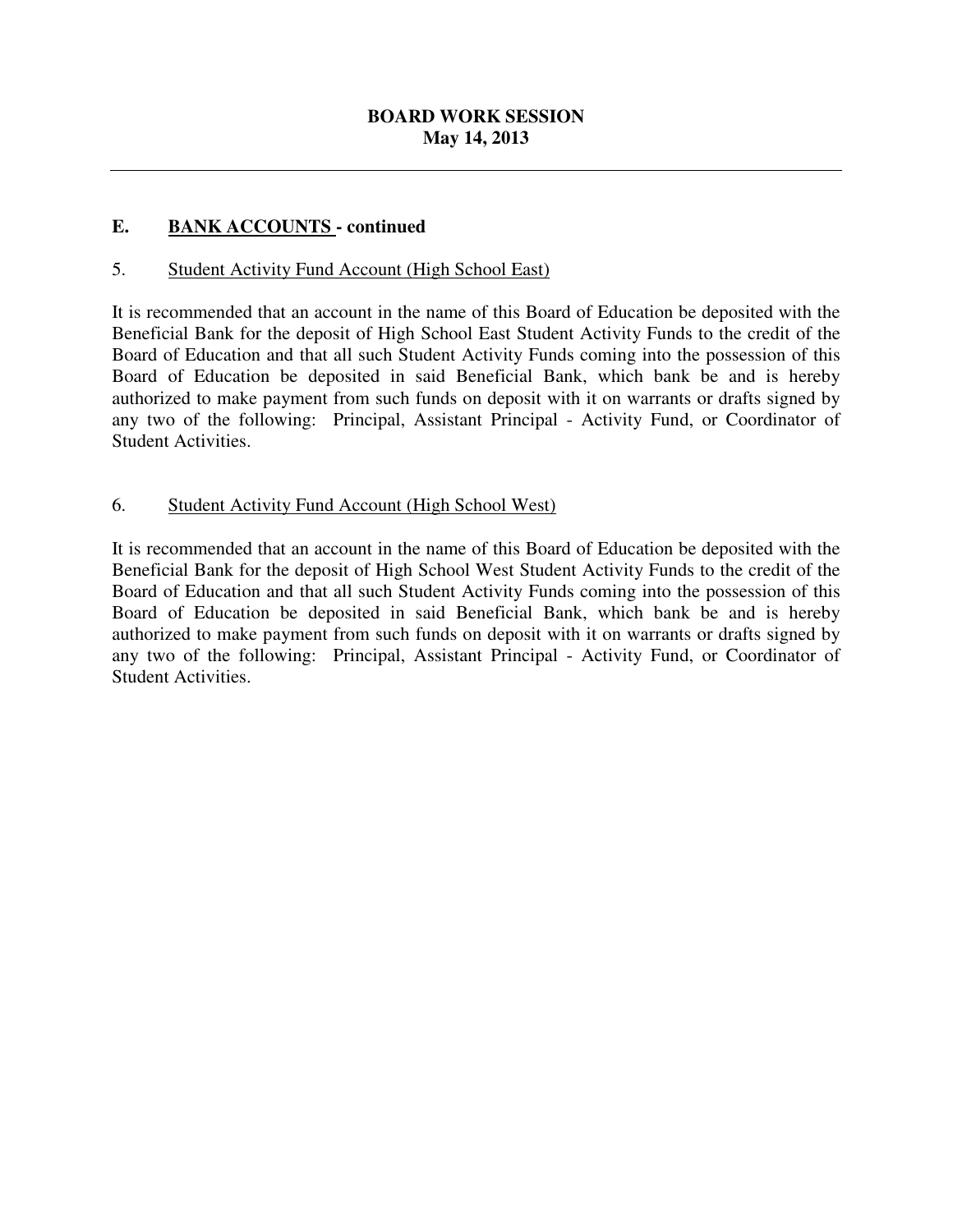#### $7.$ Petty Cash Account

 It is recommended that the Business Administrator be authorized to open petty a cash account as described below in the amount of \$3,350.00 in the name of this Board of Education be kept with the Beneficial Bank for the deposit of said funds to the credit of this Board of Education, and that all such petty cash funds coming into the possession of this Board of Education be deposited in said Beneficial Bank which bank be and is hereby authorized to make payment from the funds on deposit with it on warrants or drafts signed by any two of the following: Assistant Superintendent, Business;/Board Secretary, Accountant, Senior Accountant, or Assistant Business Administrator/Assistant Board Secretary.

| School                             | Amount | Person Responsible         | Purpose           |
|------------------------------------|--------|----------------------------|-------------------|
|                                    |        |                            |                   |
| <b>Barclay Elementary School</b>   | \$100  | Principal                  | General           |
| <b>Barton Elementary School</b>    | \$100  | Principal                  | General           |
| <b>Cooper Elementary School</b>    | \$100  | Principal                  | General           |
| Harte Elementary School            | \$100  | Principal                  | General           |
| <b>Johnson Elementary School</b>   | \$100  | Principal                  | General           |
| Kilmer Elementary School           | \$100  | Principal                  | General           |
| <b>Kingston Elementary School</b>  | \$100  | Principal                  | General           |
| Knight Elementary School           | \$100  | Principal                  | General           |
| <b>Mann Elementary School</b>      | \$100  | Principal                  | General           |
| Paine Elementary School            | \$100  | Principal                  | General           |
| Paine Elementary School            | \$100  | Principal                  | Life Skills Coach |
| <b>Sharp Elementary School</b>     | \$100  | Principal                  | General           |
| <b>Stockton Elementary School</b>  | \$100  | Principal                  | General           |
| <b>Woodcrest Elementary School</b> | \$100  | Principal                  | General           |
|                                    |        |                            |                   |
| <b>Beck Middle School</b>          | \$150  | Principal                  | General           |
| Carusi Middle School               | \$150  | Principal                  | General           |
| Rosa Middle School                 | \$150  | Principal                  | General           |
|                                    |        |                            |                   |
| <b>Alternative HS</b>              | \$100  | Principal                  | General           |
| East HS                            | \$200  | Principal                  | General           |
| West HS                            | \$800  | Principal                  | General           |
| West HS                            | \$200  | <b>Assistant Principal</b> | General           |
|                                    |        |                            |                   |
| Security                           | \$100  | Director                   | General           |
| <b>Building/Grounds</b>            | \$100  | Director                   | General           |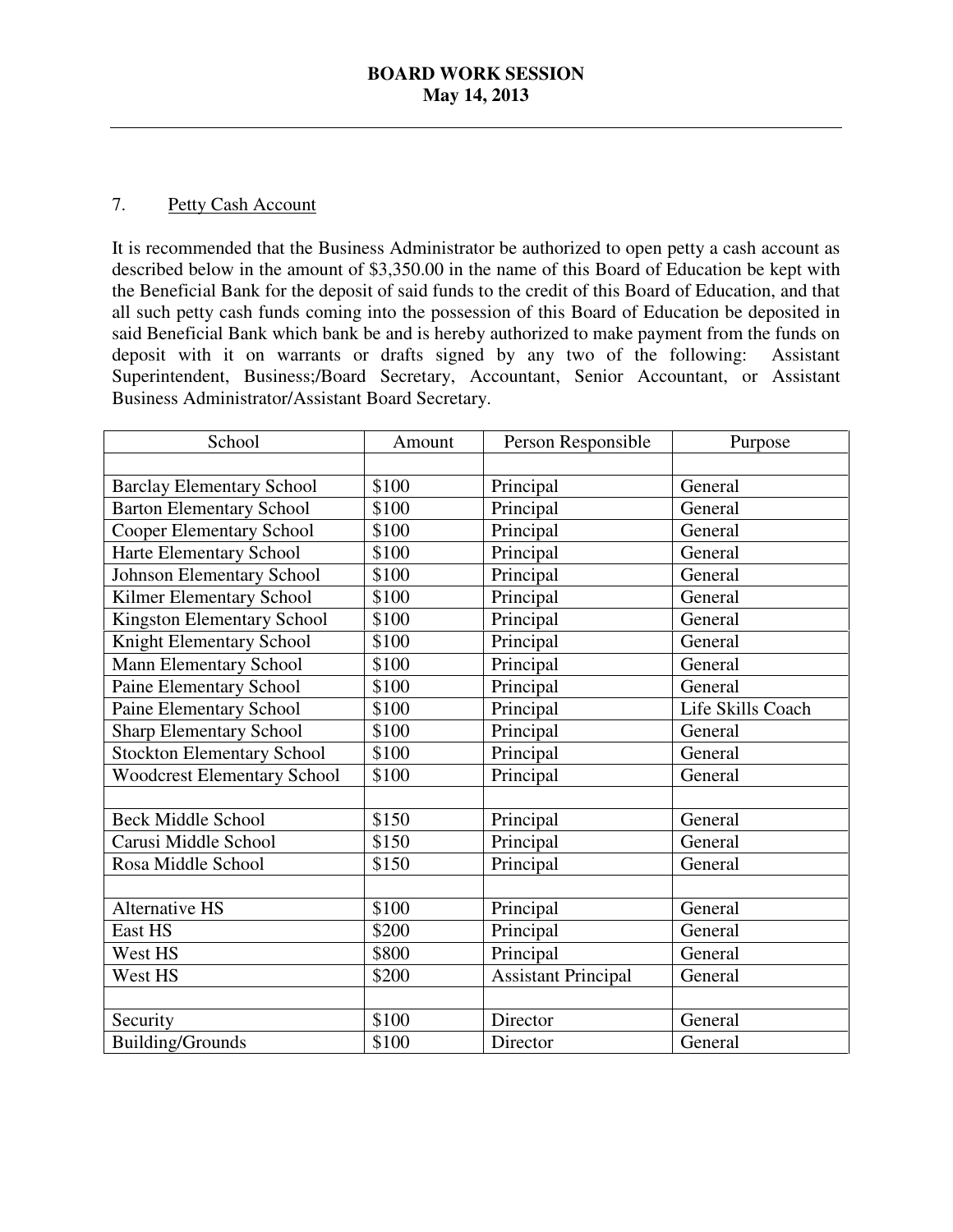#### $$ **EANK ACCOUNTS - continued**

#### 8. Payroll Agency Account

 It is recommended that an account in the name of Cherry Hill Board of Education Payroll Agency Account be kept with the Beneficial Bank for the deposit of deductions from employees' pay and said bank be and is hereby authorized to make payment from such funds on deposit with it on warrants or drafts signed by one of the following: the Treasurer of School Funds, Assistant Superintendent, Business/Board Secretary, or Assistant Business Administrator/Assistant Board Secretary.

#### 9. School Age Child Care Program Account

 It is recommended that the School Age Child Care Program Account in the name of this Board of Education be kept with the Beneficial Bank for the deposit of School Age Child Care Program funds to the credit of this Board of Education and that all such funds coming into the possession of the Board of Education be deposited in said Beneficial Bank which bank be and is hereby authorized to make payment from the funds on deposit with it on warrants or drafts signed by two of the following: Principal of Barclay Early Childhood Center and SACC, Accountant, Secretary, Administrator/Assistant Board Secretary. Assistant Superintendent, Business/Board Secretary, or Assistant Business

#### 10. Scholarship Accounts

 It is recommended that the following Scholarship Accounts, in the name of this Board of Education be kept with the Beneficial Bank for the deposit of the Elizabeth Conner Scholarship Fund, Dinsmore Scholarship Fund, and Kaufman Scholarship Fund to the credit of this Board of Education be deposited in said Beneficial Bank, which bank be and is hereby authorized to make payment from the funds on deposit with it on warrants or drafts signed by the Assistant Superintendent, Business/Board Secretary. Education and that all such scholarship funds coming into the possession of the Board of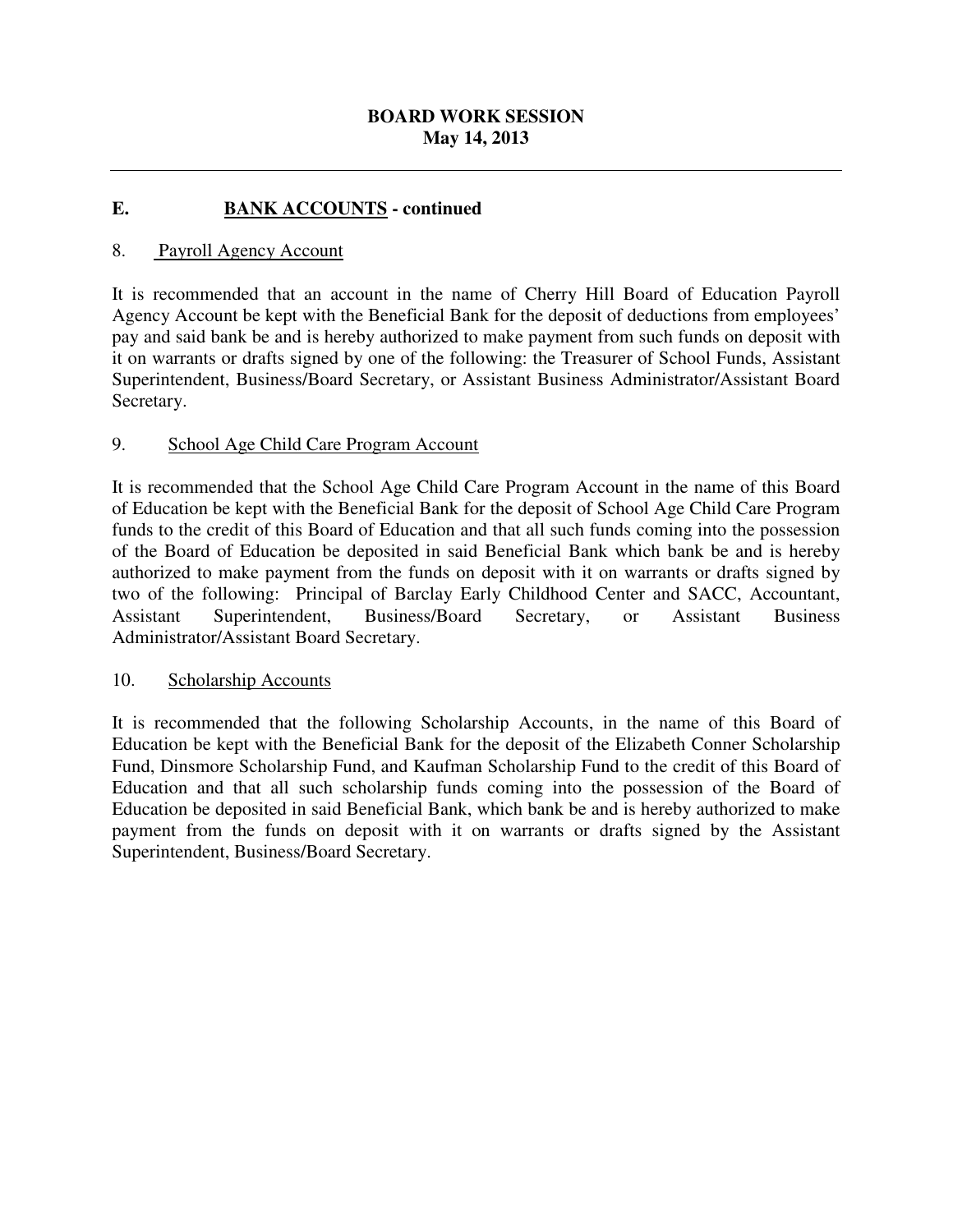#### **F. INVESTMENT OF FUNDS**

### 1. Certificates of Deposit/U.S. Treasury Obligations

 It is recommended that the Assistant Superintendent, Business/Board Secretary, the Assistant Business Administrator/Assistant Board Secretary or Accountant shall be authorized to invest idle funds or monies of the Board of Education between Action Meetings, in such interest bearing securities or accounts as may be legal under the laws of the State of New Jersey, said investments to be ratified and affirmed at the next Action Meeting of the Board of Education.

#### 2. Participation in the State of New Jersey Cash Management Fund

 It is recommended that the Cherry Hill Board of Education participate in the New Jersey Cash Management Fund with said fund authorized to purchase and sell participations in the funds on the approval of the Assistant Superintendent, Business/Board Secretary, the Assistant Business Administrator/Assistant Board Secretary, Accountant or Senior Accountant.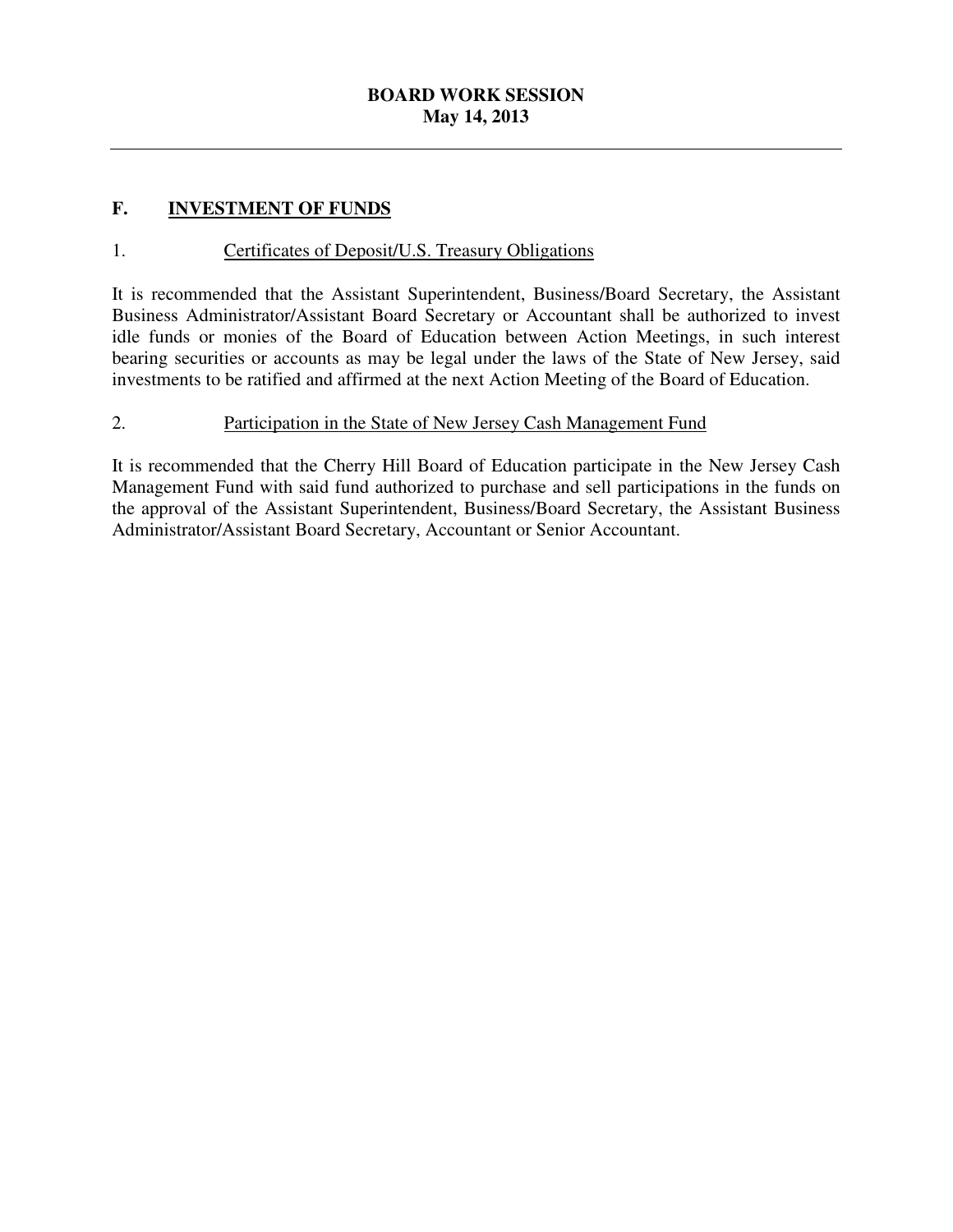#### G. **G. TAX RECEIPT SCHEDULE**

 $\overline{a}$ 

#### **TAX RECEIPT SCHEDULE 2013-14**

| <b>Month and Day</b><br>Payable     | <b>General Fund</b> | <b>Debt Service</b> |
|-------------------------------------|---------------------|---------------------|
| July 12, 2013                       | 6,351,388.68        |                     |
| July 26, 2013                       | 6,351,388.67        |                     |
| August 1, 2013                      |                     | 1,000,000.00        |
| August 9, 2013                      | 12,702,777.33       |                     |
| September 13, 2013                  | 12,702,777.33       |                     |
| October 11, 2013                    | 12,702,777.33       |                     |
| November 8, 2013                    | 12,702,777.33       |                     |
| December 13, 2013                   | 12,702,777.33       |                     |
| Total July through                  |                     |                     |
| December, 2013                      | 76,216,664.00       | 1,000,000.00        |
| January 10, 2014                    | 12,702,777.34       |                     |
| February 3, 2014                    |                     | 2,010,866.00        |
| February 14, 2014                   | 12,702,777.34       |                     |
| March 14, 2014                      | 12,702,777.33       |                     |
| April 11, 2014                      | 12,702,777.33       |                     |
| May 9, 2014                         | 12,702,777.33       |                     |
| June 13, 2014                       | 12,702,777.33       |                     |
|                                     |                     |                     |
| Total January through<br>June, 2014 | 76,216,664.00       | 2,010,866.00        |
|                                     |                     |                     |
| TOTAL 2013-2014<br><b>YEAR</b>      | 152,433,328.00      | 3,010,866.00        |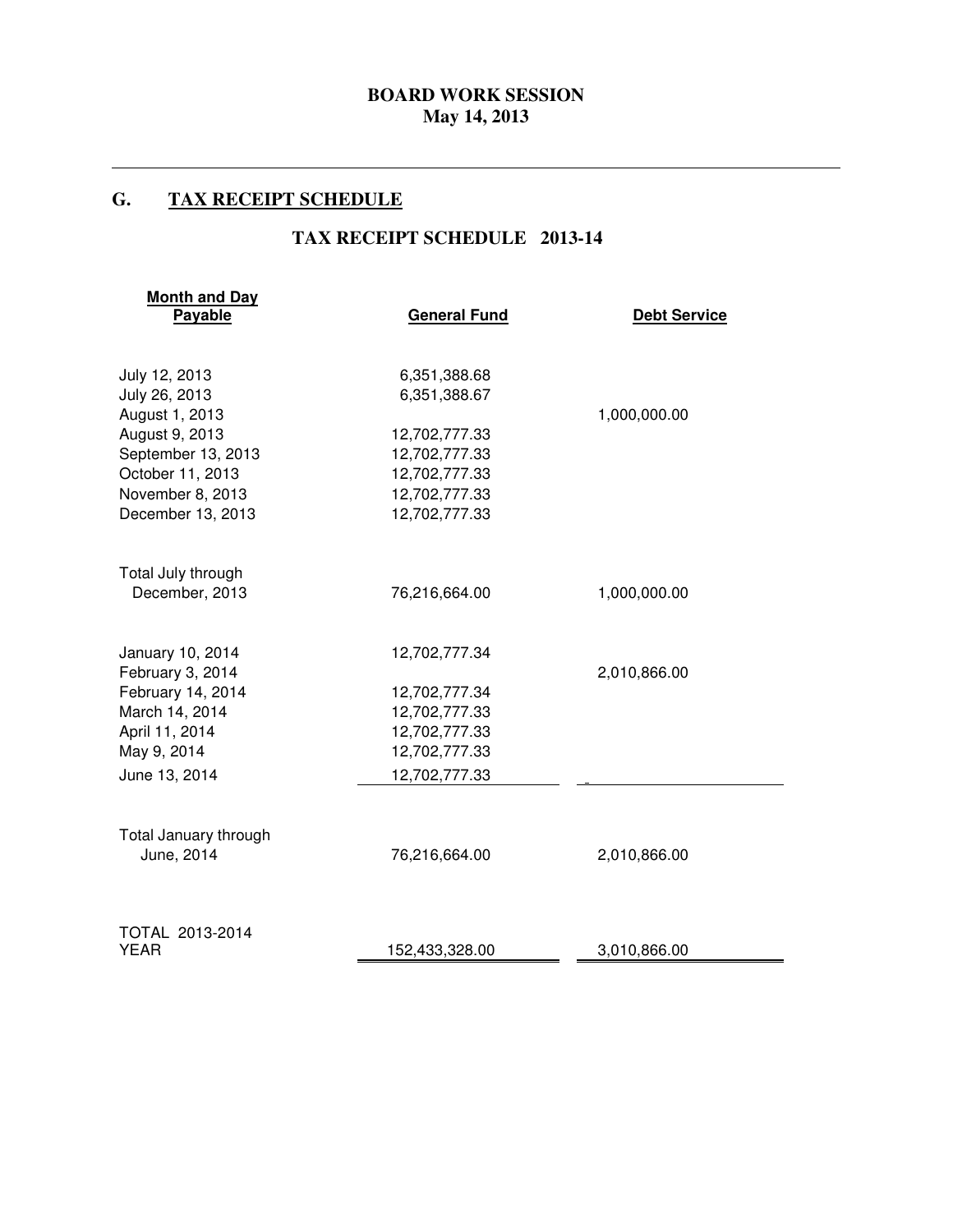#### **A. CURRICULUM & INSTRUCTION**

#### **Board Goals**

- • **Continue to improve student achievement at all grade levels for all students and close achievement gaps where they exist.**
- **•** Create a cost-effective budget that provides for education resources as well as  **preventive maintenance and ongoing facilities improvement in all schools.**
- • **Enhance communication with and outreach to internal and external stakeholders.**

The Superintendent recommends the following:

- 1. Approval of Attendance at Conferences and Workshops
- 2. Approval of Agreement with College Board
- 3. Approval of Agreements for the 2012-2013 school year
- 4. A Resolution Approving a Rider to the Services Agreement for the 2012-2013 school year
- 5. Approval of Agreements for the 2013-2014 school year
- 6. Approval of Riders Extending Agreements for the 2013-2014 school year
- 7. Approval of Professional Services Contracts for the 2013-2014 school year

#### **ITEM 1. APPROVAL OF ATTENDANCE AT CONFERENCES AND WORKSHOPS**

 **WHEREAS**, certain Cherry Hill School District employees have requested authorization to attend the conference(s)/workshop(s) listed below, and

 **WHEREAS**, the attendance of each employee at the specified conference/workshop is educationally necessary, fiscally prudent and 1) directly related to and within the scope of the employee's current responsibilities and the District's professional development plan, and 2) critical to the instructional needs of the District or furthers the efficient operation of the District;

 **NOW, THEREFORE, BE IT RESOLVED**, that the Cherry Hill Board of Education authorizes the attendance of the employees at the specified conferences/workshops listed below, and be it

 **FURTHER RESOLVED**, that the Board hereby determines that the estimated expenses related to the authorized travel listed below are justified and THEREFORE authorizes payment of any registration fees and reimbursement of statutorily authorized travel expenditures to the designated employees, not to exceed District budgetary limitations and to be in accordance with the provisions of *N.J.S.A.* 18A:11-12, the District's travel policy and procedures, State travel payment guidelines established by the Department of Treasury in NJOMB circular letter 08-13-OMB, and with guidelines established by the federal Office of Management and Budget:

| # | <b>NAME</b>                      | <b>CONFERENCE</b>                                                                 | <b>DATE</b> | <b>COST</b><br><b>NOT TO EXCEED</b>                       |
|---|----------------------------------|-----------------------------------------------------------------------------------|-------------|-----------------------------------------------------------|
| A | Dr. Maureen<br>Reusche - Central | Garden State Coalition of<br>Schools $22nd$ Annual Meeting<br>$-$ Monroe Twp., NJ | 5/29/13     | \$84.64<br>Registration, Mileage<br><b>District Funds</b> |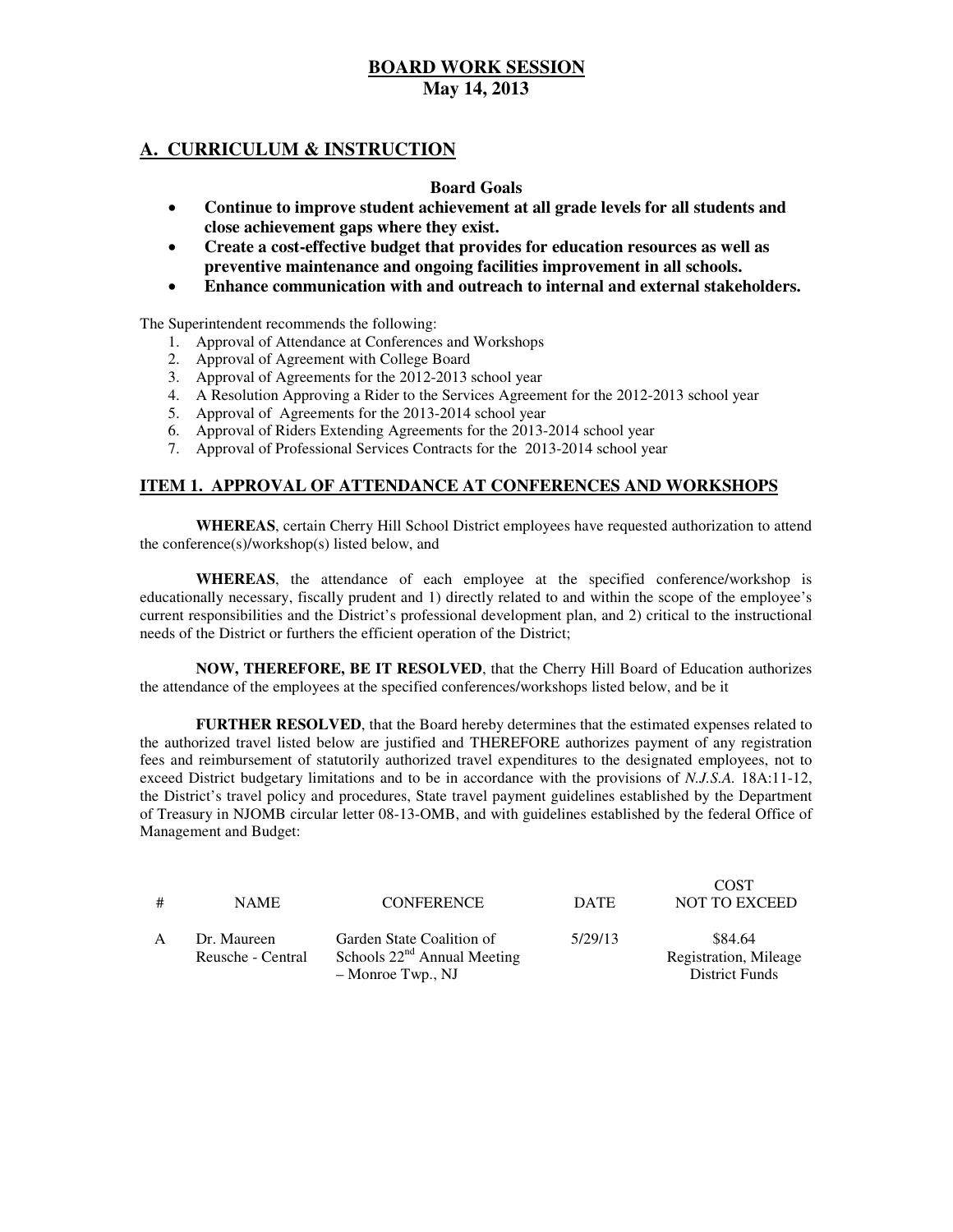## **A. CURRICULUM & INSTRUCTION**

#### **ITEM 1. APPROVAL OF ATTENDANCE AT CONFERENCES AND WORKSHOPS**

| #                           | <b>NAME</b>                                        | <b>CONFERENCE</b>                                                                 | <b>DATE</b>  | COST<br><b>NOT TO EXCEED</b>                      |
|-----------------------------|----------------------------------------------------|-----------------------------------------------------------------------------------|--------------|---------------------------------------------------|
| <sub>B</sub>                | Marc Pierlott $-$<br>East HS                       | <b>Advanced Placement Summer</b><br>Institute $-$<br>Athens, Georgia              | 7/07-11/13   | \$749.00<br>Registration<br><b>Title II Funds</b> |
| $\mathcal{C}_{\mathcal{C}}$ | Kim Mazzochette<br>Resurrection<br>Catholic School | Professional Development for<br>Math and Science Educators –<br>Glassboro, NJ     | 6/11/13      | \$125.00<br>Registration<br>Title II Funds        |
| D                           | Miriam Brennan<br>Resurrection<br>Catholic School  | Professional Development for<br>Math and Science Educators -<br>Glassboro, NJ     | 6/11/13      | \$125.00<br>Registration<br>Title II Funds        |
| E                           | Dr. Mary Kline -<br>Central                        | AP English Language and<br><b>Composition Summer Institute</b><br>- Blackwood, NJ | $8/5 - 8/13$ | \$850.00<br>Registration<br><b>CHASA Funds</b>    |

#### **ITEM 2. APPROVAL OF AGREEMENT WITH COLLEGE BOARD**

 It is recommended that the Board approve the agreement between College Board and the District for the 2013 PSAT/NMSQT Early Participation Program (P.O. 14-00219).

#### **ITEM 3. APPROVAL OFAGREEMENTS FOR 2012-2013 SCHOOL YEAR**

 Dr. Danielle Chase To provide Neuropsychological Evaluations September 2012- June 2013 Increased \$7,500 – 11/12 Amount not to exceed \$11,000 Increase \$3,200 4/13 Total amount not to exceed \$14,200 PO #13-02028 Original amount \$3,500 – 6/12 11-000-219-320-71-0001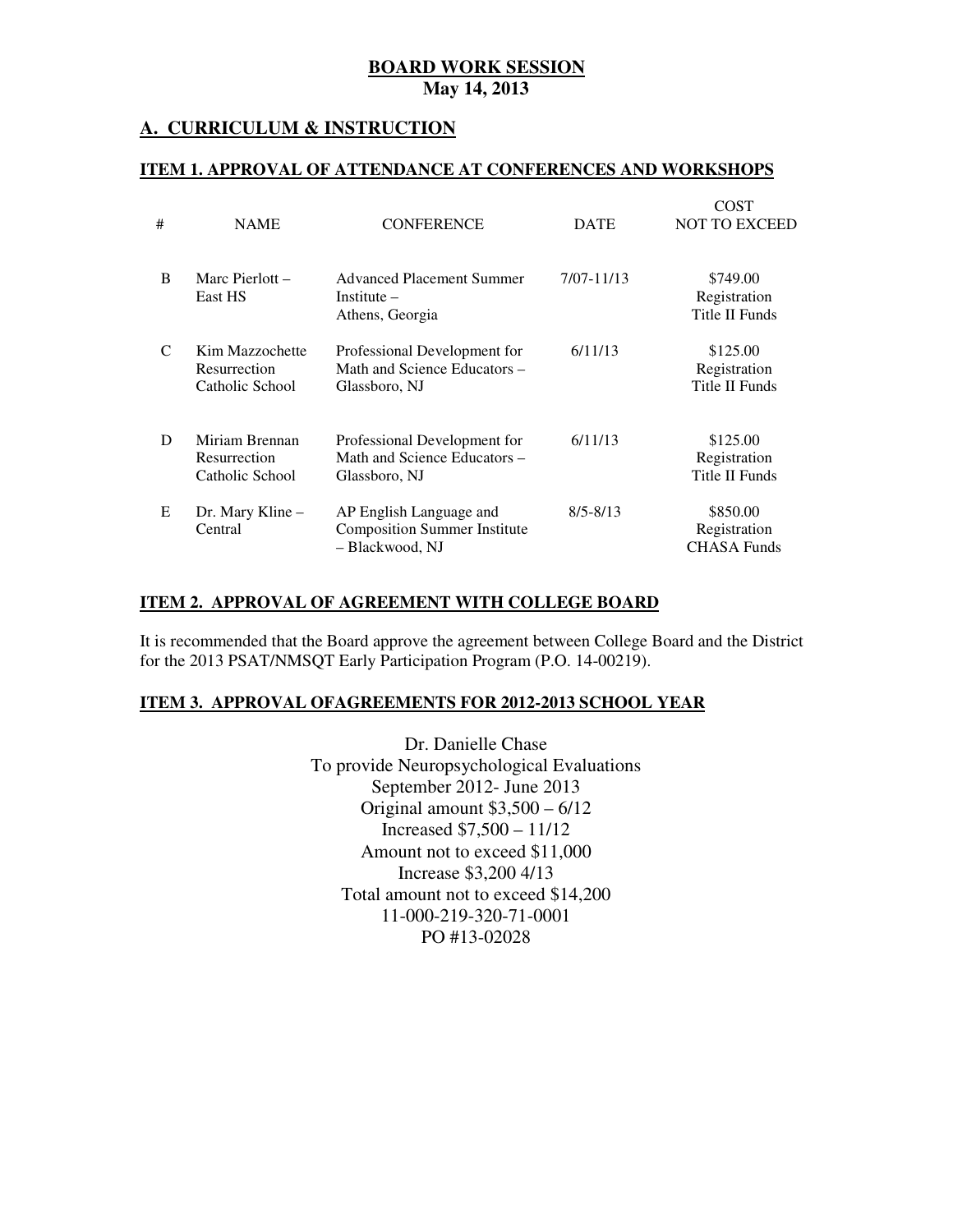### **A. CURRICULUM & INSTRUCTION**

#### **ITEM 3. APPROVAL OFAGREEMENTS FOR 2012-2013 SCHOOL YEAR CONTINUED**

 Barbara Leech To provide neuropsychological evaluations September 2012-June 2013 Original amount \$12,500 Increase \$3,800 Total amount not to exceed \$16,300 PO #13-02012 11-000-219-320-71-0001

#### **ITEM 4. A RESOLUTION APPROVING A RIDER TO THE SERVICES AGREEMENT BETWEEN THE BOARD AND CLARKE OF PENNSYLVANIA, INC. TO PROVIDE ITINERANT TEACHER OF THE DEAF SERVICES FOR THE 2012-2013 SCHOOL YEAR**

 **WHEREAS,** effective September 1, 2012, the Cherry Hill Board of Education approved an agreement between the Board and Clarke of Pennsylvania, Inc. d/b/a Clarke Schools for Hearing and Speech, for the provision of itinerant teacher of the deaf services to certain District pupils for the period of September 1, 2012 through June 30, 2013; and

 **WHEREAS**, due to an increased need for such services from July 1, 2012 to June 30, 2013, the Board must amend the original agreement via Rider to increase the \$23,000 original total contract cost by \$10,000, to an amount not to exceed \$33,000; and

 **WHEREAS**, Clarke of Pennsylvania, Inc. has agreed to the above change in the maximum contract amount;

 **NOW, THEREFORE, BE IT RESOLVED,** that the total expenditure for services provided by Clarke of Pennsylvania, Inc. d/b/a Clarke Schools for Hearing and Speech for the period July 1, 2012 to June 30, 2013, shall not exceed Thirty Three Thousand Dollars (\$33,000), with no change to existing contract service rates; and be it

 **FURTHER RESOLVED**, that the Board authorizes its President and Secretary to execute a Rider to the services contract with Clarke of Pennsylvania, Inc. incorporating the above expenditure limitation into the contract.

> PO #13-03453 – original amount approved \$23,000 Increased by \$10,000 For a total of \$33,000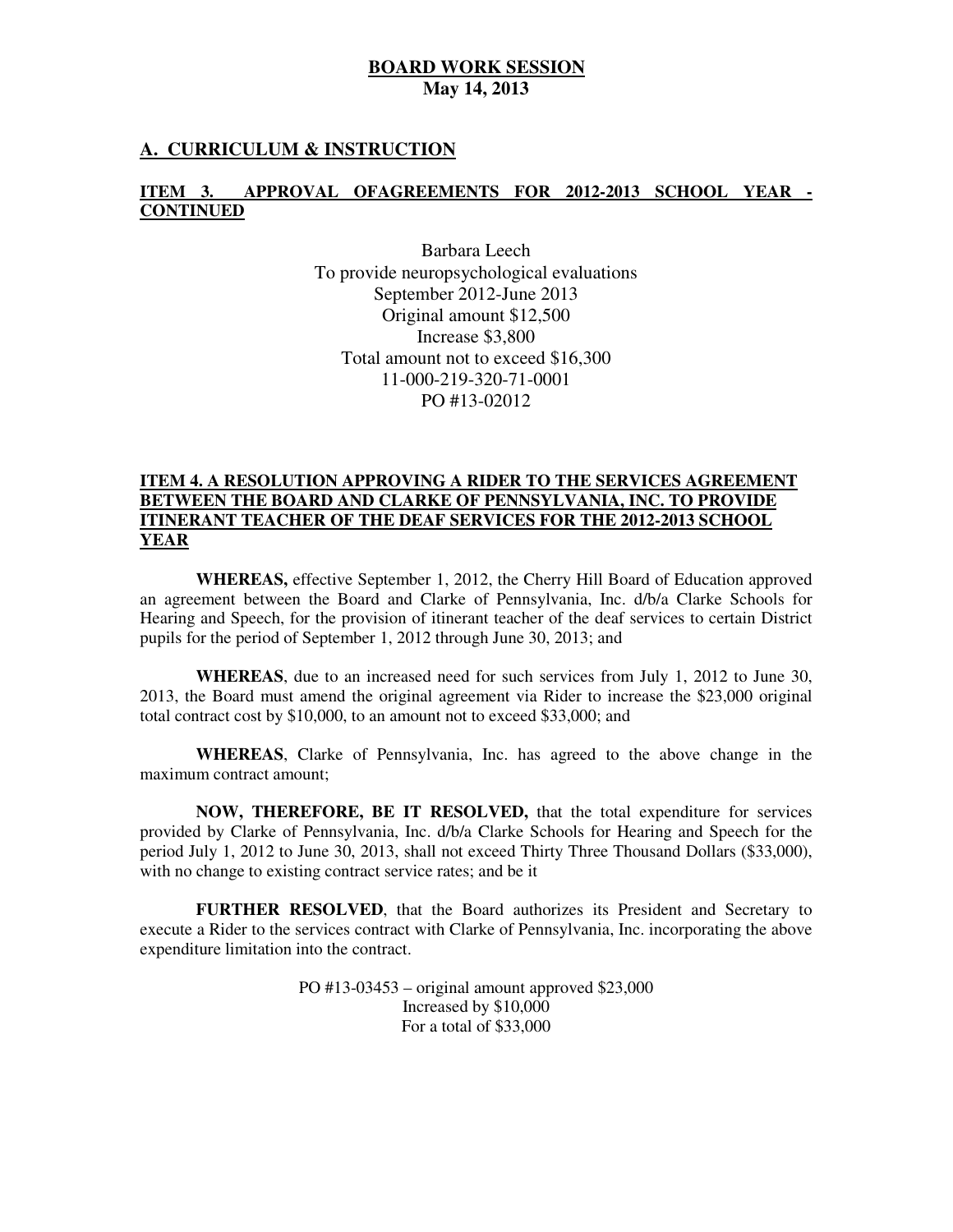# **A. CURRICULUM & INSTRUCTION**

#### **ITEM 5. APPROVAL OF AGREEMENTS FOR 2013-2014 SCHOOL YEAR**

 Dr. Kaari – UMDNJ July 1, 2013- June 30, 2014 Amount not to exceed \$17,000 PO #14-01582 To provide services as district physician 11-000-213-320-71-0001

#### **ITEM 6. APPROVAL OF RIDERS EXTENDING AGREEMENTS FOR THE 2013-2014 SCHOOL YEAR**

| Item           | Vendor                          | <b>Services Provided</b>       | Amount    | Purchase |
|----------------|---------------------------------|--------------------------------|-----------|----------|
| #              |                                 |                                |           | Order#   |
| a.             | <b>Building Blocks Behavior</b> | <b>Behavioral consultation</b> | \$76,500  | 14-00268 |
|                | Consultation Inc.               | services                       |           |          |
| b.             | Kevin Cohen                     | Augmentative                   | \$66,500  | 14-00275 |
|                |                                 | Communication $&$              |           |          |
|                |                                 | <b>Assistive Technology</b>    |           |          |
| $\mathbf{c}$ . | Interactive Kids                | Behavioral and social          | \$454,000 | 14-00267 |
|                |                                 | skills consultation            |           |          |
| d.             | <b>New Behavioral Network</b>   | <b>Behavioral consultation</b> | \$79,300  | 14-00272 |
|                | Inc.                            |                                |           |          |
| e.             | Para Plus Translations, Inc.    | <b>Translation services</b>    | \$22,000  | 14-01580 |
| f.             | Samost Jewish Family &          | Job coaching services          | \$120,000 | 14-00293 |
|                | Children's Service of SNJ       |                                |           |          |
| g.             | <b>Technology for Education</b> | Augmentative                   | \$151,500 | 14-00277 |
|                | and Communication               | Communication &                |           |          |
|                | Consulting, Inc.                | <b>Assistive Technology</b>    |           |          |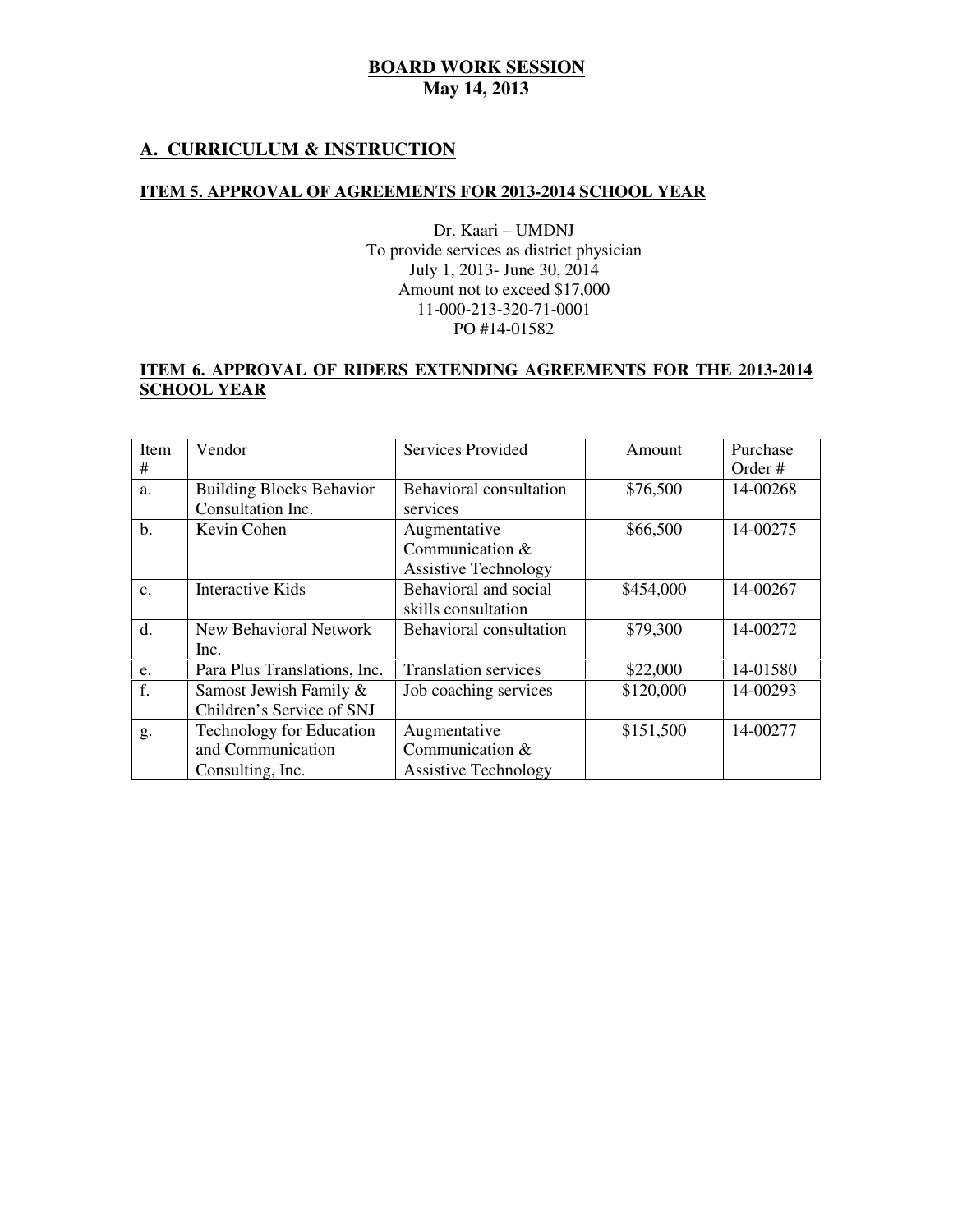## **A. CURRICULUM & INSTRUCTION**

#### **ITEM 6. APPROVAL OF RIDERS EXTENDING AGREEMENTS FOR THE 2013-2014 SCHOOL YEAR - CONTINUED**

## **a. A RESOLUTION APPROVING A RIDER TO THE SERVICES AGREEMENT BETWEEN THE BOARD AND BUILDING BLOCKS BEHAVIOR CONSULTATION, INC. TO PROVIDE BEHAVIORAL SERVICES**

 **WHEREAS,** effective September 1, 2011, following a competitive contracting process, the Cherry Hill Board of Education approved a services contract between the Board and Building Blocks Behavior Consultation, Inc. for the provision of behavioral consultation services for the term September 1, 2011 through June 30, 2013;

 **WHEREAS**, due to the continued need for behavioral consultation services, the parties wish to extend the term of their agreement for a period of one (1) year as permitted under *N.J.S.A*. 18A:18A-42, thereby allowing for the continued provision of services for the 2013/2014 school year;

 **WHEREAS**, due to an increased need for the behavioral consultation services, the Board increased its expenditures for these services via Rider to the contract from \$93,667 for the 2011/2012 school year to \$96,500 for the 2012/2013 school year in order to ensure adequate services through June 30, 2013;

 **WHEREAS,** the Board must establish a limit on the amount of expenditure authorized for the provision of services for the 2013/2014 school year;

 **WHEREAS**, Building Blocks Behavior Consultation, Inc. has agreed to the above extension of the contract term and the total dollar limit of \$76,500 for the 2013/2014 school year with no change to existing rates; and

 **WHEREAS,** the Board finds, pursuant to *N.J.S.A.* 18A:18A-42(o), that Building Blocks Behavior Consultation, Inc. has provided the services under its contract with the Board in an effective and efficient manner;

 **NOW, THEREFORE, BE IT RESOLVED,** that the contract with Building Blocks Behavior Consultation, Inc. be extended for the term July 1, 2013 through June 30, 2014, and that the total expenditure for services provided by Building Blocks Behavior Consultation, Inc. for the 2013/2014 school year shall not exceed Seventy Six Thousand Five Hundred Dollars (\$76,500) with no change to existing rates; and be it

 **FURTHER RESOLVED**, that the Board authorizes its President and Secretary to execute a Rider to the services contract with Building Blocks Behavior Consultation, Inc. incorporating the above extension of the contract and expenditure limitation into the contract.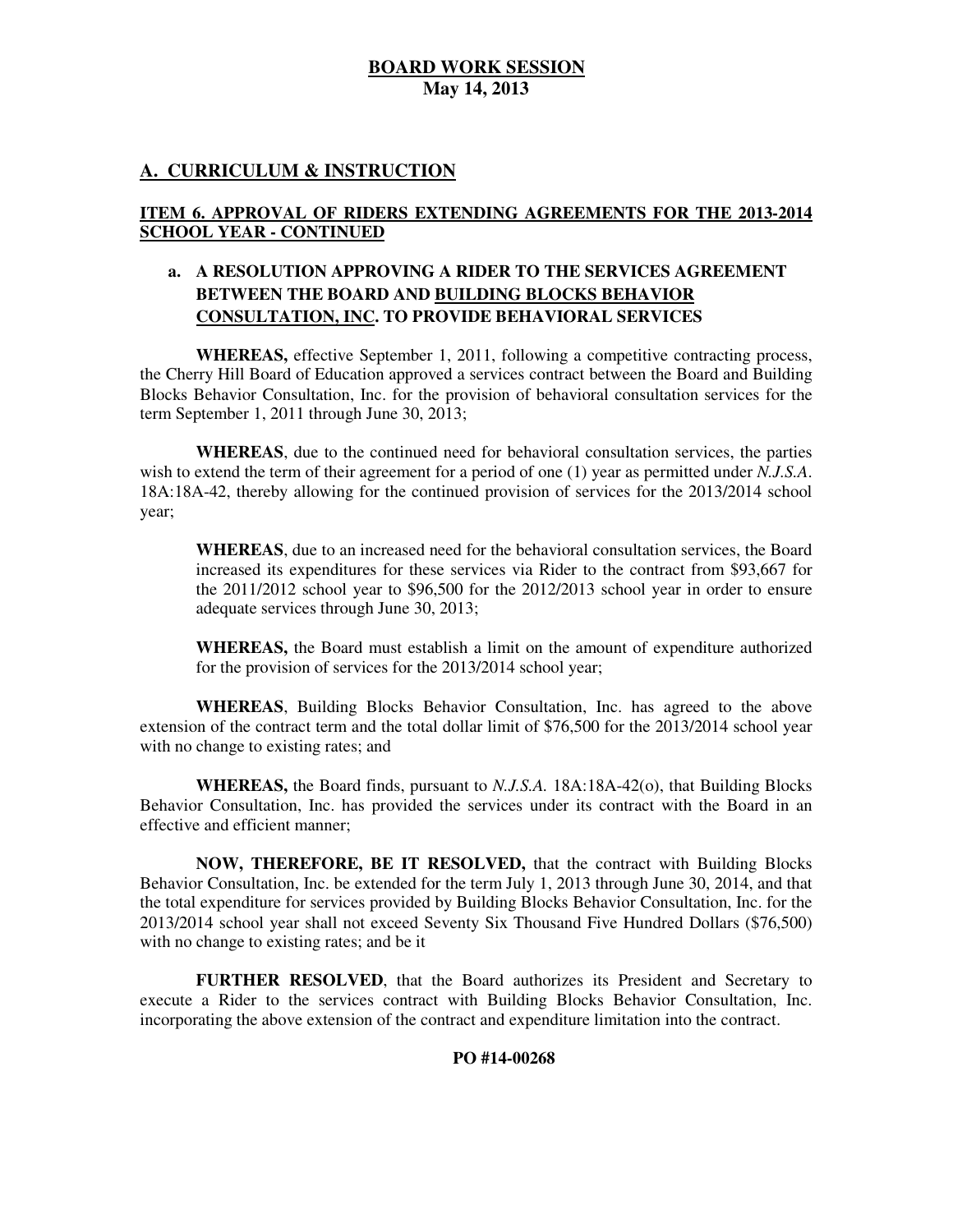## **A. CURRICULUM & INSTRUCTION**

### **ITEM 6. APPROVAL OF RIDERS EXTENDING AGREEMENTS FOR THE 2013-2014 SCHOOL YEAR - CONTINUED**

#### **b. A RESOLUTION APPROVING A RIDER TO THE SERVICES AGREEMENT BETWEEN THE BOARD AND KEVIN COHEN TO PROVIDE AUGMENTATIVE COMMUNICATION AND ASSISTIVE TECHNOLOGY SERVICES**

 **WHEREAS,** effective September 1, 2011, following a competitive contracting process, the Cherry Hill Board of Education approved a services contract between the Board and Kevin Cohen for the provision of Augmentative Communication and Technology Assistive Services for the term of September 1, 2011 through June 30, 2013;

 **WHEREAS**, due to the continued need for Augmentative Communication and Technology Assistive Services, the parties wish to extend the term of their agreement for a period of one (1) year as permitted under *N.J.S.A*. 18A:18A-42, thereby allowing for the continued provision of services for the 2013/2014 school year;

 **WHEREAS**, the Board, via Riders, authorized expenditures of \$66,500 for the 2012/2013 school year;

 **WHEREAS,** the Board must establish a limit on the amount of expenditure authorized for the provision of services for the 2013/2014 school year;

 **WHEREAS**, Kevin Cohen has agreed to the above extension of the contract term and the total dollar limit of \$66,500 for the 2013/2014 year with no change to existing rates; and

 **WHEREAS,** the Board finds, pursuant to *N.J.S.A.* 18A:18A-42(o), that Kevin Cohen has provided services under his contract with the Board in an effective and efficient manner;

 **NOW, THEREFORE, BE IT RESOLVED,** that the contract with Kevin Cohen be extended for the term July 1, 2013 through June 30, 2014, and that the total expenditure for the services provided by Kevin Cohen for the 2013/2014 school year shall not exceed Sixty-Six Thousand Five Hundred Dollars (\$66,500), with no change to existing rates; and be it

 **FURTHER RESOLVED**, that the Board authorizes its President and Secretary to execute a Rider to the services contract with Kevin Cohen incorporating the above extension of the contract and expenditure limitation into the contract.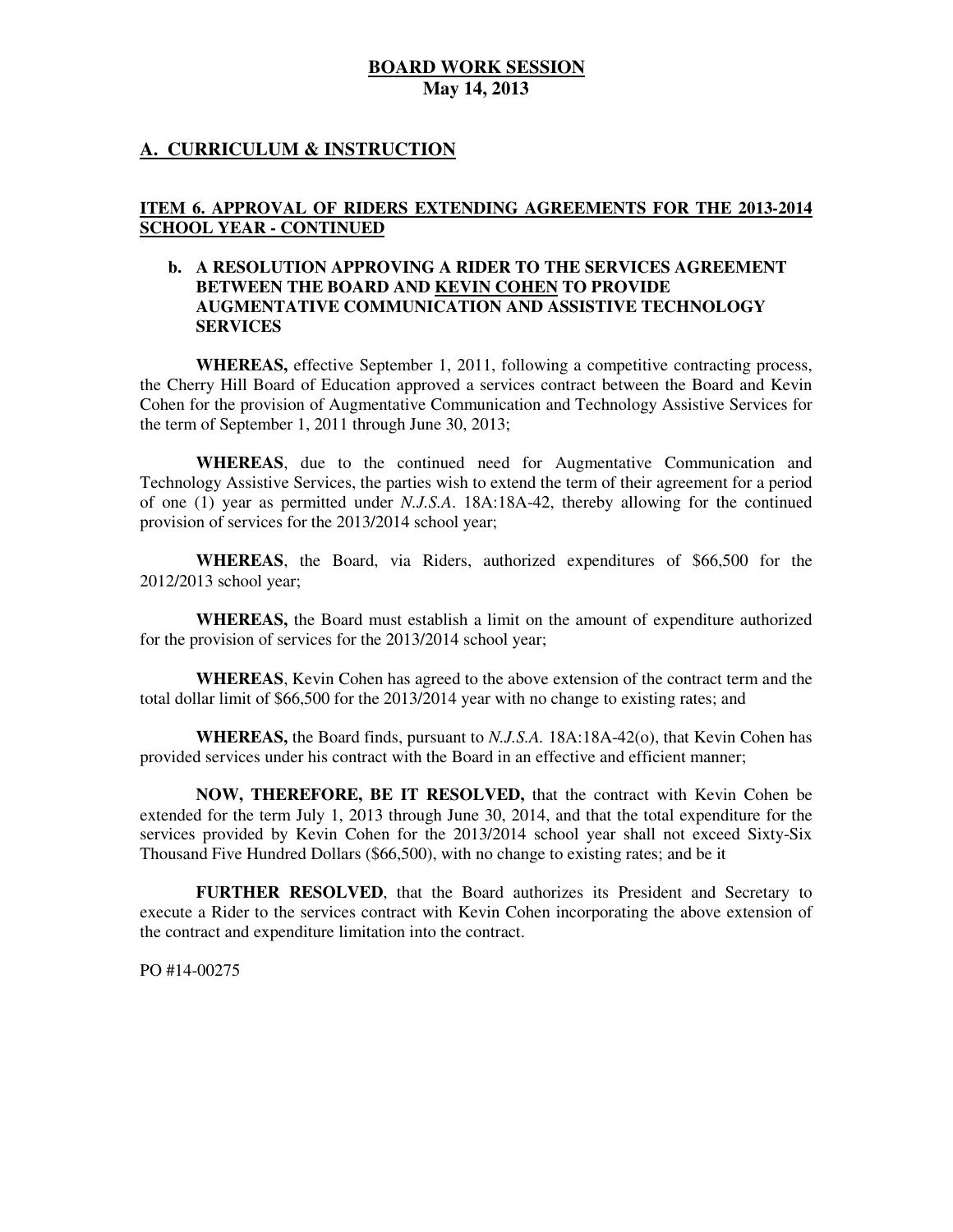## **A. CURRICULUM & INSTRUCTION**

### **ITEM 6. APPROVAL OF RIDERS EXTENDING AGREEMENTS FOR THE 2013-2014 SCHOOL YEAR - CONTINUED**

#### **c. A RESOLUTION APPROVING A RIDER TO THE SERVICES AGREEMENT BETWEEN THE BOARD AND INTERACTIVE KIDS TO PROVIDE BEHAVIORAL CONSULTATION SERVICES AND SOCIAL SKILLS CONSULTATION SERVICES AND INSTRUCTION**

 **WHEREAS,** effective September 1, 2011, following a competitive contracting process, the Cherry Hill Board of Education approved a services contract between the Board and Interactive Kids for the provision of behavioral consultation services and social skills consultation services and instruction (the "Services") for the term September 1, 2011 through June 30, 2013;

 **WHEREAS**, due to the continued need for the above Services, the parties wish to extend the term of their agreement for a period of one (1) year as permitted under *N.J.S.A*. 18A:18A-42, thereby allowing for the continued provision of services for the 2013/2014 school year;

 **WHEREAS**, due to an increased need for the Services, the Board increased its expenditures for the Services via Rider to the contract from \$242,500 for the 2011/2012 school year to \$304,000 for the 2012/2013 school year, to ensure adequate services through June 30, 2013;

 **WHEREAS,** the Board must establish a limit on the amount of expenditure authorized for the provision of services for the 2013/2014 school year;

 **WHEREAS**, Interactive Kids has agreed to the above extension of the contract term and the total dollar limit of \$454,000 for the 2013/2014 school year with no change to existing rates; and

 **WHEREAS,** the Board finds, pursuant to *N.J.S.A.* 18A:18A-42(o), that Interactive Kids has provided the services under its contract with the Board in an effective and efficient manner;

 **NOW, THEREFORE, BE IT RESOLVED,** that the contract with Interactive Kids be extended for the term July 1, 2013 through June 30, 2014, and that the total expenditure for services provided by Interactive Kids for the 2013/2014 school year shall not exceed Four Hundred Fifty-Four Thousand Dollars (\$454,000) with no change to existing rates; and be it

 **FURTHER RESOLVED**, that the Board authorizes its President and Secretary to execute a Rider to the services contract with Interactive Kids incorporating the above extension of the contract and expenditure limitation into the contract.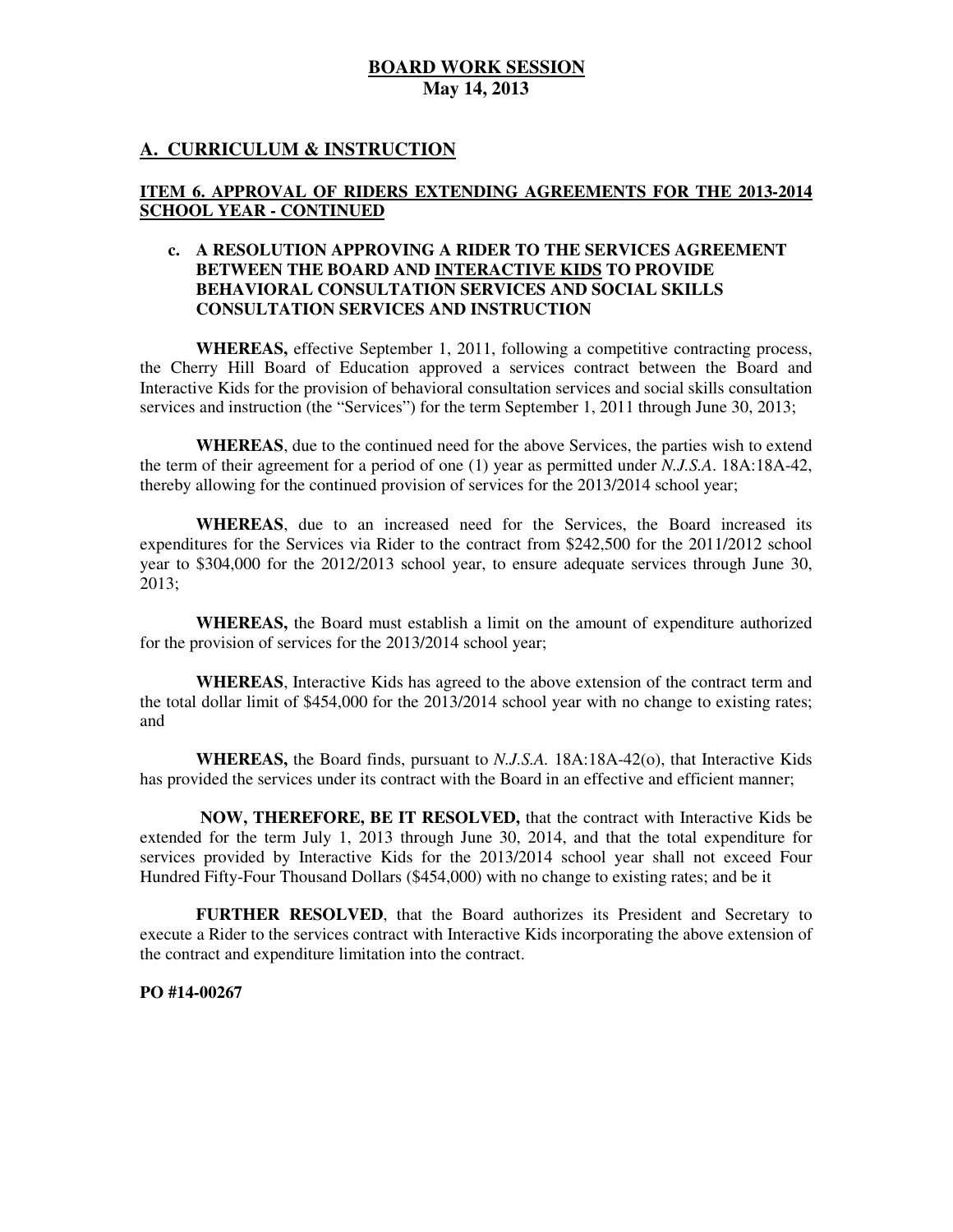## **A. CURRICULUM & INSTRUCTION**

#### **ITEM 6. APPROVAL OF RIDERS EXTENDING AGREEMENTS FOR THE 2013-2014 SCHOOL YEAR - CONTINUED**

#### **d. A RESOLUTION APPROVING A RIDER TO THE SERVICES AGREEMENT BETWEEN THE BOARD AND NEW BEHAVIORAL NETWORK, INC. TO PROVIDE BEHAVIORAL CONSULTATION SERVICES**

 **WHEREAS,** effective September 1, 2011, following a competitive contracting process, the Cherry Hill Board of Education approved a services contract between the Board and New Behavioral Network, Inc. for the provision of behavioral consultation services for the term of September 1, 2011 through June 30, 2013;

 **WHEREAS**, due to the continued need for behavioral consultation services, the parties wish to extend the term of their agreement for a period of one (1) year as permitted under *N.J.S.A*. 18A:18A-42, thereby allowing for the continued provision of services for the 2013/2014 school year;

 **WHEREAS**, due to an increased need for behavioral services, the Board increased its expenditures for said services via Rider to the contract from \$75,000 for the 2011/2012 school year to \$84,300 for the 2012/2013 school year, to ensure adequate services through June 30, 2013;

 **WHEREAS,** the Board must establish a limit on the amount of expenditure authorized for the provision of services for the 2013/2014 school year;

 contract term and the total dollar limit of \$79,300 for the 2013/2014 year with no change to existing rates; and **WHEREAS**, New Behavioral Network, Inc. has agreed to the above extension of the

 **WHEREAS,** the Board finds, pursuant to *N.J.S.A.* 18A:18A-42(o), that New Behavioral Network, Inc. has provided the services under its contract with the Board in an effective and efficient manner;

 **NOW, THEREFORE, BE IT RESOLVED,** that the contract with New Behavioral Network, Inc. be extended for the term July 1, 2013 through June 30, 2014, and that the total expenditure for the services provided by New Behavioral Network, Inc. for the 2013/2014 school year shall not exceed Seventy-Nine Thousand Three Hundred Dollars (\$79,300) with no change to existing rates; and be it

 **FURTHER RESOLVED**, that the Board authorizes its President and Secretary to execute a Rider to the services contract with New Behavioral Network, Inc. incorporating the above extension of the contract and expenditure limitation into the contract.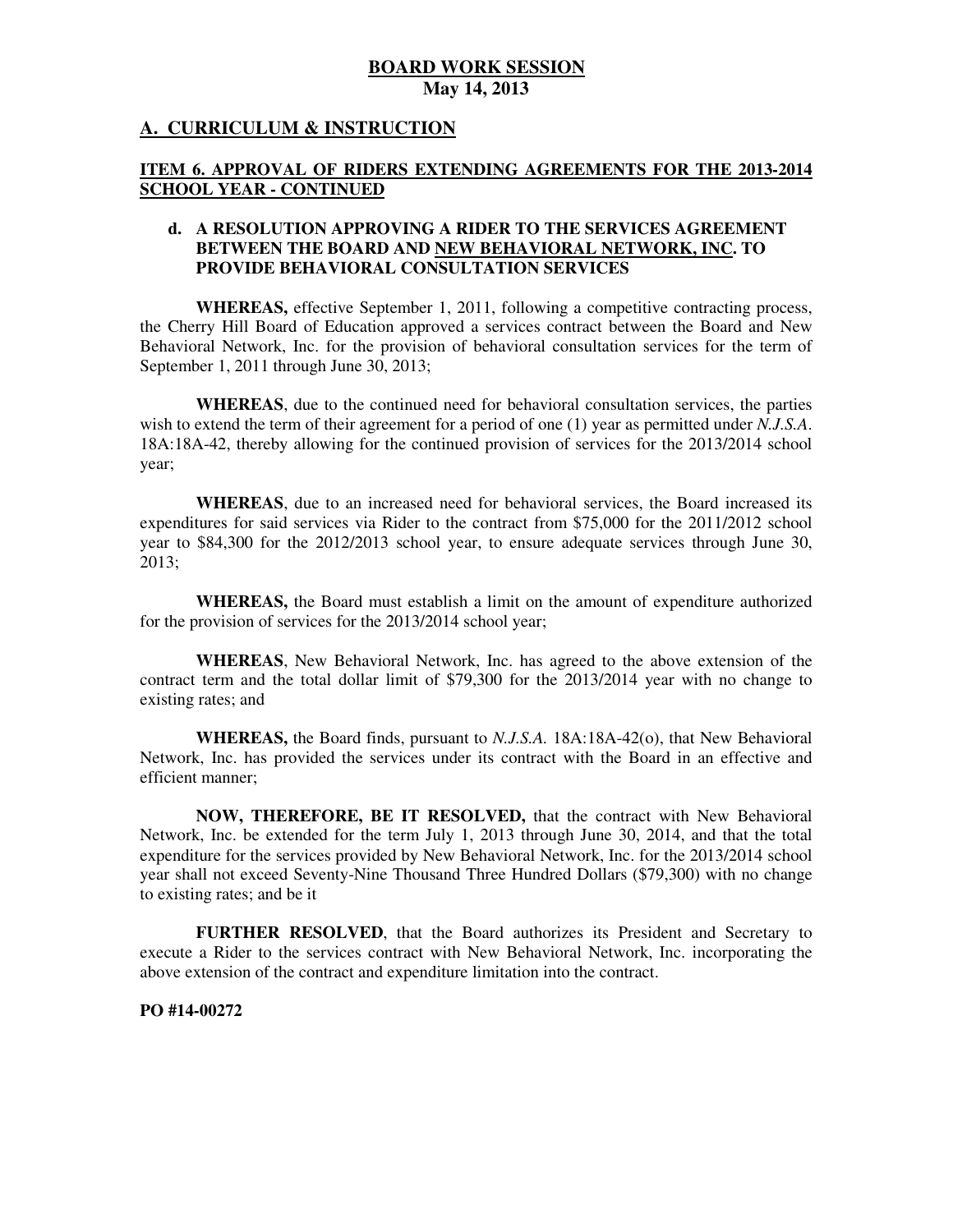## **A. CURRICULUM & INSTRUCTION**

#### **ITEM 6. APPROVAL OF RIDERS EXTENDING AGREEMENTS FOR THE 2013-2014 SCHOOL YEAR - CONTINUED**

## **e. A RESOLUTION APPROVING A RIDER TO THE SERVICES AGREEMENT BETWEEN THE BOARD AND PARA PLUS TRANSLATIONS, INC. TO TRANSLATION SERVICES**

 **WHEREAS,** effective September 1, 2012, following a competitive contracting process, the Cherry Hill Board of Education approved a services contract between the Board and Para Plus Translations, Inc. ("Para Plus") for the provision of translation services for the term of September 1, 2012 through June 30, 2013;

 **WHEREAS**, due to the continued need for translation services, the parties wish to extend the term of their agreement for a period of one (1) year as permitted under *N.J.S.A*. 18A:18A-42, thereby allowing for the continued provision of services for the 2013/2014 school year;

 **WHEREAS**, the Board authorized expenditures of \$30,000 for the 2012/2013 school year;

 **WHEREAS,** the Board must establish a limit on the amount of expenditure authorized for the provision of services for the 2013/2014 school year;

 **WHEREAS**, Para Plus has agreed to the above extension of the contract term and the total dollar limit of \$22,000 for the 2013/2014 year with no change to existing rates; and

 **WHEREAS,** the Board finds, pursuant to *N.J.S.A.* 18A:18A-42(o), that Para Plus has provided services under its contract with the Board in an effective and efficient manner;

 **NOW, THEREFORE, BE IT RESOLVED,** that the contract with Para Plus be extended for the term July 1, 2013 through June 30, 2014, and that the total expenditure for the services provided by Para Plus for the 2013/2014 school year shall not exceed Twenty-Two Thousand Dollars (\$22,000), with no change to existing rates; and be it

 **FURTHER RESOLVED**, that the Board authorizes its President and Secretary to execute a Rider to the services contract with Para Plus incorporating the above extension of the contract and expenditure limitation into the contract.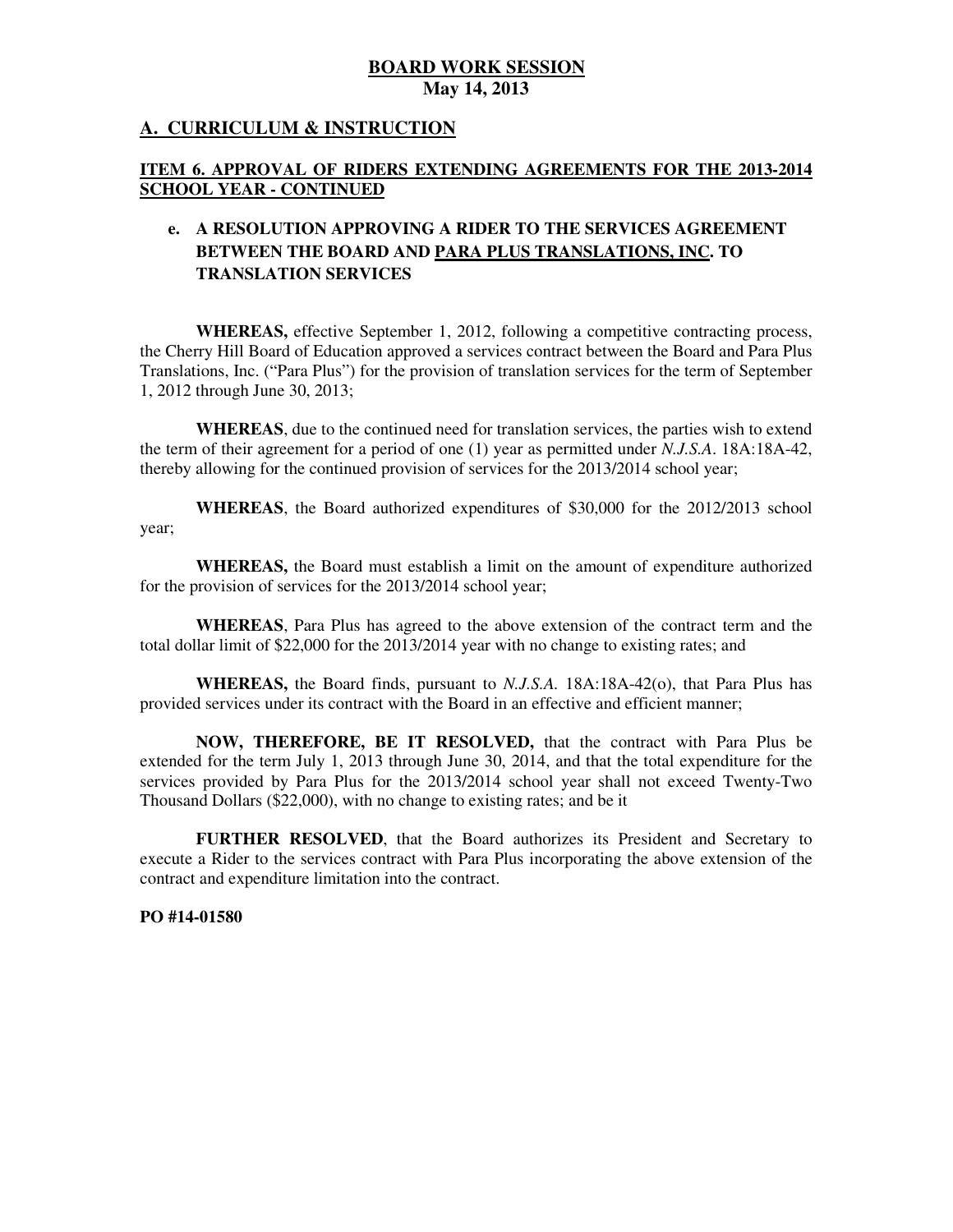## **A. CURRICULUM & INSTRUCTION**

### **ITEM 6. APPROVAL OF RIDERS EXTENDING AGREEMENTS FOR THE 2013-2014 SCHOOL YEAR - CONTINUED**

#### **f. A RESOLUTION APPROVING A RIDER TO THE SERVICES AGREEMENT BETWEEN THE BOARD AND SAMOST JEWISH FAMILY & CHILDREN'S SERVICE OF (JFS) SOUTHERN NEW JERSEY ("SAMOST") TO PROVIDE JOB COACHING SERVICES**

 **WHEREAS,** effective September 1, 2011, following a competitive contracting process, the Cherry Hill Board of Education approved a services contract between the Board and Samost Jewish Family & Children's Service of Southern New Jersey ("Samost") for the provision of job development, coaching and supervision/ transportation services for the term September 1, 2011 through June 30, 2013;

 **WHEREAS**, due to the continued need for job development, coaching and supervision/ transportation services, the parties wish to extend the term of their agreement for a period of one (1) year as permitted under *N.J.S.A*. 18A:18A-42, thereby allowing for the continued provision of services for the 2013/2014 school year;

 **WHEREAS**, due to an increased need for job development, coaching and supervision/ transportation services, the Board increased its expenditures for Samost's services via Rider to the contract from \$90,000 to \$123,000 for the 2011/2012 school year and to \$131,000 for the 2012/2013 school year in order to ensure adequate services through June 30, 2013;

 **WHEREAS,** the Board must establish a limit on the amount of expenditure authorized for the provision of services for the 2013/2014 school year;

 **WHEREAS**, Samost has agreed to the above extension of the contract term and a total dollar limit of \$120,000 for the 2013/2014 school year with no change to existing rates; and

 **WHEREAS,** the Board finds, pursuant to *N.J.S.A.* 18A:18A-42(o), that Samost has provided the services under its contract with the Board in an effective and efficient manner;

 **NOW, THEREFORE, BE IT RESOLVED,** that the contract with Samost be extended for the term July 1, 2013 through June 30, 2014, and that the total expenditure for services provided by Samost for the 2013/2014 school year shall not exceed One Hundred Twenty Thousand Dollars (\$120,000) with no change to existing rates; and be it

 **FURTHER RESOLVED**, that the Board authorizes its President and Secretary to execute a Rider to the services contract with Samost, incorporating the above extension of the contract and expenditure limitation into the contract.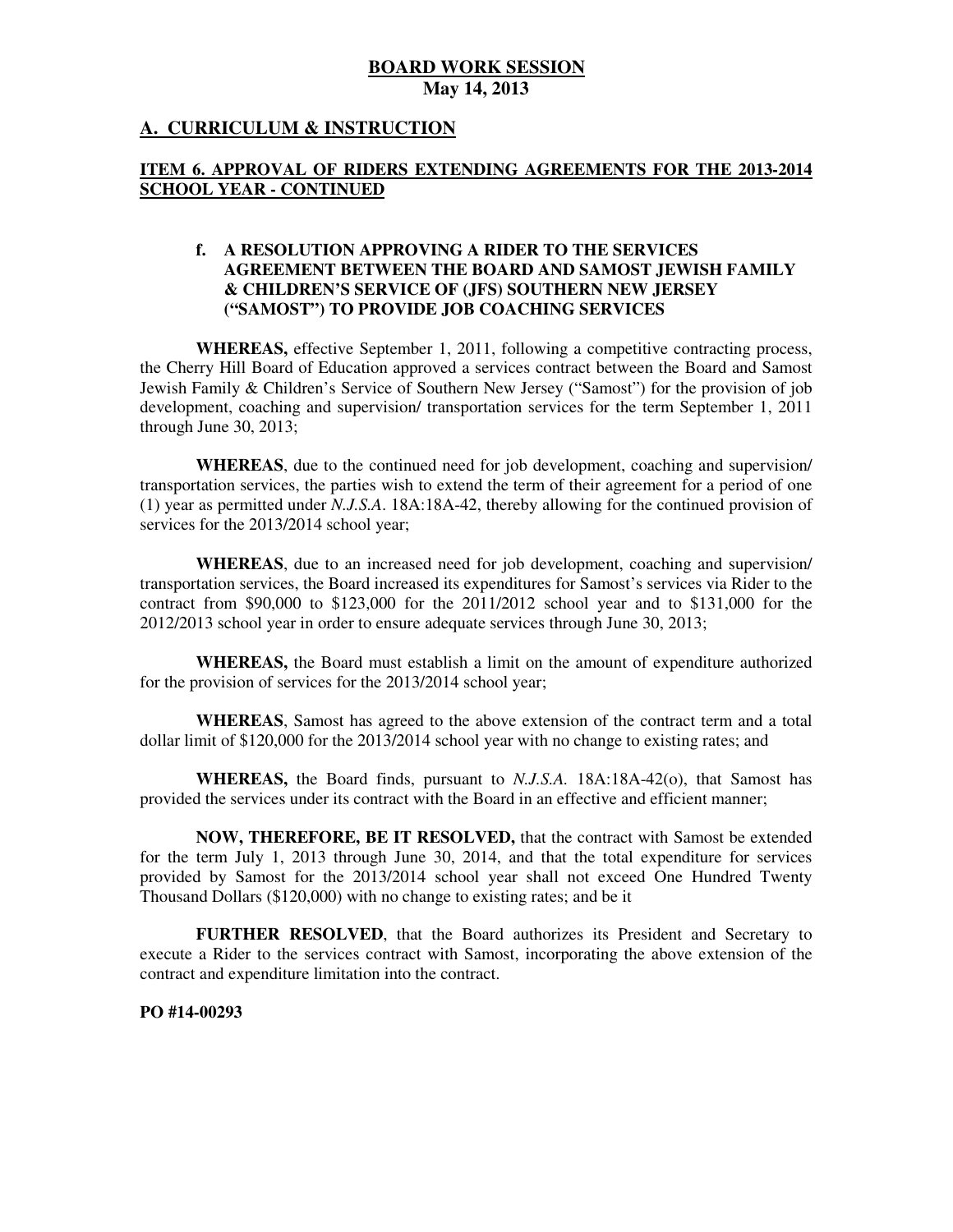## **A. CURRICULUM & INSTRUCTION**

#### **ITEM 6. APPROVAL OF RIDERS EXTENDING AGREEMENTS FOR THE 2013-2014 SCHOOL YEAR - CONTINUED**

#### **g. A RESOLUTION APPROVING A RIDER TO THE SERVICES AGREEMENT BETWEEN THE BOARD AND TECHNOLOGY FOR EDUCATION AND COMMUNICATION CONSULTING, INC. TO PROVIDE AUGMENTATIVE COMMUNICATION AND ASSISTIVE TECHNOLOGY SERVICES**

 **WHEREAS,** effective September 1, 2011, following a competitive contracting process, the Cherry Hill Board of Education approved a services contract between the Board and Technology for Education and Communication Consulting, Inc. ("TECC, Inc.") for the provision of Augmentative Communication and Technology Assistive Services for the term of September 1, 2011 through June 30, 2013;

 **WHEREAS**, due to the continued need for Augmentative Communication and Technology Assistive Services, the parties wish to extend the term of their agreement for a period of one (1) year as permitted under *N.J.S.A*. 18A:18A-42, thereby allowing for the continued provision of services for the 2013/2014 school year;

 **WHEREAS**, the Board authorized expenditures of \$151,500 for the 2012/2013 school year;

 **WHEREAS,** the Board must establish a limit on the amount of expenditure authorized for the provision of services for the 2013/2014 school year;

 **WHEREAS**, TECC, Inc. has agreed to the above extension of the contract term and the total dollar limit of \$151,500 for the 2013/2014 year with no change to existing rates; and

 **WHEREAS,** the Board finds, pursuant to *N.J.S.A.* 18A:18A-42(o), that TECC, Inc. has provided services under its contract with the Board in an effective and efficient manner;

 **NOW, THEREFORE, BE IT RESOLVED,** that the contract with TECC, Inc. be extended for the term July 1, 2013 through June 30, 2014, and that the total expenditure for the services provided by TECC, Inc. for the 2013/2014 school year shall not exceed One Hundred Fifty-One Thousand Five Hundred Dollars (\$151,500), with no change to existing rates; and be it

 **FURTHER RESOLVED**, that the Board authorizes its President and Secretary to execute a Rider to the services contract with TECC, Inc., incorporating the above extension of the contract and expenditure limitation into the contract.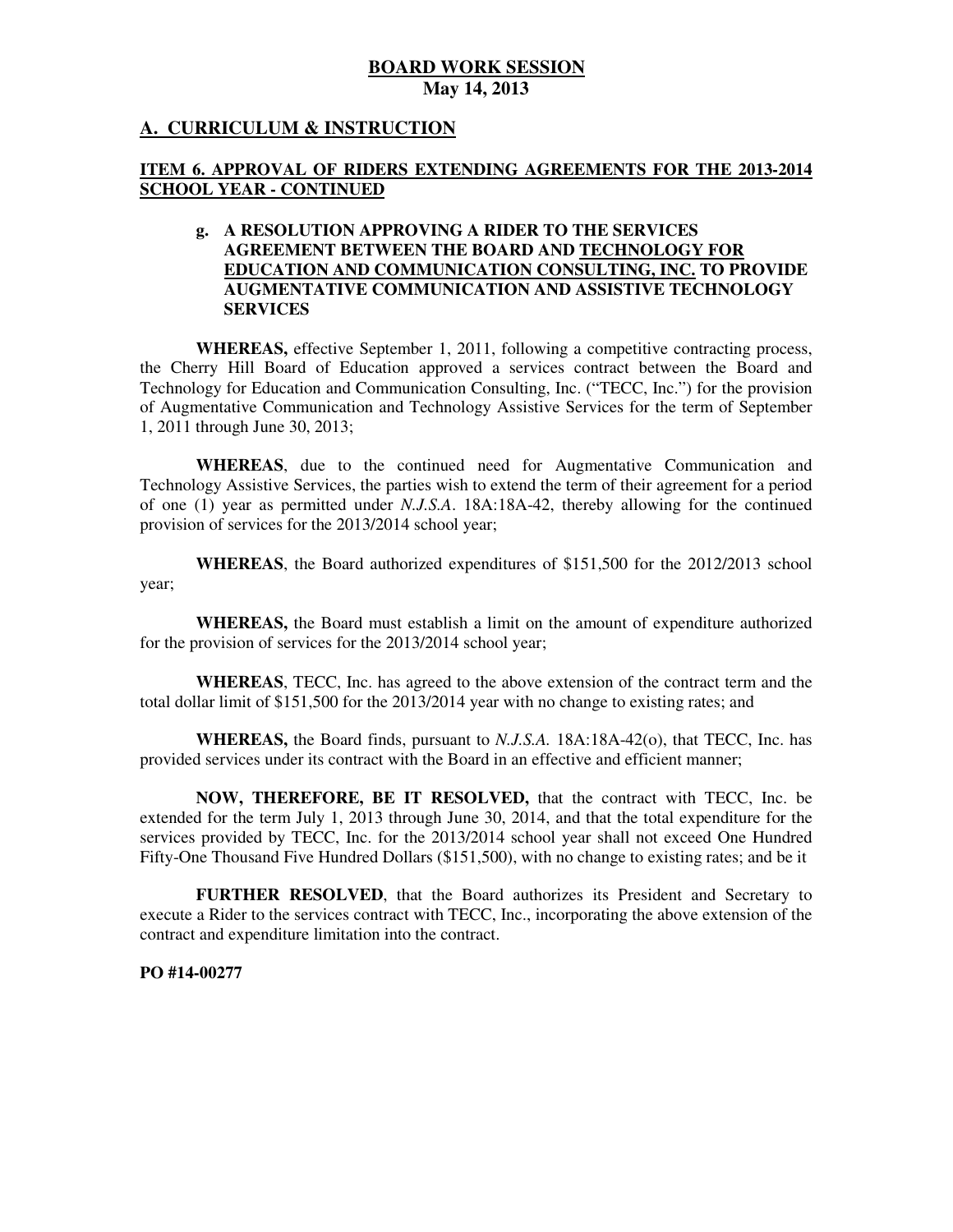## **A. CURRICULUM & INSTRUCTION**

#### **ITEM 7. APPROVAL OF PROFESSIONAL SERVICES CONTRACTS FOR THE 2013 2014 SCHOOL YEAR**

| Item                      | Vendor                                                                                            | <b>Services Provided</b>                    | Amount      | Purchase |
|---------------------------|---------------------------------------------------------------------------------------------------|---------------------------------------------|-------------|----------|
| #                         |                                                                                                   |                                             |             | Order#   |
| a.                        | Bayada Nurses, Inc.                                                                               | Nursing                                     | \$125,000   | 14-00292 |
| $b$ .                     | Clarke of Pennsylvania, Inc.                                                                      | Itinerant teacher of the<br>deaf            | \$33,000    | 14-01575 |
| $\mathbf{c}$ .            | Cooper Health System                                                                              | Reading/multi sensory<br>Remediation        | \$160,000   | 14-00305 |
| d.                        | Cross County Clinical and<br>Educational Services, Inc.                                           | Multilingual evaluations                    | \$26,000    | 14-01579 |
| e.                        | Edmund Decker, D.O., PA                                                                           | Student medical and<br>health services      | \$20,000    | 14-01584 |
| f.                        | Joseph C. Hewitt, D.O.                                                                            | Psychiatric evaluations                     | \$70,000    | 14-00277 |
| g.                        | <b>Eden Autism Service</b>                                                                        | Behavioral consultation                     | \$99,200    | 14-00271 |
| h.                        | Education Inc.                                                                                    | Homebound                                   | \$23,300    | 14-01583 |
| $\overline{i}$ .          | <b>Effective School Solutions</b>                                                                 | Specialized therapeutic                     | \$647,000   | 14-02076 |
| $\overline{\mathbf{j}}$ . | <b>Invo Healthcare Associates</b>                                                                 | Speech/Language                             | \$475,000   | 14-00269 |
|                           | Inc.                                                                                              | <b>Therapy Services</b>                     | \$1,082,000 |          |
|                           |                                                                                                   | Occupational therapy and<br>speech/language |             |          |
| k.                        | Learning Tree<br>Multicultural/Multilingual<br><b>Evaluation and Consulting</b><br>Services, Inc. | <b>Bilingual evaluations</b>                | \$20,000    | 14-01578 |
| 1.                        | <b>Onward Healthcare</b>                                                                          | Nursing                                     | \$52,500    | 14-01581 |
| m.                        | Regional Enrichment and                                                                           | <b>Wilson Reading</b>                       | \$90,000    | 14-00291 |
|                           | Learning Center, LLC.                                                                             | Homebound Services                          | \$205,500   |          |
| n.                        | Rehab Connection, PC                                                                              | Occupational/physical<br>therapy            | \$201,500   | 14-00270 |
| $\mathbf{O}$ .            | Social Sensibility                                                                                | Consultation                                | \$21,000    | 14-01576 |
| p.                        | Young Children's Center for<br>the Arts, Inc.                                                     | Music therapy                               | \$25,520    | 14-01577 |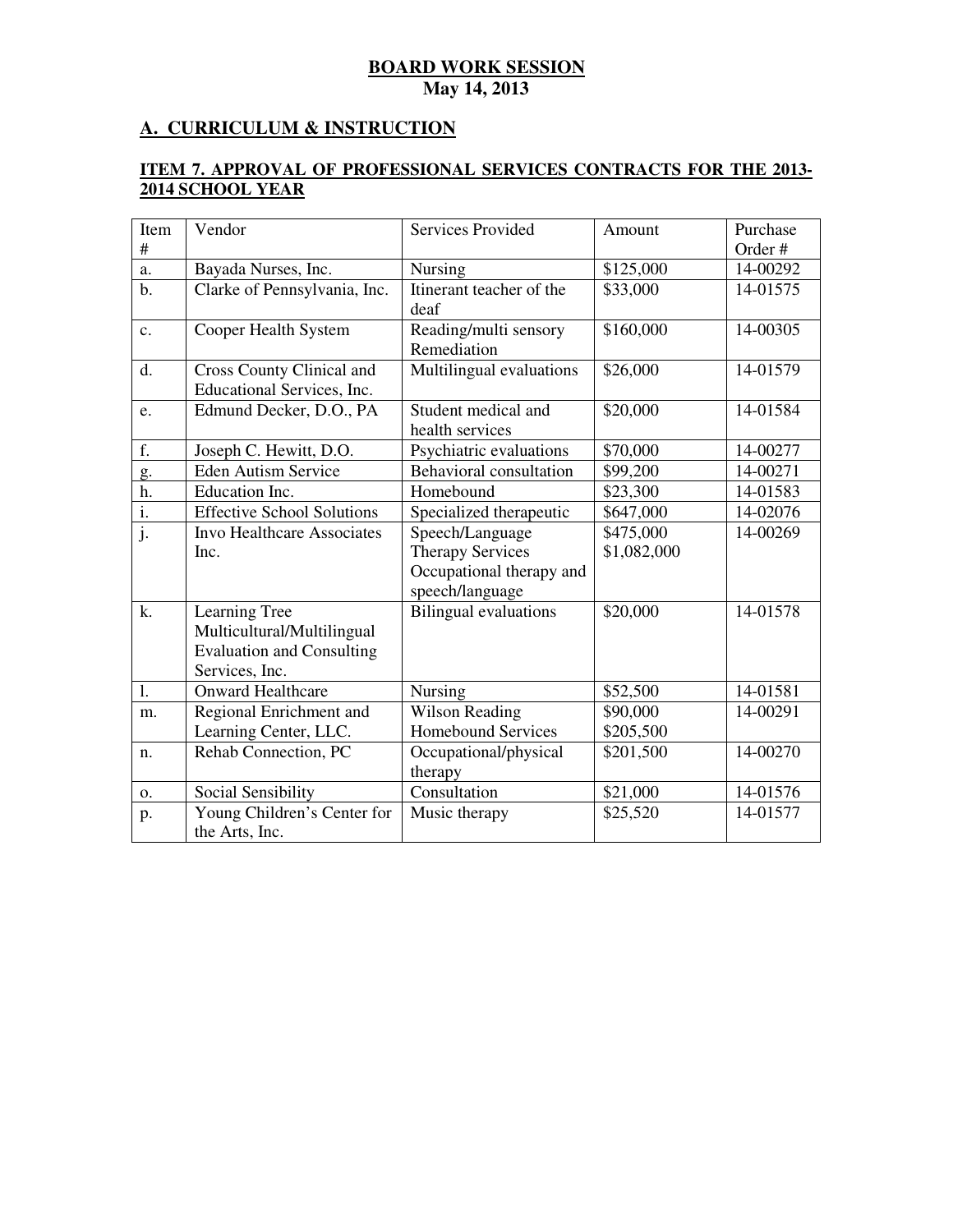## **A. CURRICULUM & INSTRUCTION**

#### **ITEM 7. APPROVAL OF PROFESSIONAL SERVICES CONTRACTS FOR THE 2013 2014 SCHOOL YEAR - CONTINUED**

#### **a. A RESOLUTION APPROVING A PROFESSIONAL SERVICES AGREEMENT BETWEEN THE BOARD AND BAYADA NURSES, INC, TO PROVIDE NURSING SERVICES**

 **WHEREAS,** effective July 1, 2012, the Cherry Hill Board of Education approved a professional services contract between the Board and Bayada Nurses, Inc. for the provision of nursing services and transportation as needed to certain District employees and pupils for the period July 1, 2012 through June 30, 2013;

 **WHEREAS,** the Board has determined, based upon the recommendation of its Administration, that the continuation of such services for the 2013-14 school year is in the best interest of the District and that the award of a contract hereunder will continue to provide the highest quality services at a fair and competitive price; and

 **WHEREAS**, the Board, pursuant to its authority under *N.J.S.A.* 18A:18A-5(a)(1), may negotiate and award a contract for professional services without the necessity of public advertising for bids and bidding therefor;

 **NOW, THEREFORE, BE IT RESOLVED,** that the Cherry Hill Board of Education approves a professional services contract between the Board and Bayada Nurses, Inc. for the term of July 1, 2013 through June 30, 2014, for a total amount not to exceed One Hundred and Twenty-Five Thousand Dollars (\$125,000) for nursing services and transportation as needed; and be it

 **FURTHER RESOLVED**, that the Board authorizes its President and Secretary to execute a professional services contract with Bayada Nurses, Inc. upon final approval of the form of contract by the Board Solicitor; and be it

 **FURTHER RESOLVED**, that a copy of this Resolution and the requisite summary of the contract award shall be published once in an official newspaper of record for the District in accordance with the requirements of *N.J.S.A.* 18A:18A-5(a) (1).

 **PO# 14-00292**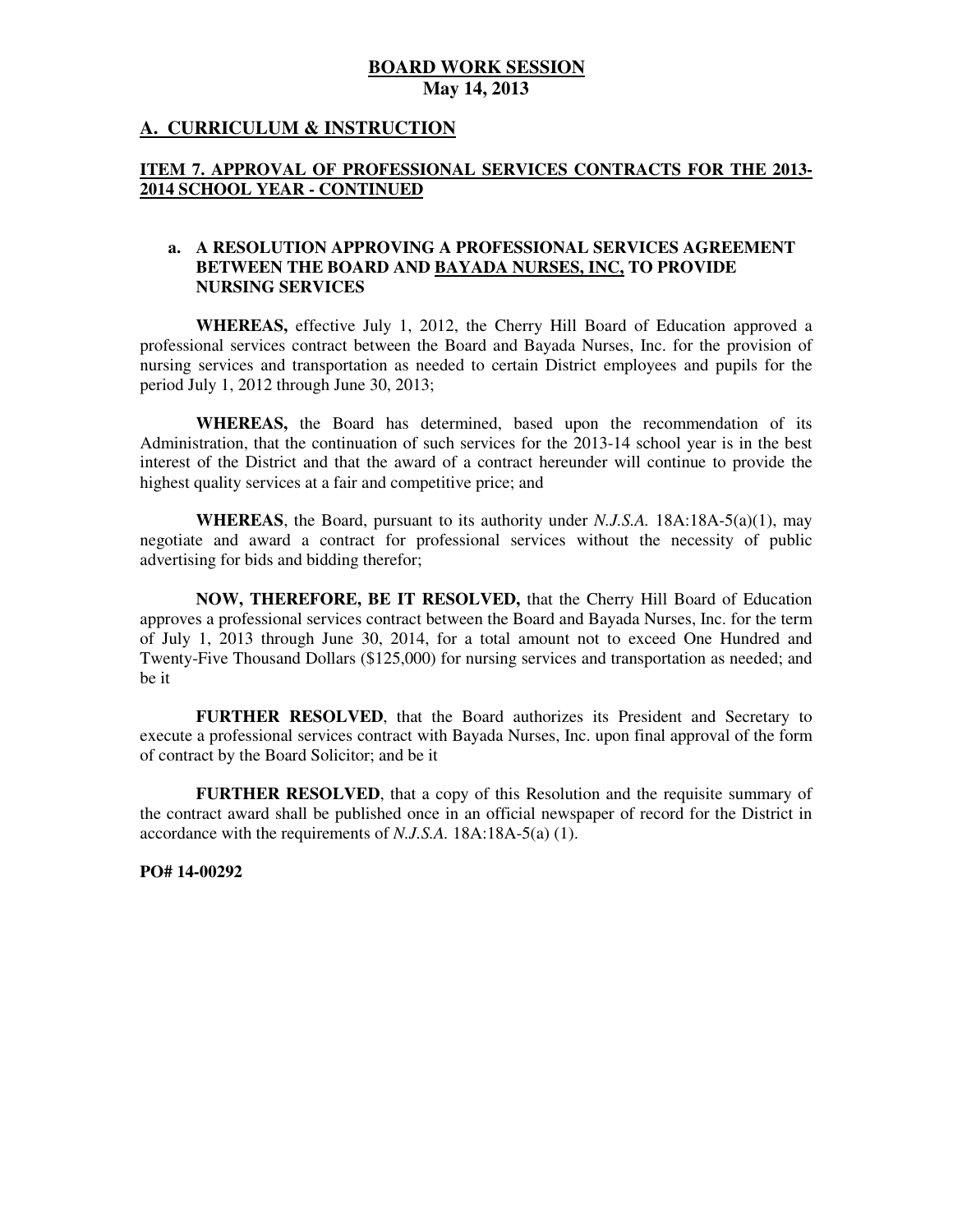## **A. CURRICULUM & INSTRUCTION**

#### **ITEM 7. APPROVAL OF PROFESSIONAL SERVICES CONTRACTS FOR THE 2013 2014 SCHOOL YEAR - CONTINUED**

#### **b. A RESOLUTION APPROVING A PROFESSIONAL SERVICES AGREEMENT BETWEEN THE BOARD AND CLARKE OF PENNSYLVANIA, INC. TO PROVIDE ITINERANT TEACHER OF THE DEAF SERVICES**

 **WHEREAS,** effective July 1, 2012, the Cherry Hill Board of Education approved a professional services contract between the Board and Clarke of Pennsylvania, Inc. d/b/a Clarke Schools for Hearing and Speech, for the provision of Itinerant Teacher of the Deaf Services to certain District pupils for the period July 1, 2012 through June 30, 2013;

 **WHEREAS,** the Board has determined, based upon the recommendation of its Administration, that the continuation of such services for the 2013-14 school year is in the best interest of the District and that the award of a contract hereunder will continue to provide the highest quality services at a fair and competitive price; and

 **WHEREAS**, the Board, pursuant to its authority under *N.J.S.A.* 18A:18A-5(a)(1), may negotiate and award a contract for professional services without the necessity of public advertising for bids and bidding therefor;

 **NOW, THEREFORE, BE IT RESOLVED,** that the Cherry Hill Board of Education approves a professional services contract between the Board and Clarke of Pennsylvania, Inc. d/b/a Clarke Schools for Hearing and Speech, for the term of July 1, 2013 through June 30, 2014, for a total amount not to exceed Thirty Three Thousand Dollars (\$33,000) for the provision of Itinerant Teacher of the Deaf Services; and be it

 **FURTHER RESOLVED**, that the Board authorizes its President and Secretary to execute a professional services contract with Clarke of Pennsylvania, Inc. d/b/a Clarke Schools for Hearing and Speech upon final approval of the form of contract by the Board Solicitor; and be it

 **FURTHER RESOLVED**, that a copy of this Resolution and the requisite summary of the contract award shall be published once in an official newspaper of record for the District in accordance with the requirements of *N.J.S.A.* 18A:18A-5(a) (1).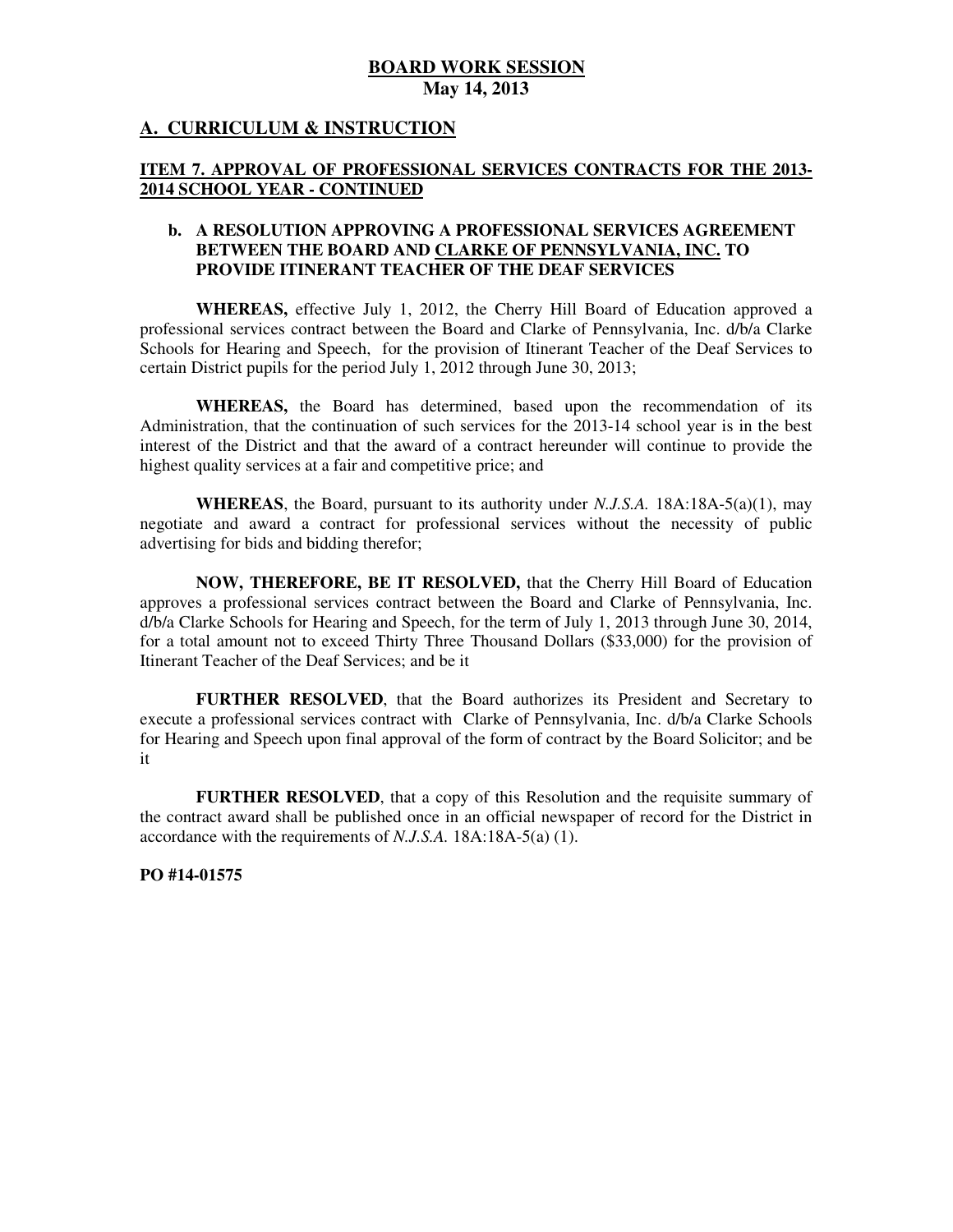## **A. CURRICULUM & INSTRUCTION**

#### **ITEM 7. APPROVAL OF PROFESSIONAL SERVICES CONTRACTS FOR THE 2013 2014 SCHOOL YEAR – CONTINUED**

#### **c. A RESOLUTION APPROVING A PROFESSIONAL SERVICES AGREEMENT BETWEEN THE BOARD AND THE COOPER HEALTH SYSTEM TO PROVIDE READING/MULTI-SENSORY REMEDIATION SERVICES**

 **WHEREAS,** effective July 1, 2012, the Cherry Hill Board of Education approved a professional services contract between the Board and The Cooper Health System d/b/a Cooper Learning Center, for the provision of reading/multi-sensory remediation services to certain District pupils for the period July 1, 2012 through June 30, 2013;

 **WHEREAS,** the Board has determined, based upon the recommendation of its Administration, that the continuation of such services for the 2013-14 school year is in the best interest of the District and that the award of a contract hereunder will continue to provide the highest quality services at a fair and competitive price; and

 **WHEREAS**, the Board, pursuant to its authority under *N.J.S.A.* 18A:18A-5(a)(1), may negotiate and award a contract for professional services without the necessity of public advertising for bids and bidding therefor;

 **NOW, THEREFORE, BE IT RESOLVED,** that the Cherry Hill Board of Education approves a professional services contract between the Board and The Cooper Health System d/b/a Cooper Learning Center, for the term of July 1, 2013 through June 30, 2014, for a total amount not to exceed One Hundred Sixty Thousand Dollars (\$160,000) for reading/multi-sensory remediation services; and be it

 **FURTHER RESOLVED**, that the Board authorizes its President and Secretary to execute a professional services contract with The Cooper Heath System d/b/a Cooper Learning Center upon final approval of the form of contract by the Board Solicitor; and be it

 **FURTHER RESOLVED**, that a copy of this Resolution and the requisite summary of the contract award shall be published once in an official newspaper of record for the District in accordance with the requirements of *N.J.S.A.* 18A:18A-5(a) (1).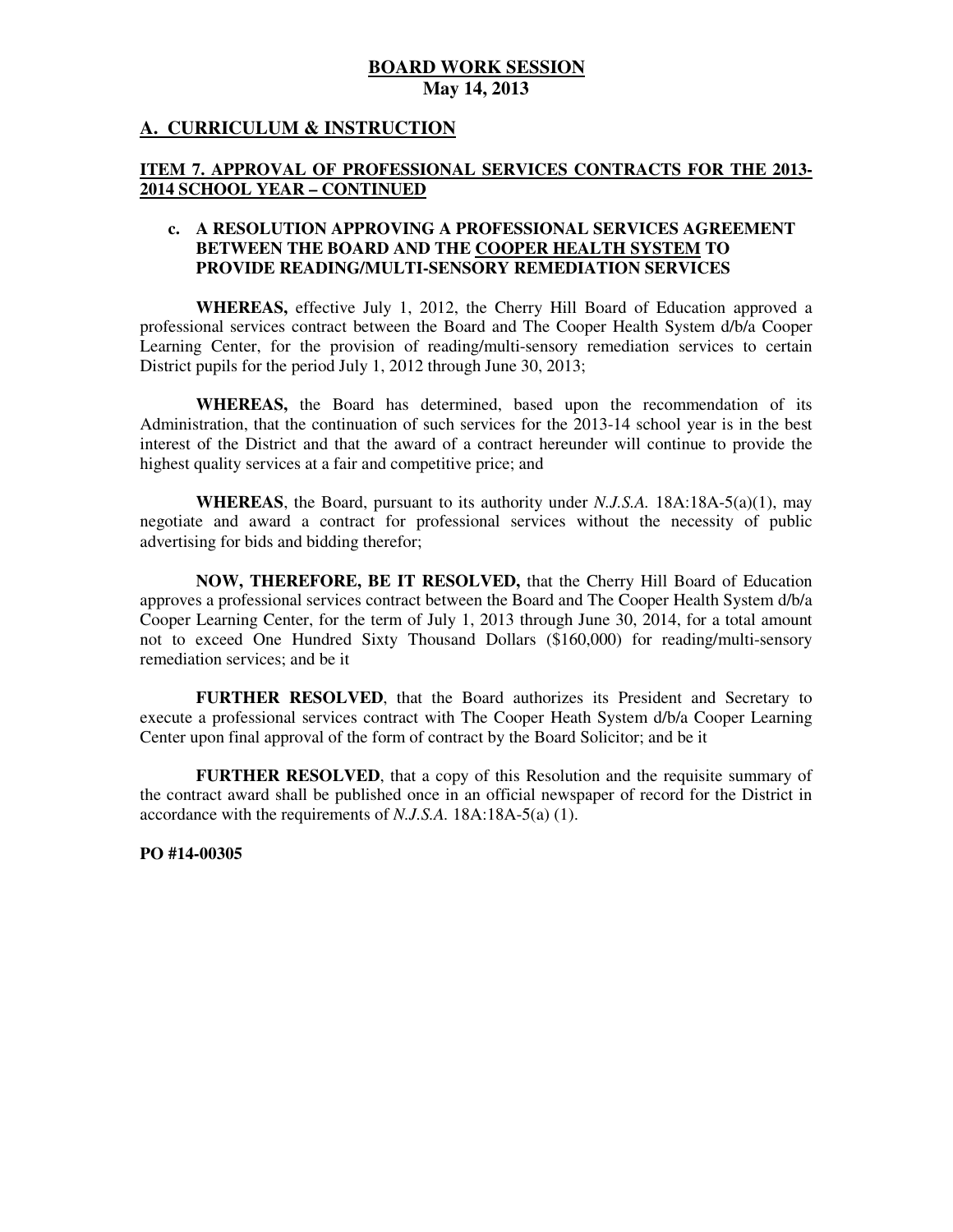## **A. CURRICULUM & INSTRUCTION**

### **ITEM 7. APPROVAL OF PROFESSIONAL SERVICES CONTRACTS FOR THE 2013 2014 SCHOOL YEAR – CONTINUED**

#### **d. A RESOLUTION APPROVING A PROFESSIONAL SERVICES AGREEMENT BETWEEN THE BOARD AND CROSS COUNTY CLINICAL & EDUCATIONAL SERVICES, INC. TO PROVIDE MULTILINGUAL EVALUATIONS**

 **WHEREAS,** effective July 1, 2012, the Cherry Hill Board of Education approved a professional services contract between the Board and Cross County Clinical & Educational Services, Inc. for the provision of multilingual evaluation of certain District pupils for the period July 1, 2012 through June 30, 2013;

 **WHEREAS,** the Board has determined, based upon the recommendation of its Administration, that the continuation of such services for the 2013-14 school year is in the best interest of the District and that the award of a contract hereunder will continue to provide the highest quality services at a fair and competitive price; and

 **WHEREAS**, the Board, pursuant to its authority under *N.J.S.A.* 18A:18A-5(a)(1), may negotiate and award a contract for professional services without the necessity of public advertising for bids and bidding therefor;

 **NOW, THEREFORE, BE IT RESOLVED,** that the Cherry Hill Board of Education approves a professional services contract between the Board and Cross County Clinical & Educational Services, Inc., for the term of July 1, 2013 through June 30, 2014, for a total amount not to exceed Twenty Six Thousand Dollars (\$26,000) for multilingual evaluations; and be it

 **FURTHER RESOLVED**, that the Board authorizes its President and Secretary to execute a professional services contract with Cross County Clinical & Educational Services, Inc. upon final approval of the form of contract by the Board Solicitor; and be it

 **FURTHER RESOLVED**, that a copy of this Resolution and the requisite summary of the contract award shall be published once in an official newspaper of record for the District in accordance with the requirements of *N.J.S.A.* 18A:18A-5(a) (1).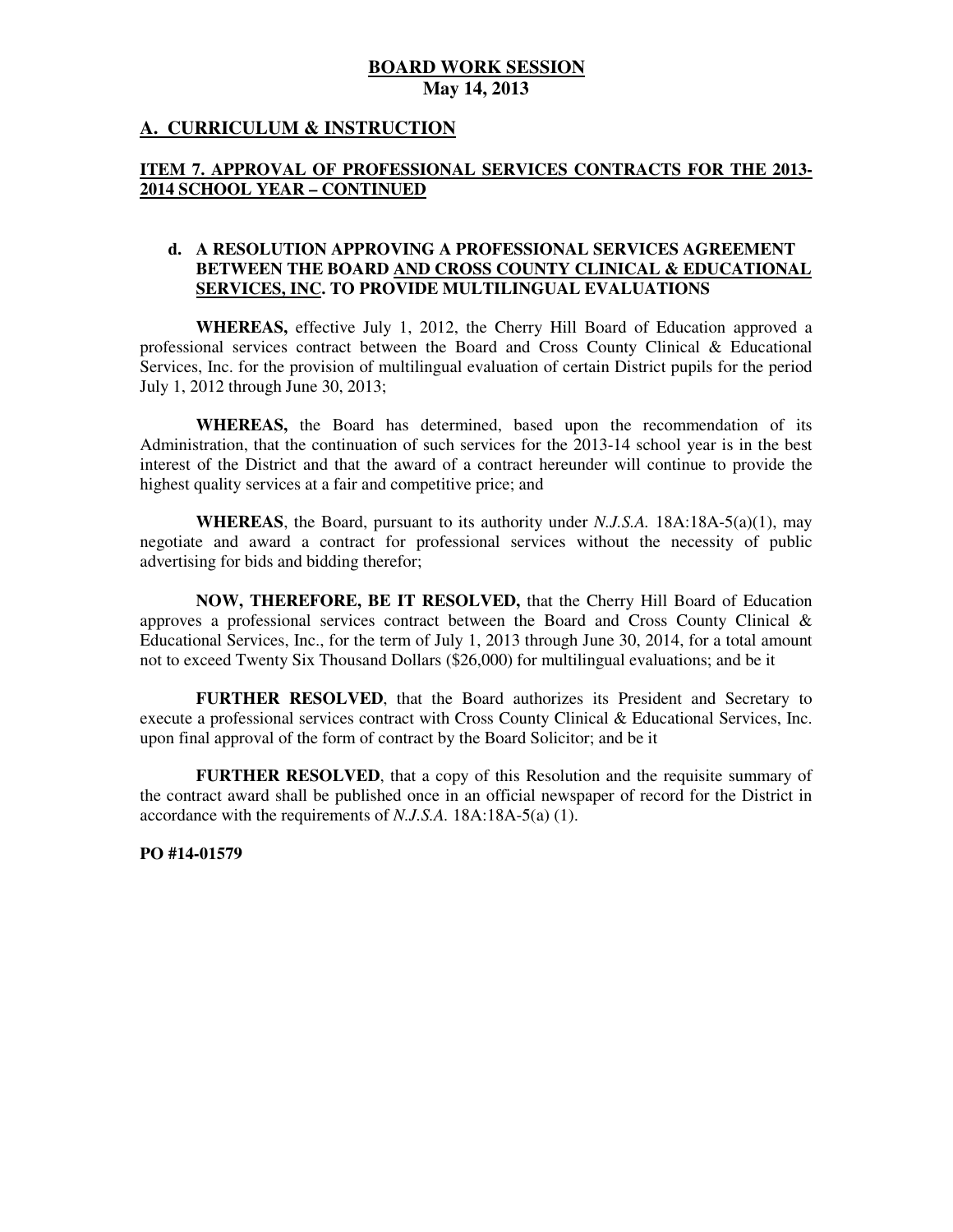## **A. CURRICULUM & INSTRUCTION**

### **ITEM 7. APPROVAL OF PROFESSIONAL SERVICES CONTRACTS FOR THE 2013 2014 SCHOOL YEAR – CONTINUED**

#### **e. A RESOLUTION APPROVING A PROFESSIONAL SERVICES AGREEMENT BETWEEN THE BOARD AND EDMUND J. DECKER, D.O., PA TO PROVIDE EMPLOYEE AND STUDENT MEDICAL AND HEALTH SERVICES**

 **WHEREAS,** effective July 1, 2012, the Cherry Hill Board of Education approved a professional services contract between the Board and Edmund J. Decker, D.O. PA for the provision of employee and student medical and health services (new hire physicals, sports physicals and employee/student inoculations) to certain District employees and pupils for the period July 1, 2012 through June 30, 2013;

 **WHEREAS,** the Board has determined, based upon the recommendation of its Administration, that the continuation of such services for the 2013-14 school year is in the best interest of the District and that the award of a contract hereunder will continue to provide the highest quality services at a fair and competitive price; and

 **WHEREAS**, the Board, pursuant to its authority under *N.J.S.A.* 18A:18A-5(a)(1), may negotiate and award a contract for professional services without the necessity of public advertising for bids and bidding therefor;

 **NOW, THEREFORE, BE IT RESOLVED,** that the Cherry Hill Board of Education approves a professional services contract between the Board and Edmund J. Decker, D.O. PA for the term of July 1, 2013 through June 30, 2014, for a total amount not to exceed Twenty Thousand Dollars (\$20,000) for employee and student medical and health services; and be it

 **FURTHER RESOLVED**, that the Board authorizes its President and Secretary to execute a professional services contract with Dr. Decker upon final approval of the form of contract by the Board Solicitor; and be it

 **FURTHER RESOLVED**, that a copy of this Resolution and the requisite summary of the contract award shall be published once in an official newspaper of record for the District in accordance with the requirements of *N.J.S.A.* 18A:18A-5(a) (1).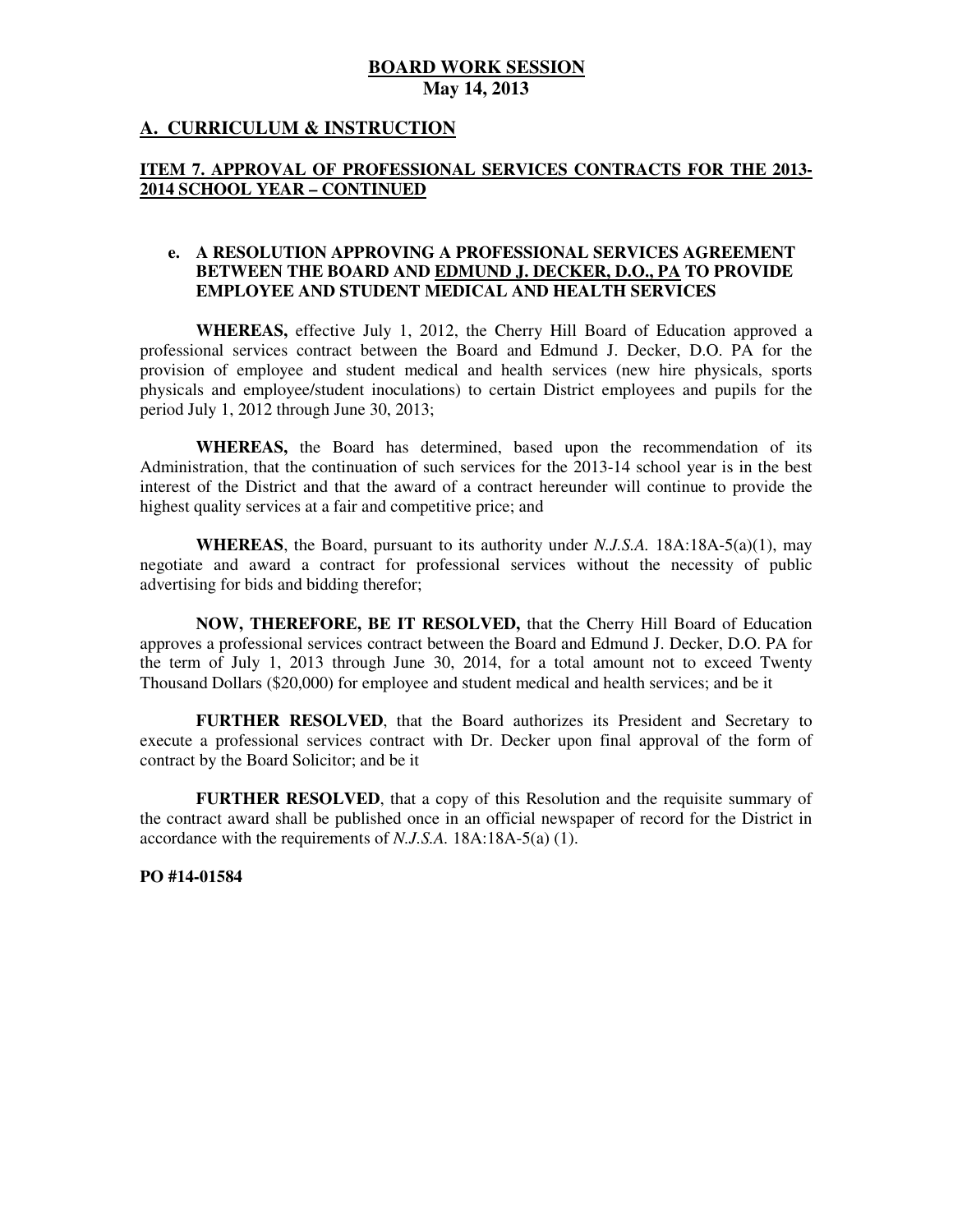## **A. CURRICULUM & INSTRUCTION**

#### **ITEM 7. APPROVAL OF PROFESSIONAL SERVICES CONTRACTS FOR THE 2013 2014 SCHOOL YEAR – CONTINUED**

#### **f. A RESOLUTION APPROVING A PROFESSIONAL SERVICES AGREEMENT BETWEEN THE BOARD AND JOSEPH C. HEWITT, D.O. TO PROVIDE PSYCHIATRIC EVALUATIONS**

 **PSYCHIATRIC EVALUATIONS WHEREAS,** effective September 1, 2012, the Cherry Hill Board of Education approved a professional services contract between the Board and Joseph C. Hewitt, D.O. for the provision of psychiatric evaluations of certain District pupils for the period September 1, 2012 through June 30, 2013;

 **WHEREAS,** the Board has determined, based upon the recommendation of its Administration, that the continuation of such services for the 2013-14 school year is in the best interest of the District and that the award of a contract hereunder will continue to provide the highest quality services at a fair and competitive price; and

 **WHEREAS**, the Board, pursuant to its authority under *N.J.S.A.* 18A:18A-5(a)(1), may negotiate and award a contract for professional services without the necessity of public advertising for bids and bidding therefor;

 **NOW, THEREFORE, BE IT RESOLVED,** that the Cherry Hill Board of Education approves a professional services contract between the Board and Joseph C. Hewitt, D.O. for the term of July 1, 2013 through June 30, 2014, for a total amount not to exceed Seventy Thousand Dollars (\$70,000) for psychiatric evaluations; and be it

 **FURTHER RESOLVED**, that the Board authorizes its President and Secretary to execute a professional services contract with Dr. Hewitt upon final approval of the form of contract by the Board Solicitor; and be it

 **FURTHER RESOLVED**, that a copy of this Resolution and the requisite summary of the contract award shall be published once in an official newspaper of record for the District in accordance with the requirements of *N.J.S.A.* 18A:18A-5(a) (1).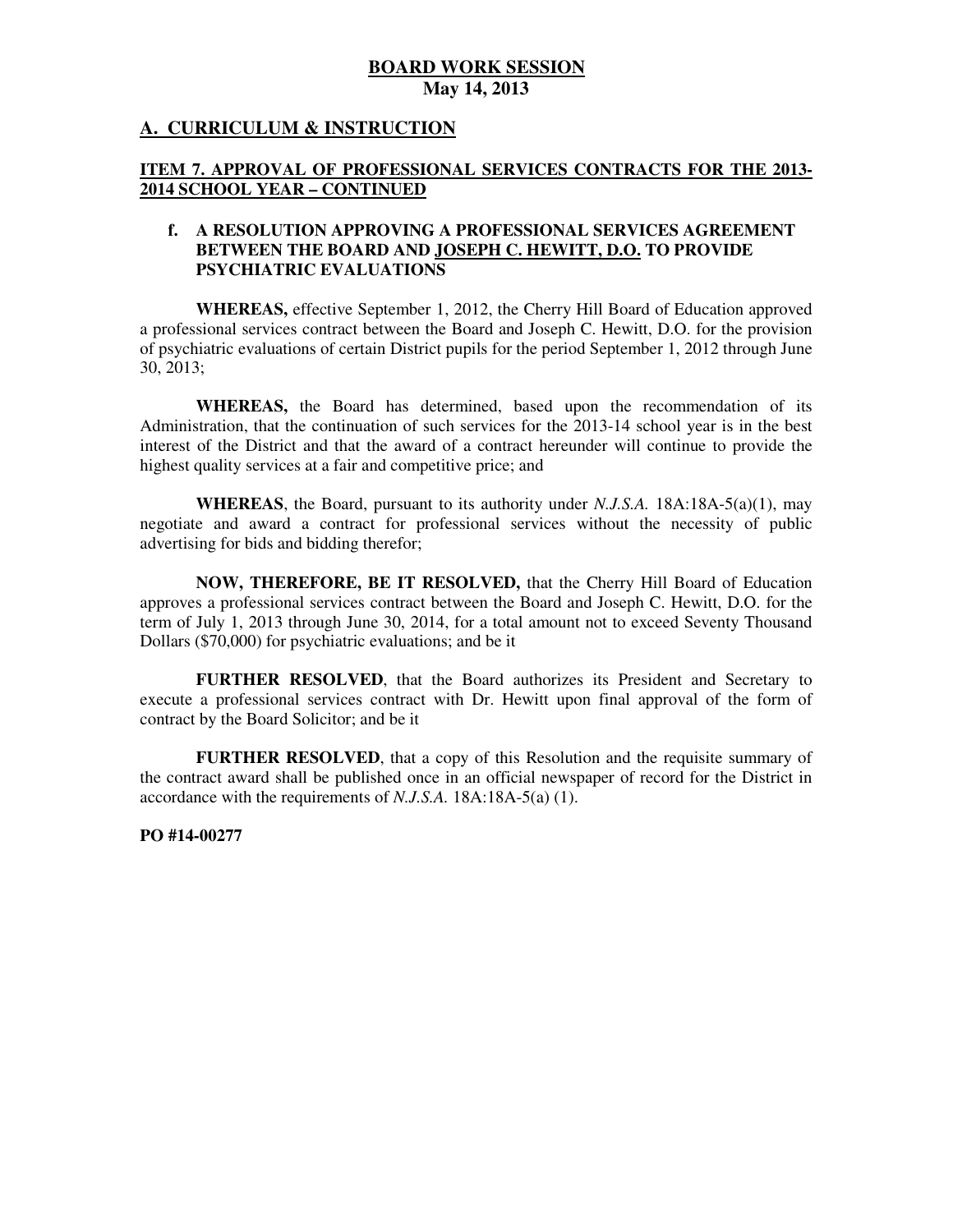## **A. CURRICULUM & INSTRUCTION**

### **ITEM 7. APPROVAL OF PROFESSIONAL SERVICES CONTRACTS FOR THE 2013 2014 SCHOOL YEAR – CONTINUED**

#### **g. A RESOLUTION APPROVING A RIDER TO THE SERVICES AGREEMENT BETWEEN THE BOARD AND EDEN AUTISM SERVICES TO PROVIDE BEHAVIORAL CONSULTATION SERVICES**

 **WHEREAS,** effective September 1, 2011, following a competitive contracting process, the Cherry Hill Board of Education approved a services contract between the Board and Eden Autism Services for the provision of behavioral consultation services for the term September 1, 2011 through June 30, 2013;

 **WHEREAS**, due to the continued need for behavioral consultation services, the parties wish to extend the term of their agreement for a period of one (1) year as permitted under *N.J.S.A*. 18A:18A-42, thereby allowing for the continued provision of services for the 2013/2014 school year;

 **WHEREAS**, due to an increased need for behavioral consultation services, the Board increased its expenditures for the Services via Rider to the contract from \$100,000 for the 2011/2012 school year to \$123,200 for the 2012/2013 school year in order to ensure adequate services through June 30, 2013;

 **WHEREAS,** the Board must establish a limit on the amount of expenditure authorized for the provision of services for the 2013/2014 school year;

 term and the total dollar limit of \$99,200 for the 2013/2014 school year with no change to existing rates; and **WHEREAS**, Eden Autism Services has agreed to the above extension of the contract

 **WHEREAS,** the Board finds, pursuant to *N.J.S.A.* 18A:18A-42(o), that Eden Autism Services has provided the services under its contract with the Board in an effective and efficient manner;

 **NOW, THEREFORE, BE IT RESOLVED,** that the contract with Eden Autism Services be extended for the term July 1, 2013 through June 30, 2014, and that the total expenditure for services provided by Eden Autism Services for the 2013/2014 school year shall not exceed Ninety Nine Thousand Two Hundred Dollars (\$99,200) with no change to existing rates; and be it

 **FURTHER RESOLVED**, that the Board authorizes its President and Secretary to execute a Rider to the services contract with Eden Autism Services incorporating the above extension of the contract and expenditure limitation into the contract.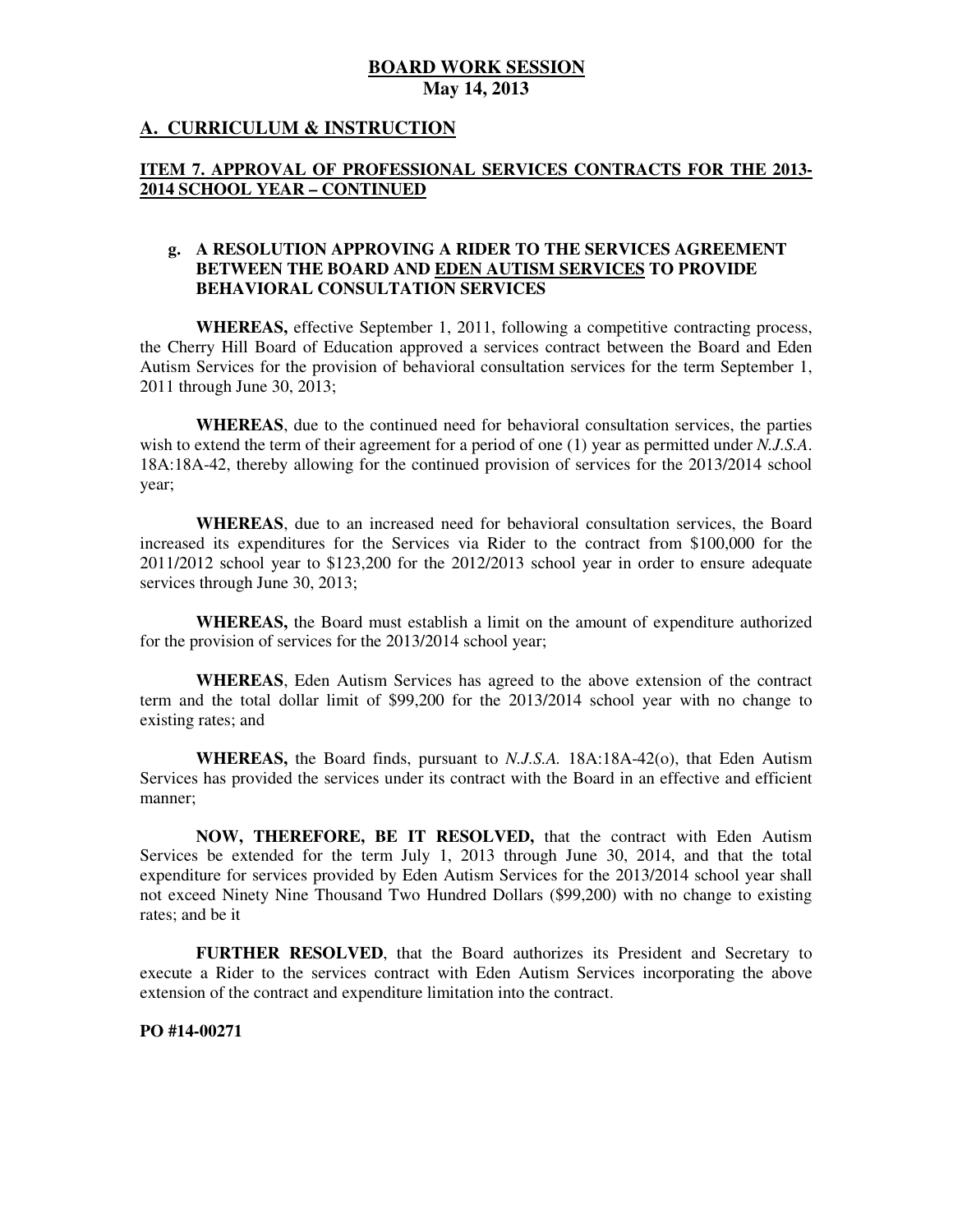## **A. CURRICULUM & INSTRUCTION**

#### **ITEM 7. APPROVAL OF PROFESSIONAL SERVICES CONTRACTS FOR THE 2013 2014 SCHOOL YEAR – CONTINUED**

#### **h. A RESOLUTION APPROVING A PROFESSIONAL SERVICES AGREEMENT BETWEEN THE BOARD AND EDUCATION, INC. TO PROVIDE HOMEBOUND SERVICES**

 **WHEREAS,** effective July 1, 2012, the Cherry Hill Board of Education approved a professional services contract between the Board and Education, Inc., for the provision of homebound services to certain District pupils for the period July 1, 2012 through June 30, 2013;

 **WHEREAS,** the Board has determined, based upon the recommendation of its Administration, that the continuation of such services for the 2013-14 school year is in the best interest of the District and that the award of a contract hereunder will continue to provide the highest quality services at a fair and competitive price; and

 **WHEREAS**, the Board, pursuant to its authority under *N.J.S.A.* 18A:18A-5(a)(1), may negotiate and award a contract for professional services without the necessity of public advertising for bids and bidding therefor;

 **NOW, THEREFORE, BE IT RESOLVED,** that the Cherry Hill Board of Education approves a professional services contract between the Board and Education, Inc. for the term of July 1, 2013 through June 30, 2014, for a total amount not to exceed Twenty Three Thousand Three Hundred Dollars (\$23,300) for the provision of homebound services; and be it

 **FURTHER RESOLVED**, that the Board authorizes its President and Secretary to execute a professional services contract with Education, Inc. upon final approval of the form of contract by the Board Solicitor; and be it

 **FURTHER RESOLVED**, that a copy of this Resolution and the requisite summary of the contract award shall be published once in an official newspaper of record for the District in accordance with the requirements of *N.J.S.A.* 18A:18A-5(a) (1).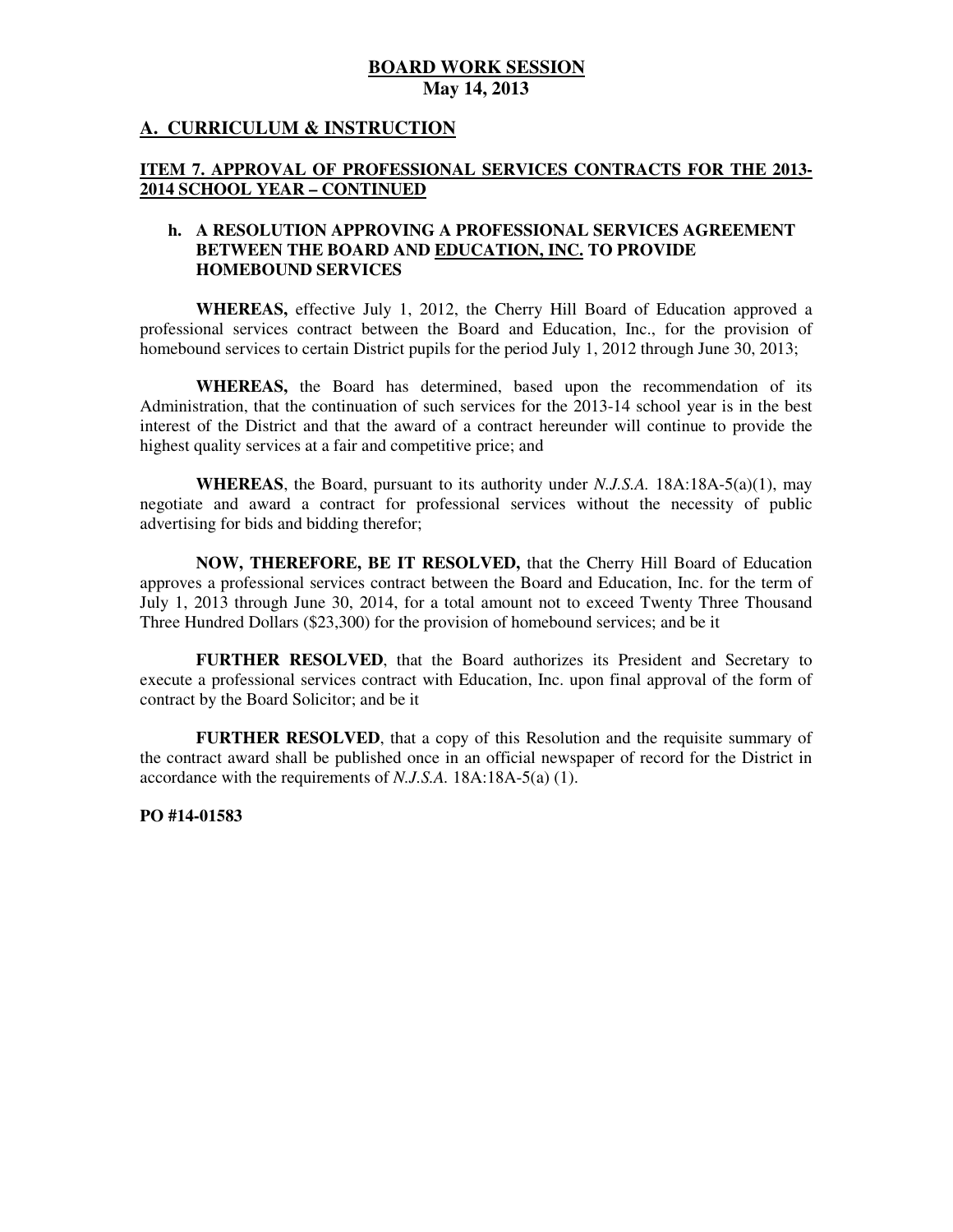## **A. CURRICULUM & INSTRUCTION**

## **ITEM 7. APPROVAL OF PROFESSIONAL SERVICES CONTRACTS FOR THE 2013 2014 SCHOOL YEAR – CONTINUED**

### **i. A RESOLUTION APPROVING A PROFESSIONAL SERVICES AGREEMENT BETWEEN THE BOARD AND EFFECTIVE SCHOOL SOLUTIONS TO PROVIDE SPECIALIZED THERAPEUTIC SERVICES**

 **WHEREAS,** effective July 1, 2012, the Cherry Hill Board of Education approved a professional services contract between the Board and Effective School Solutions, LLC for the provision of specialized therapeutic mental health services to certain District pupils for the period July 1, 2012 through June 30, 2013;

 **WHEREAS,** the Board has determined, based upon the recommendation of its Administration, that the continuation of such services for the 2013-14 school year is in the best interest of the District and that the award of a contract hereunder will continue to provide the highest quality services at a fair and competitive price; and

 **WHEREAS**, the Board, pursuant to its authority under *N.J.S.A.* 18A:18A-5(a)(1), may negotiate and award a contract for professional services without the necessity of public advertising for bids and bidding therefor;

 **NOW, THEREFORE, BE IT RESOLVED,** that the Cherry Hill Board of Education approves a professional services contract between the Board and Effective School Solutions, LLC for the term of July 1, 2013 through June 30, 2014, for a total amount not to exceed Six Hundred Forty-Seven Thousand Dollars (\$647,000) for the provision of specialized therapeutic mental health services; and be it

 **FURTHER RESOLVED**, that the Board authorizes its President and Secretary to execute a professional services contract with Effective School Solutions, LLC upon final approval of the form of contract by the Board Solicitor; and be it

 **FURTHER RESOLVED**, that a copy of this Resolution and the requisite summary of the contract award shall be published once in an official newspaper of record for the District in accordance with the requirements of *N.J.S.A.* 18A:18A-5(a) (1).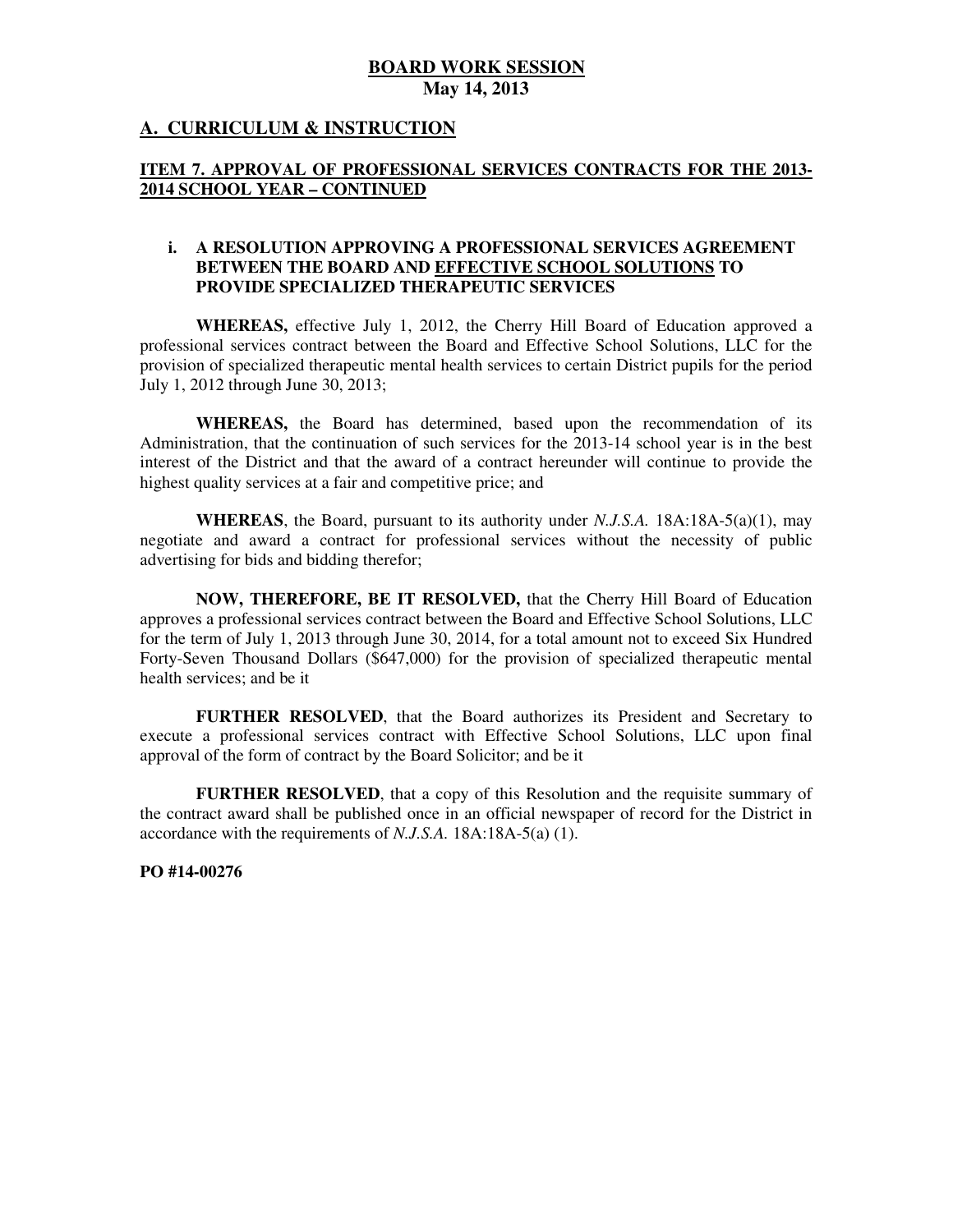## **A. CURRICULUM & INSTRUCTION**

### **ITEM 7. APPROVAL OF PROFESSIONAL SERVICES CONTRACTS FOR THE 2013 2014 SCHOOL YEAR – CONTINUED**

#### **j. A RESOLUTION APPROVING A PROFESSIONAL SERVICES AGREEMENT BETWEEN THE BOARD AND INVO HEALTHCARE ASSOCIATES, INC. TO PROVIDE OCCUPATIONAL THERAPY AND SPEECH/LANGUAGE SERVICES**

 **SERVICES WHEREAS,** effective July 1, 2012, the Cherry Hill Board of Education awarded a contract to Invo Health Care Associates, Inc. ("Invo") for the 2012-13 school year based on such vendor's response to the Board's Request for Proposals for the provision of Occupational Therapy and Speech/Language Therapy to certain District pupils;

 **WHEREAS,** the Board has determined, based upon the recommendation of its Administration, that the continuation of such services for the 2013-14 school year is in the best interest of the District and that the award of a contract hereunder will continue to provide the highest quality services at a fair and competitive price; and

 **WHEREAS**, the Board, pursuant to its authority under N.J.S.A. 18A:18A-5(a)(1), may negotiate and award a contract for professional services without the necessity of public advertising for bids and bidding therefor;

 **NOW, THEREFORE, BE IT RESOLVED,** that the Cherry Hill Board of Education approves a professional services contract between the Board and Invo for the term of July 1, 2013 through June 30, 2014 for a total amount not to exceed One Million Eighty-Two Thousand Dollars (\$1,082,000) for all Speech/Language Therapy services and Four Hundred Seventy-Five Thousand Dollars (\$475,000) for all Occupational Therapy services; and be it

 **FURTHER RESOLVED**, that the Board authorizes its President and Secretary to execute a professional services contract with Invo upon final approval of the form of contract by the Board Solicitor; and be it

 **FURTHER RESOLVED**, that a copy of this Resolution and the requisite summary of the contract award shall be published once in an official newspaper of record for the District in accordance with the requirements of *N.J.S.A.* 18A:18A-5(a) (1).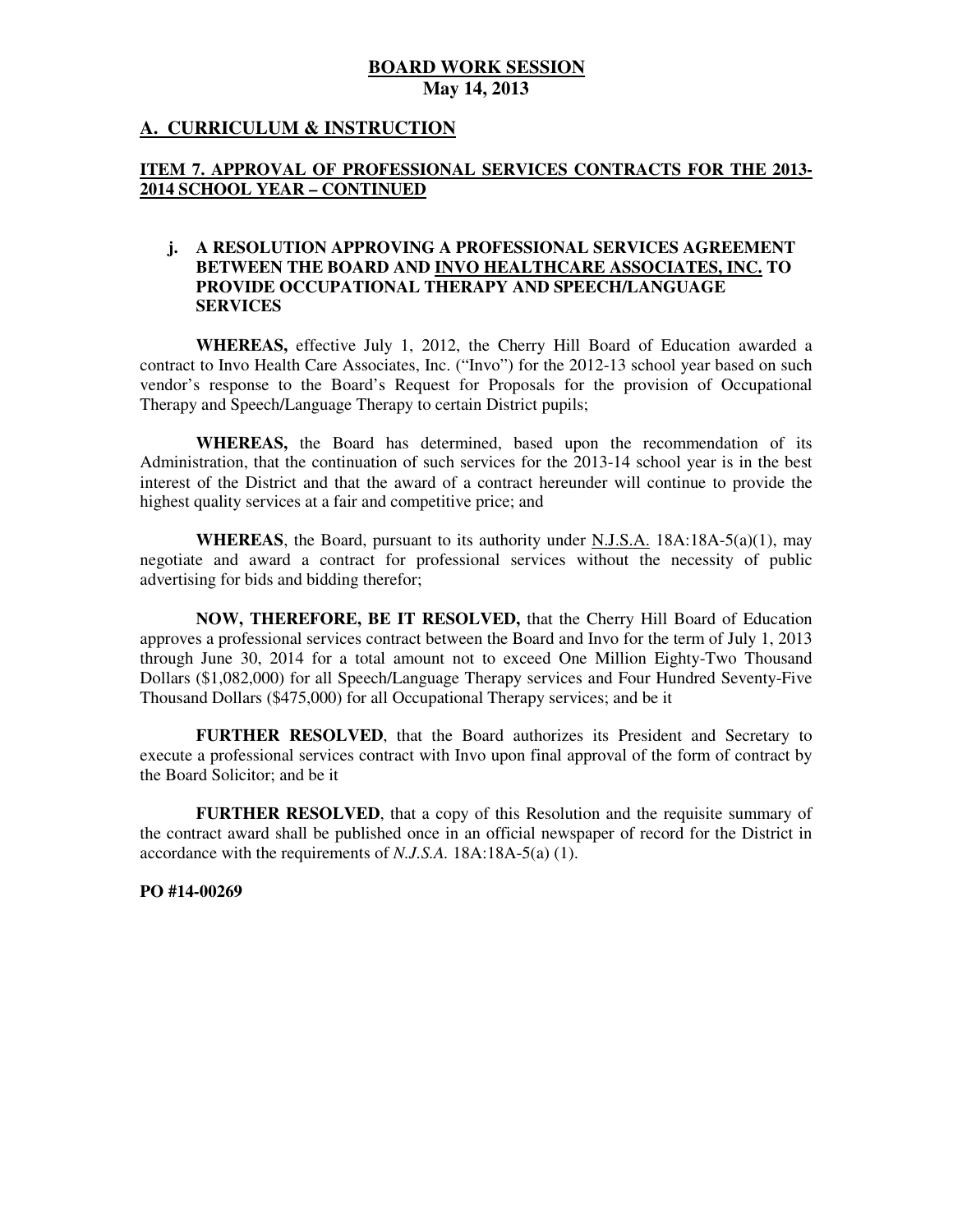## **A. CURRICULUM & INSTRUCTION**

## **ITEM 7. APPROVAL OF PROFESSIONAL SERVICES CONTRACTS FOR THE 2013 2014 SCHOOL YEAR – CONTINUED**

### **k. A RESOLUTION APPROVING A PROFESSIONAL SERVICES AGREEMENT BETWEEN THE BOARD AND LEARNING TREE MULTICULTURAL/MULTILINGUAL EVALUATION & CONSULTING SERVICES, INC. TO PROVIDE BILINGUAL EVALUATIONS**

 **WHEREAS,** effective July 1, 2012, the Cherry Hill Board of Education approved a professional services contract between the Board and Learning Tree Multicultural/Multilingual Evaluation & Consulting, Inc., for the provision of bilingual evaluations of certain District pupils for the period July 1, 2012 through June 30, 2013;

 **WHEREAS,** the Board has determined, based upon the recommendation of its Administration, that the continuation of such services for the 2013-14 school year is in the best interest of the District and that the award of a contract hereunder will continue to provide the highest quality services at a fair and competitive price; and

 **WHEREAS**, the Board, pursuant to its authority under *N.J.S.A.* 18A:18A-5(a)(1), may negotiate and award a contract for professional services without the necessity of public advertising for bids and bidding therefor;

 **NOW, THEREFORE, BE IT RESOLVED,** that the Cherry Hill Board of Education approves a professional services contract between the Board and Learning Tree Multicultural/Multilingual Evaluation & Consulting, Inc. for the term of July 1, 2013 through June 30, 2014, for a total amount not to exceed Twenty Thousand Dollars (\$20,000) for the provision of bilingual evaluations; and be it

 **FURTHER RESOLVED**, that the Board authorizes its President and Secretary to execute a professional services contract with Learning Tree Multicultural/Multilingual Evaluation & Consulting, Inc. upon final approval of the form of contract by the Board Solicitor; and be it

 **FURTHER RESOLVED**, that a copy of this Resolution and the requisite summary of the contract award shall be published once in an official newspaper of record for the District in accordance with the requirements of *N.J.S.A.* 18A:18A-5(a) (1).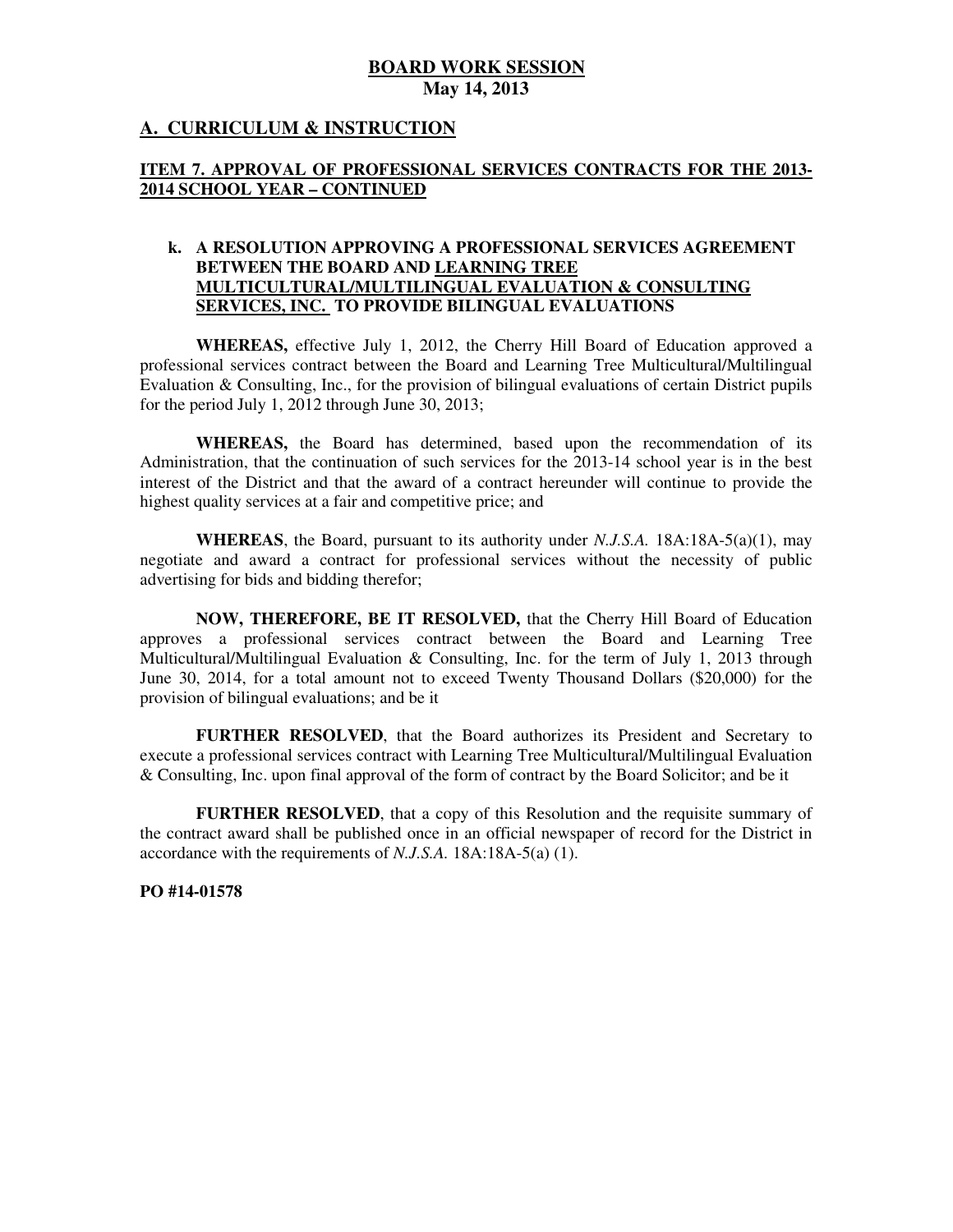## **A. CURRICULUM & INSTRUCTION**

### **ITEM 7. APPROVAL OF PROFESSIONAL SERVICES CONTRACTS FOR THE 2013 2014 SCHOOL YEAR – CONTINUED**

#### **l. A RESOLUTION APPROVING A PROFESSIONAL SERVICES AGREEMENT BETWEEN THE BOARD AND ONWARD HEALTHCARE, TO PROVIDE NURSING SERVICES**

 **WHEREAS,** effective July 1, 2012, the Cherry Hill Board of Education approved a professional services contract between the Board and Onward Healthcare for the provision of substitute nursing services to certain District employees and pupils for the period July 1, 2012 through June 30, 2013;

 **WHEREAS,** the Board has determined, based upon the recommendation of its Administration, that the continuation of such services for the 2013-14 school year is in the best interest of the District and that the award of a contract hereunder will continue to provide the highest quality services at a fair and competitive price; and

 **WHEREAS**, the Board, pursuant to its authority under *N.J.S.A.* 18A:18A-5(a)(1), may negotiate and award a contract for professional services without the necessity of public advertising for bids and bidding therefor;

 **NOW, THEREFORE, BE IT RESOLVED,** that the Cherry Hill Board of Education approves a professional services contract between the Board and Onward Healthcare for the term of July 1, 2013 through June 30, 2014, for a total amount not to exceed Fifty-Two Thousand Five Hundred Dollars (\$52,500) for substitute nursing services; and be it

 **FURTHER RESOLVED**, that the Board authorizes its President and Secretary to execute a professional services contract with Onward Healthcare upon final approval of the form of contract by the Board Solicitor; and be it

 **FURTHER RESOLVED**, that a copy of this Resolution and the requisite summary of the contract award shall be published once in an official newspaper of record for the District in accordance with the requirements of *N.J.S.A.* 18A:18A-5(a) (1).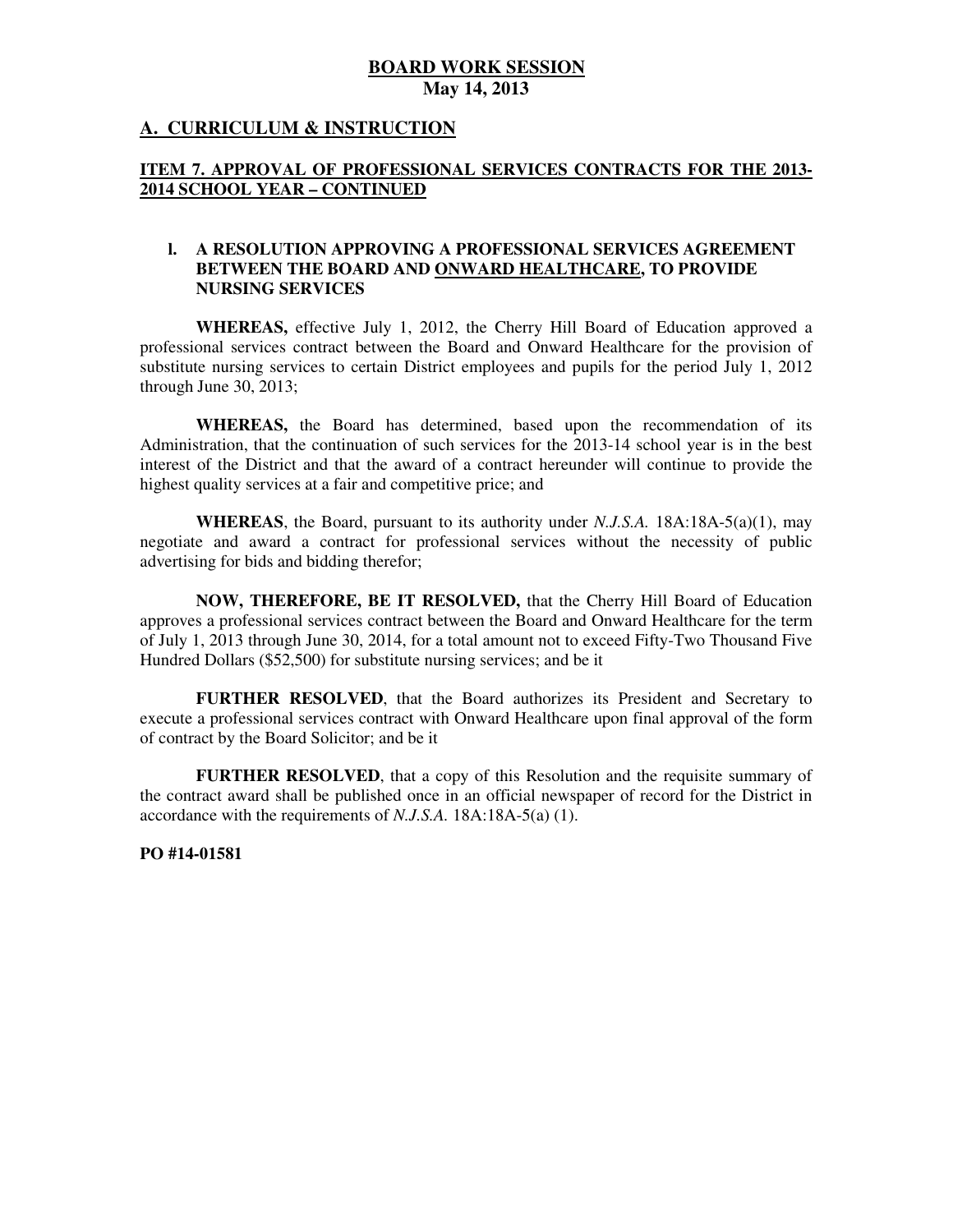### **A. CURRICULUM & INSTRUCTION**

#### **ITEM 7. APPROVAL OF PROFESSIONAL SERVICES CONTRACTS FOR THE 2013 2014 SCHOOL YEAR – CONTINUED**

#### **m. A RESOLUTION APPROVING A PROFESSIONAL SERVICES AGREEMENT BETWEEN THE BOARD AND REGIONAL ENRICHMENT AND LEARNING CENTER, LLC TO PROVIDE WILSON READING SERVICES**

 **WHEREAS,** effective July 1, 2012, the Cherry Hill Board of Education approved a professional services contract between the Board and Regional Enrichment and Learning Center, LLC ("REAL") for the provision of Homebound and Supplemental Instruction Services and Wilson Reading Services to certain District pupils for the period July 1, 2012 through June 30, 2013;

 **WHEREAS,** the Board has determined, based upon the recommendation of its Administration, that the continuation of such services for the 2013-14 school year is in the best interest of the District and that the award of a contract hereunder will continue to provide the highest quality services at a fair and competitive price; and

 **WHEREAS**, the Board, pursuant to its authority under *N.J.S.A.* 18A:18A-5(a)(1), may negotiate and award a contract for professional services without the necessity of public advertising for bids and bidding therefor;

 **NOW, THEREFORE, BE IT RESOLVED,** that the Cherry Hill Board of Education approves a professional services contract between the Board and REAL for the term of July 1, 2013 through June 30, 2014, for a total amount not to exceed Ninety Thousand Dollars (\$90,000) for Wilson Reading Services and a total amount not to exceed Two Hundred and Five Thousand Five Hundred Dollars (\$205,500) for homebound services; and be it

 **FURTHER RESOLVED**, that the Board authorizes its President and Secretary to execute a professional services contract with REAL upon final approval of the form of contract by the Board Solicitor; and be it

 **FURTHER RESOLVED**, that a copy of this Resolution and the requisite summary of the contract award shall be published once in an official newspaper of record for the District in accordance with the requirements of *N.J.S.A.* 18A:18A-5(a) (1).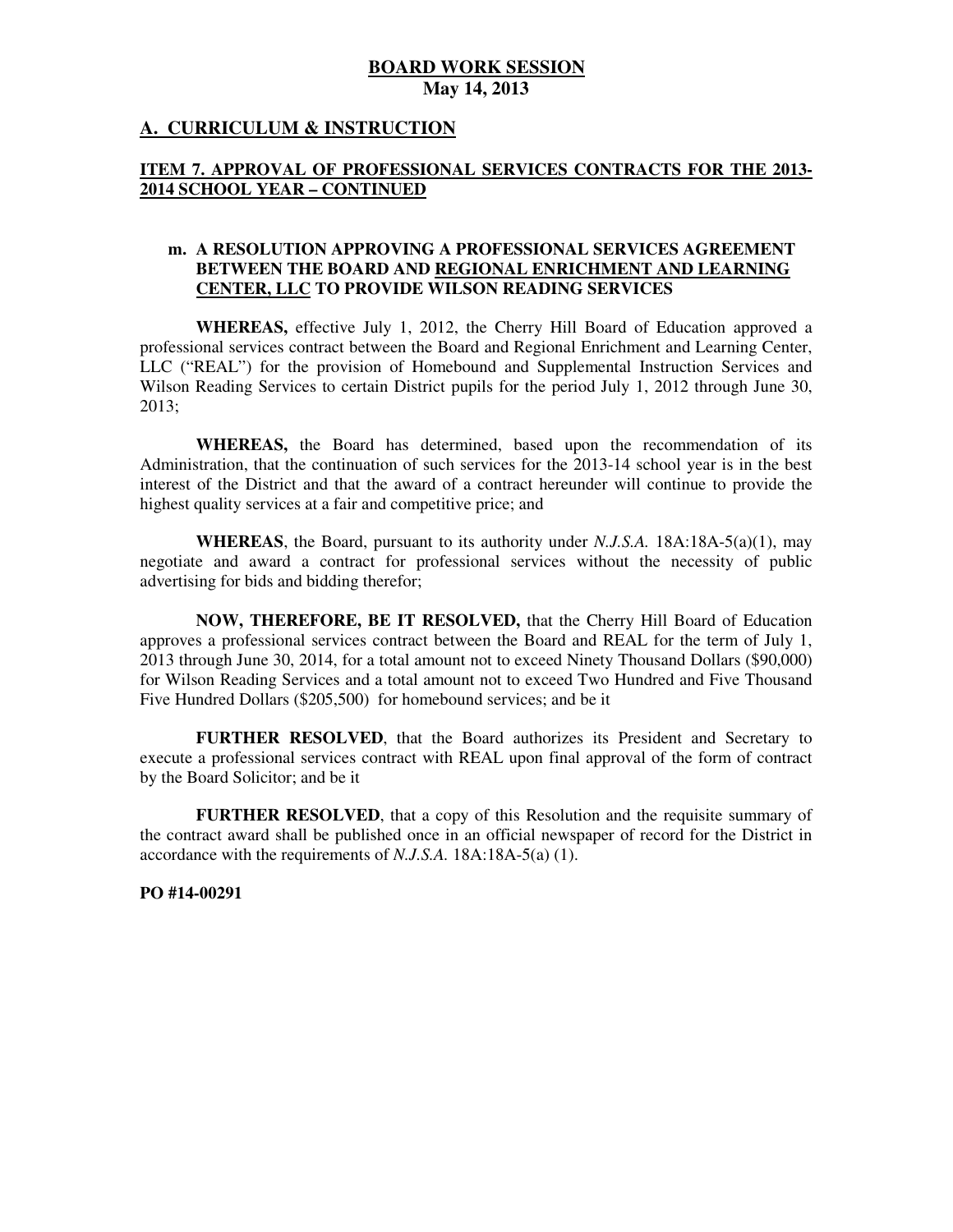## **A. CURRICULUM & INSTRUCTION**

### **ITEM 7. APPROVAL OF PROFESSIONAL SERVICES CONTRACTS FOR THE 2013 2014 SCHOOL YEAR – CONTINUED**

#### **n. A RESOLUTION APPROVING A PROFESSIONAL SERVICES AGREEMENT BETWEEN THE BOARD AND REHAB CONNECTION, P.C. TO PROVIDE OCCUPATIONAL/PHYSCIAL THERAPY SERVICES**

 **WHEREAS,** effective July 1, 2012, the Cherry Hill Board of Education approved a professional services contract between the Board and Rehab Connection, P.C. for the provision of Occupational/Physical Therapy services to certain District pupils for the period July 1, 2012 through June 30, 2013;

 **WHEREAS,** the Board has determined, based upon the recommendation of its Administration, that the continuation of such services for the 2013-14 school year is in the best interest of the District and that the award of a contract hereunder will continue to provide the highest quality services at a fair and competitive price; and

 **WHEREAS**, the Board, pursuant to its authority under *N.J.S.A.* 18A:18A-5(a)(1), may negotiate and award a contract for professional services without the necessity of public advertising for bids and bidding therefor;

 **NOW, THEREFORE, BE IT RESOLVED,** that the Cherry Hill Board of Education approves a professional services contract between the Board and Rehab Connection, P.C. for the term of July 1, 2013 through June 30, 2014, for a total amount not to exceed Two Hundred and One Thousand Five Hundred Dollars (\$201,500) for Occupational and Physical Therapy services; and be it

 **FURTHER RESOLVED**, that the Board authorizes its President and Secretary to execute a professional services contract with Rehab Connection, P.C. upon final approval of the form of contract by the Board Solicitor; and be it

 **FURTHER RESOLVED**, that a copy of this Resolution and the requisite summary of the contract award shall be published once in an official newspaper of record for the District in accordance with the requirements of *N.J.S.A.* 18A:18A-5(a) (1).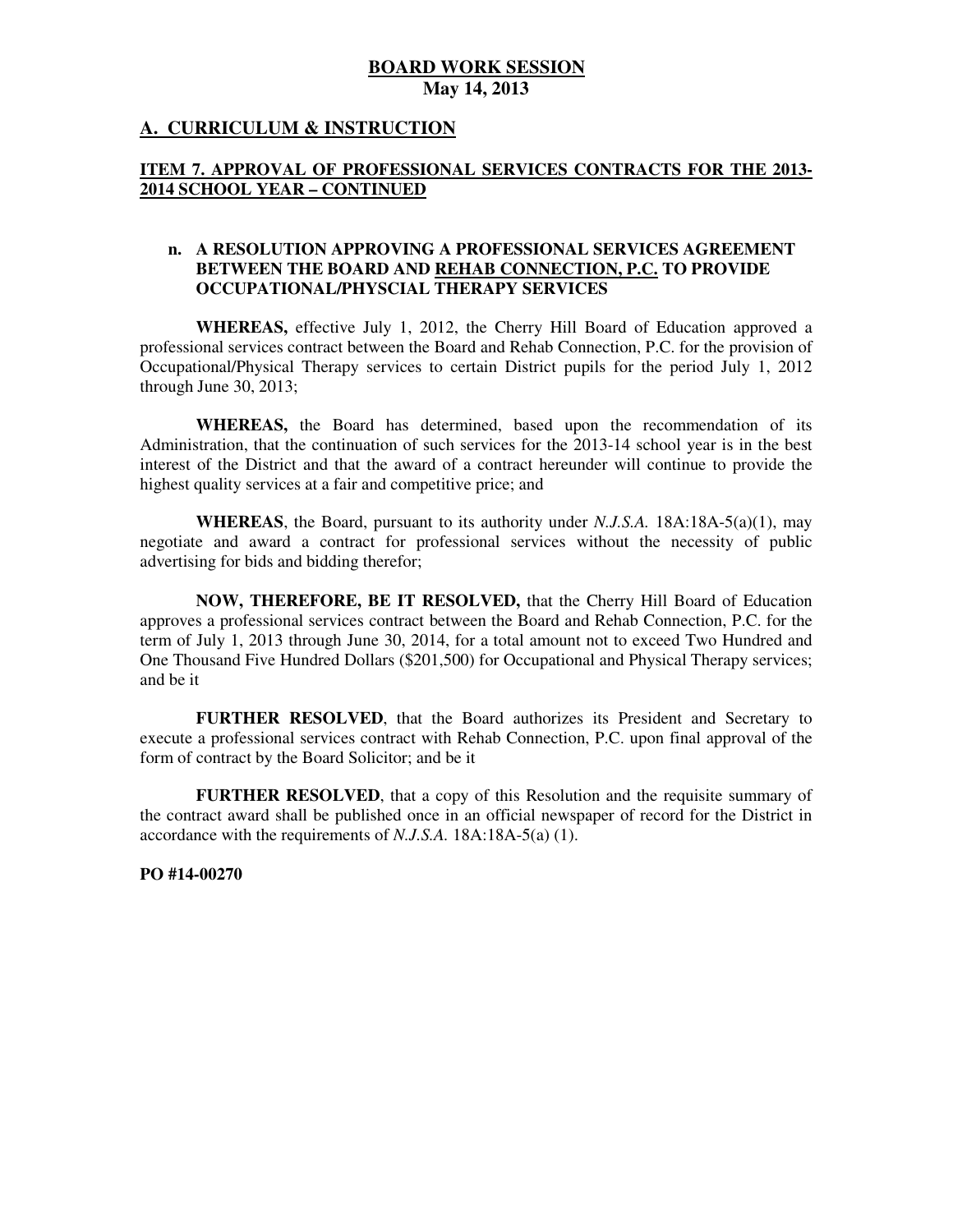## **A. CURRICULUM & INSTRUCTION**

### **ITEM 7. APPROVAL OF PROFESSIONAL SERVICES CONTRACTS FOR THE 2013 2014 SCHOOL YEAR – CONTINUED**

#### **o. A RESOLUTION APPROVING A PROFESSIONAL SERVICES AGREEMENT BETWEEN THE BOARD AND SOCIAL SENSIBILITY, LLC TO PROVIDE CONSULTATION SERVICES**

 **WHEREAS,** effective July 1, 2012, the Cherry Hill Board of Education approved a professional services contract between the Board and Social Sensibility, LLC for the provision of Consultation Services to certain District pupils for the period July 1, 2012 through June 30, 2013;

 **WHEREAS,** the Board has determined, based upon the recommendation of its Administration, that the continuation of such services for the 2013-14 school year is in the best interest of the District and that the award of a contract hereunder will continue to provide the highest quality services at a fair and competitive price; and

 **WHEREAS**, the Board, pursuant to its authority under *N.J.S.A.* 18A:18A-5(a)(1), may negotiate and award a contract for professional services without the necessity of public advertising for bids and bidding therefor;

 **NOW, THEREFORE, BE IT RESOLVED,** that the Cherry Hill Board of Education approves a professional services contract between the Board and Social Sensibility, LLC for the term of July 1, 2013 through June 30, 2014, for a total amount not to exceed Twenty One Thousand Dollars (\$21,000) for Consultation Services; and be it

 **FURTHER RESOLVED**, that the Board authorizes its President and Secretary to execute a professional services contract with Social Sensibility, LLC upon final approval of the form of contract by the Board Solicitor; and be it

 **FURTHER RESOLVED**, that a copy of this Resolution and the requisite summary of the contract award shall be published once in an official newspaper of record for the District in accordance with the requirements of *N.J.S.A.* 18A:18A-5(a) (1).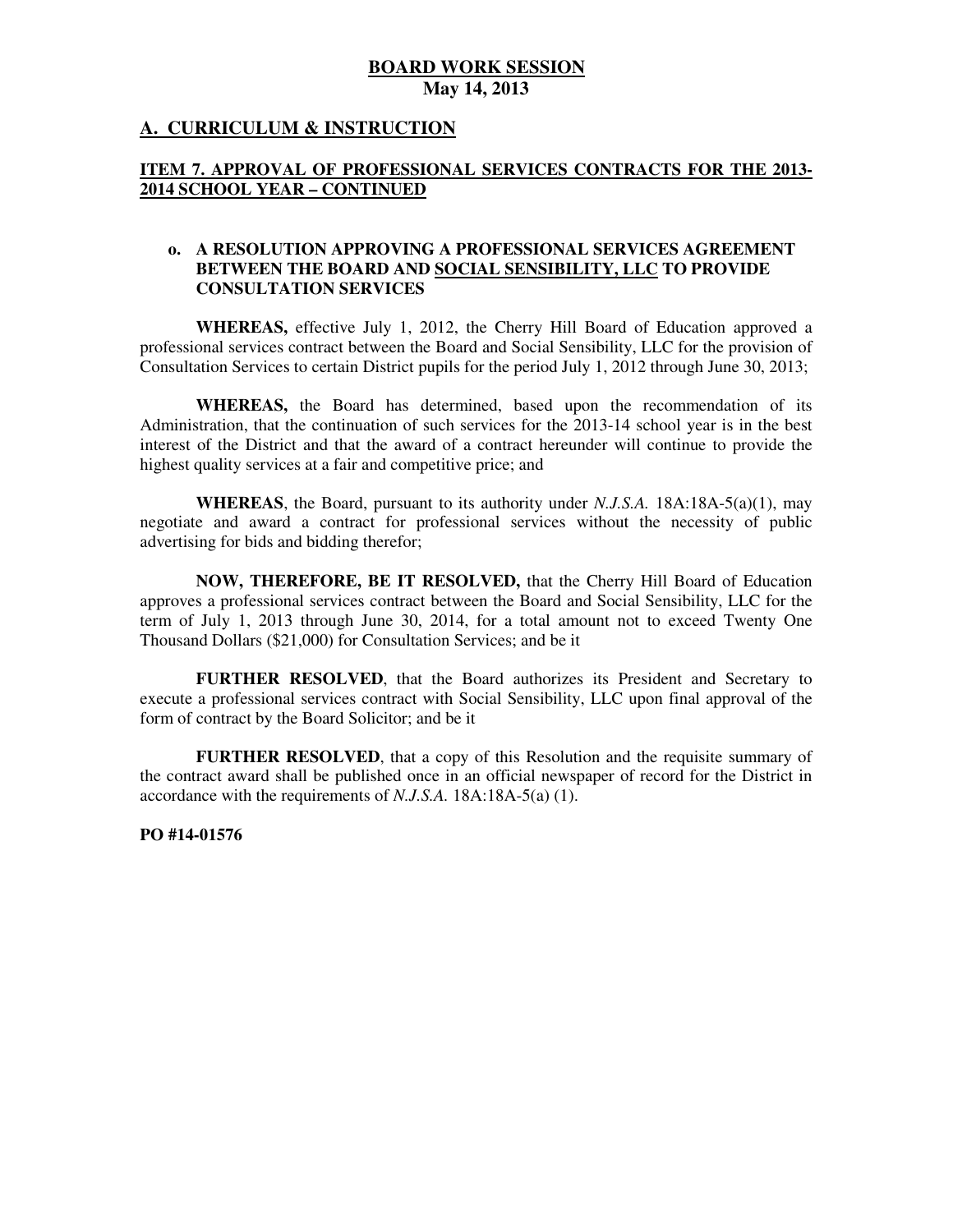## **A. CURRICULUM & INSTRUCTION**

## **ITEM 7. APPROVAL OF PROFESSIONAL SERVICES CONTRACTS FOR THE 2013 2014 SCHOOL YEAR – CONTINUED**

#### **p. A RESOLUTION APPROVING A PROFESSIONAL SERVICES AGREEMENT BETWEEN THE BOARD AND YOUNG CHILDREN'S CENTER FOR THE ARTS, INC. TO PROVIDE MUSIC THERAPY SERVICES**

 **WHEREAS,** effective September 1, 2012, the Cherry Hill Board of Education approved a professional services contract between the Board and Young Children's Center for the Arts, Inc. for the provision of music therapy services to certain District employees and pupils for the period September 1, 2012 through June 30, 2013;

 **WHEREAS,** the Board has determined, based upon the recommendation of its Administration, that the continuation of such services for the 2013-14 school year is in the best interest of the District and that the award of a contract hereunder will continue to provide the highest quality services at a fair and competitive price; and

 **WHEREAS**, the Board, pursuant to its authority under *N.J.S.A.* 18A:18A-5(a)(1), may negotiate and award a contract for professional services without the necessity of public advertising for bids and bidding therefor;

 **NOW, THEREFORE, BE IT RESOLVED,** that the Cherry Hill Board of Education approves a professional services contract between the Board and Young Children's Center for the Arts, Inc. for the term of July 1, 2013 through June 30, 2014, for a total amount not to exceed Twenty Five Thousand Five Hundred and Twenty Dollars (\$25,520) for music therapy services; and be it

 **FURTHER RESOLVED**, that the Board authorizes its President and Secretary to execute a professional services contract with Young Children's Center for the Arts, Inc. upon final approval of the form of contract by the Board Solicitor; and be it

 **FURTHER RESOLVED**, that a copy of this Resolution and the requisite summary of the contract award shall be published once in an official newspaper of record for the District in accordance with the requirements of *N.J.S.A.* 18A:18A-5(a) (1).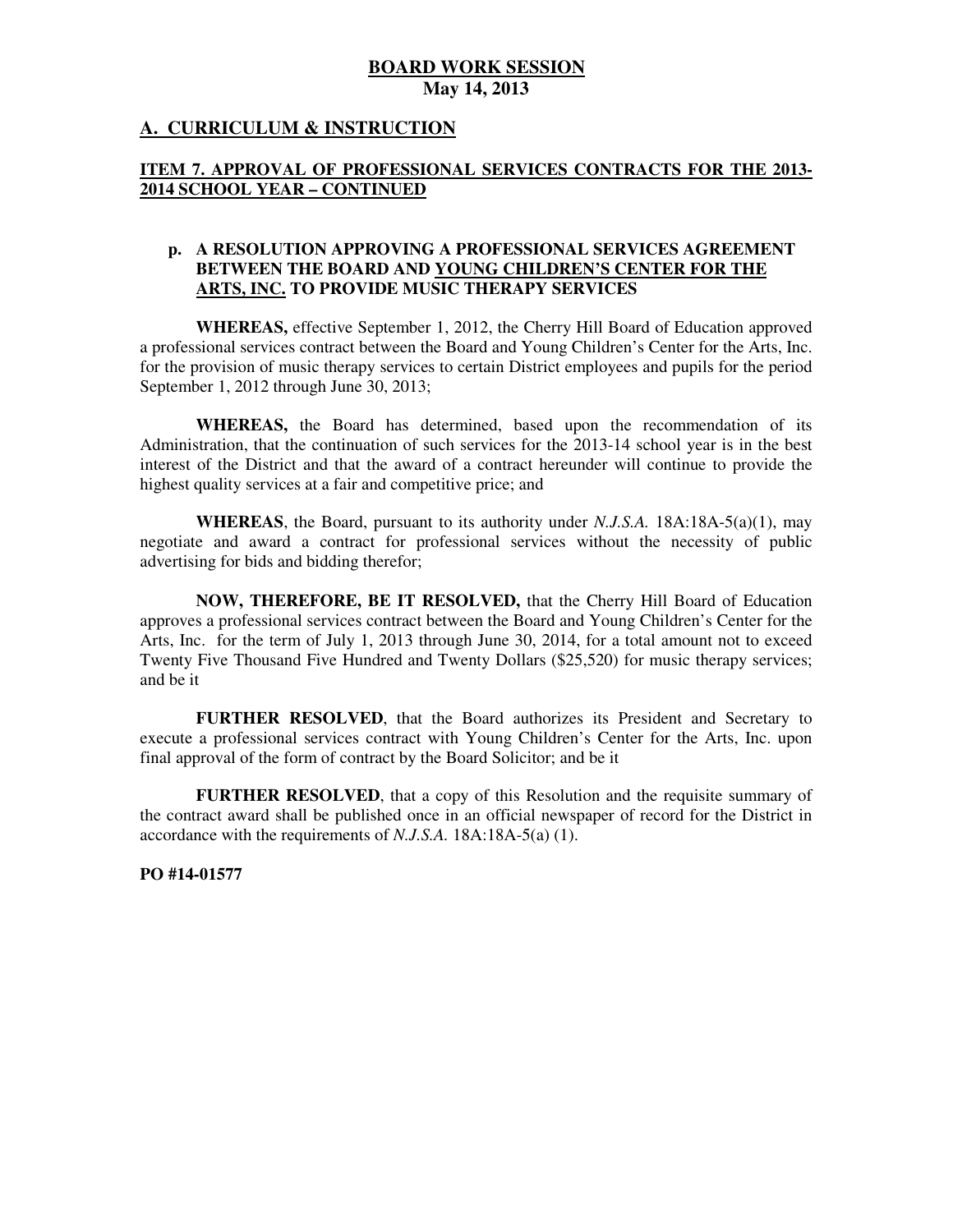#### **B. BUSINESS AND FACILITIES**

#### **Board Goals**

- • **Continue to improve student achievement at all grade levels for all students and close achievement gaps where they exist.**
- **•** Create a cost-effective budget that provides for education resources as well as  **preventive maintenance and ongoing facilities improvement in all schools**
- **• Enhance communication with and outreach to internal and external stakeholders.**

## *The Superintendent recommends the following:*

- 1. Financial Reports
- 2. Resolutions
- 3. Resolution for the Award of Transportation
- 4. Resolution for the Award of Change Orders
- 5. Resolution for the Award of Contract Renewals
- 6. Acceptance of Donations

#### **ITEM 1. FINANCIAL REPORTS**

- a) BOARD SECRETARY'S CERTIFICATION AND TREASURER'S REPORT FOR MARCH 2013
- b) LINE ITEM TRANSFER REPORTS FOR THE MONTH OF MARCH 2013
- $c)$ FOOD SERVICE OPERATING STATEMENT FOR MARCH 2013
- $\mathbf{d}$ SACC FINANCIAL REPORT FOR MARCH 2013
- e) DISBURSEMENT OF FUNDS
- f) APPROVAL OF BILL LIST

#### **ITEM 2. RESOLUTIONS**

- a) RESOLUTION AUTHORIZING CONTRACTS WITH APPROVED STATE CONTRACT VENDORS
- b) UMDNJ EMPLOYEE ASSISTANCE PROGRAM
- c) RESOLUTION AUTHORIZING AND APPROVING A PROFESSIONAL SERVICES CONTRACT TO SCHOOL ACCOUNTING SERVICES FOR THE PROVISION OF PUBLIC
- d) RESOLUTION TO SUPPORT NEW JERSEY SCHOOLS ON THE ENROLLMENT OF RESIDENT CHILDREN

#### **ITEM 3. RESOLUTION FOR THE AWARD OF TRANSPORTATION**

a) ROUTE # - SJ-5X – ST. JOHN OF GOD, WESTVILLE, NJ / AIDE

#### **ITEM 4. RESOLUTION FOR THE AWARD OF CHANGE ORDERS**

a) WEST SPORTS COMPLEX (4-12-11) BID #WSCPB-032911 – PRESS BOX REPLACEMENT AT THE HIGH SCHOOL

#### **ITEM 5. RESOLUTION FOR THE AWARD OF CONTRACT RENEWALS**

a)  $BID$  #LANDS-121410 – LANDSCAPING – DISTRICT – WIDE (12-16-10)

#### **ITEM 6. ACCEPTANCE OF DONATIONS**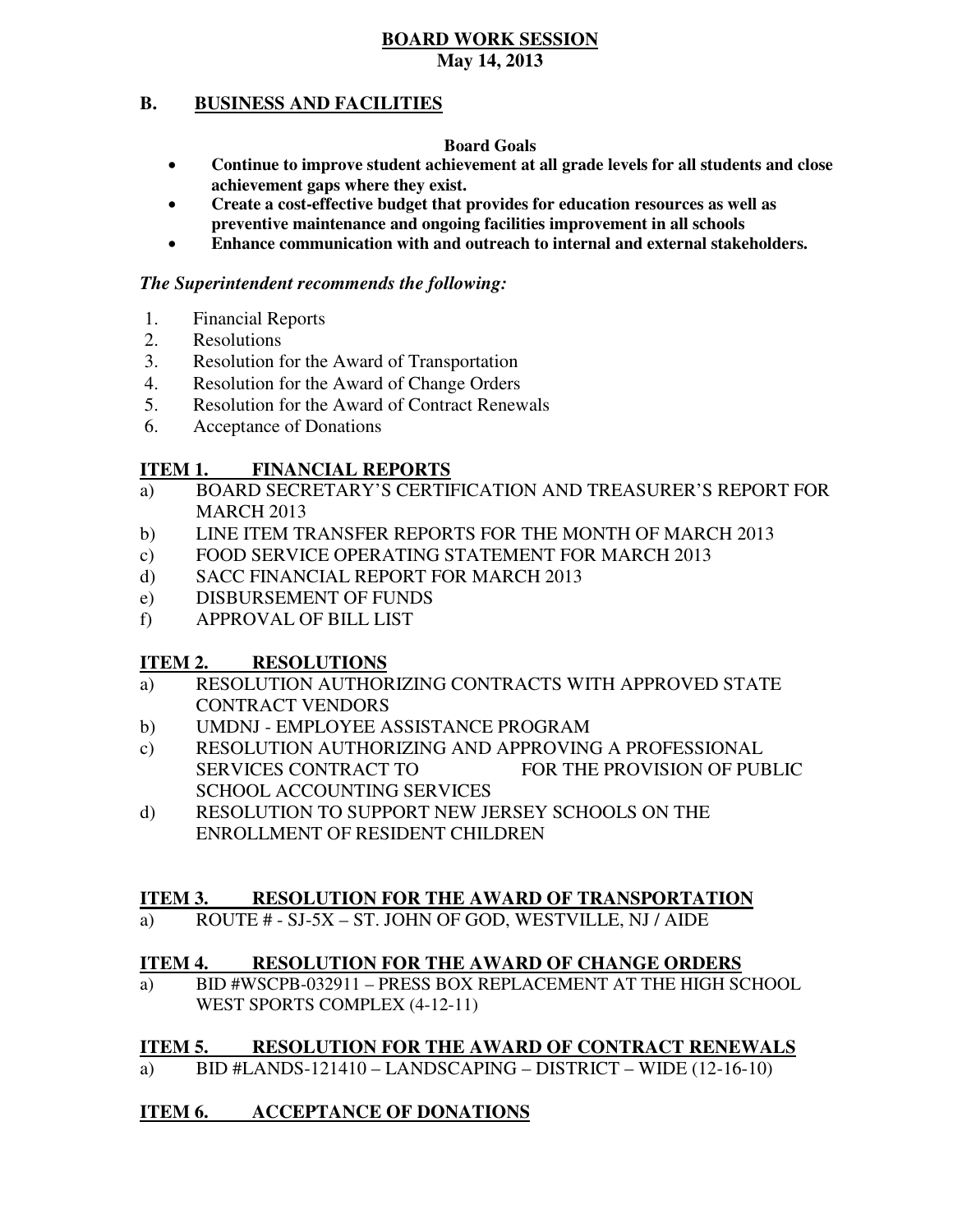#### **B. BUSINESS AND FACILITIES**

### *The Superintendent recommends the following:*

#### **ITEM 1. FINANCIAL REPORTS**

## a) BOARD SECRETARY'S CERTIFICATION AND TREASURER'S REPORT FOR MARCH 2013

 Pursuant to N.J.A.C. 6A:23A-16.10 (c) 3, I certify that as of March 31, 2013 no budgetary line item account has obligations and payments (contractual orders) which in total exceed the amount appropriated by the Cherry Hill Board of Education pursuant to N.J.S.A. 18A:22-8.1 and N.J.S.A. 18A:22-8.2 and no budgetary line item account has been over-expended in violation of N.J.A.C. 6:23-2.12 (a) 1.

 Pursuant to N.J.A.C. 6A:23A-16.10 (c) 4, the Cherry Hill Board of Education certifies that as of March 31, 2013 and after review of the Secretary's Monthly Financial Report and the Treasurer's Monthly Financial Report and upon consultation with the appropriate district officials, to the best of the Boards' knowledge, no major account or fund has been over-expended in violation of N.J.A.C. 6A:23A-16.10 (a) 1 and that sufficient funds are available to meet the district's financial obligations for the remainder of the fiscal year.

#### $b)$ LINE ITEM TRANSFER REPORTS FOR THE MONTH OF MARCH 2013

 It is recommended that the 2012/2013 Budget be revised by the transfer of funds between line items as listed on the monthly transfer report. (Systems 3000 transfer report).

#### $\mathbf{c}$ ) FOOD SERVICE OPERATING STATEMENT FOR MARCH 2013

 It is recommended that the Operating Statement for Cherry Hill Food Services for the months ending March 2013 be accepted as submitted.

#### $\mathbf{d}$ SACC FINANCIAL REPORT FOR MARCH 2013

 It is recommended that the Financial Report for the Cherry Hill School Age Child Care Program for the months of March 2013 be accepted as submitted.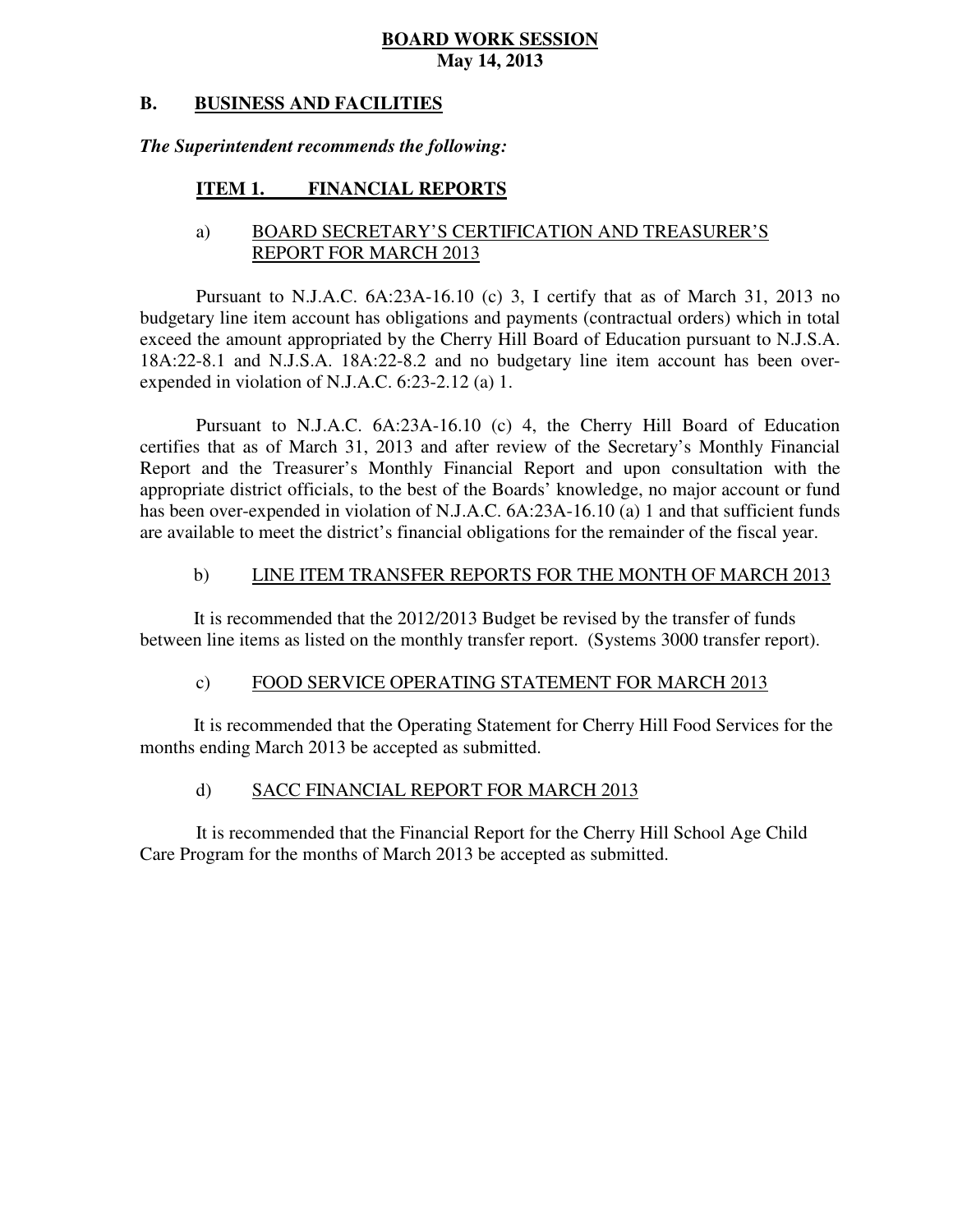#### **B. B. BUSINESS AND FACILITIES**

## **ITEM 1. FINANCIAL REPORTS**

### e) DISBURSEMENT OF FUNDS

| FUND               | <b>AMOUNT</b> | <b>REPORT DATED</b> |
|--------------------|---------------|---------------------|
| Payroll & FICA     | \$            | Payroll Date:       |
| <b>SACC</b>        | \$            | thru                |
| Food Service       | <u>\$</u>     |                     |
| <b>Grand Total</b> | \$            |                     |

#### f) APPROVAL OF BILL LIST

| It is recommended that the Bill List dated | , 2013 in the amount of $\frac{1}{2}$ |                |
|--------------------------------------------|---------------------------------------|----------------|
| and the Bill List dated                    | $, 2013$ in the amount of \$          | be approved as |
| submitted.                                 |                                       |                |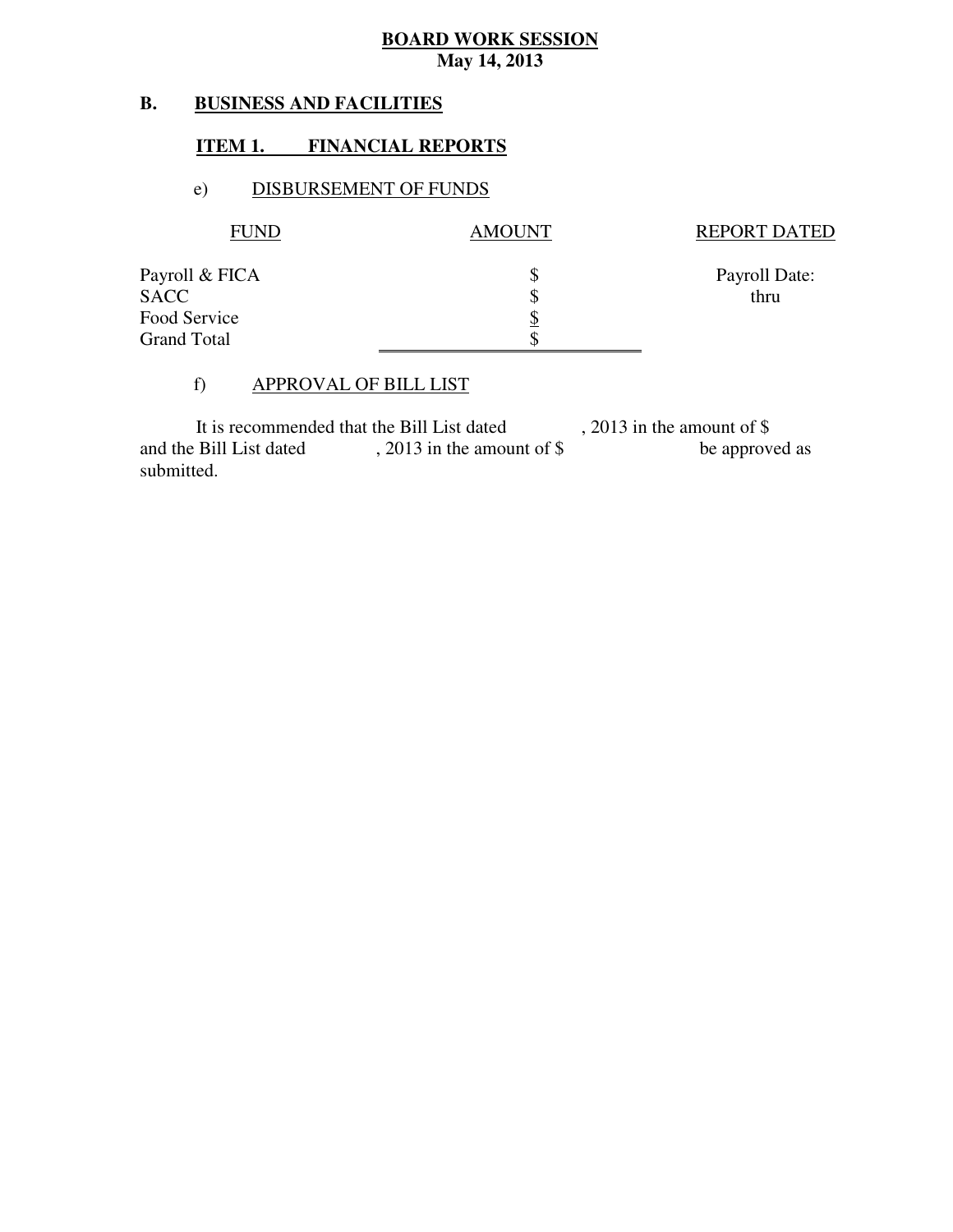#### **B. BUSINESS AND FACILITIES**

## **ITEM 2. RESOLUTIONS**

## a) RESOLUTION AUTHORIZING CONTRACTS WITH APPROVED STATE CONTRACT VENDORS

 WHEREAS, the Cherry Hill Board of Education, pursuant to N.J.S.A. 18A:18A-10a and N.J.A.C. 5:34-7.29(c), may by resolution and without advertising for bids, purchase any goods or services under the State of New Jersey Cooperative Purchasing Program for any State Contracts entered into on behalf of the State by the Division of Purchase and Property in the Department of the Treasury; and

 WHEREAS, the Cherry Hill Board of Education has the need on a timely basis to purchase goods and services utilizing State Contracts; and

 WHEREAS, the Cherry Hill Board of Education may enter into contracts with the referenced State Contract Vendors through this resolution and properly executed contracts, which shall be subject to all the conditions applicable to the current State Contracts.

 NOW, THEREFORE, BE IT RESOLVED, the Cherry Hill Board of Education authorizes the Purchasing Agent to purchase certain goods or services from those approved New Jersey State Contract Vendors as listed below for the 2012/2013 school year pursuant to all conditions of the individual State Contracts; and

 certify to the availability of sufficient funds prior to the expenditure of funds for such goods or services; and BE IT FURTHER RESOLVED, that James J. Devereaux, Board Secretary shall

 Cherry Hill Board of Education and the referenced State Contract Vendors not to exceed the amounts stated shall be as follows: BE IT FURTHER RESOLVED, that the expiration date of the contracts between the

| Contract<br>Number | Vendor                     | Commodity/Service                                  | New Jersey State<br>Contract<br><b>Expiration Date</b> | Amount Not to<br>Exceed |
|--------------------|----------------------------|----------------------------------------------------|--------------------------------------------------------|-------------------------|
| A77003             | Dell Marketing, LP         | Software license & related<br>services             | $6 - 30 - 15$                                          | \$85,000                |
| A73740             | Marlton Napa Auto<br>Parts | <b>Automotive Parts for Heavy</b><br>Duty Vehicles | $3 - 17 - 14$                                          | 20,000                  |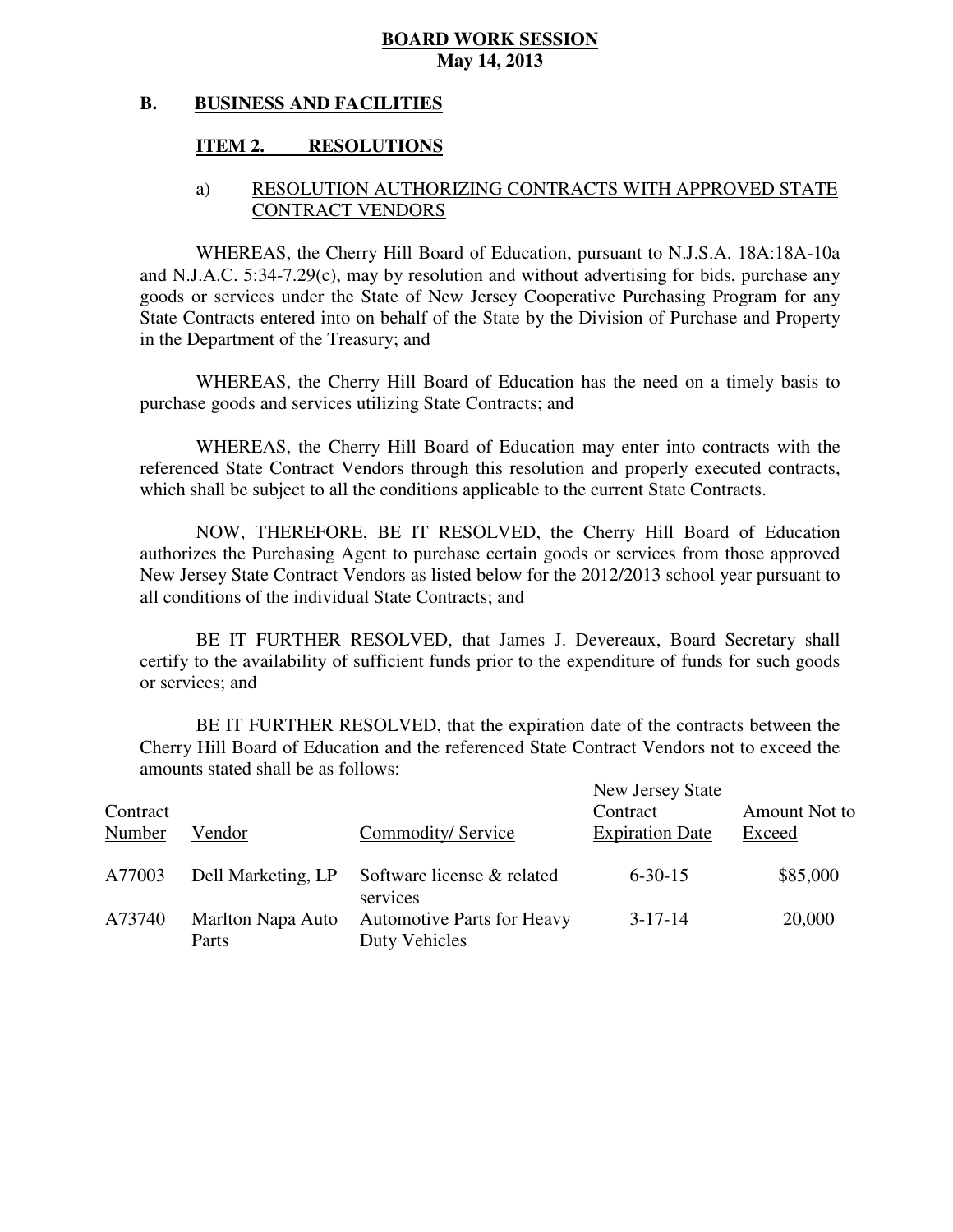#### **B. BUSINESS AND FACILITIES**

## **ITEM 2. RESOLUTIONS**

# b) UMDNJ – EMPLOYEE ASSISTANCE PROGRAM

 It is recommended that the Agreement between the Cherry Hill Public Schools and University of Medicine and Dentistry of New Jersey (UMDNJ) providing an employee assistance program to all Cherry Hill School District employees for the period of July 1, 2013 to June 30, 2014 at a cost not to exceed \$45,000.00.

 PO #14-00132 Account Code: 11 000 291 290 90 0002

> c) RESOLUTION AUTHORIZING AND APPROVING A PROFESSIONAL **SERVICES CONTRACT TO**  PUBLIC SCHOOL ACCOUNTING SERVICES FOR THE PROVISION OF

INFORMATION TO BE READY FOR ACTION MEETING PENDING REVIEW.

# d) RESOLUTION TO SUPPORT NEW JERSEY SCHOOLS ON THE ENROLLMENT OF RESIDENT CHILDREN

INFORMATION TO BE READY FOR ACTION MEETING PENDING REVIEW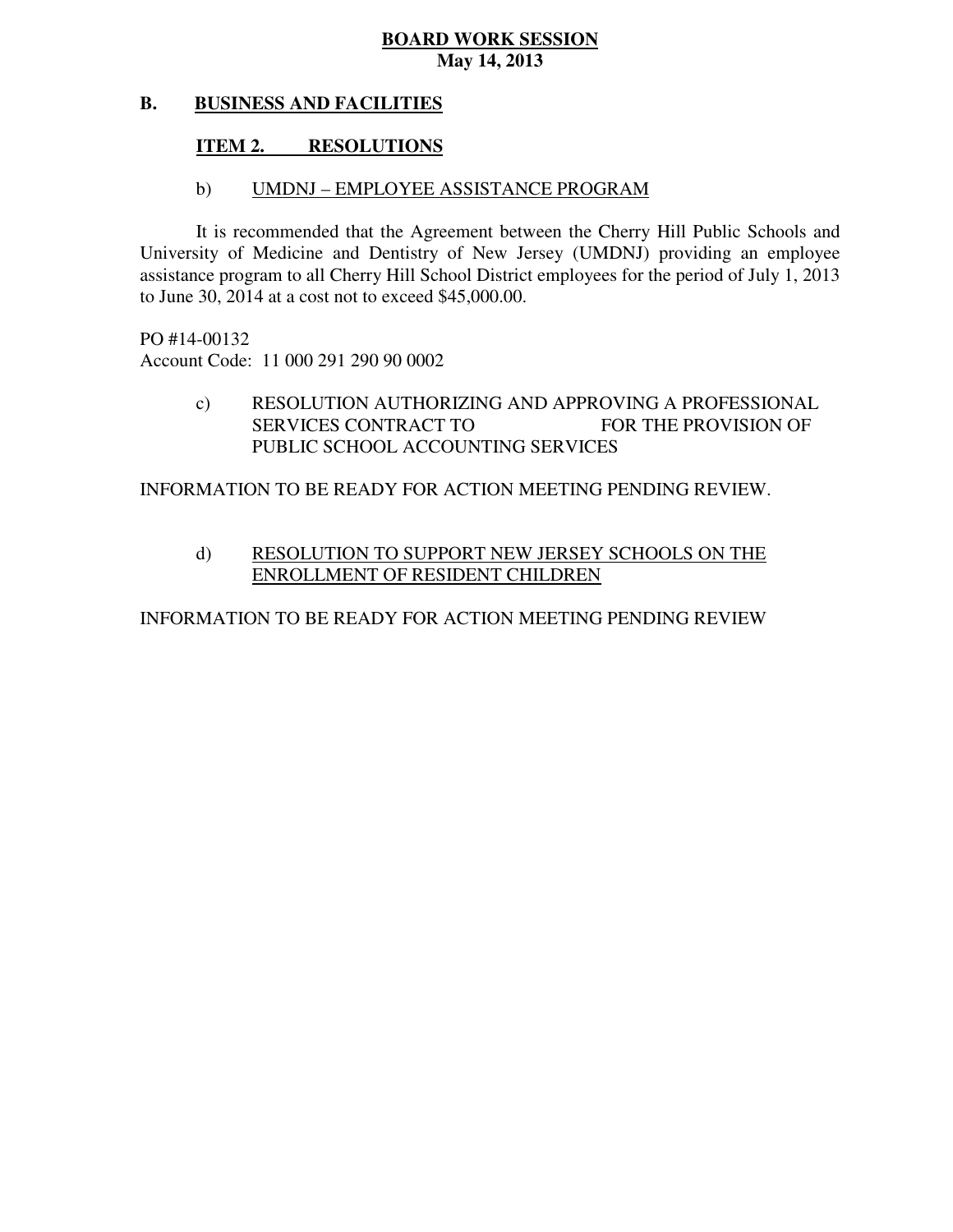#### **B. BUSINESS AND FACILITIES**

#### **ITEM 3. RESOLUTION FOR THE AWARD OF TRANSPORTATION**

## a) ROUTE # - SJ-5X – ST. JOHN OF GOD, WESTVILLE, NJ / AIDE

#### **RECOMMENDATION:**

 It is recommended that prior administrative approval be ratified for McGough Bus Company, Inc. to transport (1) one classified student on a shuttle with an aide from school to home as listed below.

 Route: SJ-5X School: St. John of God, Westville Company: McGough Bus Company, Inc. Original Route: SJ-1 Original Bid: #5222 Date(s): Tuesday only- 4/23/13-6/4/13 Cost per diem: \$85.00 Aide cost: \$20.00 Total # of days: (7) Seven days Total Cost: \$735.00

 PO #13-07868 Account Code: 11-000-270-514-83-0001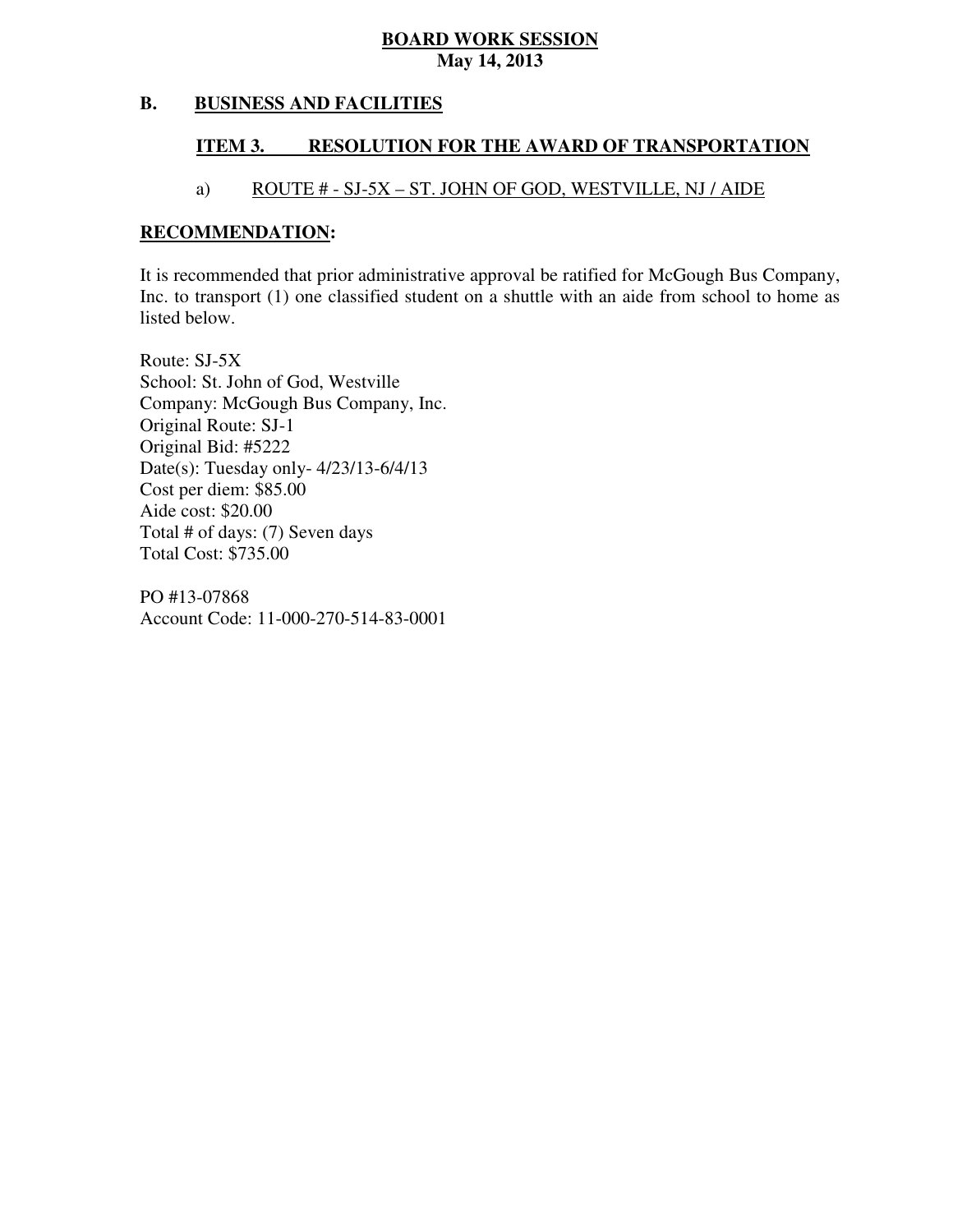#### **B. BUSINESS AND FACILITIES**

#### **ITEM 4. RESOLUTION FOR THE AWARD OF CHANGE ORDERS**

#### a) SCHOOL WEST SPORTS COMPLEX (4-12-11) BID #WSCPB-032911 – PRESS BOX REPLACEMENT AT THE HIGH

#### **INFORMATION:**

 Board approval is requested for Change Order 001 to be issued to Levy Construction Company, Audubon, NJ for construction deviations in the prefabricated modular press box unit (deduct \$25,000.00)at High School West.

#### **RECOMMENDATION:**

 It is recommended that Change Order 001 for construction deviations in the prefabricated modular press box unit (deduct \$25,000.00).at High School West be issued to Levy Construction Company, Audubon, NJ.

 Account Code: 12 000 400 450 55 8027 Original PO#11-06421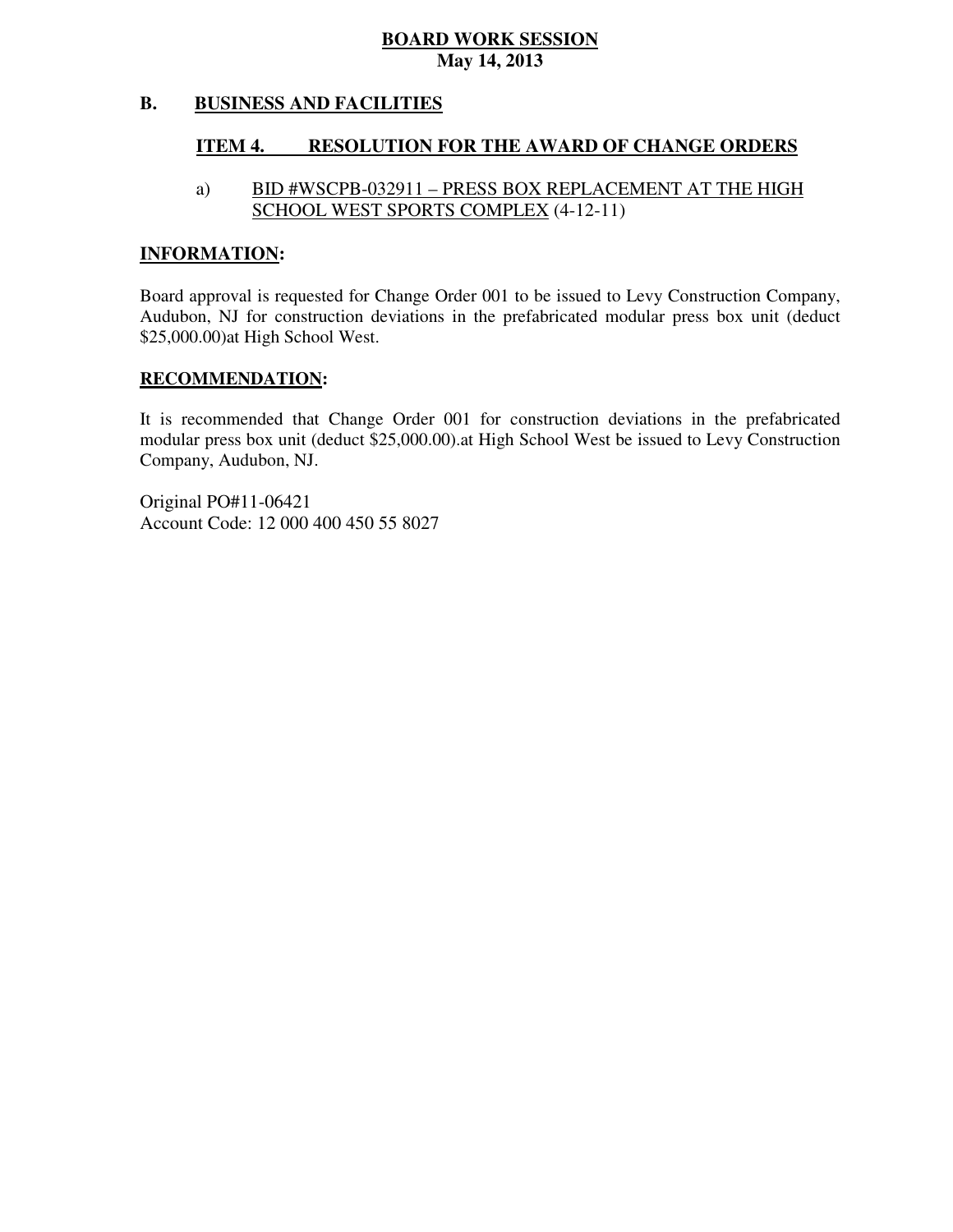#### **B. BUSINESS AND FACILITIES**

#### **ITEM 5. RESOLUTION FOR THE AWARD OF CONTRACT RENEWALS**

 It is recommended that the following contracts be renewed for the 2012/2013 school year in compliance with N.J.S.A. 18A:18A based upon the Boards finding that the services are performed in an effective and efficient manner.

### a) BID #LANDS-121410 – LANDSCAPING – DISTRICT – WIDE (12-16-10)

 This renewal is based on twenty-two (22) services which include cutting, trimming, and leaf collection services if needed between July 1, 2013 and December 31, 2013.

|               |                   |                  | 2013-14            |          |              |
|---------------|-------------------|------------------|--------------------|----------|--------------|
|               |                   | Leaf cost        | Cutting<br>service |          |              |
| Contractor    | School            | one time service | # of weeks         | per week | <b>TOTAL</b> |
| All Green     | Harte             | 1,250            | 22                 | 179      | 3,938        |
|               | Kingston          | 1,200            | 22                 | 239      | 5,258        |
|               | Mann              | 1,500            | 22                 | 224      | 4,928        |
|               | Paine             | 900              | 22                 | 131      | 2,882        |
|               | <b>Beck</b>       | 750              | 22                 | 600      | 13,200       |
|               | East              | 1,850            | 22                 | 375      | 8,250        |
|               | Richterman        | $\boldsymbol{0}$ | 22                 | 250      | 5,500        |
|               | Malberg           | 750              | 22                 | 195      | 4,290        |
|               | Ranoldo           | 250              | 22                 | 35       | 770          |
|               |                   | \$8,450.00       |                    |          | \$49,016     |
| Eaise         | <b>Barton</b>     | 900              | 22                 | 260      | 5,720        |
|               | Johnson           | 2,800            | 22                 | 850      | 18,700       |
|               | Kilmer            | 2,000            | 22                 | 500      | 11,000       |
|               | Knight            | 850              | 22                 | 210      | 4,620        |
|               | Sharp             | 975              | 22                 | 310      | 6,820        |
|               | Stockton          | 600              | 22                 | 190      | 4,180        |
|               | Woodcrest         | 900              | 22                 | 240      | 5,280        |
|               | Carusi            | 2,100            | 22                 | 550      | 12,100       |
|               | Rosa              | 1,200            | 22                 | 300      | 6,600        |
|               |                   | \$12,325.00      |                    |          | \$75,020     |
| Shearon       | <b>Barclay</b>    | 350              | 22                 | 360      | 7,920        |
|               | Cooper            | 350              | 22                 | 325      | 7,150        |
|               | West              | 360              | 22                 | 335      | 7,370        |
|               | West lower fields | $\boldsymbol{0}$ | 22                 | 794.30   | 17,474.60    |
|               |                   | \$1,060.00       |                    |          | \$39,914.60  |
| <b>TOTALS</b> |                   | \$21,835.00      |                    |          | \$163,950.60 |

 PO #'s 14-00255, 14-00256 and 14-00257 Account Code: 11 000 263 420 XX 0001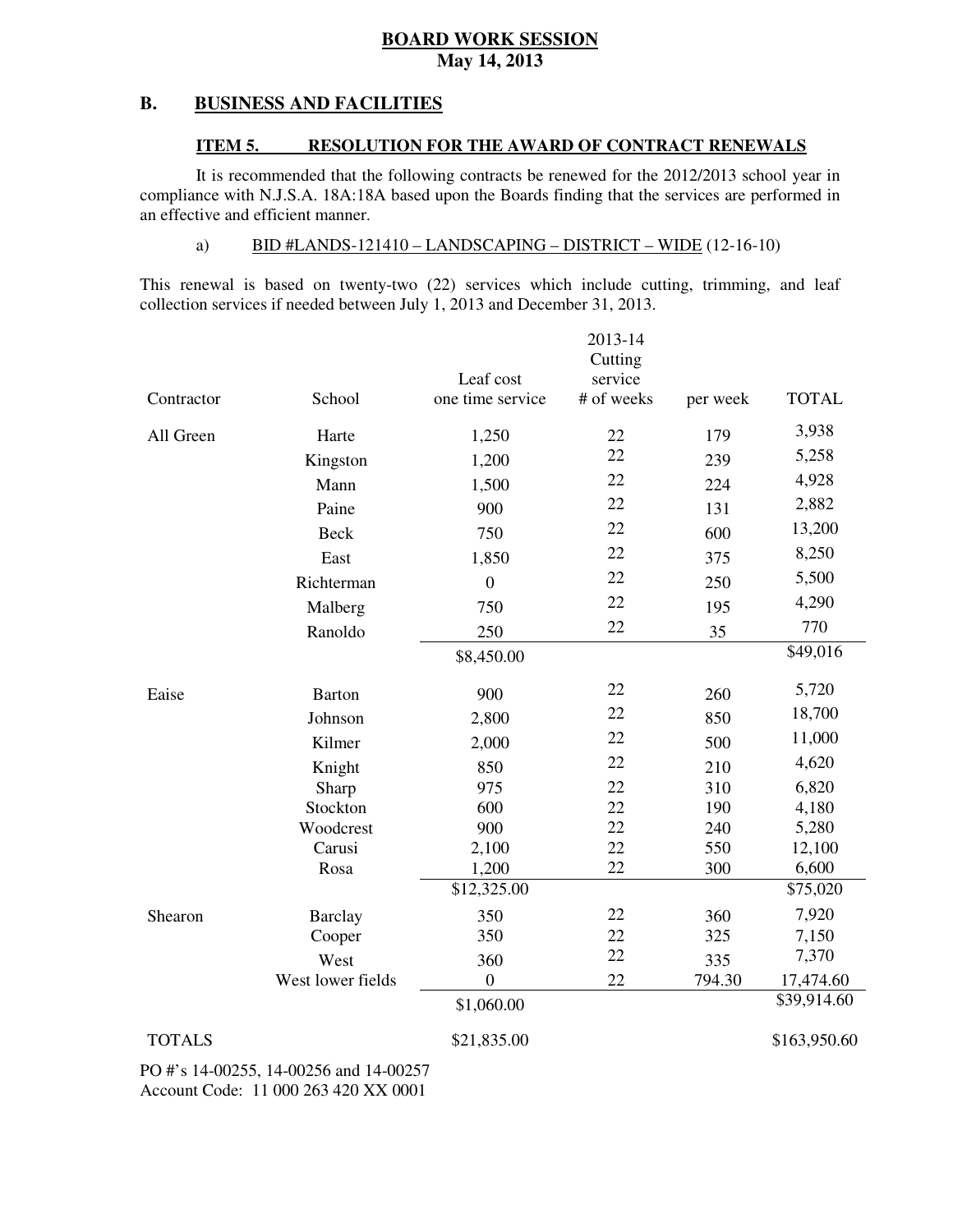#### **B. B. BUSINESS AND FACILITIES**

### **ITEM 6. ACCEPTANCE OF DONATIONS**

|                                                     |                                                                        | <b>GROUP</b>       |         |  |  |
|-----------------------------------------------------|------------------------------------------------------------------------|--------------------|---------|--|--|
| <b>SCHOOL</b>                                       | <b>DONATION</b>                                                        | <b>OFFERING</b>    | VALUE   |  |  |
|                                                     |                                                                        | <b>DONATION</b>    |         |  |  |
| East HS                                             | Monetary – to Christine                                                | East PTA           | \$750   |  |  |
|                                                     | Miller for Metal, tools and                                            |                    |         |  |  |
|                                                     | other equipment for                                                    |                    |         |  |  |
|                                                     | <b>Commercial Art Classes</b>                                          |                    |         |  |  |
| East HS                                             | Monetary – to Bernadette                                               | East PTA           | \$750   |  |  |
|                                                     | <b>Calnon-Buote for Oil Paints</b>                                     |                    |         |  |  |
| <b>East HS</b>                                      | Monetary – to Bill Kovnat for                                          | <b>East PTA</b>    | \$1000  |  |  |
|                                                     | Designiet T-120 24" color                                              |                    |         |  |  |
|                                                     | inkjet ePrinter                                                        |                    |         |  |  |
| East HS                                             | Monetary – to Susan Stofflet                                           | East PTA           | \$1000  |  |  |
|                                                     | for Video $&$ audio equipment                                          |                    |         |  |  |
|                                                     | for broadcasting classes                                               |                    |         |  |  |
| East HS                                             | Monetary – to Mike                                                     | <b>East PTA</b>    | \$1000  |  |  |
|                                                     | Dappolone for computer $\&$                                            |                    |         |  |  |
|                                                     | electronic equipment for                                               |                    |         |  |  |
|                                                     | <b>Physical Science Dept</b>                                           |                    |         |  |  |
| Cooper ES                                           | Monetary to be used for                                                | Cooper PTA         | \$6,751 |  |  |
|                                                     | purchase of technology at                                              |                    |         |  |  |
|                                                     | Cooper                                                                 |                    |         |  |  |
| Barton &                                            | Djembe Drums - 54                                                      | <b>Cherry Hill</b> | \$4,092 |  |  |
| Johnson ES                                          |                                                                        | Education          |         |  |  |
|                                                     |                                                                        | Foundation*        |         |  |  |
| Cherry Hill Education Foundation Grant is monetary. |                                                                        |                    |         |  |  |
|                                                     | *Unexpended funds will be returned to Cherry Hill Education Foundation |                    |         |  |  |
|                                                     |                                                                        |                    |         |  |  |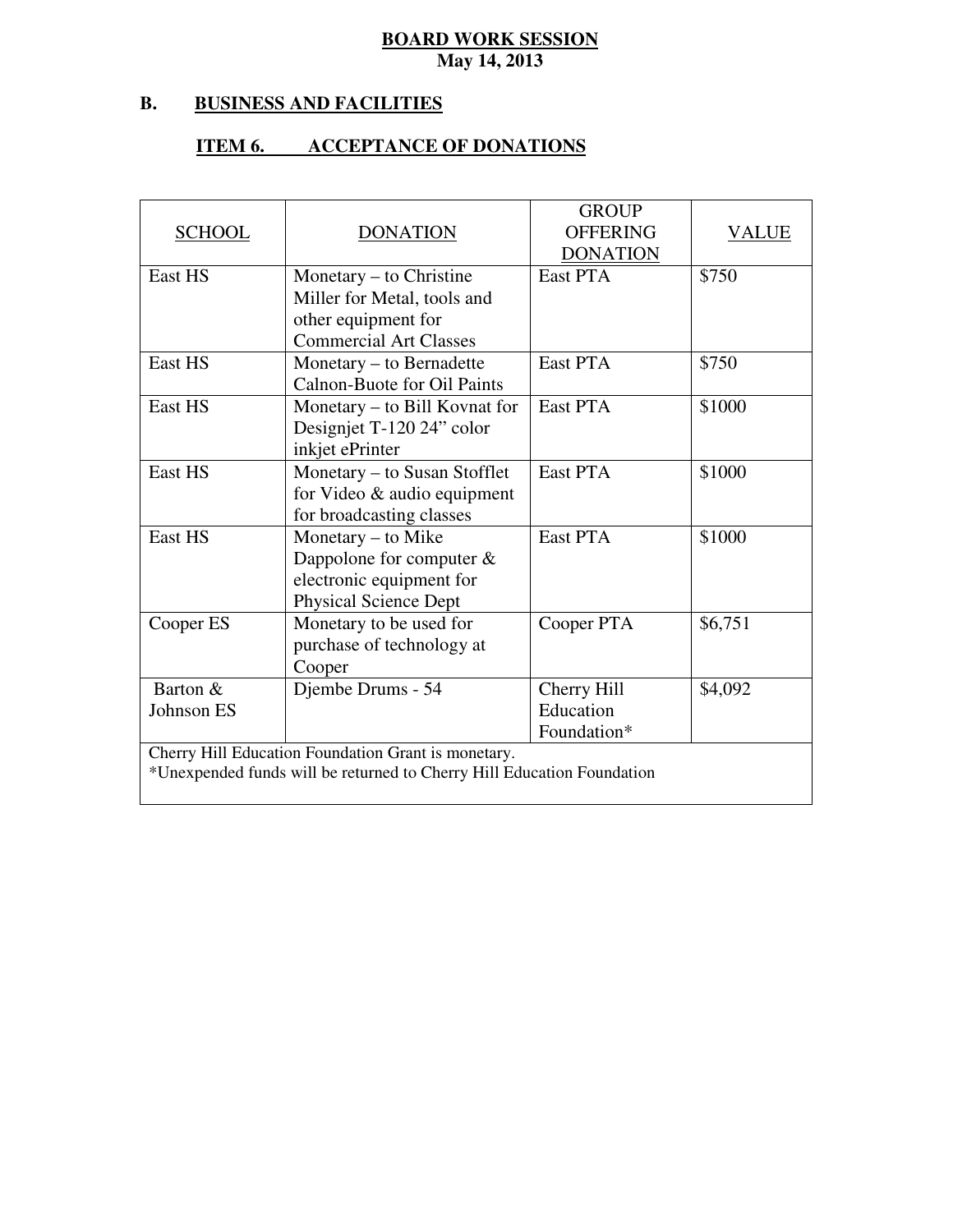## **C. HUMAN RESOURCES/NEGOTIATONS**

#### **Board Goals**

- • **Continue to improve student achievement at all grade levels for all students and close achievement gaps where they exist.**
- • **Create a cost-effective budget that provides for education resources as well as preventive maintenance and ongoing facilities improvement in all schools.**
- • **Enhance communication with and outreach to internal and external stakeholders.**

The Superintendent recommends the following:

- 1. Termination of Employment—Non-Certificated
- 2. Appointments—Certificated
- 3. Appointments—Non-Certificate
- 4. Leave of Absence—Certificated
- 5. Leaves of Absence—Non-Certificated
- 6. Assignment/Salary Change—Non-Certificated
- 7. Other Compensation—Certificated
- 8. Abolishment of Job Description
- 9. Approval of Job Descriptions

## **ITEM 1. TERMINATION OF EMPLOYMENT—NON-CERTIFICATED**

(a) Resignations

### **RECOMMENDATION:**

 It is recommended that the separation from employment of the following employees be approved for the reasons listed and all resignations listed are hereby accepted on the dates listed below.

| <b>Name</b>     | Assignment                                           | <b>Effective Date</b> | Reason                 |
|-----------------|------------------------------------------------------|-----------------------|------------------------|
| Susan Bastnagel | District-.8 Public Information<br>Officer (\$76,493) | 9/01/13               | Deferred<br>Retirement |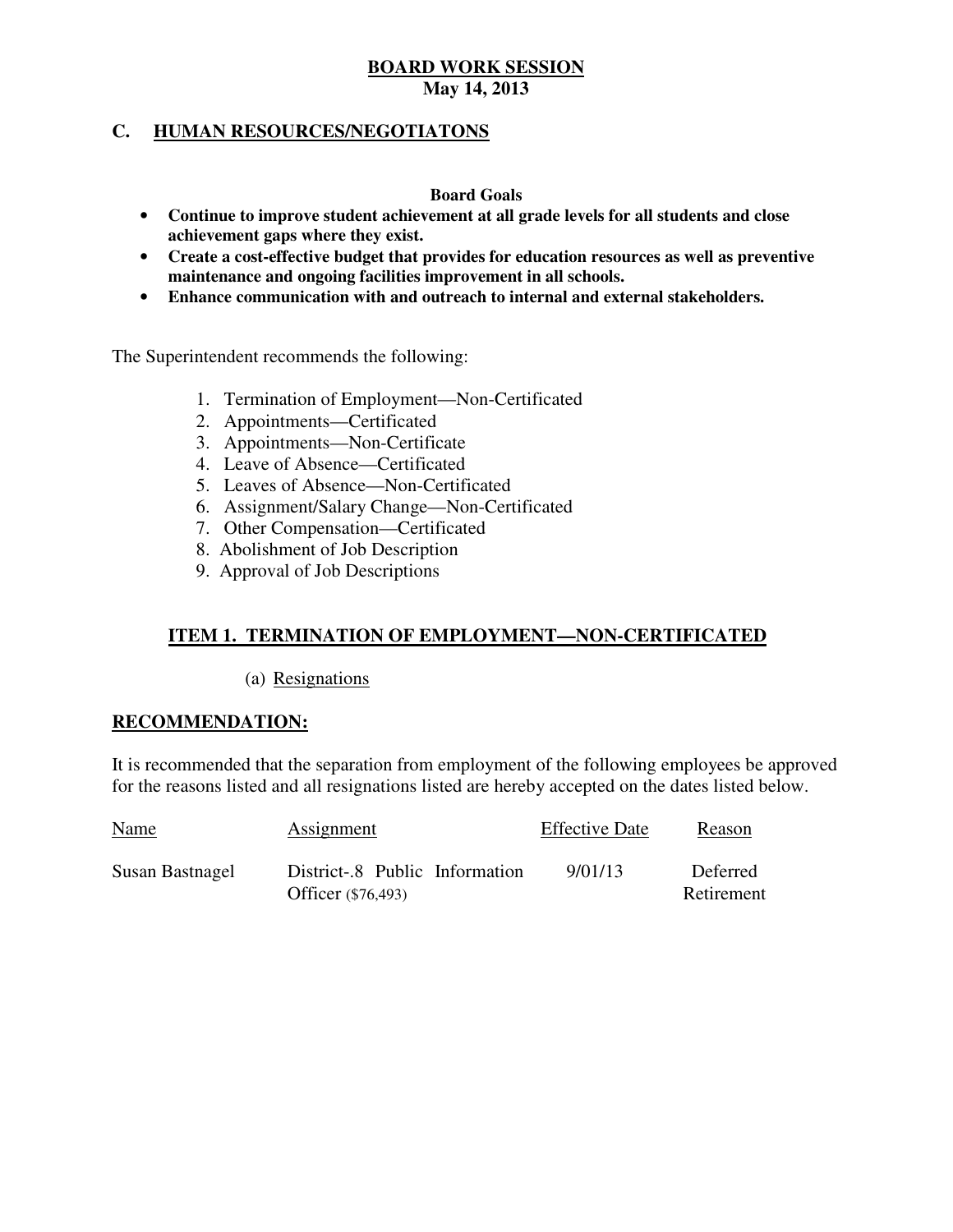#### **HUMAN RESOURCES/NEGOTIATONS**

### **ITEM 2. APPOINTMENTS—CERTIFICATED**

(a) Regular

#### **RECOMMENDATION:**

 It is recommended that the persons listed be appointed to the positions indicated in accord with the data presented.

| Name                    | Assignment                                                                                                                              | <b>Effective Date</b> | Salary                         |
|-------------------------|-----------------------------------------------------------------------------------------------------------------------------------------|-----------------------|--------------------------------|
| Amanda<br>McGeehan      | CHHS West-Biology (Long term<br>substitute for L. Campbell on leave of<br>absence- budget #11-140-100-101-55-<br>0100)                  | 8/29/13-6/30/14       | \$46,277<br>(Bachelors-step 1) |
| Ainsley Karl-<br>Cannon | Kilmer/Kingston-Resource Room<br>(Long term substitute for J. Davila on<br>leave of absence-budget #11-213-100-<br>$101 - 15/18 - 0100$ | 8/29/13-6/30/14       | \$46,277<br>(Bachelors-step 1) |

(b) Mentor Teachers

#### **RECOMMENDATION:**

 It is recommended that the teachers listed be approved as mentors in accord with the data presented. Monies budgeted from account #'s 11-120-100-101-98-0102/#11-130-100-101-98 0102/#11-140-100-101-98-0102.

| Name            | Protégé         | School           | Amount             | <b>Effective Dates</b>                 |
|-----------------|-----------------|------------------|--------------------|----------------------------------------|
| Jennifer Peifer | Kellyn Riley    | <b>CHHS</b> East | \$1000<br>prorated | 4/08/13-6/30/13                        |
| Sonia Singh     | Nicholas Wright | <b>CHHS</b> East | \$550 prorated     | 5/30/13-6/30/13<br>(contract extended) |
| Susan Mark      | Jessica Peyton  | Rosa             | \$550 prorated     | 4/18/13-6/30/13                        |
| Jennifer Taylor | Grace Min       | <b>Barton</b>    | \$550 prorated     | 5/09/13-6/30/13                        |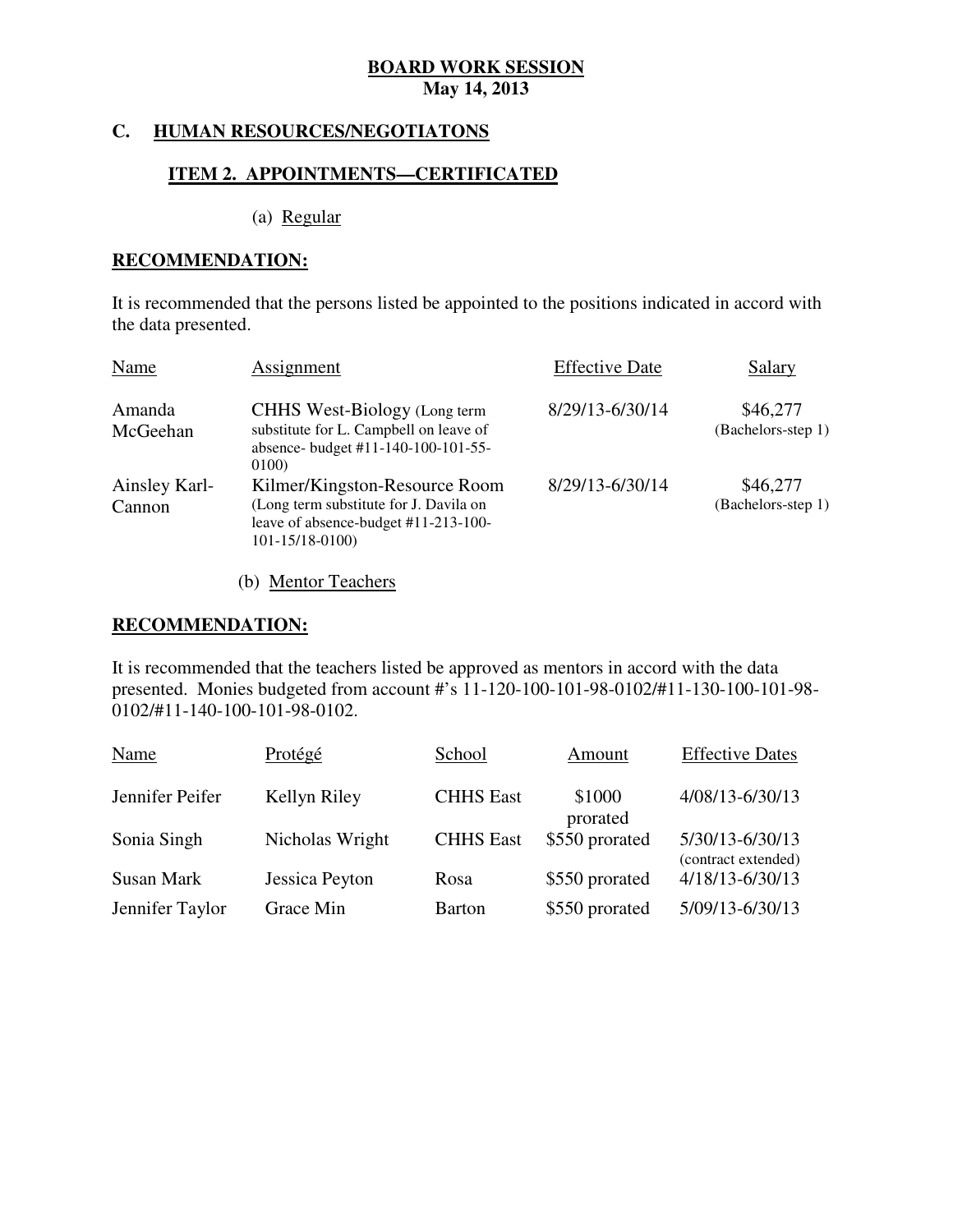#### **HUMAN RESOURCES/NEGOTIATONS**

## **ITEM 2. APPOINTMENTS—CERTIFICATED** - continued

#### (c) Substitute Teachers

#### **RECOMMENDATION:**

 It is recommended that the persons listed be approved as substitute teachers for the 2012-13 school year effective 5/29/13-6/30/13 (unless otherwise indicated). Monies budgeted from account #11-120-100-101-98-0150/#11-130-100-101-98-0150/#11-140-100-101-98-0150/#11-000-213 104-98-0150.

| Name                          | Name                                     | Name                         | Name                                  |
|-------------------------------|------------------------------------------|------------------------------|---------------------------------------|
| Lisa Greenspan<br>David Swisa | Marcie Pullano<br><b>Ashley Townsend</b> | Saira Mirza<br>Tamara Snyder | Tara Kuroda<br>Christopher McGoldrick |
| Mary Elizabeth<br>Johnston    | <b>Brent Hennis</b>                      | Samantha<br>Kofsky           | Dennis McNichol, Jr.                  |
| Daniel Pease                  | Samantha Gariano                         | <b>Scott Flancer</b>         | Karyl Murray                          |
| Mark Mignone                  | Laura An                                 | Jacqueline<br>Mazahreh       | <b>Anthony Nocito</b>                 |
| Corrianne Aviad               | <b>Mallory Goldstein</b>                 | Lynda<br>Hitchman            | Rebecca Kotlyar                       |

(d) Extended School Year Program

### **RECOMMENDATION:**

 It is recommended that the persons listed be approved as teachers in charge for the 2013-14 extended school year program effective 7/01/13-8/01/13 at a stipend of \$500 each. Monies budgeted from account #11-204-100-101-71-0102.

Name Name Name

Gail Ward

Tiffani Rosenbleeth

(e) Title I Summer Academy

### **RECOMMENDATION**:

 It is recommended that Richard D'Alessandro be approved for three days of planning for the Title I Summer Academy (Camp Barton) effective 6/19/13-6/21/13 at the rate of \$104.50/day (not to exceed \$313.50). Monies budgeted from account #20-231-200-101-99-0140.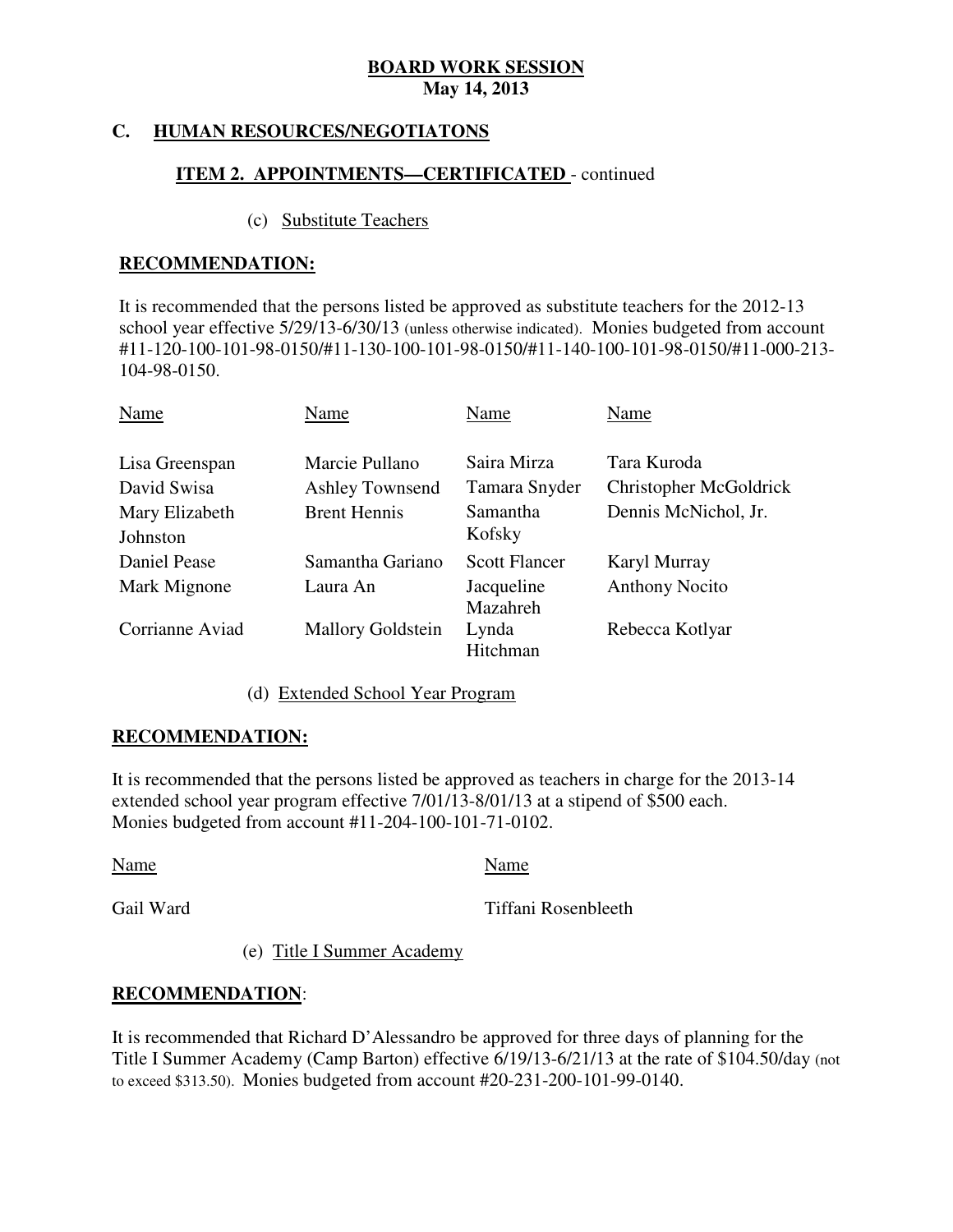#### **HUMAN RESOURCES/NEGOTIATONS**

## **ITEM 2. APPOINTMENTS—CERTIFICATED** – continued

#### (f) Title I Summer Academy – Planning Committee

#### **RECOMMENDATION:**

 It is recommended that the persons listed be approved to receive one day of planning for the Title I Summer Academy (Camp Barton) on 6/20/13 at the rate of \$104.50/day (not to exceed \$2612.50). Monies budgeted from account #20-231-100-101-99-0140.

| Name                                                                                                                                       | Name                                                                                                                         |                                 | Name                                                                                         |                                  |
|--------------------------------------------------------------------------------------------------------------------------------------------|------------------------------------------------------------------------------------------------------------------------------|---------------------------------|----------------------------------------------------------------------------------------------|----------------------------------|
| Raymond Anderson<br>Ronda Lomberg<br>Marie Curry DeSuarez<br>Stephanie Rogers<br>Danielle Douglas<br>Jacqueline Thompson<br>Deborah Jacobs | Lynn Kahan<br>Asia Brown<br>Laure Ann Powell<br><b>Timothy Dempster</b><br>Amanda Squillace<br>David Helgeson<br>Irena Viola |                                 | Karen Barnett<br>Patrick McHenry<br>Caryn Cutler<br><b>Susan Roussilhes</b><br>Cheryl Tumolo | Rose Guglielmelli                |
| Substitutes<br>Name<br>Kevin Flood                                                                                                         | Name<br><b>Jill Price</b>                                                                                                    | Name<br><b>Melissa Stoffers</b> |                                                                                              | Name<br><b>Christine Hammitt</b> |

(g) Title I Summer Academy

## **RECOMMENDATION:**

 It is recommended that the persons listed be approved for the Title I Summer Academy (Camp Barton) effective 6/20/13-6/30/13; 7/01/13-7/25/13 at the rate of \$45.20/hr. (not to exceed \$51,528). Monies budgeted from account #20-231-100-101-99-0140.

| Name                    | Name                    |
|-------------------------|-------------------------|
| Lynn Kahan              | Karen Barnett           |
| Asia Brown              | Patrick McHenry         |
| Laure Ann Powell        | Caryn Cutler            |
| <b>Timothy Dempster</b> | <b>Susan Roussilhes</b> |
| Amanda Squillace        | Rose Guglielmelli       |
| David Helgeson          | Cheryl Tumolo           |
| Irena Viola             |                         |
|                         |                         |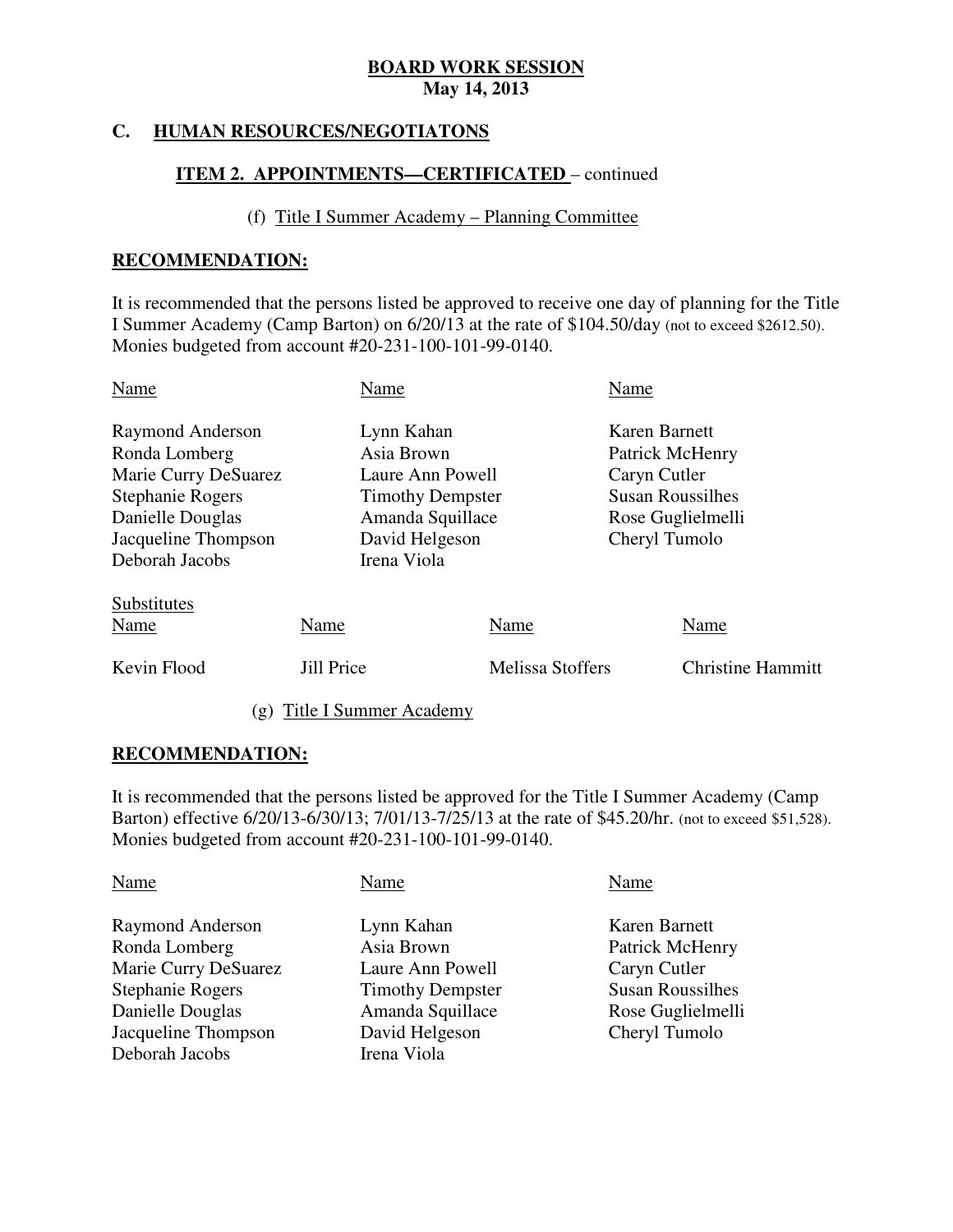#### **HUMAN RESOURCES/NEGOTIATONS**

### **ITEM 2. APPOINTMENTS—CERTIFICATED** – continued

(g) Title I Summer Academy - continued

 Substitutes - \$45.20/hr Kevin Flood Name Name Name Name Name Name Jill Price Melissa Stoffers Christine Hammitt (h) Title I Summer Institute

### **RECOMMENDATION:**

 It is recommended that the following persons be approved for attending the Johnson Elementary School Title I Summer Institute on 7/30/13 to 8/01/13 at the rate of \$104.50/day (not to exceed \$5000). Monies budgeted from account #20-231-200-101-12-0101.

Name Name Name Name Name

Norri McGrath Linda Day-Strutz Lisa Badger Melinda Hess Susan Miller Lynn Totoro Dawn Slaton

Danielle Douglas Alisa Zmijewski Faisal Sheikh Ellen Trombetta **Karen Potter Rebecca Sanders**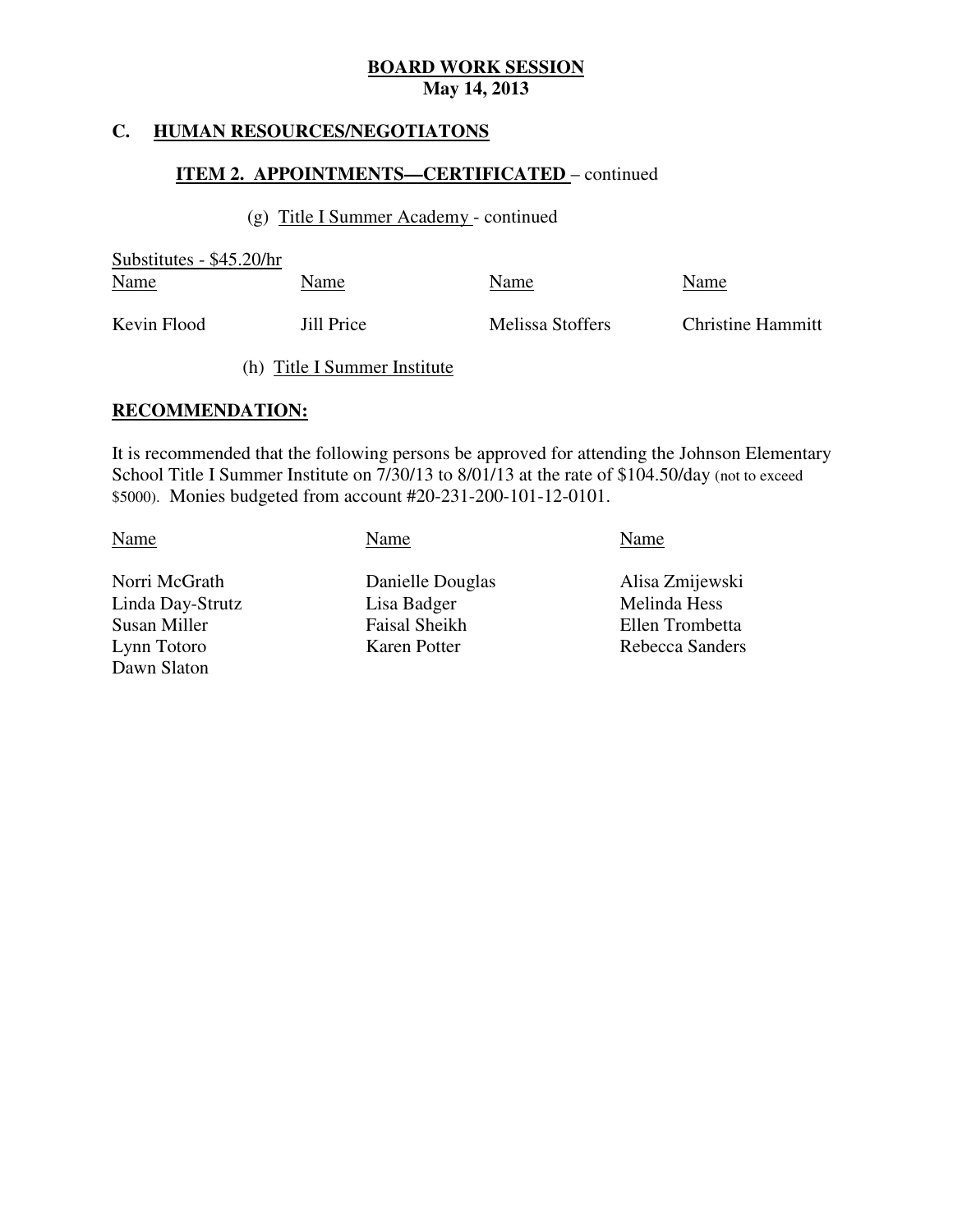### **C. HUMAN RESOURCES/NEGOTIATONS**

## **ITEM 2. APPOINTMENTS—CERTIFICATED** – continued

# (i) Summer Counseling

## **RECOMMENDATION:**

 It is recommended that the persons listed be approved for summer counseling in accord with the data presented.

| CHHS East - Budget #11-000-218-104-50-0101        |                       |                                         |                                 |
|---------------------------------------------------|-----------------------|-----------------------------------------|---------------------------------|
| Name                                              | Not to Exceed         | $1/200$ <sup>th</sup> of Salary         | $1/200$ <sup>th</sup> of Salary |
|                                                   |                       | $6/25/13 - 6/30/13$                     | 7/01/13-8/28/13                 |
|                                                   |                       |                                         |                                 |
| Cathleen Enderle                                  | 2 days                | \$274.50                                | \$285.00                        |
| Roberto Figueroa                                  | 2 days                | \$283.65                                | \$294.15                        |
| Eileen Lynch                                      | 2 days                | \$507.96                                | \$518.46                        |
| Darren Gamel                                      | 2 days                | \$475.34                                | \$485.85                        |
| Letitia Schuman                                   | 2 days                | \$323.71                                | \$334.21                        |
| Carly Friedman                                    | 2 days                | \$284.22                                | \$294.72                        |
| Tracye Walsh                                      | 2 days                | \$356.90                                | \$367.40                        |
| <b>Margaret Regan</b>                             | 2 days                | \$494.80                                | \$505.30                        |
| Viney McClain                                     | 2 days                | \$407.25                                | \$417.75                        |
| Jennifer DiStefano                                | 4 days                | \$396.96                                | \$407.45                        |
| Mollie Crincoli                                   | 2 day                 | \$448.17                                | \$458.68                        |
| CHHS West - Budget #11-000-218-104-50-0101        |                       |                                         |                                 |
| Name                                              | Not to Exceed         | $\frac{1}{200}$ <sup>th</sup> of Salary | $1/200^{\text{th}}$ of Salary   |
|                                                   |                       | $6/25/13 - 6/30/13$                     | 7/01/13-8/28/13                 |
|                                                   |                       |                                         |                                 |
| Nicholas Caputi                                   | 3 days                | \$274.50                                | \$285.00                        |
| Michelle Pryor                                    | 3 days                | \$494.80                                | \$505.30                        |
| <b>Margaret Strimel</b>                           | 3 days                | \$261.34                                | \$271.84                        |
| Francis Vanni                                     | 3 days                | \$466.19                                | \$476.79                        |
| Lisa Saffici                                      | 3 days                | \$286.51                                | \$296.51                        |
| Mollie Crincoli                                   | 1 day                 | \$448.17                                | \$458.68                        |
| Rosa Middle School-Budget #11-000-218-104-48-0101 |                       |                                         |                                 |
| Name                                              | <b>Effective Date</b> | Not to Exceed                           | 1/200 <sup>th</sup> of Salary   |
|                                                   |                       |                                         |                                 |
| John Young                                        | 7/01/13-8/15/13       | 5                                       | \$485.85                        |
| Lynne Vosbikian                                   | 7/01/13-8/15/13       | 5                                       | \$271.84                        |
| Marcia Ruberg                                     | 7/01/13-8/15/13       | 10                                      | \$570.30                        |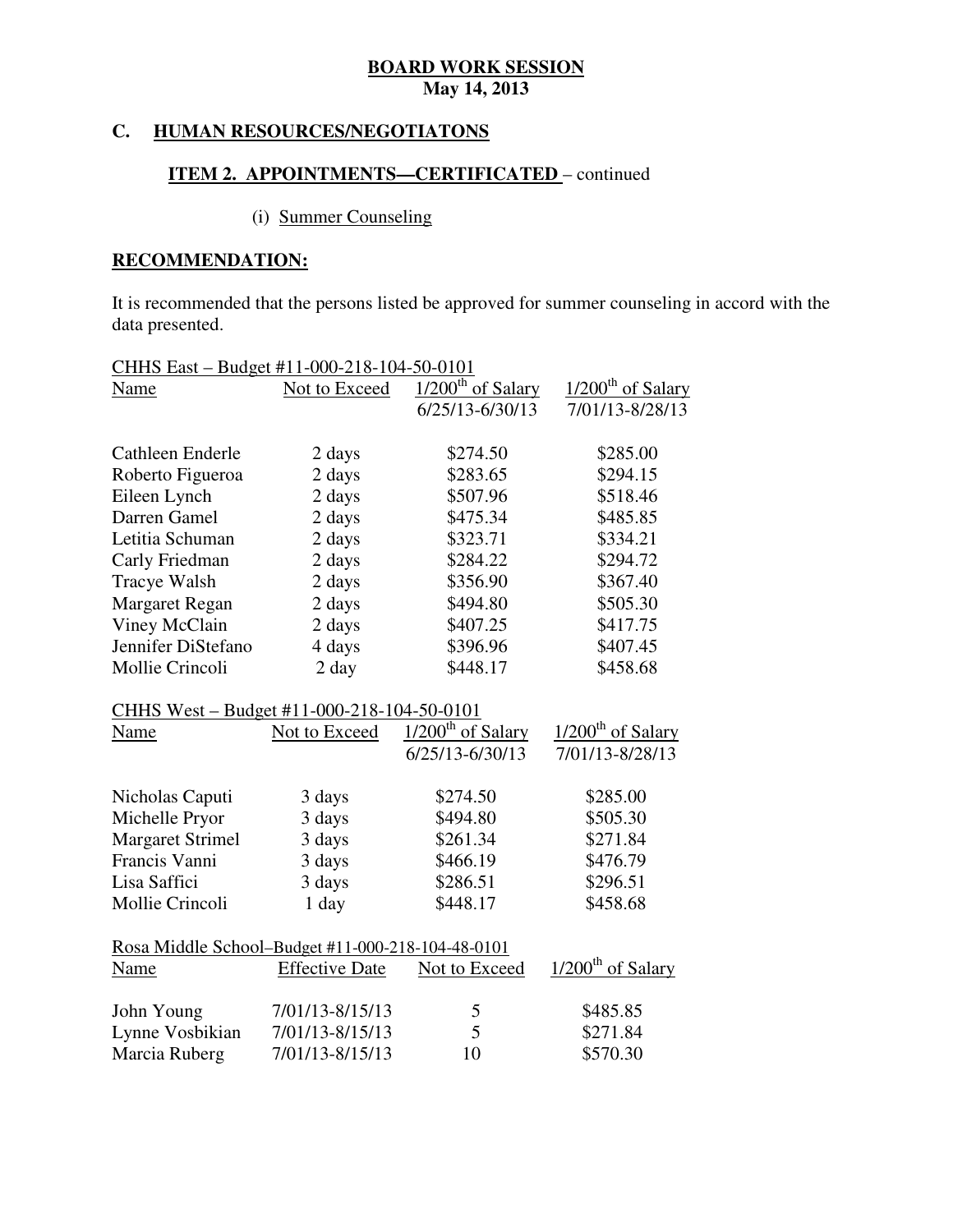#### **HUMAN RESOURCES/NEGOTIATONS**

## **ITEM 2. APPOINTMENTS-CERTIFICATED** - continued

## (j) Summer Employment - Scheduling

## **RECOMMENDATION:**

 It is recommended that the persons listed be approved for summer scheduling at the rate of \$13.86/hour in accord with the data presented.

| Alternative High School-Budget #11-000-218-104-60-0101 |                        |                    |
|--------------------------------------------------------|------------------------|--------------------|
| Name                                                   | <b>Effective Dates</b> | <b>Total Hours</b> |
|                                                        |                        | (not to exceed)    |
|                                                        |                        |                    |
| Mollie Crincoli                                        | 7/02/13-8/28/13        | 90                 |
| <u>CHHS East -Budget #11-000-218-104-50-0101</u>       |                        |                    |
| Name                                                   | <b>Effective Dates</b> | <b>Total Hours</b> |
|                                                        |                        | (not to exceed)    |
| Carly Friedman                                         | 7/02/13-8/28/13        | 225                |
| Paul Koester                                           | 7/02/13-8/28/13        | 50                 |
| CHHS West -Budget #11-000-218-104-55-0101              |                        |                    |
| Name                                                   | <b>Effective Dates</b> | Total Hours        |
|                                                        |                        | (not to exceed)    |
| Lisa Saffici                                           | $6/25/13 - 8/28/13$    | 225                |
| Paul Koester                                           | 6/25/13-8/28/13        | 50                 |
| Rosa Middle School - Budget #11-000-218-104-48-0101    |                        |                    |
| Name                                                   | <b>Effective Dates</b> | <b>Total Hours</b> |
|                                                        |                        | (not to exceed)    |
| John Murtha                                            | 7/01/13-8/15/13        | 250                |
| <b>Jules Farkas</b>                                    | 7/01/13-8/15/13        | 250                |
| Scott Goldthorp 7/01/13-8/15/13                        |                        | 100                |
|                                                        |                        |                    |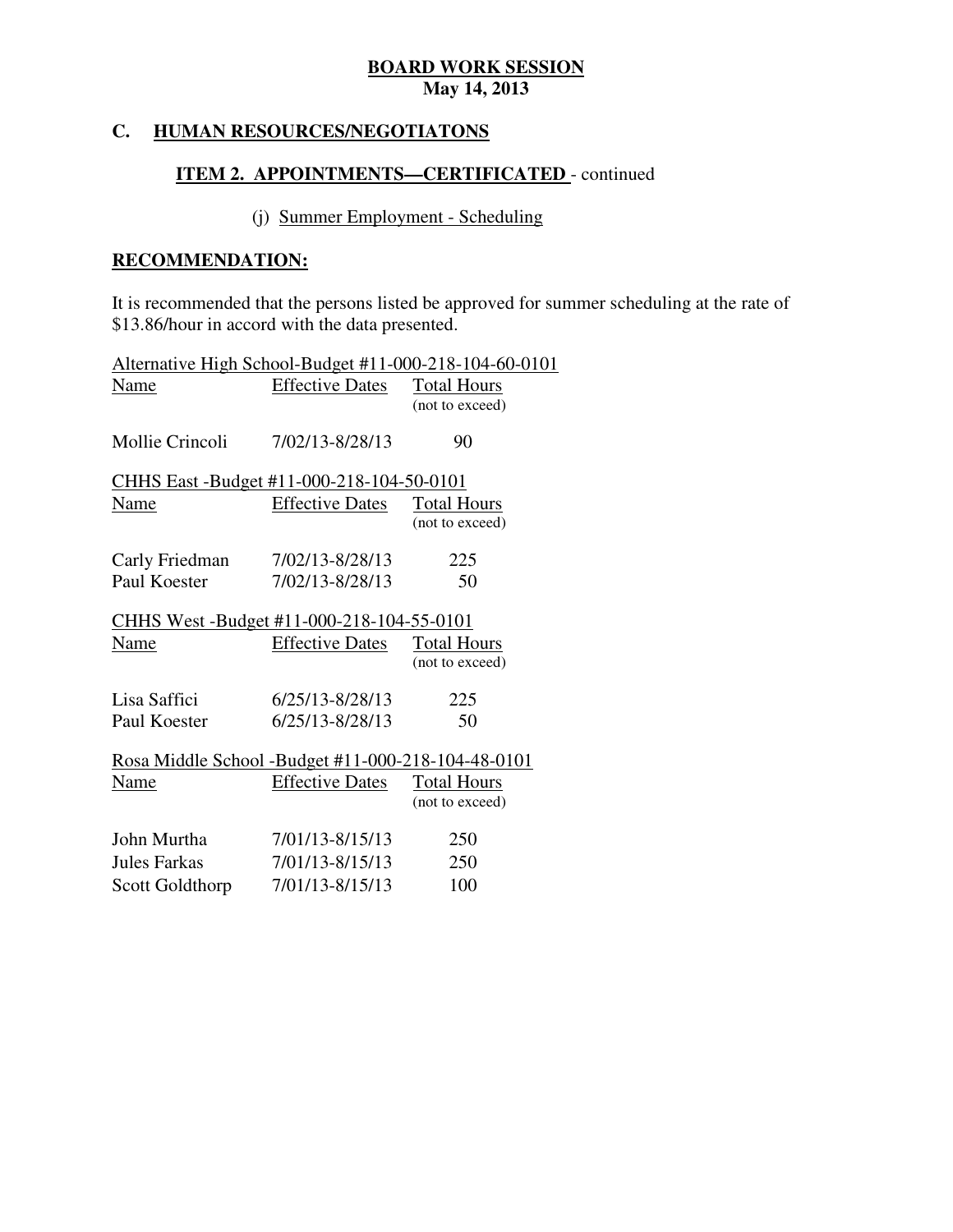#### **HUMAN RESOURCES/NEGOTIATONS**

## **ITEM 2. APPOINTMENTS—CERTIFICATED** - continued

#### (k) Summer Employment-Student Activities

#### **RECOMMENDATION:**

 It is recommended that the person listed be approved as Student Activities Coordinator in accord with the data presented.

| CHHS West-Budget #11-401-100-100-55-0101 |                   |                        |               |
|------------------------------------------|-------------------|------------------------|---------------|
| <b>Name</b>                              | <b>Total Days</b> | <b>Effective Dates</b> | Per Diem Rate |
|                                          | (not to exceed)   |                        |               |
| Carole Roskoph                           | 10                | 7/01/13-8/28/13        | \$384.37      |

(l) Summer Arts Enrichment Program

### **RECOMMENDATION:**

 It is recommended that Lauren Arno be approved as the Visual Arts teacher for the Summer Arts Enrichment Program effective 6/24/13-7/25/13 at the rate of \$45.20/hr. (program is parent funded-not to exceed 50 hrs total). Monies budgeted from account #11-190-100-106-72-2010.

 It is further recommended that Cynthia Lanni and Sara Gilgore be approved to serve as substitute teachers for the program at the same hourly rate and budgeted account.

(m) Title I Summer Tutoring

### **RECOMMENDATION:**

 It is recommended that the persons listed be approved for the Title I Summer Tutoring Program at Kilmer Elementary School effective 6/24/13-7/25/13 at the rate of \$42.60/hr. (not to exceed \$1917/teacher). Monies budgeted from account #20-231-100-101-15-0101.

Name Name Name

Laura Barker

Amanda Costanzo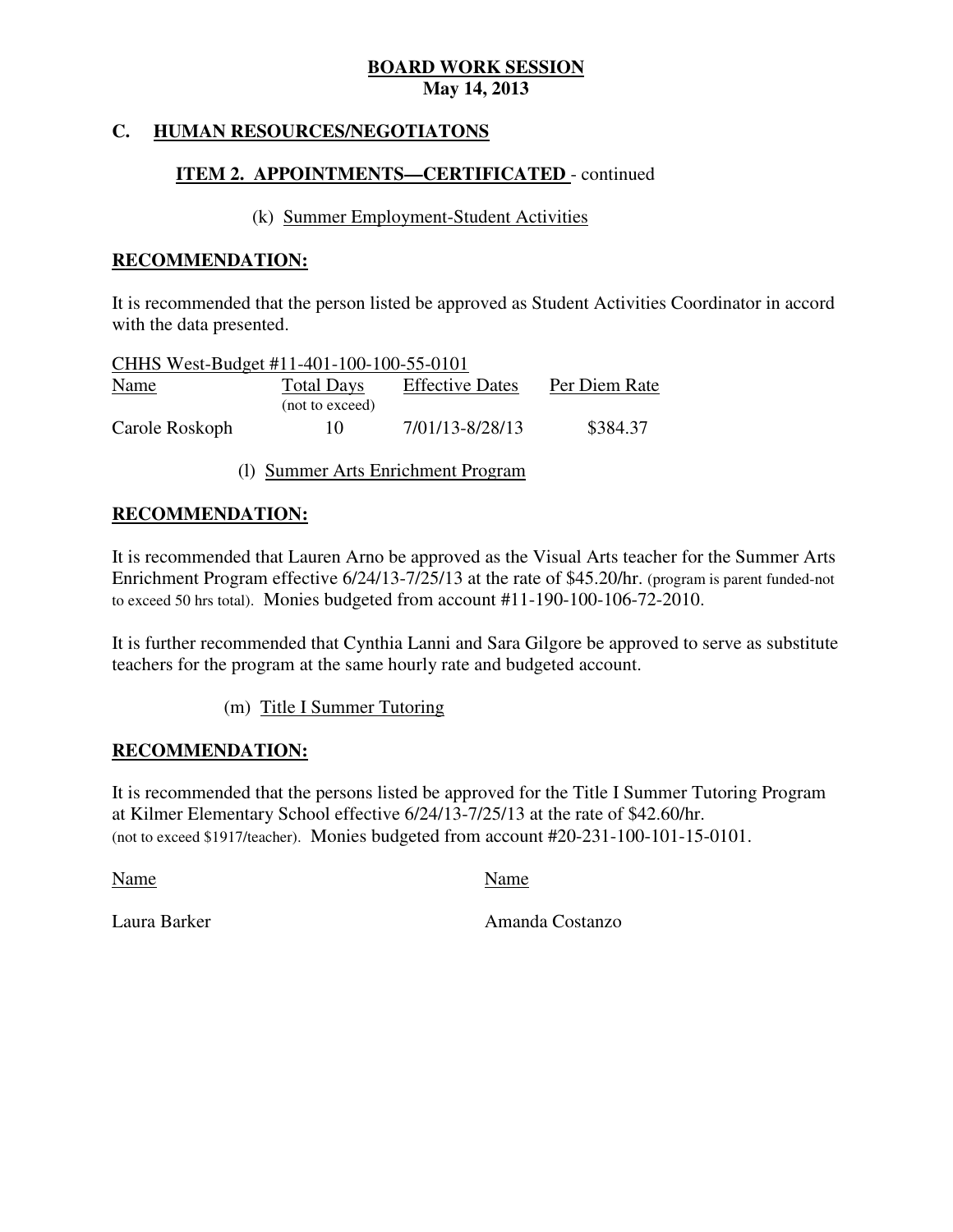#### **HUMAN RESOURCES/NEGOTIATONS**

## **ITEM 2. APPOINTMENTS—CERTIFICATED** - continued

## (n) Curriculum Committee

### **RECOMMENDATION:**

 It is recommended that the persons listed be approved as members of the curriculum development committee for CI Integrated Math/Science, Grades 6 and 7 at Rosa Middle School at the rate of \$35.71/hr. effective 7/01/13-8/15/13. Monies budgeted from account #11-000-218 104-48-0101.

| Name                   | Not to Exceed |
|------------------------|---------------|
| Scott Goldthorp        | 5 days        |
| <b>Matthew Cieslik</b> | 5 days        |
| Cynthia O'Reilly       | 3 days        |
| Mary Rose Ruggieri     | 3 days        |
| Susan Cappuccio        | 1 day         |
| Corrine Camarote       | 5 days        |

(o) Curriculum Writing

## **RECOMMENDATION:**

 It is recommended that the persons listed be approved as members of the World Language Curriculum Writing committee effective 4/01/13-4/15/13 at the rate of \$35.71/hr (not to exceed \$178.55 each) for a total of 5 hours each. Monies budgeted from account #11-000-221-110-72 0101. 0101. Name Name

Ramona Bregatta **Marianne Daily**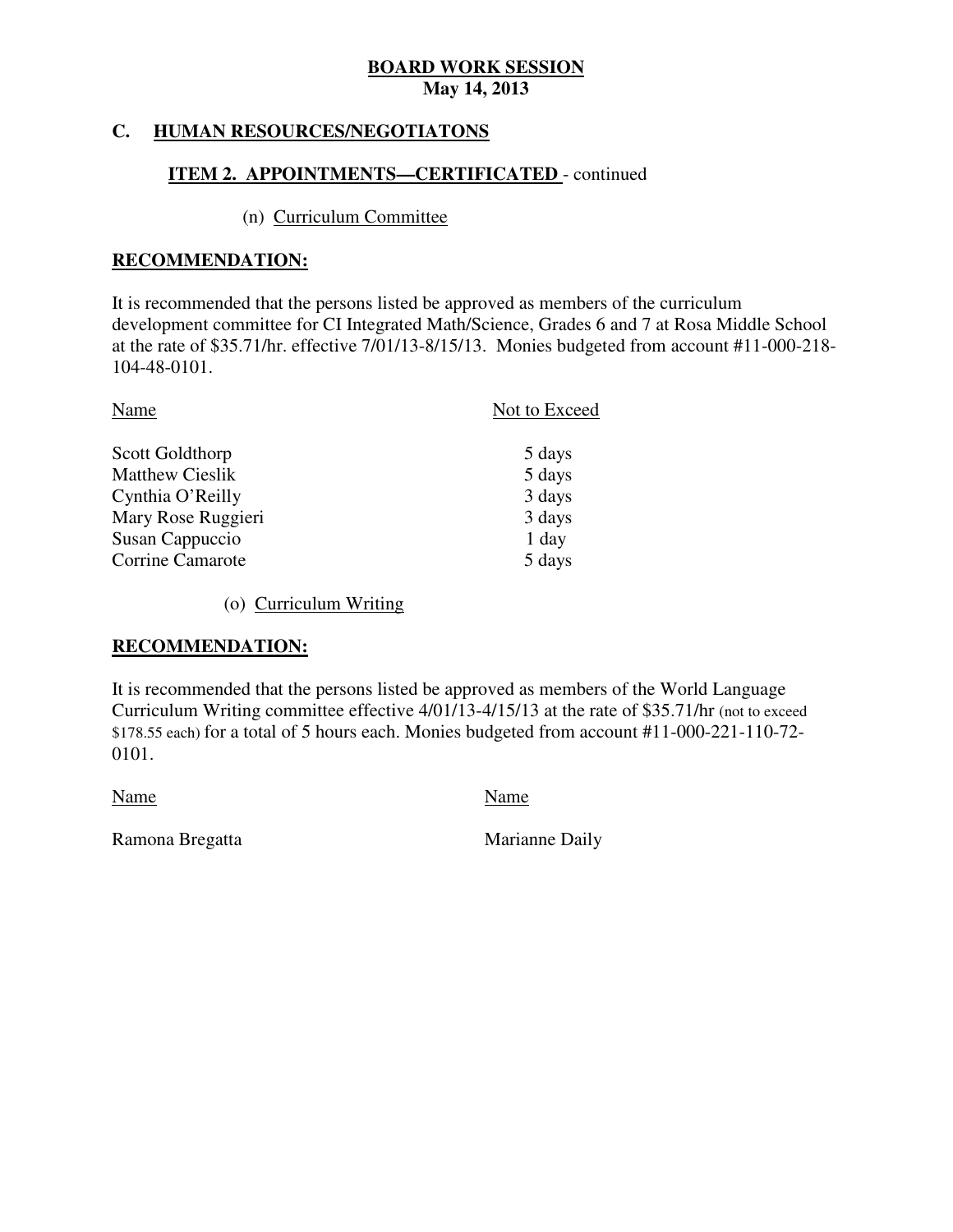#### **HUMAN RESOURCES/NEGOTIATONS**

## **ITEM 2. APPOINTMENTS—CERTIFICATED** - continued

### (p) Curriculum Character Education

#### **RECOMMENDATION:**

 It is recommended that the persons listed be approved to participate in committee work using the Character Education Grant from Rutgers University effective 8/19/13 at the rate of \$35.71/hr for 5 hours (not to exceed \$2463.15) at Mann Elementary School. Monies budgeted from account #20 010-200-100-24-0101.

| Name                             | Name                                | Name                       |
|----------------------------------|-------------------------------------|----------------------------|
| Amanda Aslanian<br>Kimberly Hall | Christina DeFlaviis<br>Janese Leidy | Ana Delgado<br>Megan Manns |
| Kimberly McAllister              | Dianna Morris                       | <b>Emily Murray</b>        |
| June Stagliano                   |                                     |                            |

(q) AP Exams

#### **RECOMMENDATION:**

 It is recommended that the persons listed be approved to proctor AP exams on 5/06/13-5/17/13 in accord with the data presented:

| CHHS East-budget #11-190-100-106-66-2015 |                   |                       |
|------------------------------------------|-------------------|-----------------------|
| Name                                     | Assignment        | <b>Stipend Amount</b> |
| Margaret Regan                           | AP Coordinator    | \$3000                |
| Carly Friedman                           | Assistant         | \$500                 |
| Letitia Schuman                          | <b>AP</b> Proctor | \$150                 |
| Cathleen Enderle                         | <b>AP</b> Proctor | \$150                 |
| Darren Gamel                             | <b>AP</b> Proctor | \$150                 |
| Tracye Walsh                             | <b>AP</b> Proctor | \$150                 |
| Roberto Figueroa                         | <b>AP</b> Proctor | \$150                 |
| Eileen Lynch                             | <b>AP</b> Proctor | \$150                 |
| <b>Substitutes</b>                       |                   | \$85/day              |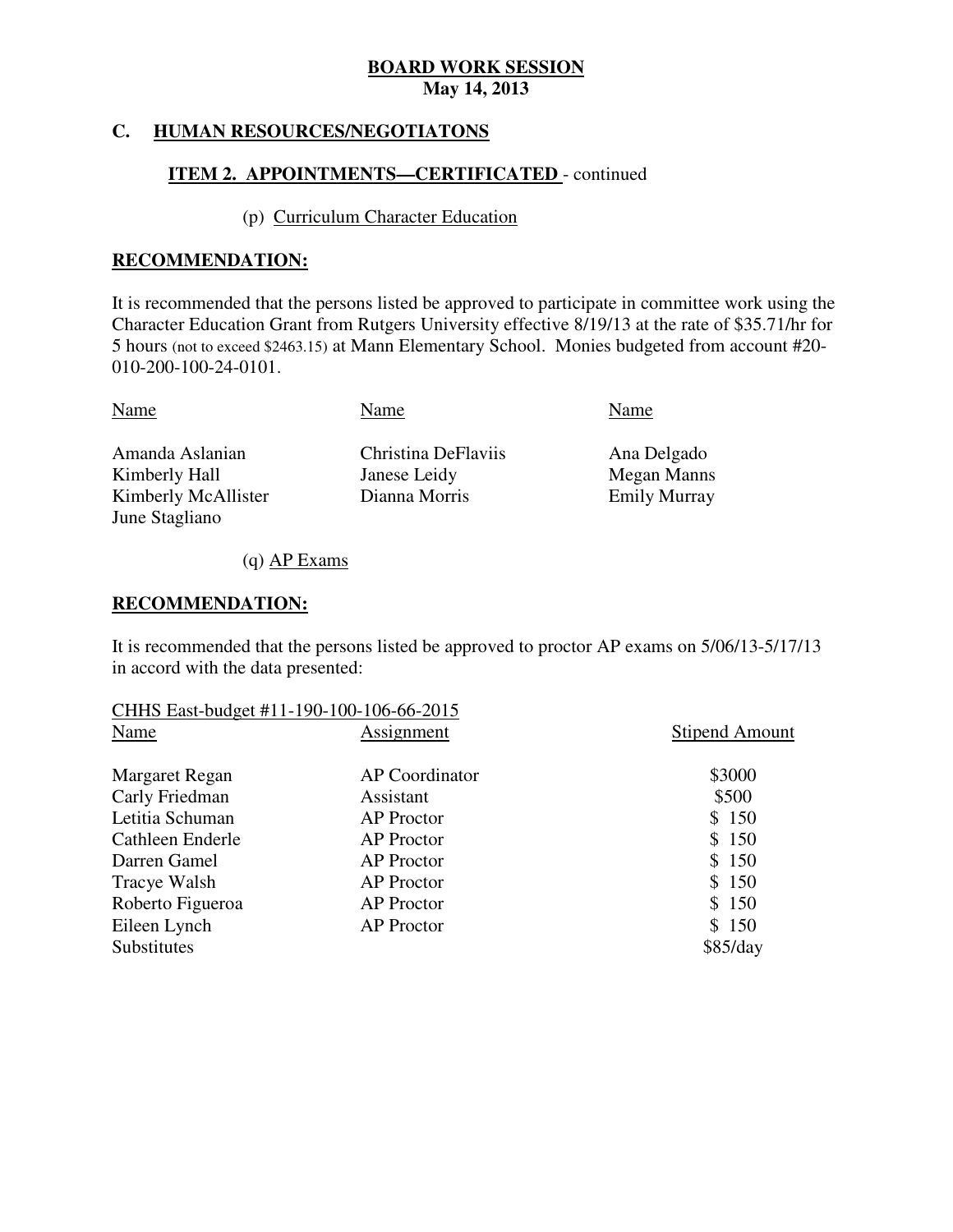#### **HUMAN RESOURCES/NEGOTIATONS**

### **ITEM 2. APPOINTMENTS—CERTIFICATED** – continued

## (q) AP Exams - continued

| CHHS West-budget #11-190-100-106-66-2015 |                   |                       |
|------------------------------------------|-------------------|-----------------------|
| Name                                     | Assignment        | <b>Stipend Amount</b> |
| Francis Vanni                            | AP Coordinator    | \$2600                |
| Diane Benfield                           | <b>AP</b> Proctor | \$150                 |
| Lisa Saffici                             | <b>AP</b> Proctor | \$150                 |
| Cynthia Snowden                          | <b>AP</b> Proctor | \$150                 |

Michelle Pryor **AP Proctor AP Proctor** \$ 150 Substitutes \$ 85/day

(r) Student Teaching

## **RECOMMENDATION:**

 It is recommended that the persons listed be approved for student teaching in accord with the data presented.

| Name                  | College/University       | <b>Effective Dates</b> | <b>Cooperating Teacher/School</b>    |
|-----------------------|--------------------------|------------------------|--------------------------------------|
| <b>Frank Lisante</b>  | Rowan                    | 9/03/13-10/25/13       | James Scerbo/CHHS West               |
| <b>Frank Lisante</b>  | Rowan                    | 10/28/13-12/19/13      | Charles Belinsky/Sharp-<br>Woodcrest |
| <b>Nichole Dilks</b>  | Rowan                    | 7/01/13-8/16/13        | Dianna Morris/Johnson-ESY<br>Program |
| Hannah Choi           | Rowan                    | 9/03/13-12/19/13       | Arezou<br>Montgomery/Johnson         |
| Aaron Kopania         | College of New<br>Jersey | 3/10/14-5/02/14        | Alexis Henderson/Johnson             |
| Cory Nickerson        | College of New<br>Jersey | $3/10/14 - 5/02/13$    | <b>James Mark/CHHS West</b>          |
| Marc Spivak           | Rider                    | 1/27/14-5/08/14        | Melissa Santiago/Paine               |
| <b>Courtney Stuck</b> | Rider                    | 9/04/13-12/13/13       | Anita Plum/Paine                     |
| Kaitlin Insolera      | Rider                    | 1/27/14-5/08/14        | Gina Klinshaw/Johnson                |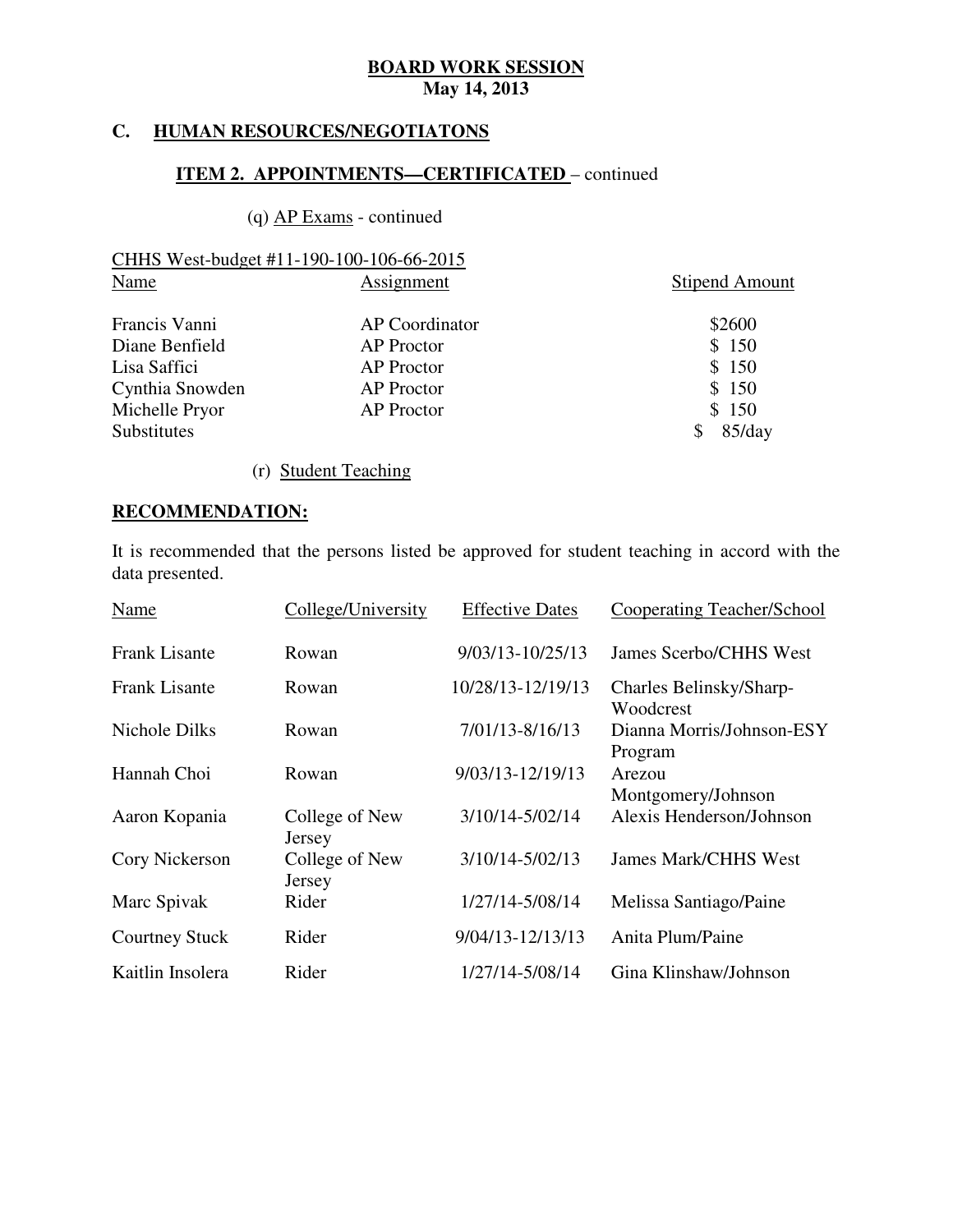#### **HUMAN RESOURCES/NEGOTIATONS**

## **ITEM 2. APPOINTMENTS—CERTIFICATED** – continued

## (r) Student Teaching - continued

| <b>Name</b>       | College/University | <b>Effective Dates</b> | Cooperating Teacher/School               |
|-------------------|--------------------|------------------------|------------------------------------------|
| Joseph Saenz      | Rider              | 1/27/14-5/08/14        | Sharon Schreiber/Johnson                 |
| Jamie Swartz      | Wilmington         | 9/03/13-12/13/13       | Dana Hoffman/Paine                       |
| Rosemary Khalifa  | St. Joseph's       | 9/03/13-12/13/13       | Mary Ann Alomar/Knight-<br><b>Barton</b> |
| Caroline Speakman | Ramapo             | 9/09/13-12/06/13       | Nina Bart/Harte                          |

(s) Field Placement

## **RECOMMENDATION:**

 It is recommended that Chelsea Mello, student at Tufts University, Boston School of Occupational Therapy be approved for a field placed effective 9/29/13-12/19/13 with Karen Korobellis, Harte Elementary School as the cooperating occupational therapist.

(t) Environmental Education Resident Program

### **RECOMMENDATION:**

 It is recommended that approval be granted to employ the following teachers for the 2013 14 Environmental Education Resident Program effective 10/15/13-6/01/14 at the rate of 1/187 of starting salary per diem for Tuesday through Thursday and \$75 for Friday. Monies budgeted from account #11-130-100-101-66-2000.

| Teachers             |                |                       |
|----------------------|----------------|-----------------------|
| Name                 | Name           | Name                  |
| Norma Kensinger      | John McCormick | Donald Brubaker       |
| <b>Richard Baker</b> | Elaine Bryan   | <b>Ronald Roberts</b> |
| William Robertson    | George Patton  | Jeffrey Heller        |
| <b>Nurses</b>        |                |                       |
| Name                 | Name           | Name                  |
| Susanne Pizzutilla   | Deborah Fritz  | Kathleen Linnehan     |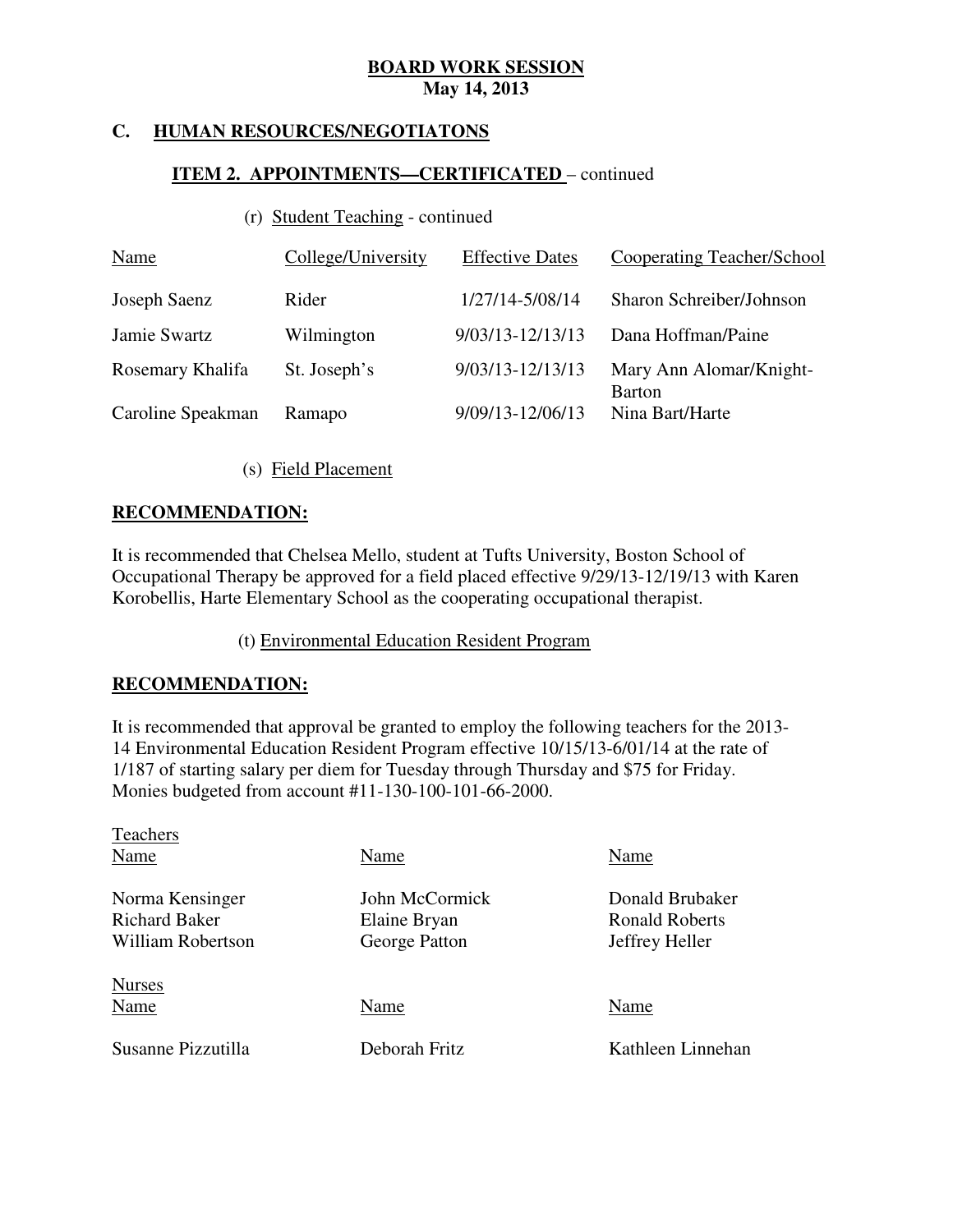## **C. HUMAN RESOURCES/NEGOTIATONS**

## **ITEM 3. APPOINTMENTS—NON-CERTIFICATED**

#### (a) Title I – Summer Educational Assistant

#### **RECOMMENDATION:**

 It is recommended that the person listed be appointed to the position indicated not to exceed \$528 in total pay and 54 hours in accord with the data presented. Monies budgeted from account #20-231-100-101-15-0101

| <b>Name</b> | Assignment                   | <b>Effective Date</b> | <b>Hourly Rate</b> |
|-------------|------------------------------|-----------------------|--------------------|
| Kathleen    | Kilmer-Title I Summer        | 6/24/13-6/30/13       | \$11.74            |
| Ricchezza   | <b>Educational Assistant</b> | 7/01/13-7/25/13       | \$12.53            |

(b) AP Exams

### **RECOMMENDATION:**

 It is recommended that the person listed be approved as a clerical assistant for AP exams at CHHS East on 5/06/13-5/17/13. Monies budgeted from account #11-190-100-106-66-2015.

| <b>Name</b> | Assignment                | <b>Stipend Amount</b> |
|-------------|---------------------------|-----------------------|
| Carol Cook  | <b>Clerical Assistant</b> | \$350                 |

(c) Summer SACC Program

### **RECOMMENDATION:**

 It is recommended that the persons listed be approved as substitutes for the SACC office for the summer 2012-13 SACC Program effective 6/19/13-8/31/13 in accord with the data presented.

| Name                                                | <b>Hourly Rate</b> |
|-----------------------------------------------------|--------------------|
| Elizabeth Sevast (budget #60-990-320-101-58-0001)   | \$12.65            |
| Jennifer Fasbinder (budget #60-990-320-101-58-0002) | \$20.47            |
| Marilyn Cohen (budget #60-990-320-101-58-0001)      | \$12.13            |
| Nicole Gauntt (budget #60-990-320-101-58-0001)      | \$16.44            |
| Nicole Gilbert (budget #60-990-320-101-58-0002)     | \$17.98            |
| Jodi Rosenfeld (budget #60-990-320-101-58-0001)     | \$19.08            |
| Tracy Lyons (budget #60-990-320-101-58-0002)        | \$15.81            |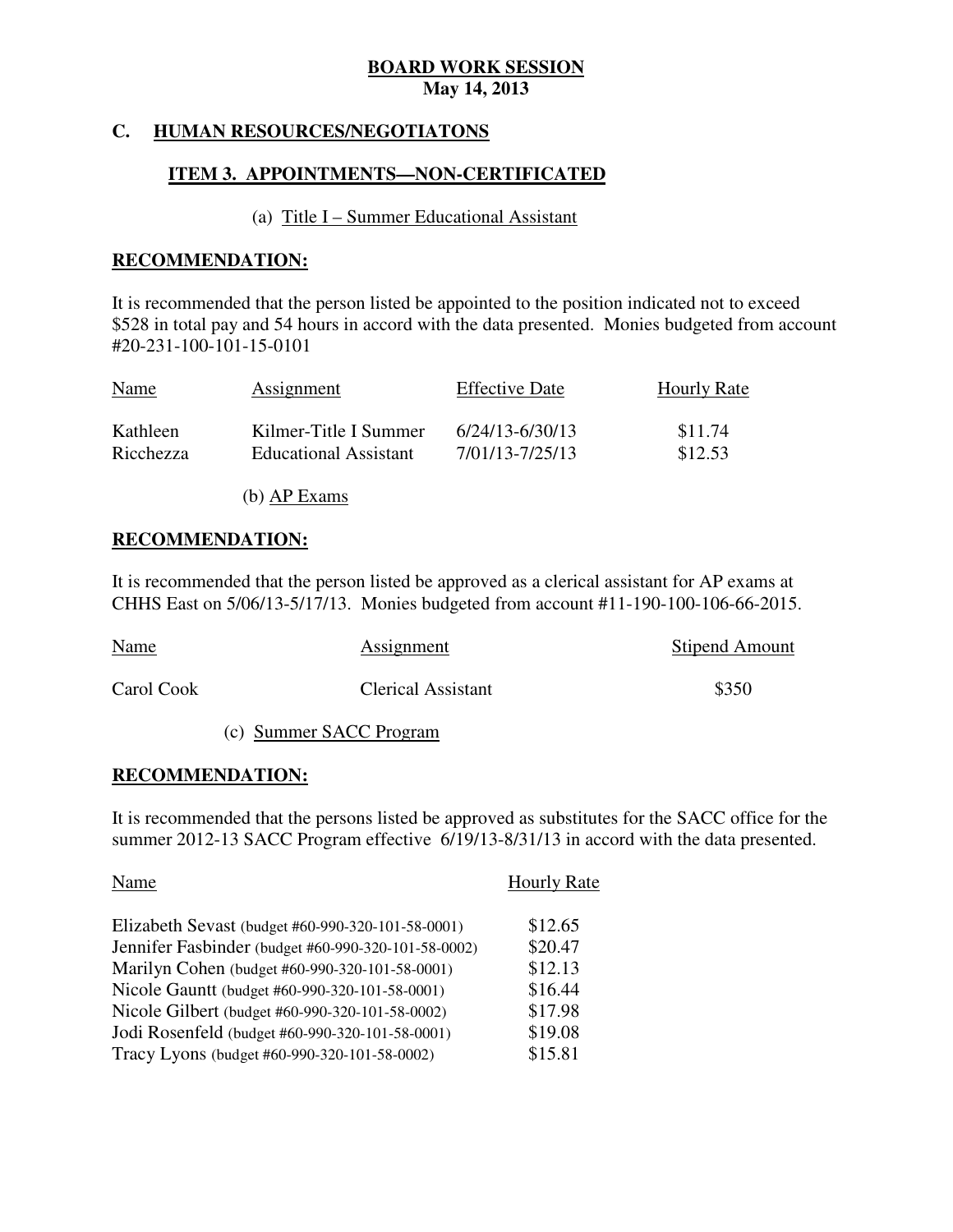#### **HUMAN RESOURCES/NEGOTIATONS**

## **ITEM 3. APPOINTMENTS—NON-CERTIFICATED** – continued

#### (d) Summer Employment-Copy Machine Operator

### **RECOMMENDATION:**

 It is recommended that the copy machine operator listed be approved for summer employment for a total of 20 days in accord with the data presented. Monies budgeted from account #11-401-100-100-55-0101.

| School           | <b>Effective Date</b> | <b>Hourly Rate</b> |
|------------------|-----------------------|--------------------|
| <b>CHHS</b> West | $6/19/13 - 6/30/13$   | \$24.70<br>\$25.53 |
|                  |                       |                    |
|                  |                       | 7/01/13-8/26/13    |

#### (e) Summer Employment

### **RECOMMENDATION:**

 It is recommended that the person listed be approved for summer imputing at the rate of \$13.86/hr in accord with the data presented.

| CHHS East-Budget #11-000-218-104-50-0101  |                        |                                       |  |
|-------------------------------------------|------------------------|---------------------------------------|--|
| Name                                      | <b>Effective Dates</b> | <b>Total Hours</b><br>(not to exceed) |  |
| Sharon Wames                              | 7/02/13-8/28/13        | 150                                   |  |
| CHHS West -Budget #11-000-218-104-55-0101 |                        |                                       |  |
| Name                                      | <b>Effective Dates</b> | <b>Total Hours</b><br>(not to exceed) |  |
| <b>Sharon Wames</b>                       | 6/25/13-8/28/13        | 50                                    |  |

(f) 504 Accommodations Compliance

### **RECOMMENDATION:**

 It is recommended that Barbara Morrone be approved for summer employment for the 504 accommodations compliance at CHHS East at the rate of \$13.86/hr. (not to exceed 75 hrs) Monies budgeted from account #11-140-100-101-50-0101.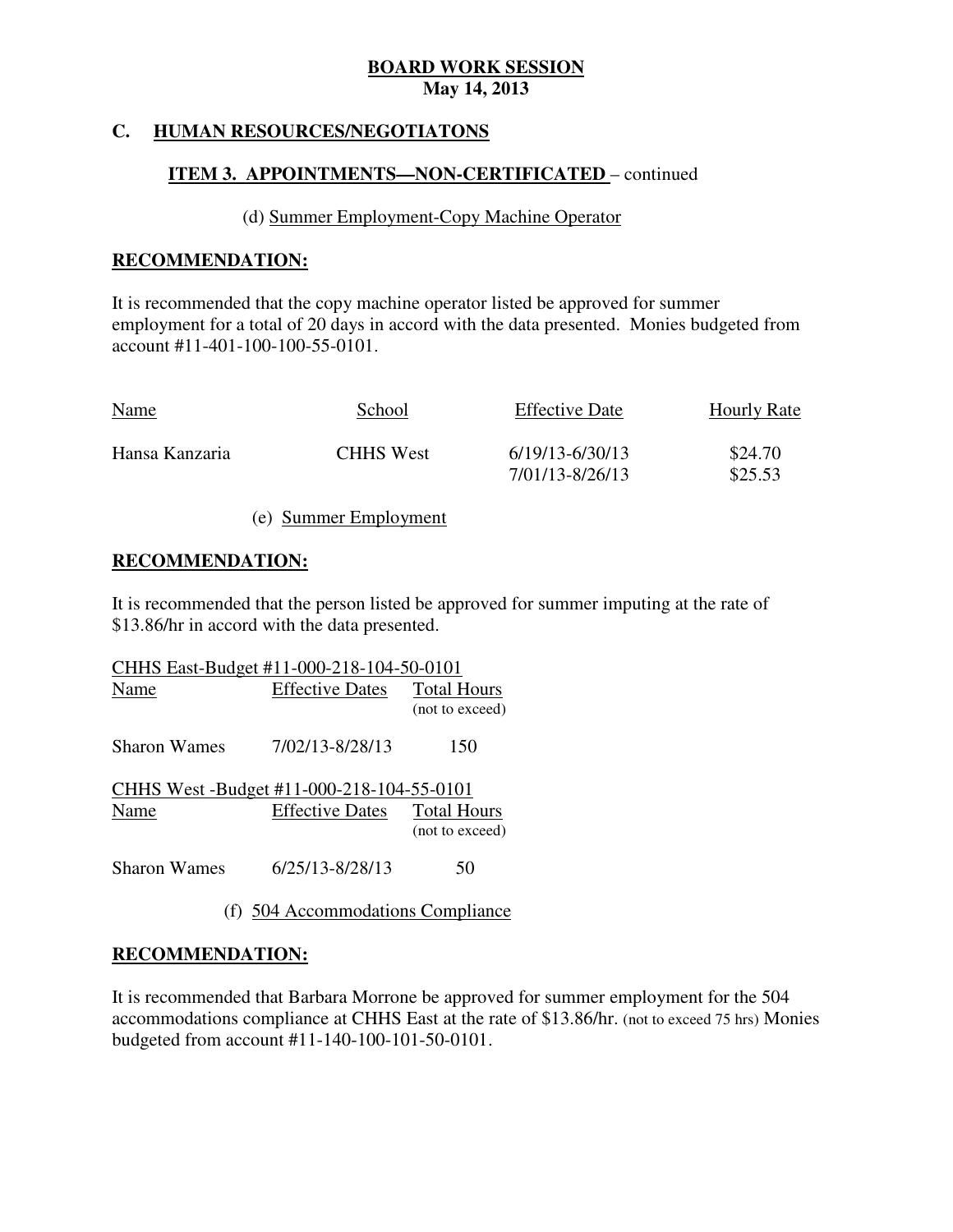#### **C. HUMAN RESOURCES/NEGOTIATONS**

## **ITEM 4. LEAVES OF ABSENCE—CERTIFICATED**

## (a) Leave of Absence, With/Without Pay

## **RECOMMENDATION:**

 It is recommended that the persons listed be approved for a leave of absence, with/without pay in accord with the data presented:

| <b>Name</b>               | <b>Assignment</b>                              | <b>Effective Date</b>                                    |
|---------------------------|------------------------------------------------|----------------------------------------------------------|
| <b>Margaret Malcarney</b> | Beck-Guidance                                  | Leave without pay 8/29/13-1/01/14<br>(leave extended)    |
| <b>Susan Esposito</b>     | Johnson-Grade 4                                | Leave without pay 8/29/13-1/01/14<br>(leave extended)    |
| Sheri Orlando             | <b>CHHS East-Social Studies</b>                | Leave without pay 8/29/13-11/01/13<br>(leave extended)   |
| Jill Davila               | Kilmer-Resource Room/Kingston-<br>Kindergarten | Leave without pay 8/29/13-6/30/14                        |
| Laura Campbell            | <b>CHHS West-Science</b>                       | Leave without pay 8/29/13-6/30/14                        |
| <b>Susan Bryson</b>       | Knight-Special Education                       | Leave with pay 6/03/13-6/07/13;                          |
|                           |                                                | without pay 6/08/13-6/30/13;                             |
|                           |                                                | without pay 8/29/13-10/02/13                             |
| Kelly O'Neill             | <b>CHHS East-Math</b>                          | Leave with pay 8/29/13-9/26/13;                          |
|                           |                                                | without pay 9/27/13-1/30/14                              |
| Kristen Kitz              | Rosa-Humanities                                | Leave with pay 5/06/13-6/30/13;                          |
|                           |                                                | without pay 8/29/13-1/31/14                              |
| Jaclyn Eppihimer          | Barton-Grade 3                                 | Leave with pay 5/13/13-6/30/13;                          |
|                           |                                                | without pay 8/29/13-12/06/13 (leave<br>extended)         |
| Karen Greenwald           | Stockton-Grade 2                               | Leave with pay 4/11/13-4/12/13;                          |
|                           |                                                | without pay 4/15/13-4/19/13                              |
| Anita Bowser              | CHHS-Health & P.E.                             | Leave with pay 5/10/13-6/30/13;                          |
|                           |                                                | without pay 8/29/13-10/09/13                             |
|                           |                                                | (revised for dates)                                      |
| Diane Paull               | Rosa-Math                                      | Leave with pay 3/18/13-3/19/13;                          |
|                           |                                                | without pay 3/20/13-5/10/13 (leave<br>extended)          |
| Kristen Corkery           | <b>Barclay-Special Education</b>               | Leave without pay 8/29/13-10/08/13                       |
| Alexis Henderson          | Barton/Johnson-Music                           | Leave without pay 2/25/13-5/31/13<br>(revised for dates) |
| Stacy Antonellli-         | Kilmer-Grade 3                                 | Leave with pay 8/29/13-9/17/13;                          |
| Scanlan                   |                                                | without pay 9/18/13-12/04/13                             |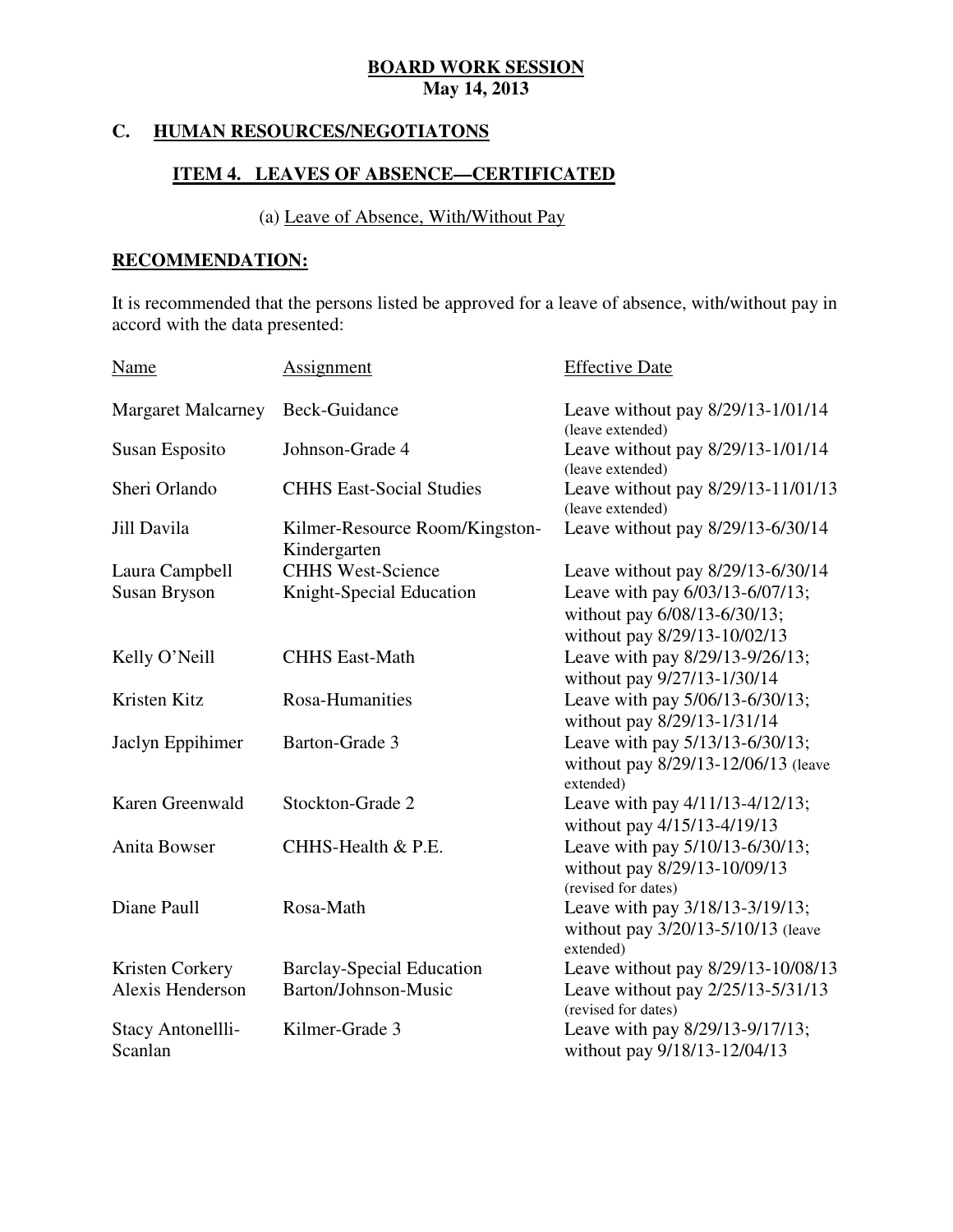## **C. HUMAN RESOURCES/NEGOTIATONS**

## **ITEM 4. LEAVES OF ABSENCE—CERTIFICATED**

## (a) Leave of Absence, With/Without Pay

| Name            | Assignment                            | <b>Effective Date</b>                                                                     |
|-----------------|---------------------------------------|-------------------------------------------------------------------------------------------|
| Chiarina Dorety | <b>CHHS East-English</b>              | Leave with pay 5/10/13-6/30/13                                                            |
| Tara Orsini     | Sharp-Grade 2                         | Leave with pay 4/11/13-5/15/13;<br>without pay 5/16/13-6/30/13                            |
| Dennis Millar   | <b>CHHS West-Student Advocate</b>     | Leave with pay 2/05/13-3/21/13;                                                           |
|                 |                                       | 3/22/13-until a determination is<br>made regarding a return to work                       |
|                 |                                       | date                                                                                      |
| Erica DeMichele | <b>CHHS East-Science</b>              | Leave with pay 1/31/13-2/28/13;<br>without pay 3/01/13-6/30/13 (leave<br>extended)        |
| Tamara Kimler   | Rosa/Carusi/Woodcrest/Paine-<br>Music | Leave with pay 4/22/13-4/29/13;<br>without pay $4/30/13 - 6/30/13$ (revised<br>for dates) |
| Anne Hunt       | Johnson-Grade 2                       | Leave with pay 4/10/13-4/10/13;<br>without pay 4/11/13-6/30/13                            |
| Barbara Cohen   | Kilmer-Grade 1                        | Leave with pay 4/15/13-5/01/13                                                            |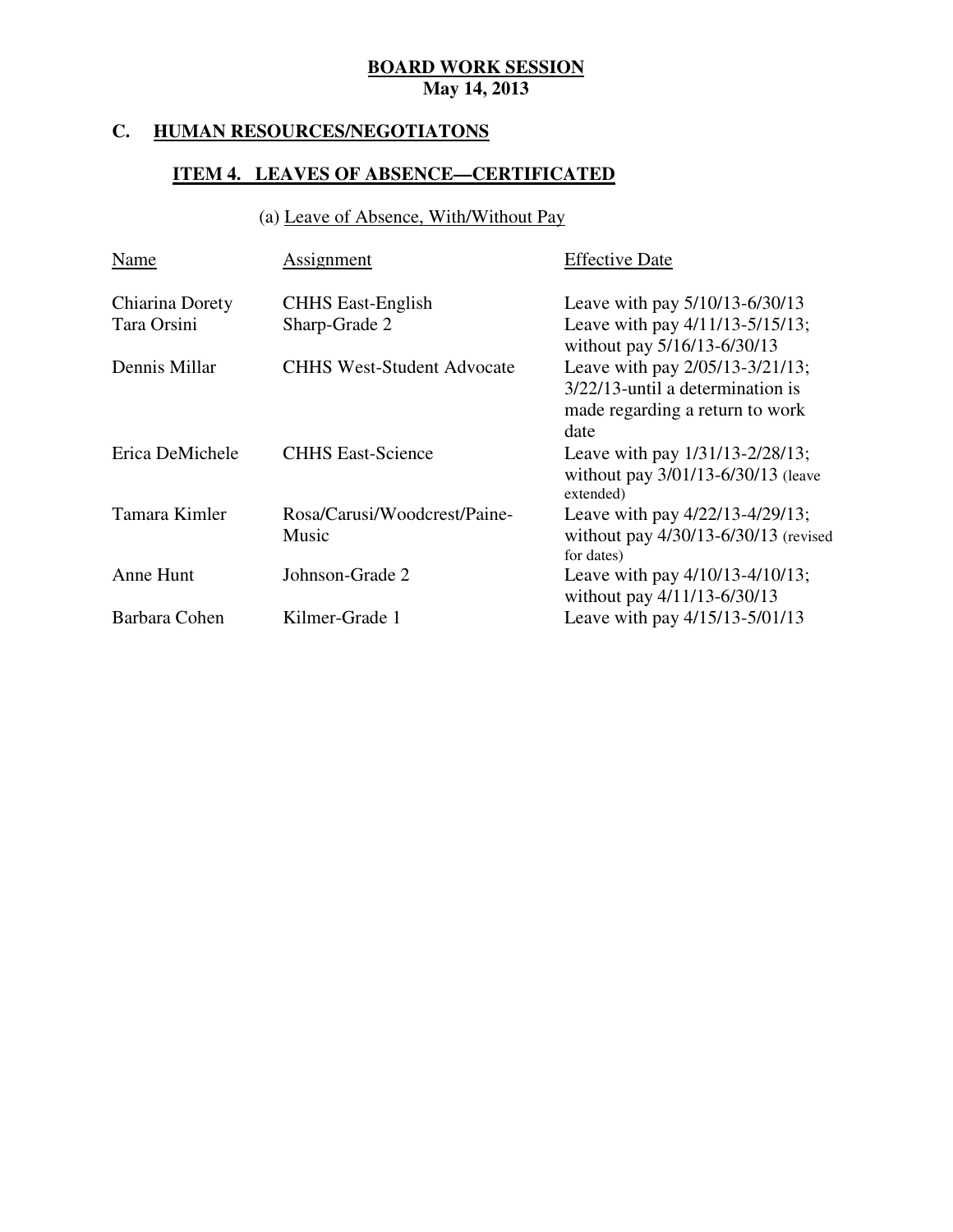#### **HUMAN RESOURCES/NEGOTIATONS**

## **ITEM 5. LEAVES OF ABSENCE—NON-CERTIFICATED**

## (a) Leave of Absence, With/Without Pay

## **RECOMMENDATION:**

 It is recommended that the persons listed be approved for a leave of absence, with/without pay in accord with the data presented.

| Name                    | Assignment                                  | <b>Effective Date</b>                                                                                                      |
|-------------------------|---------------------------------------------|----------------------------------------------------------------------------------------------------------------------------|
| Ana Berrios             | Woodcrest-Teacher II, SACC                  | Leave without pay 3/18/13-4/03/13                                                                                          |
| Dawn Read               | Barton/Woodcrest-Teacher II,<br><b>SACC</b> | Leave with pay $4/02/13-4/22/13$ ; without<br>pay 4/23/13-5/31/13                                                          |
| Stephanie Brooks        | Rosa-Educational Assistant                  | Leave with pay $2/05/13-2/13/13$ ; without<br>pay 2/14/13-3/20/13                                                          |
| Anna Palladino          | Cooper-Educational Assistant                | Leave with pay $5/03/13 - 5/06/13$ ; without<br>pay 5/07/13-5/10/13                                                        |
| Jeanne St. Clair        | <b>CHHS West-Educational</b><br>Assistant   | Leave with pay 4/02/13-4/26/13                                                                                             |
| <b>Estelle DeLellis</b> | <b>Barton-Educational Assistant</b>         | Leave with pay 4/15/13-4/19/13                                                                                             |
| Wanda Toledo            | <b>CHHS West-Cleaner</b>                    | Leave without pay 4/29/13-5/30/13                                                                                          |
| Confessor Jerez         | Carusi-Cleaner                              | Leave with pay $3/15/13-4/12/13$ ; without<br>pay 4/15/13-until a determination is made<br>regarding a return to work date |
| Sonia Valdez-           | <b>Sharp-Lead Cleaner</b>                   | Leave with pay 5/07/13-6/04/13                                                                                             |
| DeHernandez             |                                             |                                                                                                                            |
| Carlos DelValle         | District-Cleaner                            | Leave without pay 3/18/13-4/12/13 (revised<br>for dates)                                                                   |
| Francisca Vega          | Alternative High School-Lead<br>Cleaner     | Leave with pay 3/05/13-3/08/13                                                                                             |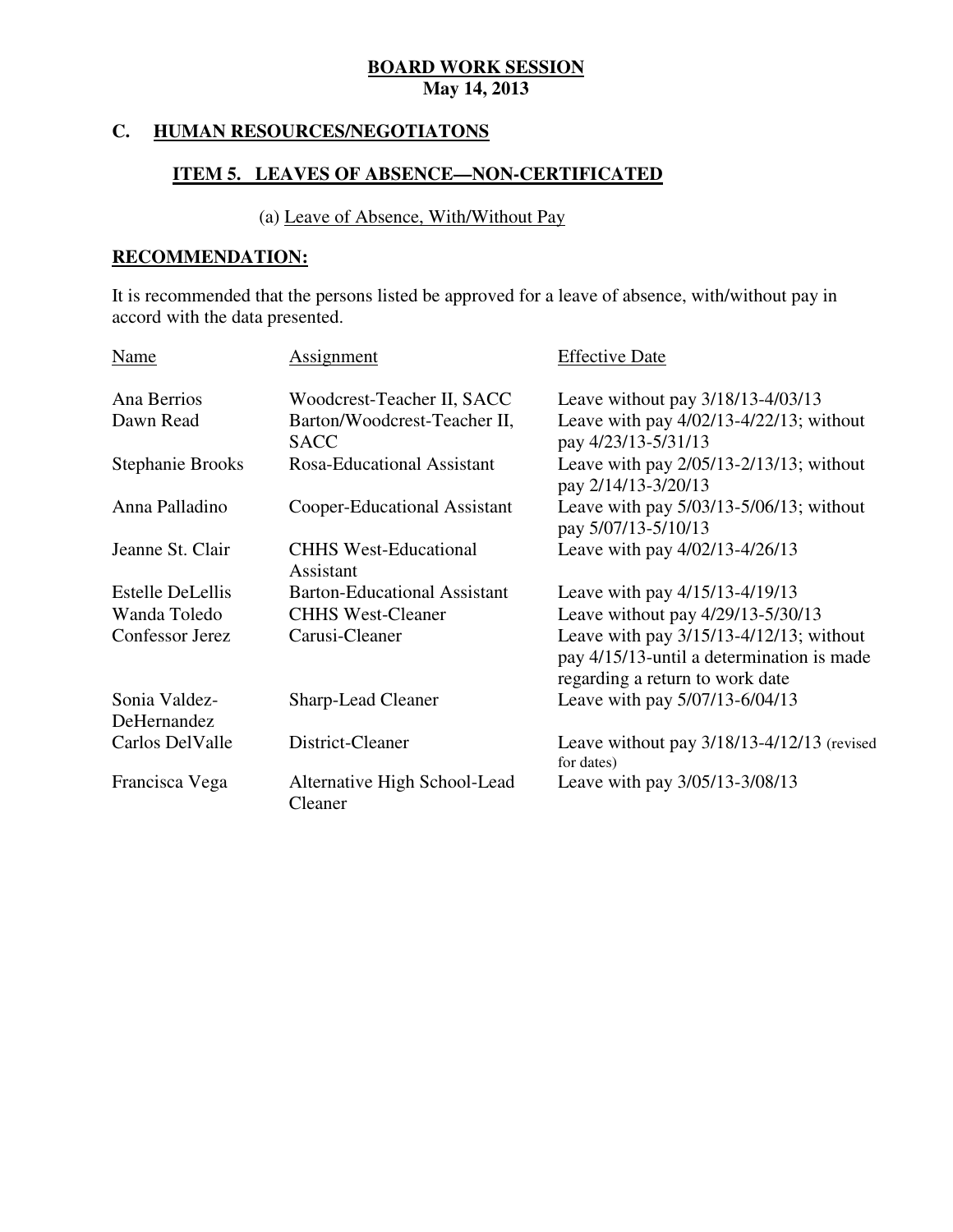#### **HUMAN RESOURCES/NEGOTIATONS**

### **ITEM 6. ASSIGNMENT/SALARY CHANGE-NON-CERTIFICATED**

#### (a) Reassignment

### **RECOMMENDATION:**

 It is recommended that the person listed be reassigned for the 2013-14 school year in accord with the data presented.

| <b>Name</b>    | From                                              | To                                       | Effective<br>Date | Salary/<br><b>Hourly Rate</b> |
|----------------|---------------------------------------------------|------------------------------------------|-------------------|-------------------------------|
| Yanell Holiday | <b>CHHS East-</b><br>Student<br>Advocate (budget) | <b>CHHS West-</b><br>Student<br>Advocate | 7/01/13-6/30/14   | $$68,667*$                    |
|                | $#11-000-221-104-$<br>$50-0100$                   | (budget #11-000-<br>221-104-55-0100)     |                   |                               |
|                |                                                   |                                          |                   |                               |

\*Salary to be adjusted pending outcome of salary guidelines established and approved

(b) Salary Adjustment

## **RECOMMENDATION:**

 It is recommended that the salary of Barbara Caruso, secretary to the principal at Rosa Middle School be adjusted for verification of previous experience.

| <b>Effective Date</b> | From               | Tо                |
|-----------------------|--------------------|-------------------|
| 12/19/11-6/30/12      | $$33,000$ prorated | \$44,800 prorated |
| 7/01/12-6/30/13       | \$35,253           | \$46,053          |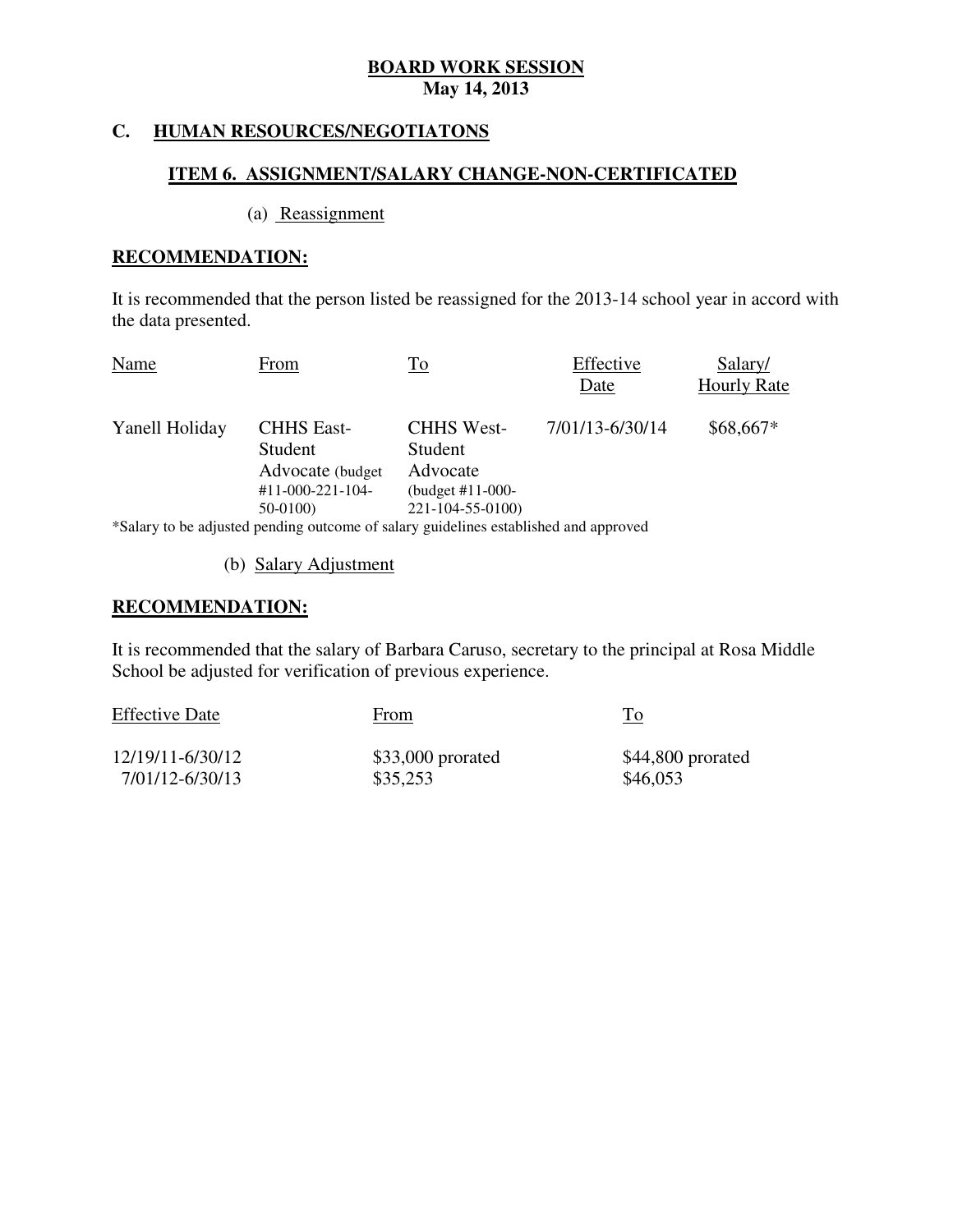#### **HUMAN RESOURCES/NEGOTIATONS**

## **ITEM 7. OTHER COMPENSATION—CERTIFICATED**

### (a) Parent Son/Daughter Human Growth And Development

#### **RECOMMENDATION:**

 It is recommended that the staff members listed be paid the sum of \$35.00 for conducting a Parent Son/Daughter Program in an elementary school in conjunction with the course on Human Development.

| Name               | School                                    | Date    |
|--------------------|-------------------------------------------|---------|
| Lee-Ann Halbert    | Mann (budget #11-120-100-101-24-0101)     | 4/09/13 |
| Vincenzo Angelucci | Knight (budget #11-120-100-101-21-0101)   | 3/14/13 |
| Marci Shapiro-     | Sharp (budget #11-120-100-101-30-0101)    | 4/23/13 |
| Goldman            |                                           |         |
| Marci Shapiro-     | Sharp (budget #11-120-100-101-30-0101)    | 5/02/13 |
| Goldman            |                                           |         |
| Jacqueline Naddeo  | Kingston (budget #11-120-100-101-18-0101) | 2/28/13 |
| Jacqueline Naddeo  | Kingston (budget #11-120-100-101-18-0101) | 3/06/13 |
| Robin Olin         | Cooper (budget #11-120-100-101-06-0101)   | 4/18/13 |
| Robin Olin         | Cooper (budget #11-120-100-101-06-0101)   | 4/24/13 |
|                    |                                           |         |

(b) Tuition Reimbursement—CHASA

### **RECOMMENDATION:**

 It is recommended that the person listed be reimbursed for successful completion of graduate credits in accord with the current agreement between the Board of Education and the Cherry Hill Association of School Administrators. Monies budgeted from account #11-000-291-280-98-0002.

| Name           | Amount |
|----------------|--------|
| William Marble | \$1641 |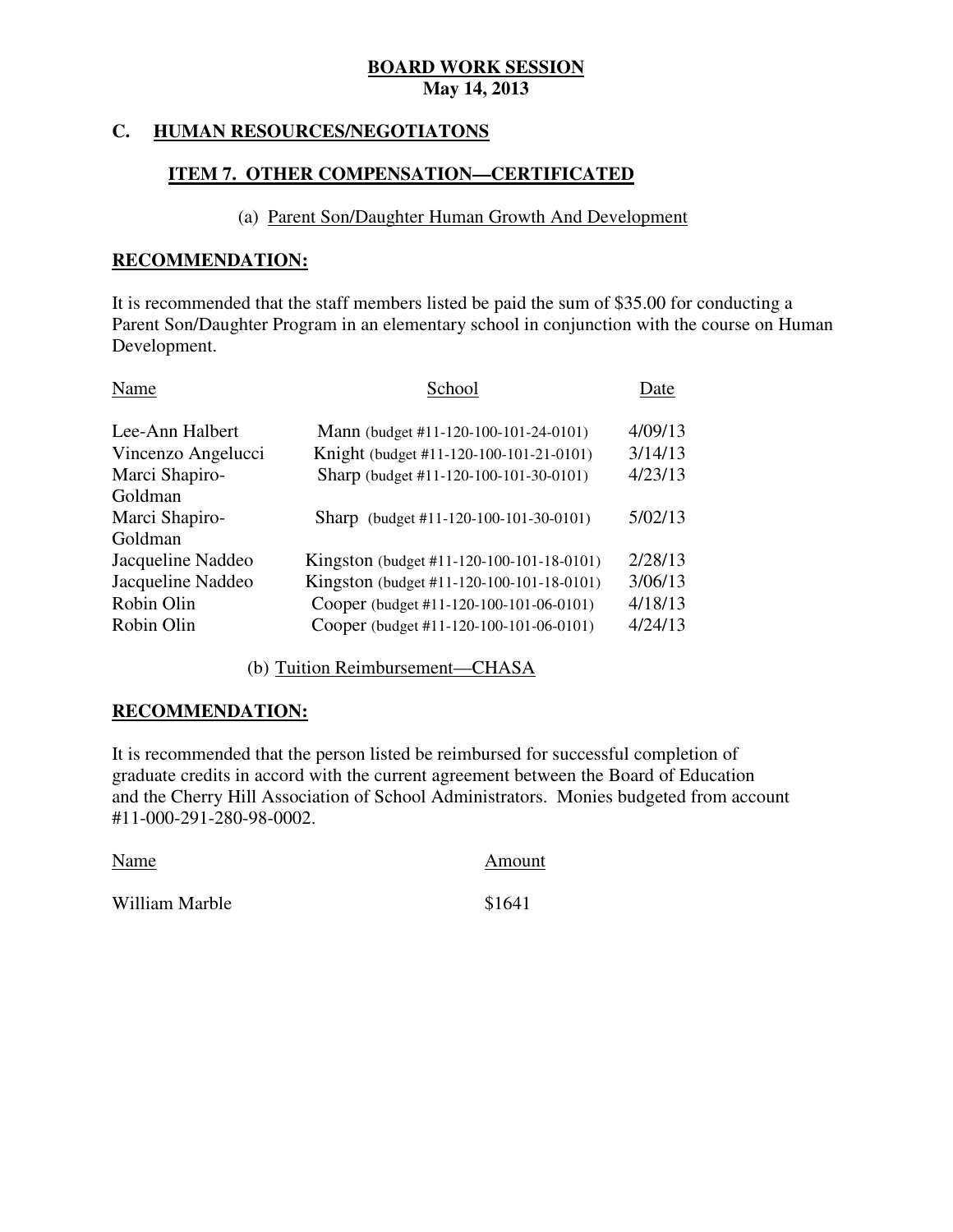#### **HUMAN RESOURCES/NEGOTIATONS**

## **ITEM 7. OTHER COMPENSATION—CERTIFICATED** - continued

### (c) Outside Learning Evaluations

## **RECOMMENDATION:**

 It is recommended that the persons listed be approved to provide outside learning evaluations effective 3/01/13-6/30/13 for a total of ten evaluations each at the rate of \$250/evaluation (not to exceed \$2500 each). Monies budgeted from account #11-000-219-104-71-0101.

Name Name

Angelina Phelan

Joanne Merriman-Miller

(d) Payment to Presenters

## **RECOMMENDATION:**

 It is recommended that EIRC be approved to present a 3 day workshop to teachers at Johnson Elementary School on 7/30/13 to 8/01/13. Cost for this presentation will be \$3300. Monies budgeted from account #20-231-200-500-12-0000.

# **ITEM 8. ABOLISHMENT OF JOB DESCRIPTIONS**

## **RECOMMENDATION:**

It is recommended that the job description listed be abolished effective 5/29/13.

• Maintenance Assistant

## **ITEM 9. APPROVAL OF JOB DESCRIPTIONS**

It is recommended that the job description listed be approved effective 5/29/13.

• Plumbing Lead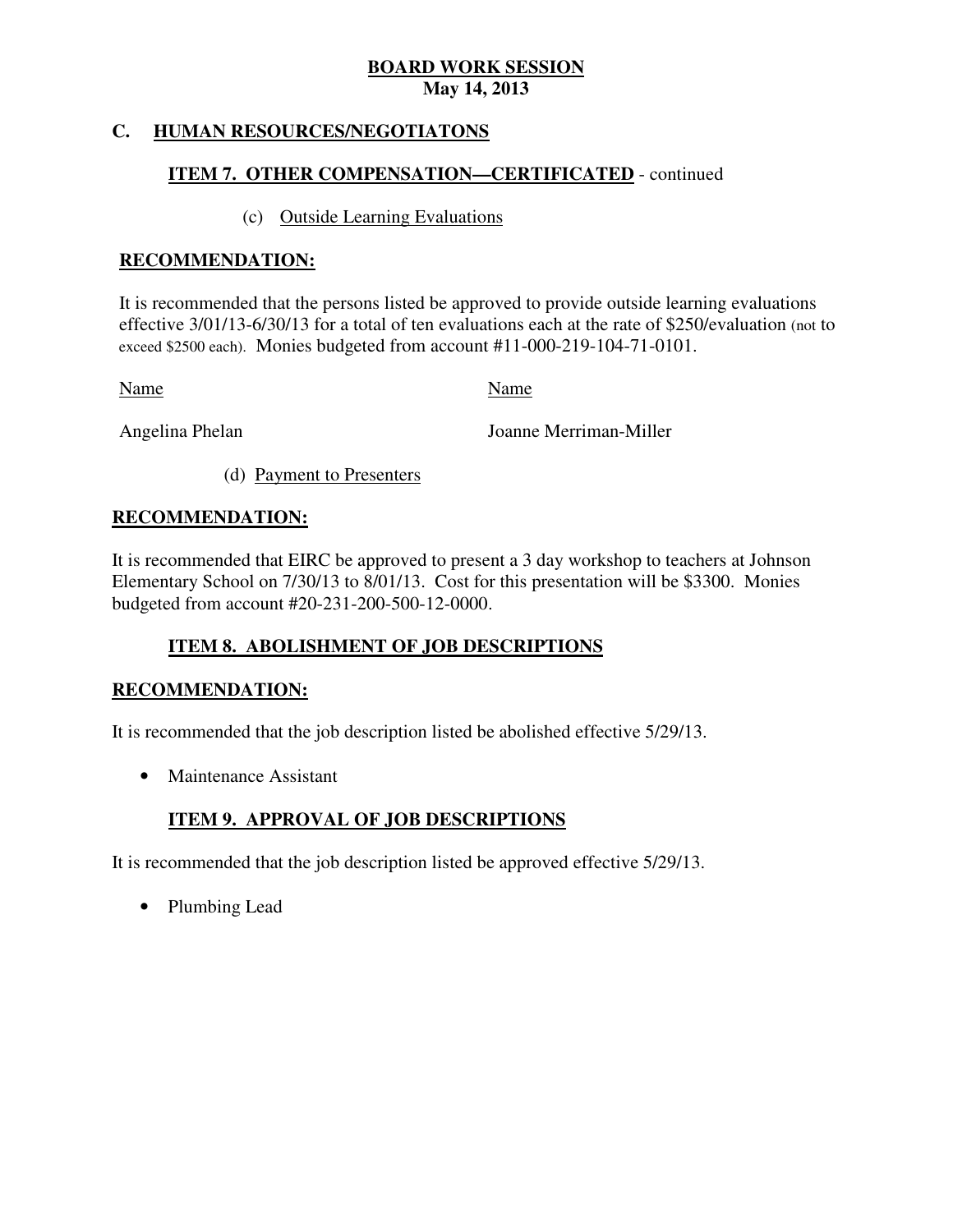#### **D. POLICIES & LEGISLATION COMMITTEE**

#### **Board Goals**

- • **Continue to improve student achievement at all grade levels for all students and close achievement gaps where they exist.**
- • **Create a cost-effective budget that provides for education resources as well as preventive maintenances and ongoing facilities improvement in all schools.**
- • **Enhance communication with and outreach to internal and external stakeholders.**

The Superintendent recommends the following:

- 1. Second Reading of Policies
- 2. First Reading of Policies
- 3. Approval of Harassment/Intimidation/Bullying Investigation Decisions

#### **ITEM 1. ISECOND READING OF POLICIES**

- Draft Policy 3240: Tuition
- Draft Policy 3451: Petty Cash Funds
- Draft Policy 5118: Non-Resident Students

### **RECOMMENDATION:**

 It is recommended that the draft policies listed be approved for second reading and adoption as presented.

#### **ITEM 2. FIRST READING OF POLICIES**

- Draft Policy 3450: Money in School Buildings
- Draft Policy 3453: School Activity Funds
- Draft Policy 3514: Equipment
- Draft Policy 3541.3: Nonschool Use of District Vehicles
- Draft Policy 3541: Student Transportation
- Draft Policy 6142.2: Acceptable Use of Technology

### **RECOMMENDATION:**

It is recommended that the draft policies listed be approved for first reading as presented.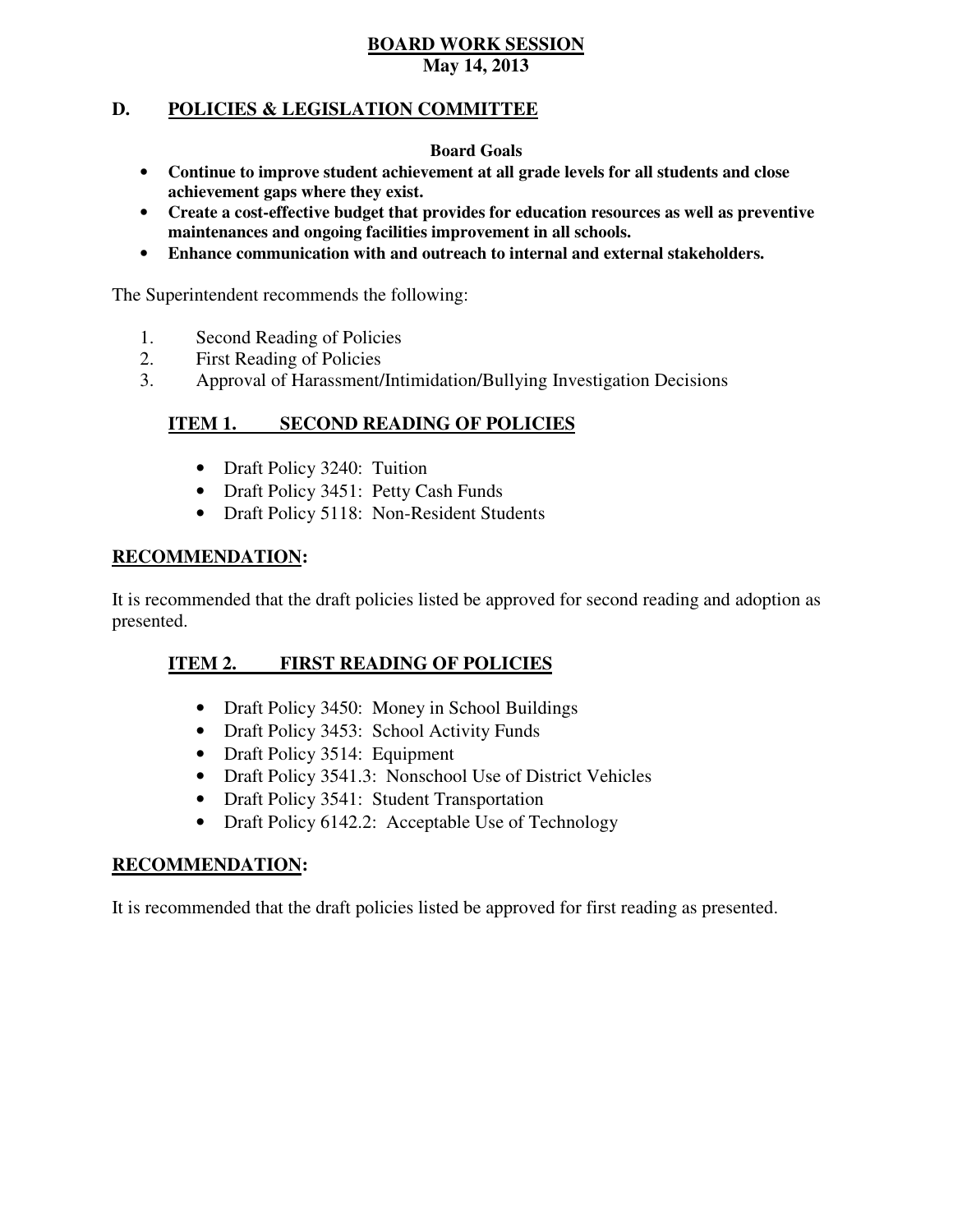## **D. POLICIES & LEGISLATION COMMITTEE**

#### **ITEM 3. IMPROVAL OF HARASSMENT/INTIMIDATION/BULLYING INVESTIGATION DECISIONS**

 decisions affirming, rejecting or modifying the Superintendent's determination in the following student HIB investigations: Be it Resolved, that the Cherry Hill Board of Education approves issuance of written

| Incident Report No. | <b>Board Determination</b> | Incident Report No. | <b>Board Determination</b> |
|---------------------|----------------------------|---------------------|----------------------------|
| <b>To follow</b>    |                            |                     |                            |
|                     |                            |                     |                            |
|                     |                            |                     |                            |
|                     |                            |                     |                            |
|                     |                            |                     |                            |
|                     |                            |                     |                            |
|                     |                            |                     |                            |
|                     |                            |                     |                            |
|                     |                            |                     |                            |
|                     |                            |                     |                            |
|                     |                            |                     |                            |
|                     |                            |                     |                            |